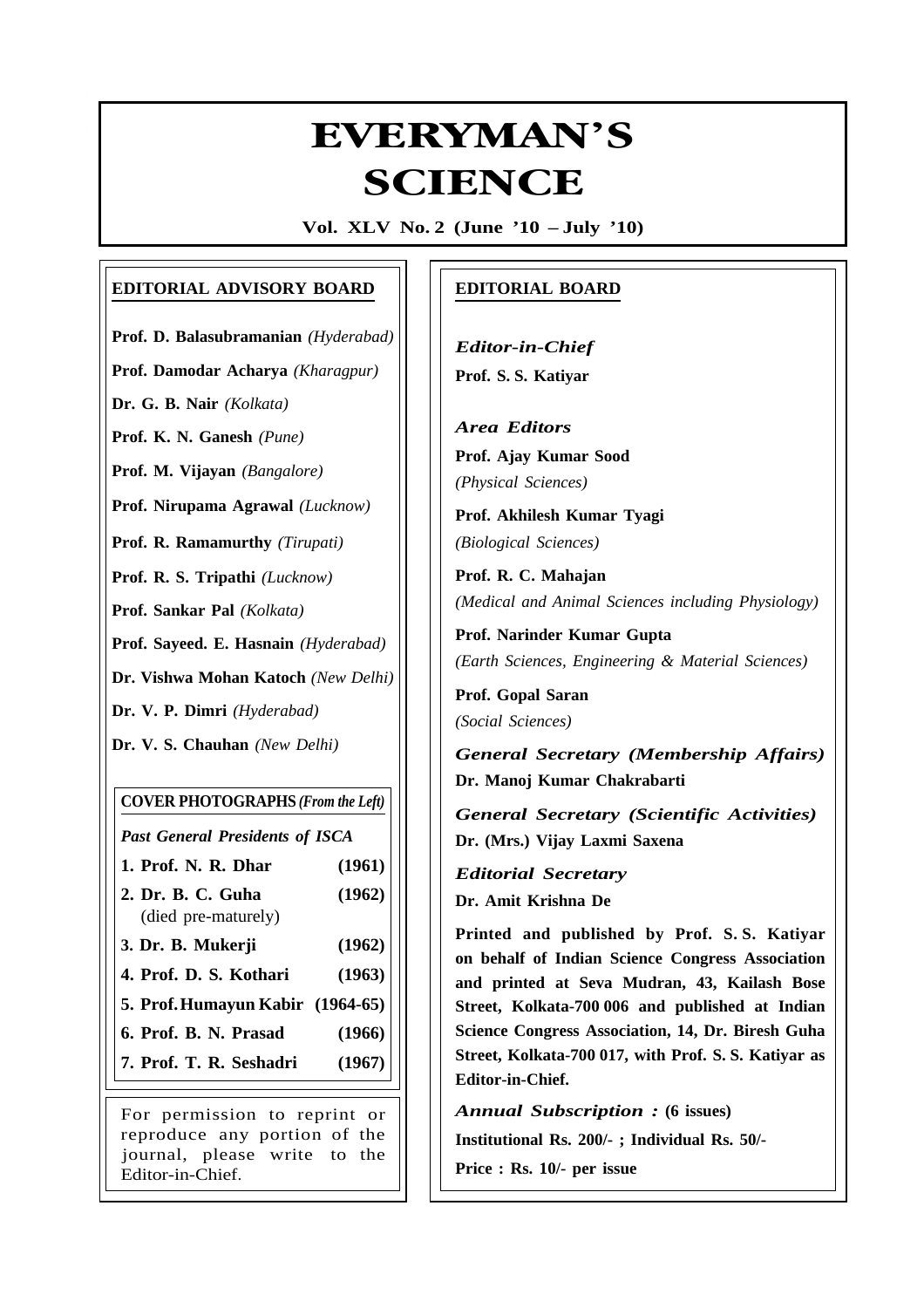# CONTENTS

**Everyman's Science VOL. XLV NO. 2, June '10 — July '10**

| <b>EDITORIAL:</b>                                                                             | 71  |
|-----------------------------------------------------------------------------------------------|-----|
| <b>ARTICLES:</b>                                                                              |     |
| <b>Presidential Address : Impact of Life Sciences on Man</b>                                  |     |
| B. Mukerji, F.N.I.                                                                            | 74  |
| <b>Bioplastic: A Better Alternative for Sustainable Future</b>                                |     |
| Darshan Marjadi and Nishith Dharaiya                                                          | 90  |
| <b>A Green Canopy Near Bangalore</b>                                                          |     |
| Nandini, N., Sucharita Tandon, Abdul Khayum and Durgesh R.                                    | 93  |
| <b>Entrepreneurship and Business in Biotechnology: An Overview</b>                            |     |
| B. D. Bulchandani                                                                             | 96  |
| <b>Kidney Stones and Global Warming</b>                                                       |     |
| Murugappan, A. Sivaprakasam Subbarayan                                                        | 102 |
| Applications of Nontechnology in Animal Disease Diagnosis, Treatment and<br><b>Prevention</b> |     |
| S. Parthiban, S Raja and H. K. Mukhopadhyay                                                   | 106 |
| <b>SHORT COMMUNICATION</b>                                                                    |     |
| Morel Trade in Jammu and Kashmir-need for Organized Commercialisation                         |     |
| Sanjeev Kumar and Y. P. Sharma                                                                | 111 |
| <b>KNOW THY INSTITUTIONS</b>                                                                  | 113 |
| LIFE SKETCHES OF OFFICE BEARERS AND SECTIONAL PRESIDENTS                                      |     |
| ISCA, 2010-2011                                                                               | 115 |
| <b>CONFERENCES / MEETINGS / SYMPOSIA / SEMINARS</b>                                           | 130 |
| <b>S &amp; T ACROSS THE WORLD</b>                                                             | 132 |
|                                                                                               |     |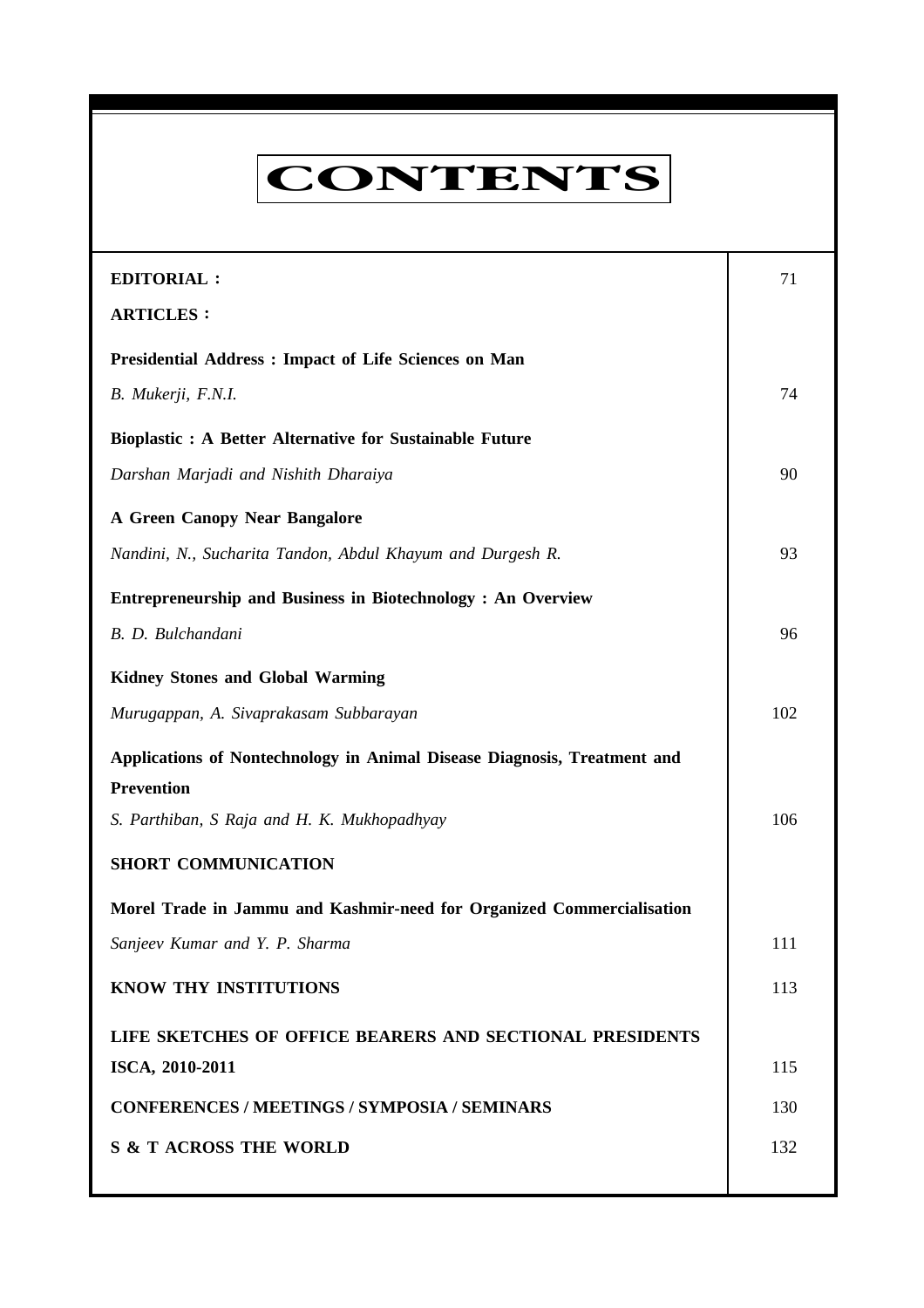# **EDITORIAL**

#### **DENGUE : THE CONTINUED THREAT TO MANKIND**

Dengue, the *"Ki Denga Pepo"* a disease of the antiquity has gradually engrossed the major regions of the world. It has been established as an important public health concern with a global incidence of about 100 million cases reported annually from the tropical and subtropical conutries<sup>1</sup>. India is endemoepidemic for dengue having experienced many outbreaks of dengue fever (DF)/dengue hemorrhagic fever (DHF) since 1963. Epidemics of dengue have followed the major construction activities in India : the Asian Games in 1981-82 or the present Common Wealth games in 2010. In the post monsoon months during 2006, India experienced the last major outbreak of DF/DHF affecting more than 12000 cases with 184 deaths, of which 3366 cases and 65 deaths were reported from Delhi alone2 . This year till September, 11736 cases of dengue with 45 deaths have been reported to the Directorate of NVBDCP,GOI3 . Increased construction activities without appropriate water management, rapid demographic changes, deterioration in public health infrastructure apart from globalization through travel and trade have favoured dengue transmission. This has become a reality because of the anthrophilic nature of the vector, *Aedes aegypti* and *Aedes albopictus*, where human beings remained the principal host. Aedes, the tiger mosquitoes, are usually peridomestic, frequent day biters and prefer to breed in artificial collections of clean water in discarded coconut shells, tires, tins, tubes, flower vases, tree holes and leaf axels. They do not fly more than 100 meters a day, hence as per the International health regulations of WHO all international airports and seaports should be free of the Aedes mosquitoes within 400 meters of perimeter4 .

Dengue virus, a member of flaviviridae, is responsible for the reemerging disease of the tropics and subtropics spread over urban and periurban areas. The virus exists as 4 district serotypes (DEN 1 to 4) in nature. Each serotype has several genotypes like DEN-1 (3-5 genotypes). DEN-2 (5-6 genotypes), DEN-3 (4 genotypes), DEN-4 (2 genotypes). Some types have restricted geographical distribution, while others are more cosmopolitan, reflecting their dispersal across the topical world<sup>5</sup>. Particular genotypes are associated with disease severity and any change in the circulating type may influence the severity of the outbreak. DEN-2 genotype IV having potential to cause DHF was in circulation since 1996 in Delhi6 when DEN-3 (an epidemic strain) emerged as an co-circulating type with DEN-2 in 20037 whereas by 2006 DEN-3 replaced type-2 and co-circulated with DEN-1. This might increase the severity of the disease in a population already exposed to a previous serotype and therefore, warrants the study of epidemiological dynamics in populations with more than one DEN serotypes co-circulating simultaneously<sup>8</sup>.

▩

Because of common group reactive antigens on the envelope protein, faviviruses cross react extensively in serology making the serodiagnosis difficult. Following natural infection, the antibody developed is so type specific that prior<sup>1</sup> infection with one serotype does not completely protect the entry for the other. Rather the pre-existing heteroserotype specific non-neutralizing antibodies result in the development of immune complexes, thereby facilitating the transfer of the infecting serotype to reticuloendothelial systems (RES) via circulating monocytes (immune enhancement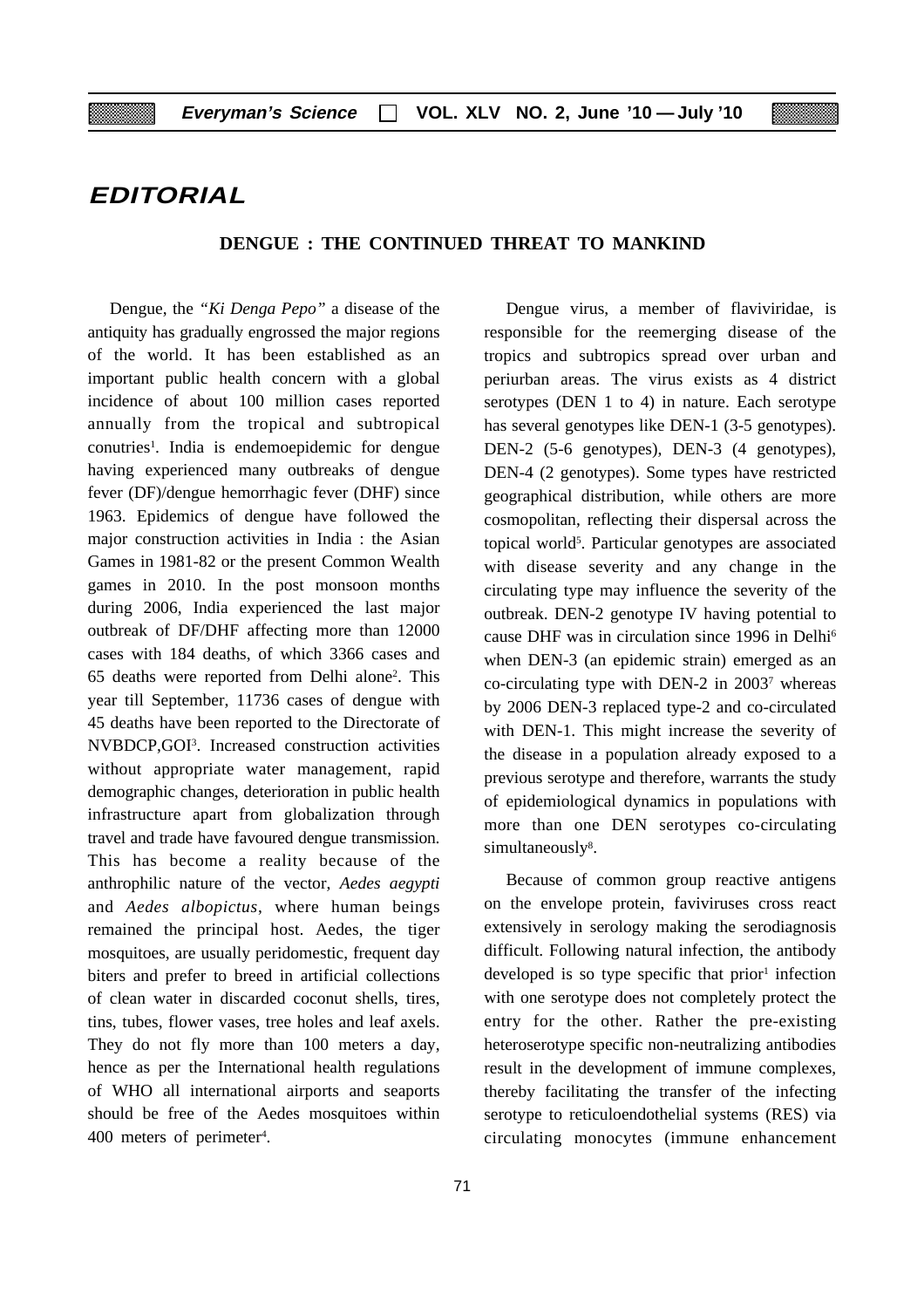### **Everyman's Science VOL. XLV NO. 2, June '10 — July '10**

hypothesis by Halstead et al)<sup>9</sup>. However, in some of the primary dengue cases the strain variations leading to increased epidemic potentiality has also been postulated<sup>1</sup>. In epidemic situations persons living in endemic areas are infected with more than one serotypes<sup>1</sup>. A case of dengue is commonly suspected on clinical features supported by hematological findings and platelet count below 100,000/cumm. Though detection of specific IgM by capture assay remains the mainstay of diagnosis, however within 3-4 days of onset of fever isolating the virus/detection of DEN RNA by RT-PCR is the choice needing a sophisticated laboratory. Presently detection of DEN NS1 antigen in acute blood samples is of great help, reliable and easy to perform<sup>10</sup>. The management of  $DF$  is symptomatic and supportive. However, in case of DHF/DSS in addition to the fluid replacement whole blood transfusion might be needed. In rare cases platelet transfusion may become essential.

Because the Indian subcontinent is endemic to dengue, circulation of multiple serotypes in the community during epidemic situations, observation of DHF tendency in the South East Asian strains of  $DEN-2^{11}$  and over and above the preexisting antibodies against already circulating DEN types in the community limits the entry of the vaccine players in dengue. Presently tetravalent dengue vaccines are under clinical trials.

Since Aedes are the principal vector, mosquito control remains the best method to reduce the disease burden following judicious use of an "Integrated approach" with special reference to prevent environmental pollution with toxic chemicals and development of insecticide resistance4. Environmental control by **source reduction** appears to be very highly effective against Aedes larvae. Chemicals like paris green, mineral oils and synthetic insecticides have

commonly been used with limitations. Biological measures using fishes like *Gambusia affinis* and *Barbados millions* are quite promising when used in conjunction with other methods. DDT and malathion are commonly used as residual sprays against adult mosquitoes although development of resistance is a major concern. During epidemics, for immediate reduction of outdoor mosquito population, space sprays with Pyrethrum extract using aerosol dispensers or residual insecticides like fenitrothion by ULV fogging are recommended. Personal protection is of more importance using Mosquito nets with 150 holes per square inch, chemical impregnated mosquito nets or screening the buildings with copper / bronze gauze meshes (16 meshes/inch) gives excellent results. For short duration protection, repellants like Deet / Dimethyl phthalate are also recommended as skin applicants<sup>4</sup>.

#### **REFERENCES**

- 1. Gublar DJ. *Clin Microbiol Reviews* ; **11(3)** : 480-96, 1998.
- 2. Mustafa MM, Agrawal VK. MJAFI ; **64** : 161-64, 2008.
- 3. http://nvbdcp.gov.in/Doc/Dengue-September-2010.pdf.
- 4. Environment and health. Textbook of preventive and social medicine : K Park 18<sup>th</sup> ed. Chapter 12 p575-08.
- 5. Rico-Hesse R. *Virology* ; **174** : 479-93, 1990.
- 6. Singh UB, Maitra A, Broor S, Rai A, Pasha ST, Seth P. J *Infect Dis.* ; **180(4)** : 959-65, 1999.
- 7. Manoj Kumar, S.T. Pasha, Veena Mittal, D.S. Rawat, Subhash Chandra Arya, Nirmala Agarwal, Depesh Bhattacharya, Shiv Lal and Arvind Rai. Unusual Emergence of Guate 98-like Molecular Subtype of DEN-3 during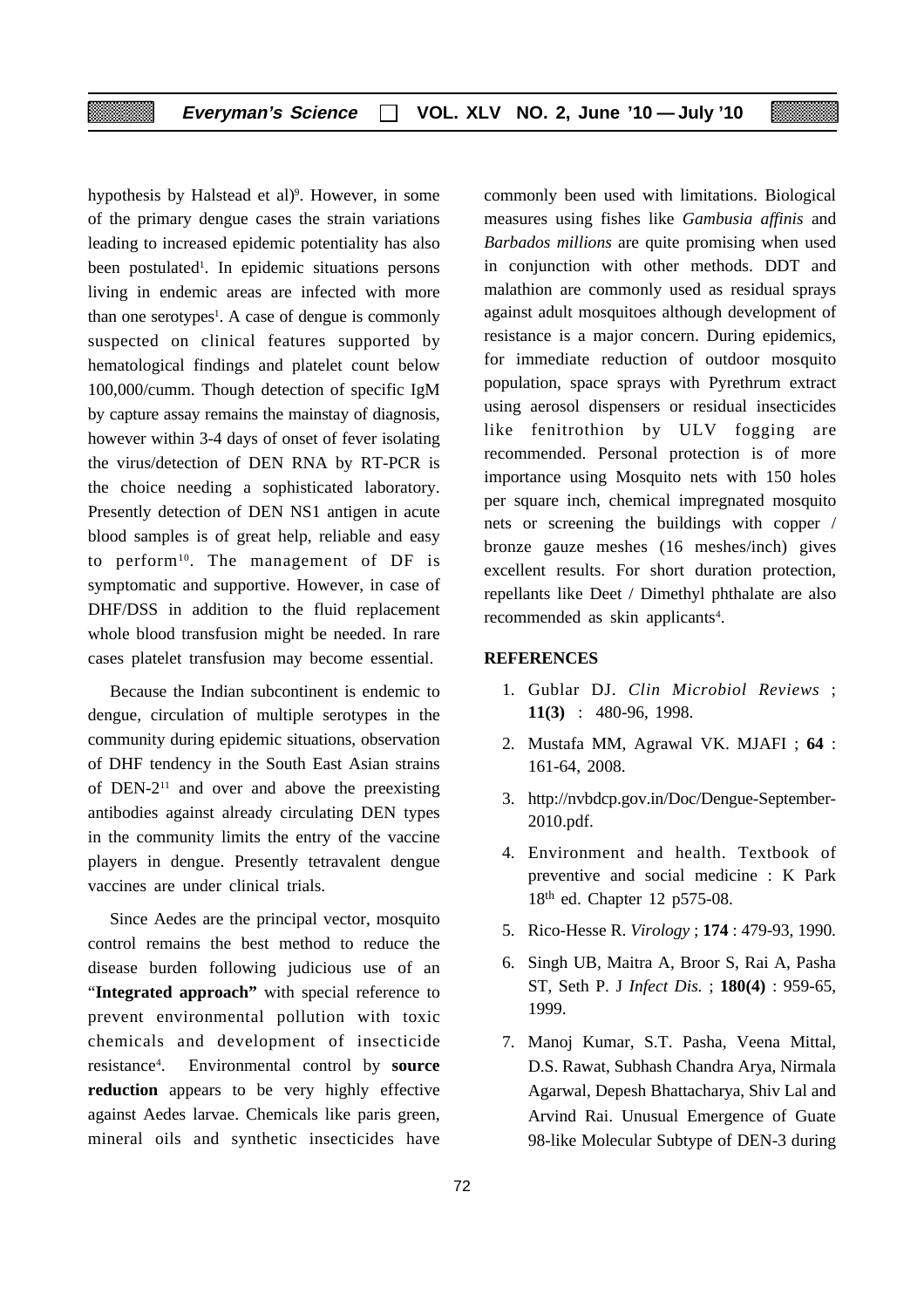2003 Dengue Outbreak in Delhi Dengue Bulletin–Vol 28, 2004.

- 8. Zhang C, Mammen MP Jr, Chinnawirotpisan P, Klungthong C, Rodpradit P, Monkongdee P, Nimmannitya S, Kalayanarooj S, Holmes EC. *J Virol.* Dec ; **79(24)** : 15123-30, 2005.
- 9. Halstead SB & O' Rourke EJ. *J Exp. Med* ; **146** : 210-17, 1977b.
- 10. Singh MP, Majumdar M, Singh G, Goyal K, Preet K, Sarwal A, Mishra B, Ratho RK. *Diagn Microbiol Infect Dis*. ; **68(1)** : 50-4, 2010.
- 11. Cologna R, Armstrong PM & Rico-Hese R. Selection for virulent dengue viruses occurs in humans and mosquitoes. J Virol 2005 ; **79** : 853-9.

*Prof R. K. Ratho and Prof R C Mahajan*

*This world, after all our science and sciences, is still a miracle ; wonderful, inscrutable, magical and more, to whosoever will think of it. —Thomas Dekker*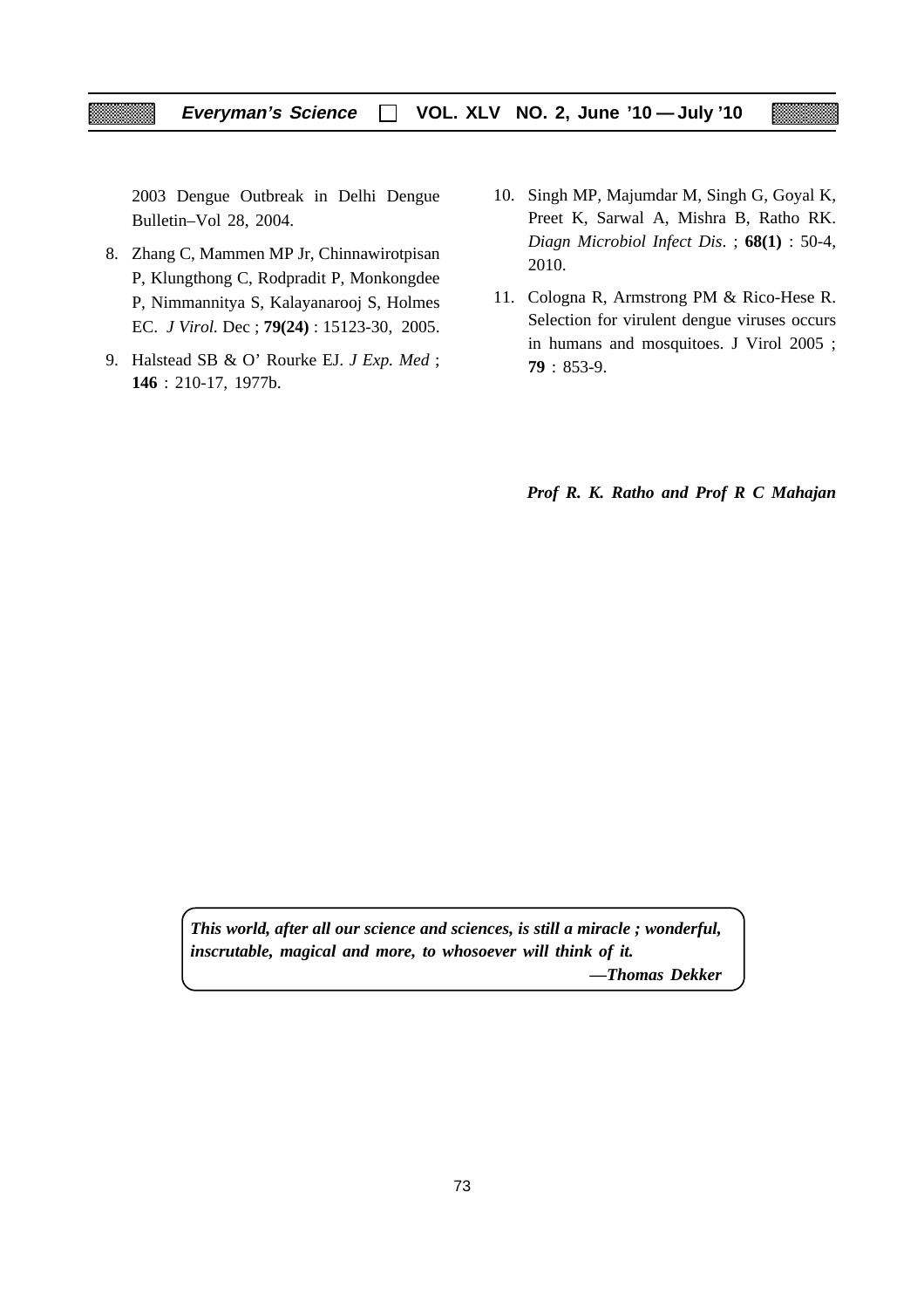# **PRESIDENTIAL ADDRESS**

# **IMPACT OF LIFE SCIENCES ON MAN**

DR. B. MUKERJI, F. N. I.

I am deeply conscious of the honour you have done me in electing me to preside over the Cuttack Session of the Indian Science Congress. This honour, coming as it does when I am on the threshold of my sixties, is of great personal significance and joy to me. This is the first occasion in forty-nine years of the life of the Indian Science Congress that it is meeting in Orissa, the land where Emperor Asoka realized for the first time in history that war was futile and that the spread of *dharma* or righteousness was more important than the expansion of empires. The neighbourhood of Cuttack was once a great seat of learning and the Jaina monarch, Kharavela, had established many monasteries and hostels for monks and scholars there. For centuries afterwards, Cuttack and its environs remained a famous seat of Buddhism and streams of scholars came to study in the University, known as *Ratnagiri Mahavihara,* from Tibet and from areas in north-western India. It is also significant that some portions of the Vedas—the *Atharva Veda* in particular—are maintained as living tradition in Jaipur, as they are nowhere else in India. Ever since the Seventh Century A. D. Kalinga developed a distinctive style of sculpture and temple architecture, which have made Bhubaneshwar, Konarak and Puri household words wherever Indian art is admired. This great tradition and spirit of original expression in art, literature and culture were maintained till

very recent times by an unbroken chain of scholars and artists, little known to the outside world except perhaps, the astronomer, Chandrasekhar Samanta Roy and the artist, Giridhari Mahapatra. In an atmosphere pervaded with such glorious culture, tradition and lore, I have every hope that the scientists assembled here today will be able to deliberate effectively on Science, its achievements and its impact on society.

The choice of a subject for a General President's address is not easy. In his Presidential Address to the British Association for the Advancement of Science over sixty years ago, Sir William Crookes remarked that while formerly the President "unrolled to the meeting a panorama of the year's progress in Physical and Biological Science, now he usually restricted himself to speculations connected with his own work or dealt with questions which for the time being were uppermost". No scientist is bold enough today to attempt a review of the tremendous progress the world has witnessed during the last year in the Physical and Biological Sciences. If a General President restricts himself to a critical analysis of his own contributions in a limited and specialized field, he is not likely to do justice to a gathering of this type in which at least thirteen different scientific disciplines with their sub-disciplines are represented. I have, therefore, attempted somewhat of a compromise in this Address keeping both these objectives in mind.

During the last three decades, it has been my privilege to be actively associated with the

General President, Forty-ninth Indian Science Congress held during January, 1962 at Cuttack.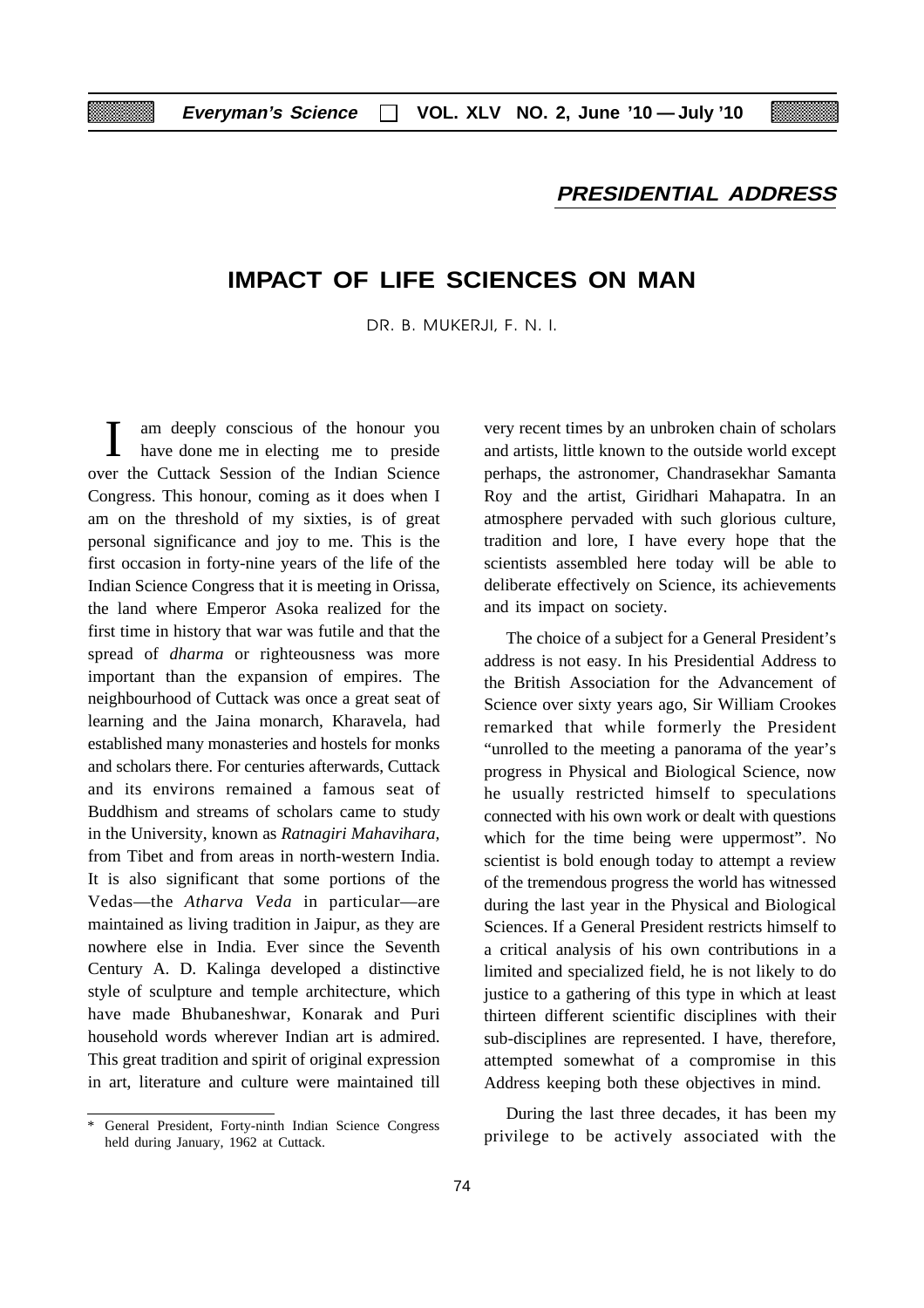development of drug research in India. Initially in the role of a junior investigator and latterly as the leader of a team of workers drawn from different disciplines engaged in the common task of either exploring the efficacy of ancient Indian remedies or developing new ones, for the countless maladies afflicting the human body and mind. I am aware of the great complexity of many of the problems confronting the investigator in this field and have become more and more impressed with the necessity for utilizing methodologies of diverse Sciences in finding solutions for them. Drug Research, I might add, lies in the borderland of Physical and Biological Sciences and provides an exciting challenge for interdisciplinary contacts and coordination.

The scope of drug research is extensive ; it covers all the efforts directed towards the understanding of disease processes and the manner in which they can be combated by drugs. Besides investigations on pathological changes initiated by diseased conditions, it includes also studies on normal physiological processes in so far as they are affected by various stress syndromes or disease. Many lacunae exist in our knowledge concerning even the so-called normal activities of the human body and obviously these should be clarified before attempting any valid scientific appraisal of drug action. The development of a drug for a specific disorder has to be necessarily preceded by investigations on the causative factors with particular reference to the nature of micro-organisms invading the system, the pathological changes resulting therefrom and their impact on the bodily equilibrium not only in the patient, but also in experimental animals in which the disease process can be reproduced and followed at the level of the organ, the tissue, the cell and the sub-cellular structure. The tools and experimental techniques of several interdependent Sciences have to be judiciously employed for a meaningful pursuit of this objective. Inter-disciplinary collaboration has been the most characteristic feature of drug research,

indeed of research in Life Sciences today, and such collaboration has proved most fruitful.

## **LIFE-SCIENCES VERSUS NON-LIFE SCIENCES**

Life in all its unbelievable complexity and fantastic variety is undoubtedly the highest stage in the development of matter on earth and is distinguished by features of a new kind, quite foreign to non-living matter. Metabolism, heredity with its own specialized mechanism of transmission of biological patterns, the power of adaptation to the internal environment (homeostasis) and to surrounding conditions, the purposeful reactivity to external stimuli, intelligence and finally, memory, thought and creative activity of man—all these are the exclusive properties of life, determined by prolonged evolution of matter under specific conditions. It is important for our future that man should try to gain a deep and sound knowledge about life and its laws, of the living nature surrounding himself, with which he shall always be inseperably connected.

I should, therefore, like to discuss this afternoon some of the recent advances in Life Sciences which include all the branches of Biology in its broad fundamental and applied aspects and the field of study covered by Medical Sciences, and their impact on man. I make no apology for choosing this rather ambitious subject for my address and for venturing to unfold my ideas before the distinguished gathering of mathematicians, physicists, engineers, technologists, statisticians, chemists, agricultural scientists, biologists and medical research workers assembled here. Today, there is a much wider appreciation of the impact of "non-life" or Physical Sciences and technology on contemporary human life than of Life Sciences. The progress in Life Sciences though no less significant, has however, failed to elicit sufficient attention. This is due, perhaps, to the fact that the practical benefits arising out of the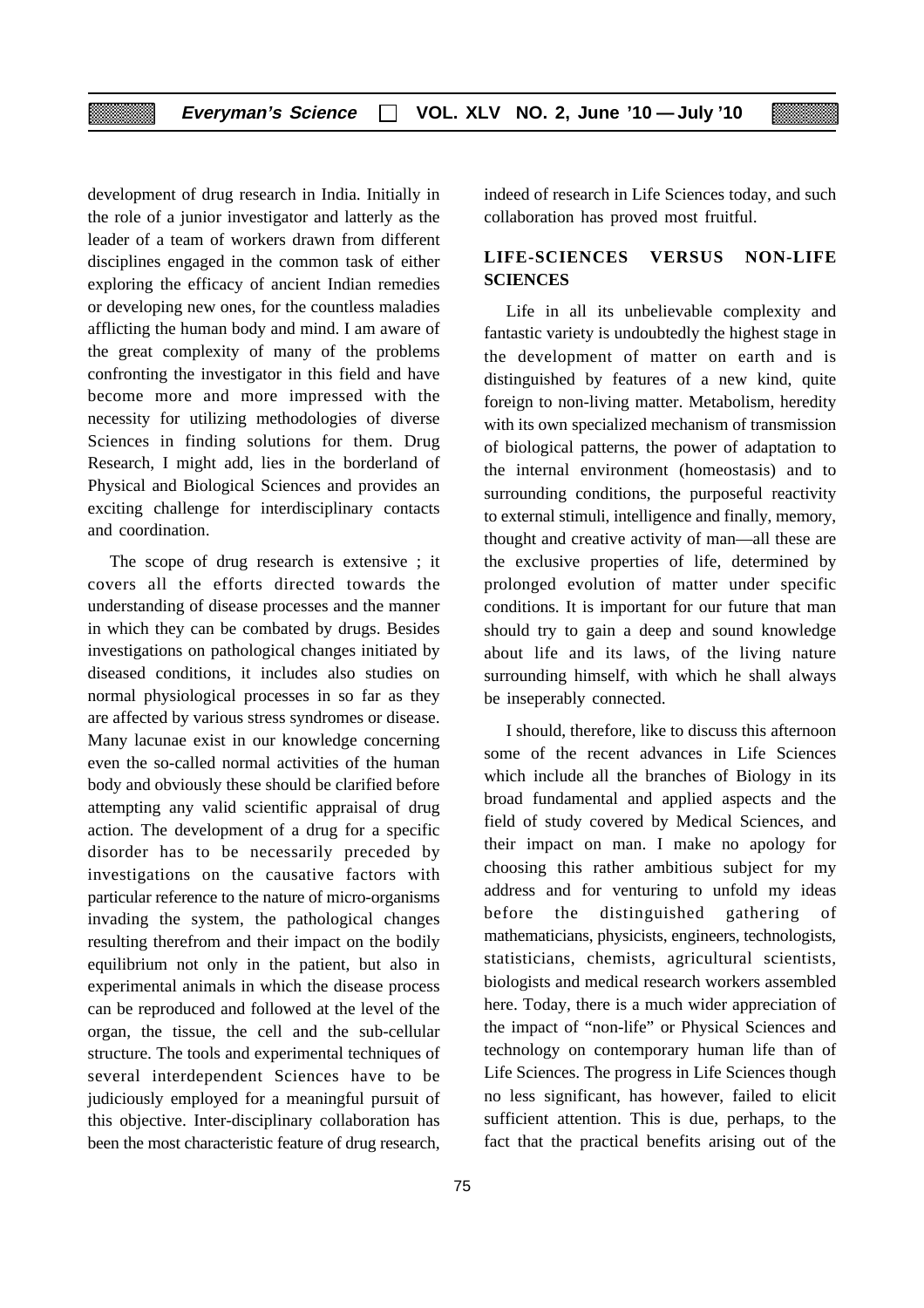## **Everyman's Science VOL. XLV NO. 2, June '10 — July '10**

large-scale application of knowledge of the Biological Sciences for betterment of mankind have become so interwoven with our daily lives that we alomost take them for granted. A space capsule circling every ninety minutes round the orbit of the earth is, to the popular mind, more awe-inspiring than the unravelling of the exceptional complexity of the macro-molecular systems,—the essential basis of living matter—the ultra-structure of the human gene, the extraordinary architecture of a virus particle, the histochemical make-up of the end plate in a peripheral nerve and the intricate pathways criss-crossing between the cortical nerve cells and the "centrencephatic centre" (Penfield and Jasper, 1954). But these latter are just as important, if not more, for unravelling the mysteries of life processes.

While marvelling at the stupendous achievement of contemporary Science and technology, let us not ignore the amazing advances made by Life Sciences which have helped, to create an understanding of the nature of the cell and of the vital processes that are incessantly taking place in it. Even at the risk of sounding partisan, I venture to submit that in the end, history may record that the most important scientific discoveries of the decade of the Hydrogen Bomb, the Sputniks and the Thor missiles were not of the Physical Sciences, but of Bio-sciences. The contradiction between the vast potentialities of nuclear energy for human welfare (when properly used) and its extreme destructiveness (when misused) have brought us today face to face with the social implications of Science and technology. The knowledge stemming from investigations into the molecular basis of life and heredity is likewise fraught with both pleasant and dangerous consequences ; and we owe it to humanity to assess these development and harness them exclusively for human welfare and happiness.

#### **MEETING GROUND OF ALL DISCIPLINES**

Life Science have today taken tremendous strides and it has become almost impossible to present a comprehensive or unified picture of the progress achieved in the last decade or two. One feature, however, stands out, namely, the evolution of Biology from the descriptive, codifying and cataloguing phase of a century ago to the present phase of analysis and measurement. While the biologist of yesterday fought shy of measurements, today he regards measurement as the very essence of his work; he is not content with merely recording changes of forms and functions; his studies go beyond to the very basic molecular patterns of dynamic life structures. This change of face is reflected in the ever-increasing multitude of instruments and appliances employed by the biologist ; even obstruse mathematical concepts are pressed into use. And this adoption of the tools of Physical Science has led to phenomenal developments. Far more elective than this has been the active participation of the chemist and the physicist in investigation of biological problems. It may be said without exaggeration that Life Sciences have literally come of age with the purposeful collaboration of biologists and medical men with chemists, technologists, physicists and mathematicians.

The far reaching developments ushered by this joint and coordinate effort may be illustrated by the remarkable work on deoxyribonucleic acid (DNA) which functions as the carrier of heredity and has come to be known as the "agent of destiny" residing in the nucleus. DNA has a molecular weight of about 10 million and it has been shown that this helical molecule is composed of 10,000 purine-pyrimidine pairs. The sequence of arrangement of so many base pairs would naturally give rise to the possibility for the formation of almost an infinite number of permutations and combinations, which would account for so many species and varieties which occur in the living world. The structure of DNA was first proposed by the physicists, Watson and Crick, and confirmed by Wilkins and Franklin by X-ray analysis. The crowning achievement was its synthesis by the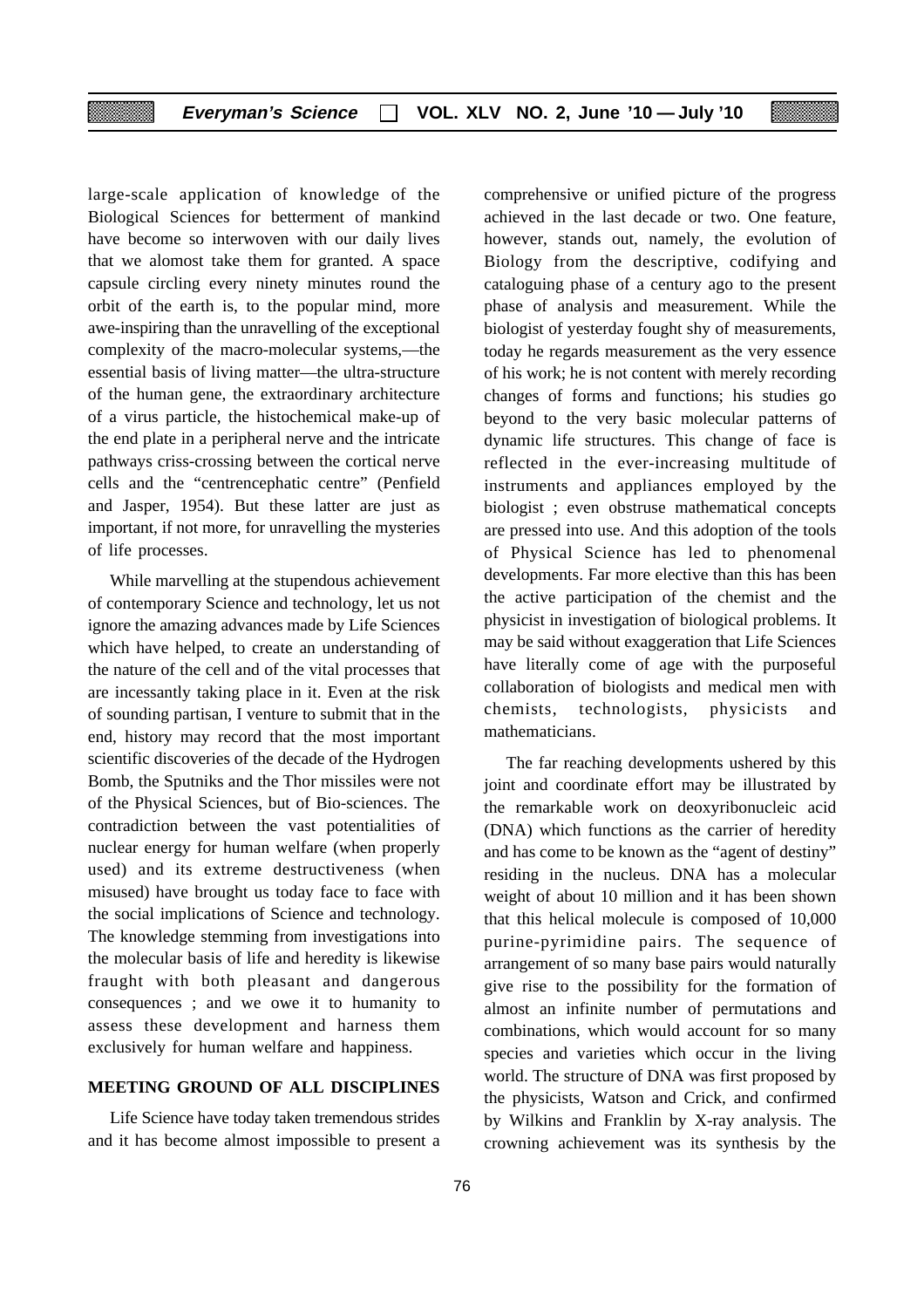biochemist, Kornberg, using his brew of enzymes and substrates. No less exciting is the painstaking and masterly work of Sanger on the Chemistry of insulin which, besides revealing the active site of insulin action, laid the foundation for studies on peptide structure and amino acid sequence in proteins. Recent studies by du Vigneaud and colleagues on peptide hormones (Corticotrophin, melanotropic hormone, hypertensin, oxytocin, vasopressin, etc.) from the tissues of different animal species also indicate that different topochemical changes in molecular structure have quite different effects on biological activity of a particular substance.

A visit to a modern laboratory devoted to research in brain physiology, for instance, would be revealing. The digital computer, the electronic stimulator, the implantation electrodes, the electroencephalograph, and the electronic pulse generator have become indispensable counterparts of the conventional kymograph, the respirometer and the Gieger-Muller counter. Refined tools have become necessary for attacking problems of organization, differentiation and function at the molecular level, and the methodology and techniques of the biochemist, the biophysicist, the pharmacologist, and the biometrician are utilized in abundant measure to gain an insight into the nature of the neuron, the biochemical changes at the end plates in nerve fibres by which the nerve impulse is conducted, and how the totality of sensory experience, apparent to us as memory, is stored. This is but one example of the coordination of diverse experimental approaches for the study of problems pertaining to an isolated aspect of Life Sciences. Often the combination of a variety of specialist techniques has become indispensable for achieving success in such investigations.

#### **FORM AND FUNCTION**

It may be rewarding to survey briefly the advancing frontiers of Life Sciences with a view to obtain an assessment of the current state of development. Classical Biology has concerned itself mainly with form and function and their interdependence. The most significant change in this field has been the extension of the earlier concepts of morphology and physiology from the level of the organism as a whole (or of discrete organs) to the dimensions of the cell and its subunits. Thus, conventional histological staining, though it is still valuable, has become more meaningful with the introduction of histochemical techniques. The reproduction of a diseased condition in an experimental animal, important as it is for the study of its chemical pathology, is now being extended to the study of the isolated diseased organ and to cells grown in tissue culture.

▩

The cell in its place has yielded to micromanipulation and fragmentation techniques of lysis, homogenisation, centrifugation, and partitioning in artificial media. Microinjectors now used in the dissections of cells can measure and control fluid volumes of less than one-fifty millionth of a drop and the hooks, scalpels, needles, scissors, etc. used in microsurgery have comparable microcharacteristics. By a combination of these highly precise mechnical devices it is now possible to isolate discrete anatomical units from the cell ; for example, from the nuclear material of mammalian liver cell, one can separate the nucleoli, spindlefibres, nuclei, the mitochondria and the microsomal ribonucleoprotein particles, and these isolated subunits can mediate specific functions, such as oxidative metabolism or biosynthesis of proteins. Studies on transplantations of nuclear material have special bearing on genetic processes. If transplanted so that it becomes part of the nuclear complex of a host cell, the nucleolus, for example, serves as a genetic marker that can be followed in the successive generations of the altered cell. Transplantaions of portions of chromosomes or of nucleolar organizers also offer precise ways of studying gene action and cell differentiation processes. An intelligent comprehension of such fundamental physiological phenomena as electron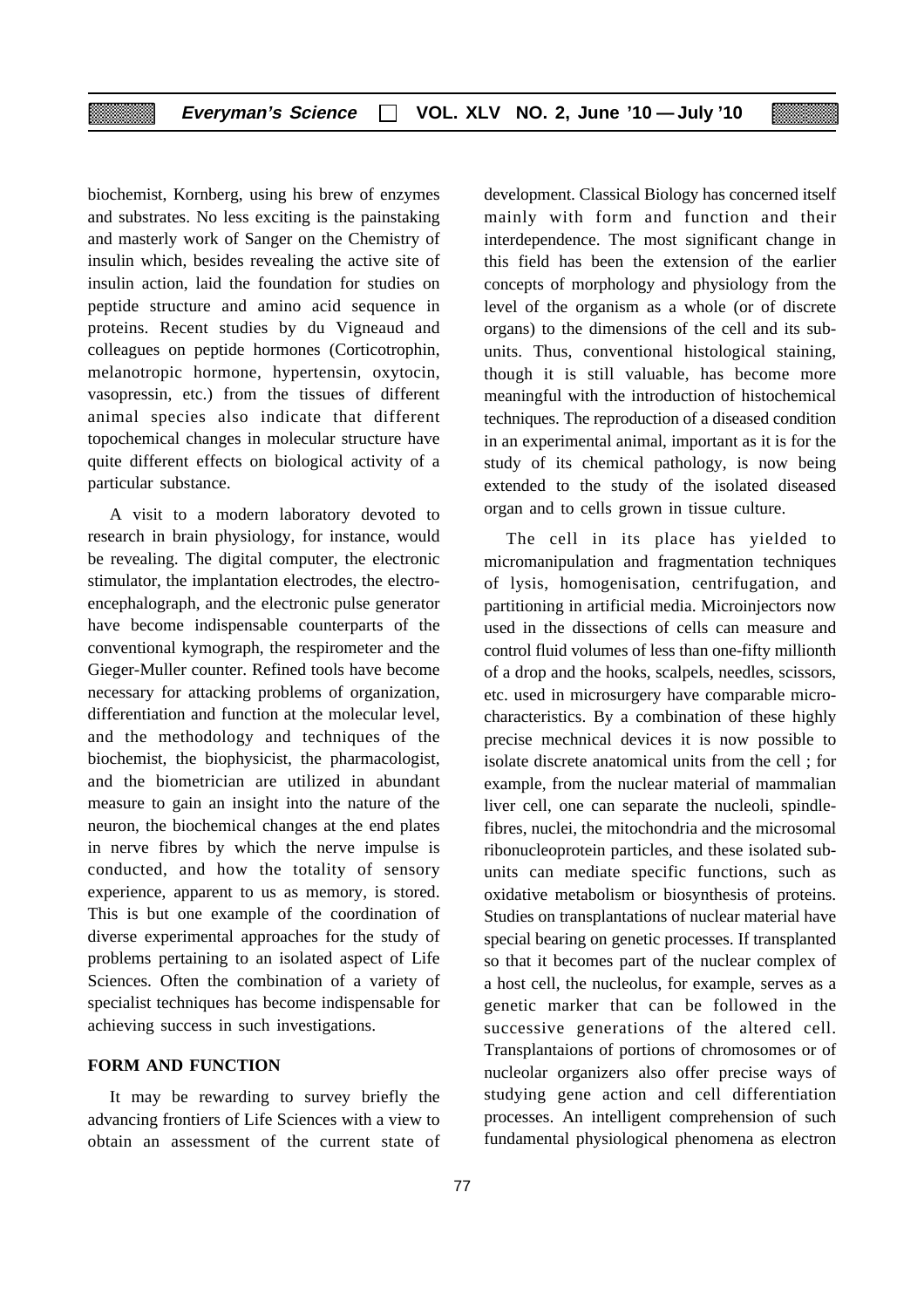transport or trapping of energy as Adenosine triphosphate (ATP) or permeation of metabolites across membrane structures is now possible by a reconstitution of sub-cellular units torn apart from the living cell. The main point that emerges from these studies is that any specified physiological function is the outcome of a well-defined and almost predetermined arrangement of component units in the spatial geometry of the cell. The slightest alteration of this arrangement, brought about either by unknown congenital factors or by artificial means, for example, injury, drugs, disease or exposure to radiations, leads to untoward disturbances in the overall activity of the collective system.

#### **MOLECULAR BIOLOGY**

Advances in our knowledge of macromolecules, particularly proteins, nucleic acids and mucopolysaccharides, have been rightly heralded as the dawn of a new era in Biology. Biology has now assumed a new dimension, and a new branch of study, namely, Molecular Biology has emerged. Scientists from diverse disciplines have joined hands in developing this new Science. It must be emphasised that studies in Molecular Biology are more a matter of tools and techniques than of the experimental material. For example, it is immaterial today whether one work with bacterial cells or with tumour or brain cells in order to obtain an insight into the molecular basis of life. Tissue culture and chemostat have made it possible to control environmental factors at will, and to keep a single line of cells going through endless cycles of growth and multiplication in synthetic media composed of comparatively simple substances. Bacterial and fungal auxotrophs may be used in investigations on the laws of inheritance and geneticists have found the technique highly rewarding. Developments in Biochemical Genetics have been so rapid that we can hope to understand, in the near future, the process by which characters like fermentability of a sugar or resistance to an

78

antibiotic, are transmitted from the mother cell to the daughter cell in terms of nucleotides and their arrangement in the chromosomal DNA structure. Employing a variety of mammalian cells from liver, kidney, bone marrow or brain, the replication of single lines of viruses can be followed and a rational approach to the chemotherapy of virus infections is being developed.

Techniques do not make a Science, just as tools do not make a man. Nonetheless, it must be admitted that the newer techniques of Molecular Biology are revolutionising our approach to problems like cancer, heart diseases, and brain disorders, solutions for which can be found only through a better understanding of the normal processes of cell division or of the building up of macromolecular structures. Thus, a cancer cell does not apparently differ from an ordinary cell and yet it has the capacity of multiplying at a rate nearly thousand times faster than the ordinary cell. An aerobic pathogen exhibits nearly all the metabolic characters of a host cell, and yet due to some subtle difference, the pathogen is enabled to find its habitation in the host tissue and elaborate toxins. The eventual aim of Molecular Biology is to find where and why these subtle differences exist. Today we know that the activity of an enzyme protein is associated with a specific arrangement of amino acids in the polypeptide chain. We also know that the alignment of nucleotides in the DNA has much to do with the process of transmission of characters through reproduction. Perhaps the mystery of the cancer cell rests in its peculiar DNA structure driving the cell machinery to a mad frenzy of activity devoid of self-restraint which characterises the normal cell. The translation of knowledge gleaned from DNA and protein structures to the understanding of the memory process or of mental derangement in terms of the sequential arrangement of amino acids in the receptor protein and the nucleotide structure of neuron RNA or DNA is no longer a wild dream, but a distinct possibility in the near future.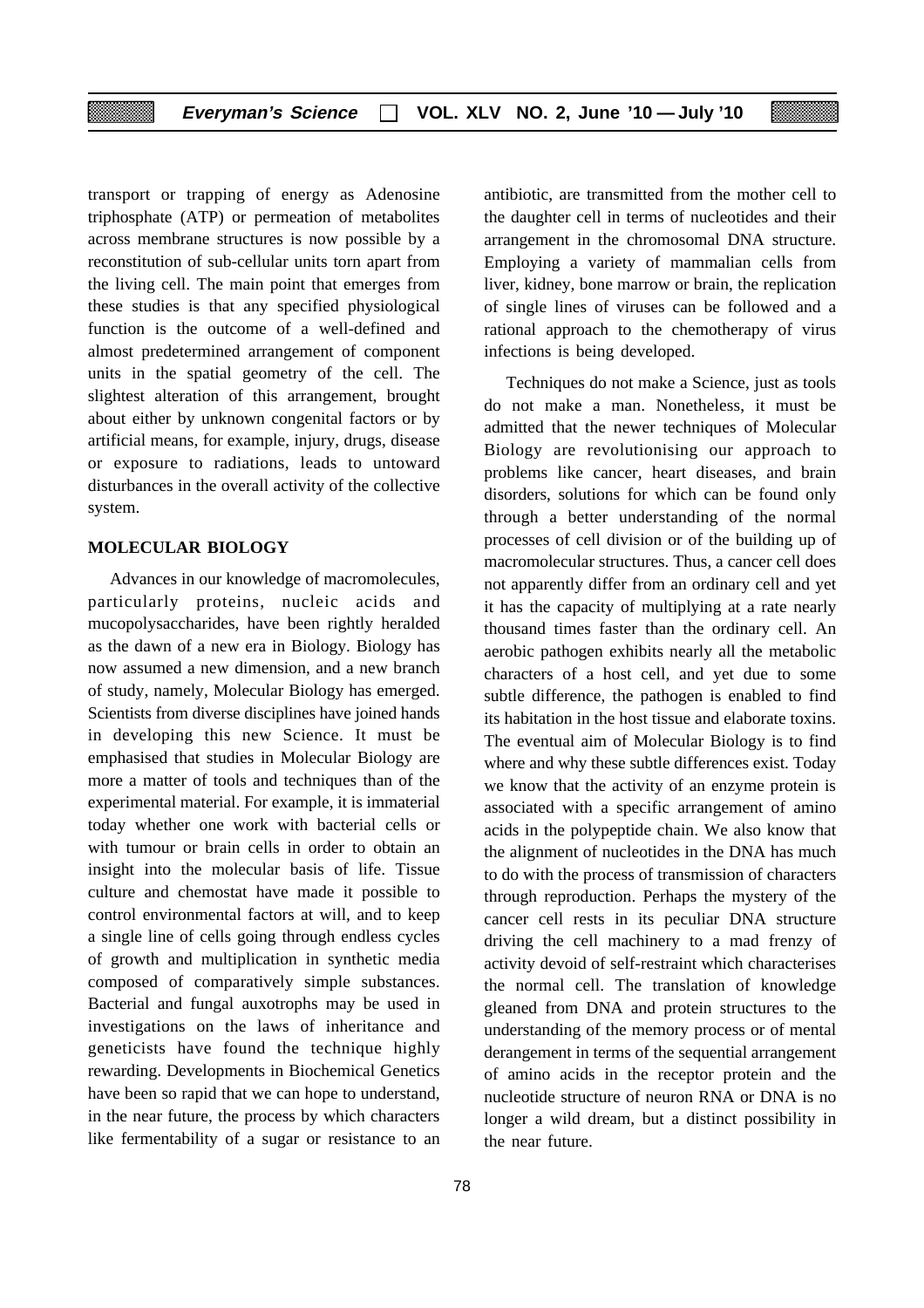#### **THE CELL—PRIMARY UNIT OF LIFE**

Within the body, the cells behave like small organisms plunged in an aerated and nutritive medium. All living cells depend absolutely on the medium in which they are immersed ; they modify this medium unceasingly and are modified by it. Despite its minuteness, each cell is a very complex organism, as it is now possible to see with the aid of newer techniques of electron-microscopy. It reveals a new world of minute structures within its wall.

One of the marvels of Cellular Biology is the toti-potential cell, the ovum. The nature of forces bound within the membrane of this single cell, so small as to be invisible to the naked eye, that leads to specialized development of parts and their organization to make so complex a structure as man, is perhaps the greatest mystery of life. To think that within a simple, quite undifferentiated single cell there is contained the pattern and the means to build along this pattern, not merely eyes, but blue and brown eyes—not merely hair, but hair that is red or black or yellow—straight or curly or kinky—hair that will begin to "fall out" at a relatively early age or hair that will retain its lustre late in life or hair that will become "prematurely" dry and grey. The same applies to colour of the human skin in different racial groups in the world including their sensitiveness to different types of light and heat radiations and development of patchy areas of hyper and de-pigmentation at different periods of life. These things are determinable at this one-cell stage as surely as is the four-chambered character of the heart—the number and distribution of acid-secreting cells in the stomach—the distribution of nerve cells and their interconnections so that precise sensory and motor functions can be carried out—so that we can think so that we can have aspirations and hopes—and so that we may have a conscience as well as consciousness. And finally, so that we may produce cells which have all the potentialities of the cell from which we ourselves came.

Today, Molecular Biology is focussing our attention on the structure and organisation of the cell as the basic unit—not just in health but in disease too. We are looking at cytoplasmic constituents and at parts of nuclei, and are getting interested in mitochondria and chromosomes. Just as within the atoms in physical matter, there lies a whole new world of structure, so it is with the components of the living cell. Not only structure but a force of infinite importance similar to atomic energy lies dormant inside the simple cellular components—a force which is not wild and uncontrolled but permits reproduction of the ovum again and again. What mysterious forces control its growth ? What is it that causes this reproduction to stop at the precise moment when the organism is complete ? Why does not this growth continue to make giants of us all—microbes, mammoths mice and men alike ?

# **CELLULAR ORGANIZATION AND DIFFERENTIATION**

The mechanism by which a mass of cells organize themselves into the outer shapes so familiar to us in the form of our functional units of organs such as the liver lobule, the nephron, etc. is still obscure. Since form is the outward expression of the morphogenic process that has shaped it, a study of the developmental processes of different organs and tissues leads us to some understanding of the levels of organisations in our body. "Embryonic development" says Weiss, "is an intricate assembly-line process in which the original material endowment of the egg is progressively transformed by chains of different and complicated interactions proceeding according to a definite inherited production schedule. This schedule has become so blue-printed by evolutionary experience that, given a standard range of environmental conditions (climate, nutrition, stress, etc.) it will lead to viable and reproductive individuals capable of passing on that pattern and schedule to successive generations". The deviations from this general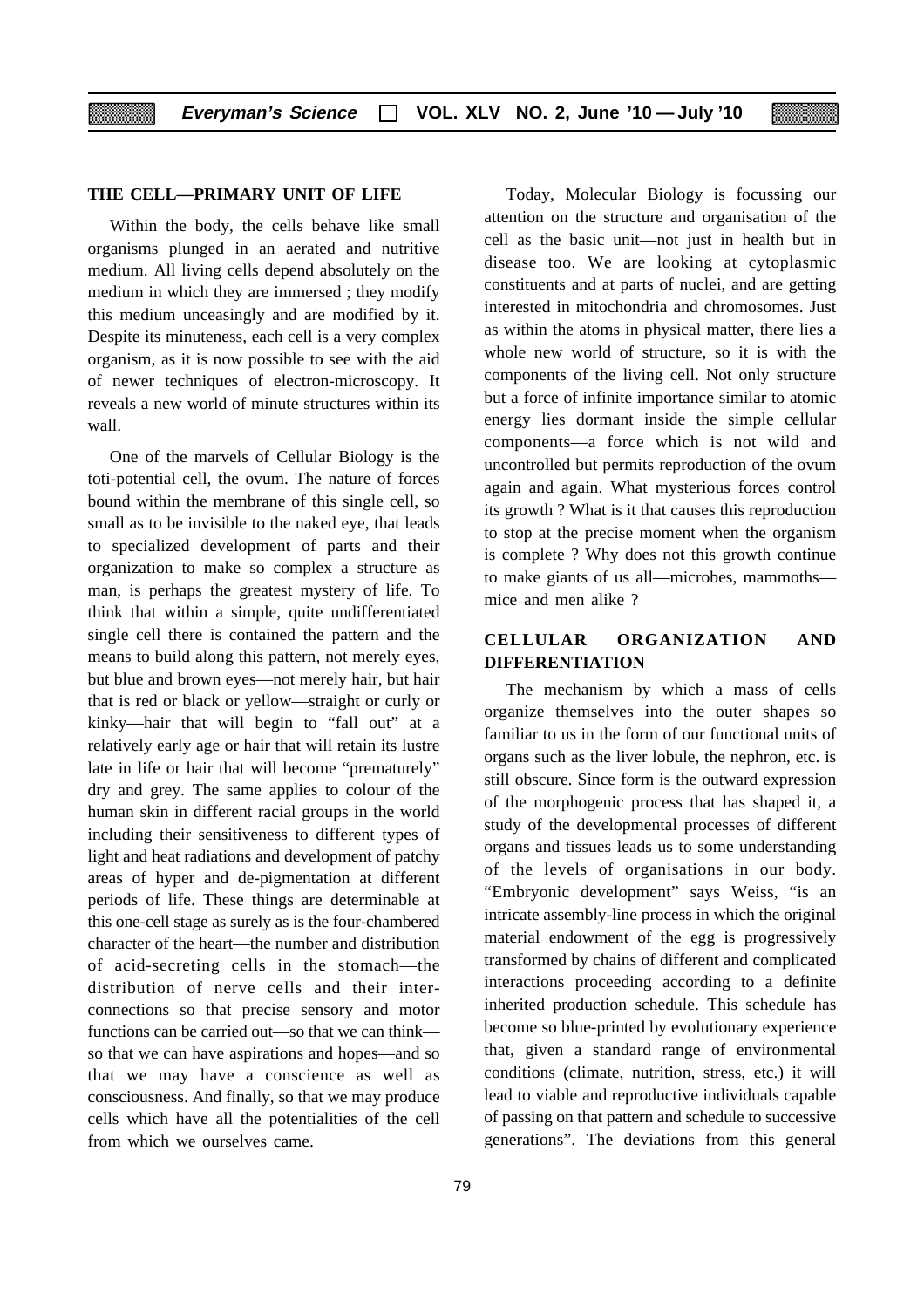phenomenon are due to either some major initial flaw in the genetic equipment or some disruptive stress factor introduced from outside such as malnutrition or infection.

What can be considered as one of the most fascinating biological experiments of recent times is the work of Weiss and his colleagues at the Rockefeller Institute, New York, on the behaviour of multi-cellular systems in tissue culture. Suspensions of single cells of kidney and cartilage cultured in the appropriate nutrient medium yield large blocks of kidney tissue clearly demarcated against large blocks of cartilage tissue. This is apparently the first *in vitro* demonstration of the independent organization of two distinctively different types of cells into conglomerant tissues outside the animal body. Using the elegant technique of time-lapse cinematography under the phase contrast microscope, the behaviour and orientation of a mixture of epithelial cells of liver, kidney, lung, skin and eye could be followed to trace the sequence of events that happen when two cells of the like kind or unlike kind are brought together. Free single cells move around by sending out broad "mobile tongues" of protoplasm along the glass surface to which they cling normally. There is no attraction or repulsion between individuals till they actually touch each other and remain in close physical contact sufficiently long to recognize each other. Then they pull together and remain closely associated if they are of the same kind ; if not, they break away from each other till they meet cells of their own kind. By this process of trial and error, mixed populations of cells sort themselves out into large groups consisting of purely single cells of one kind or the other. In this process of sorting out tissue specificity appear to be more dominant than species specificity as examplified by the fact that liver cells of a mouse link very well with liver cells of a chick, but liver cells and kidney cells of a chick repell each other.

The discriminatory behaviour of cells described above poses a number of questions : What is the mechanism by which a cell recognizes its own kind (or class) in a mixed population (or society) ? Is there any specific attraction or repulsion centres, on cell surface reminiscent of the behaviour of seroloical reaction which are equally specific ? How do strange pairs of cells brought close to one another under compulsion, part company ? Is this reaction immutable ? Can this response be dulled or sharpened and ; if so, by what means ? Is the property of metastasis of cancer cells, by virtue of which they migrate from their site or origin and habitate inhospitable areas in host tissues, a result of a loss of this power of discrimination ? What is it that happens in parasitism which renders the host cell subservient to the metabolic demands of the parasite ?

# **PHYSIOLOGY OF THE ORGAN AND THE ORGANISM**

Finding answers to this formidable array of questions will undoubtedly keep investigators in the fields of Life Science busy for many years to come. The complexity of the problem increases as we move from the unicellular and multicellular level of thinking towards the understanding of "Organ" physiology or the phenomena which enable groups of cells to work together as in a society to perform a particular function, e. g., the heart, blood and blood vessels constituting the circulatory system, the brain, spinal cord, and peripheral nerves, constituting the nervous system, etc.

#### **HEART AND CIRCULATORY SYSTEM**

The human heart is one of the most amazing creations of nature, infinitely more efficient than any man-made machine. It beats at a steady tempo more than 100,000 times a day, 36 million times a year, more than 2.5 billion times in the course of a lifetime of three score and ten. It is muscle, a living pump, about the size of a man's fist weighing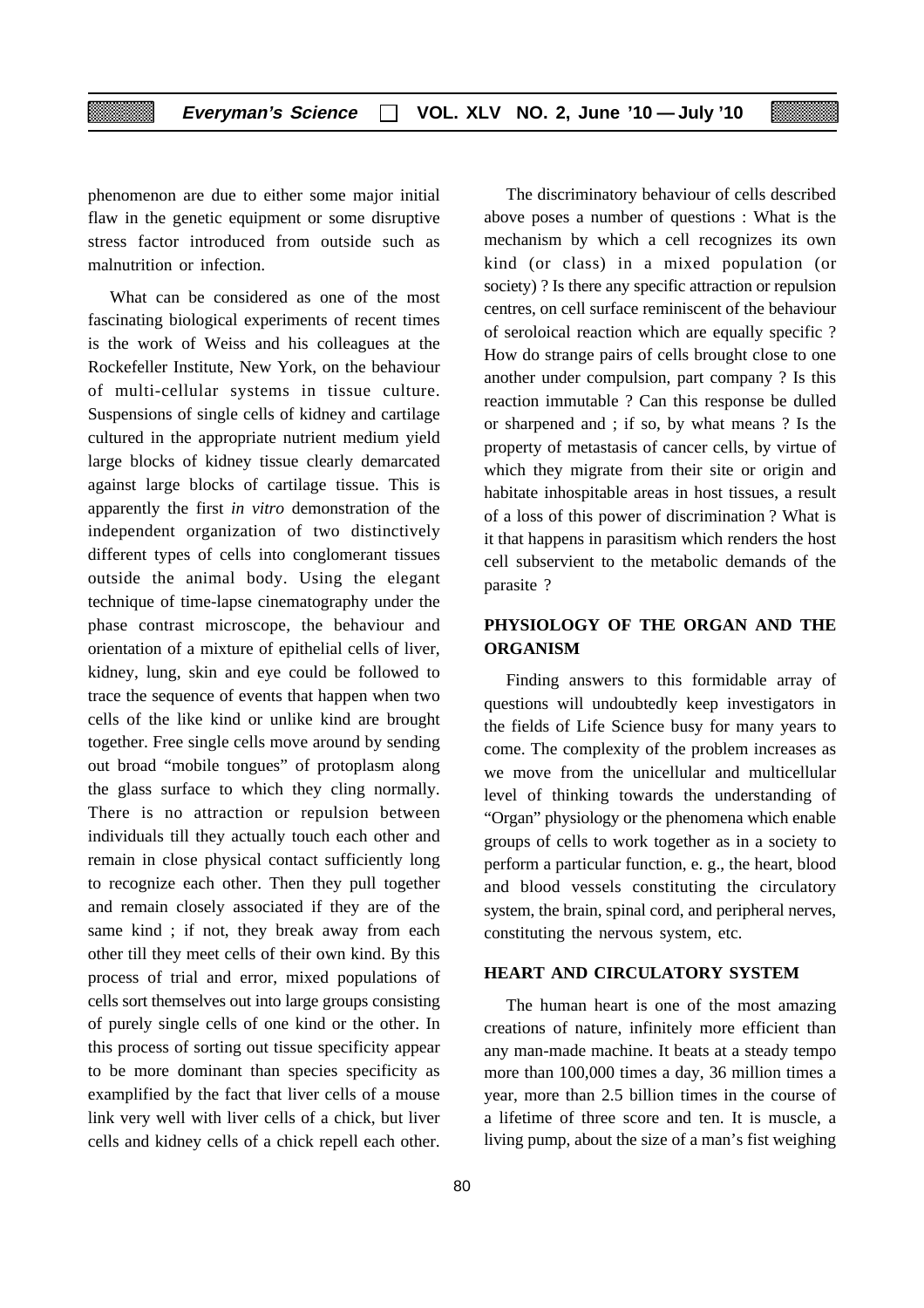about three-quarters of a pound, which, in a 24 hour period performs work equal to the lifting of one ton 50 feet into the air. Every day it pumps 4,320 gallons of blood through 60,000 miles of blood vessels, a distance equal to two-and-a-half times the earth's circumference, supplying oxygen and nourishment to some 300 trillion cells in the average human body. Yet it is active only onethird of the time, resting between beats about twothirds of the time. This is possible because of the finely tuned cardiovasculatory regulation of the human body. If all the vascular beds of the body were to open simultaneously to their full capacities, the total peripheral resistance would disappear and the cardiac output would be swallowed up, leaving no trace of an arterial pressure. In order, therefore, to permit the circulatory pumps and vessels to carry out their proper functions, most of the blood vessels of the body must be partially or even severely constricted a great deal of the time. To accomplish this, vasoconstriction must be balanced neatly against vasodilatation, with both attuned to cardiac output and to tissue needs.

The control of the degree of dilatation of the blood vessels is achieved primarily by the interplay of peripheral mechanisms. These include the effects of metabolic vasodilators, produced by muscles and other working tissues, which act directly or through axon reflexes. These local mechanisms are supplimented by a system of efferent vasodilator nerves transmitting messages from the central nervous system. When these vasodilator influences are unchecked, a state of vascular collapse and shock may ensue. Against these tendencies, a group of powerful vasoconstrictor mechanisms is available and in constant function. Their role is to reduce unnecessary blood supply to tissues. This vasoconstriction is guided by an hierarchy whereby certain favoured organs insure their own blood supply, particularly the brain, the heart and the kidney. The control of the degree and sites of vasoconstriction, depends predominantly on the action of the central nervous system and the influence of hormonal action including the permissive effects of steroids and other substances.

The normal human heart is such a sturdy organ that it hardly ever "fails" as is commonly reported, and could keep on contracting and relaxing at the same tempo for an estimated hundred years. But the stresses and strains of modern living are resulting in changes, in the internal chemical environment in which the heart pulsates, which lead to damage of the arteries feeding the heart and to the impairment of its functioning. As a result, diseases of the heart and of the blood vessels including coronary arteries have greatly increased during recent times until they have become the greatest cause of death, in all modern industrialized societies.

#### **BRAIN AND NERVOUS SYSTEM**

Man's brain, which has transformed the world and has discovered the power to destroy it, is perhaps the greatest enigma in modern Science. It took at least a billion years of evolution to create the 3-pound mass, which only in the last century has begun to acquire a dim understanding of its own nature. During the last twenty years, there have been significant new advances in our knowledge of the brain, as a result of modern neuro-physiological and neuro-psychopharmacological research, accompained by refinements in electronics, instrumentation techniques (Electro-encephalograph) and radioactive tracers. Brain surgery and modern electroablation and cauterization techniques are further enriching our knowledge of many hitherto obscure brain functions and its behaviour in certain types of mental aberrations. Indeed, there is a tantalizing prospect that research now under way will finally shed light on how the nervous system operates and perhaps explain what is "mind" and what are the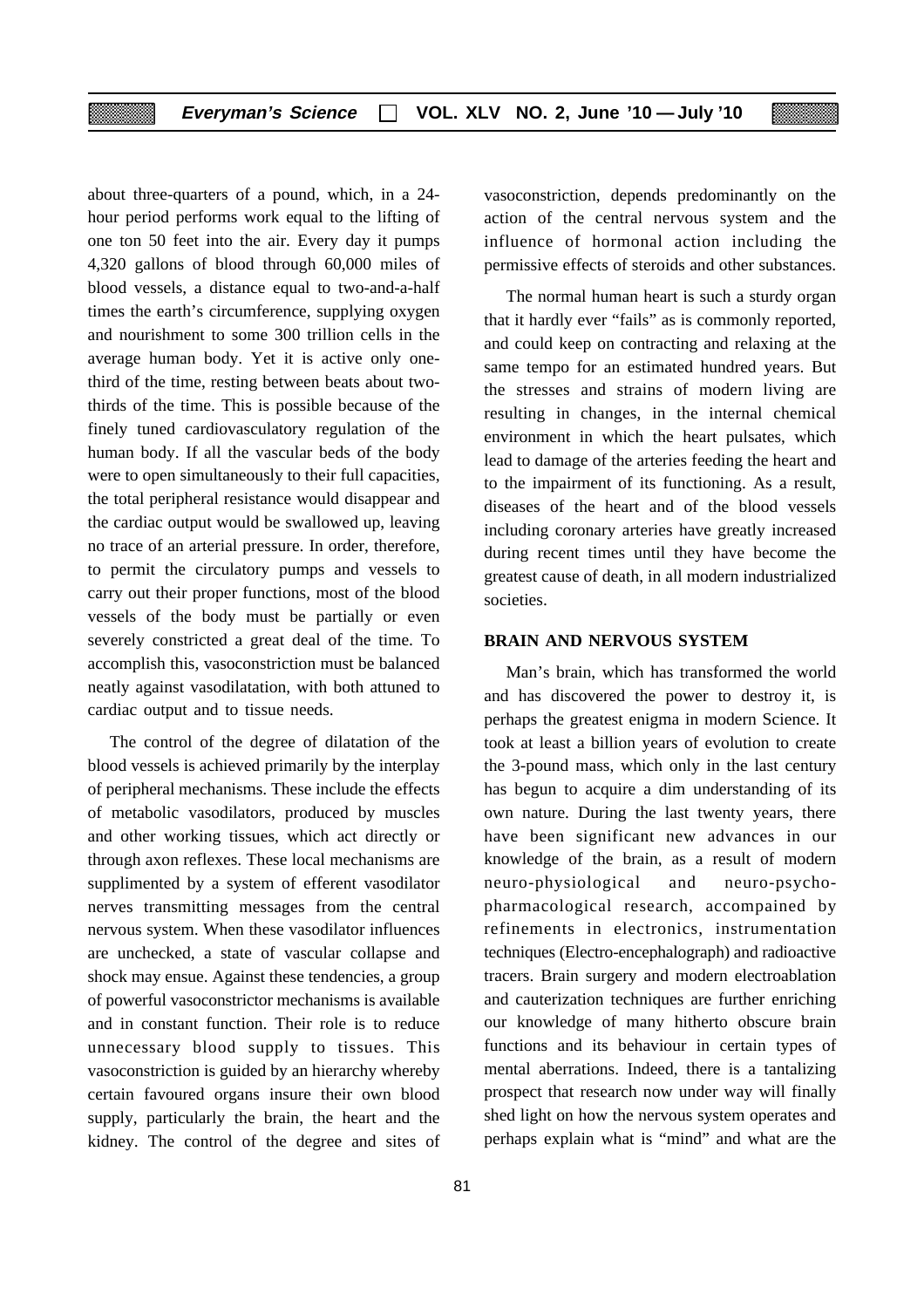connecting links between man's brain and the thoughts in his head.

It is yet too early to present a complete picture of the complicated processes involved. It seems clear now that the neurons (nerve cells) that perform the "highest level of integration" are to be found not in the brain's outer layer, or cortex—as has hitherto been supposed—but deep within the brain, in the so-called reticular system, a region that is among the most ancient from the standpoint of evolution. Recognizing that the brain is being continuously bombarded, even, during sleep, with sensory impulses, the problem for Science has been to discover how the brain filters out meaningful stimuli, assigns priorities among stimuli competing for attention (ignoring them all, if sufficiently fatigued), and finally makes a decision to do just one thing at a time, out of the nearinfinity of possible things to do.

According to the new hypothesis, all this is achieved by a complex interchange of nerve impulses—bearing coded information—between cortial neurons and neurons in the reticular system. One task of the cortex evidently is to assign meanings to incoming stimuli—notably to things seen, heard, smelt, tasted, and touched and to store these meanings, in some fashion, for future reference. The cortex also, it seems, transmits some sort of condensed, edited and annotated version of the flood of incoming sense stimuli into the reticular system, where the final integrating process takes place. This final integration may lead the reticular system to issue impulses that will "arouse" appropriate sensory-motor regions of the cortex to initiate a type of muscular response that has proved sucessful under similar circumstances in the past—or give more "thought" to the problem. It is perhaps too early to say whether this short account of the role of the reticular system is correct or mistaken. If correct, it goes far towards explaining the unity of the central stream of consciousness. Even so, however, it sheds virtually no light on such equally basic problems as : what, really, takes place in learning ; what is memory ; and what is intelligence and what is "learning to unlearn" (Gerard, 1961).

Up-to-date techniques are further making it possible to observe what goes on inside the living brain, man's most complex organ and in a sense his most vulnerable one. How does it all work ? What happens when something goes wrong in this socalled control center of our thoughts, emotions and actions ? Much light has recently been thrown by mental health workers and psychopharmacologists through the study of simple behaviour patterns in the individual and in selected groups, on the nature of intelligence, on how the brain learns, finds its satisfactions, and why, on occasion, it breaks down. It is now possible to indicate that epileptic seizures and schizophrenia a form of madness—are primarily neurophysiological and biochemical in origin—traceable, perhaps, to a disturbance in an enzyme system or to a harmful chemical compound substituting for a needed one—or whether the ailment is basically a malfunction in information processing peculiar to computers containing billions of switching components. There is ample cogent evidence to show that breakdowns in mental health can be improved by psycho-pharmacologic agents. "Drugs for the mind" are now available which will calm manic excitement, will alleviate severe depression, will control convulsions and so on. The "psychic energizers" or antidepressants act in a manner reverse to that of tranquillizers by deactivating an enzyme known as monoamineoxidase (MAO). The monoamineoxidase inhibitors (Iproniazid and similar drugs) have provided during recent times, an important new tool in the study of cerebral metabolism, and possibly also towards additional knowledge of the Biochemistry of emotion and other forms of mental illness. To understand the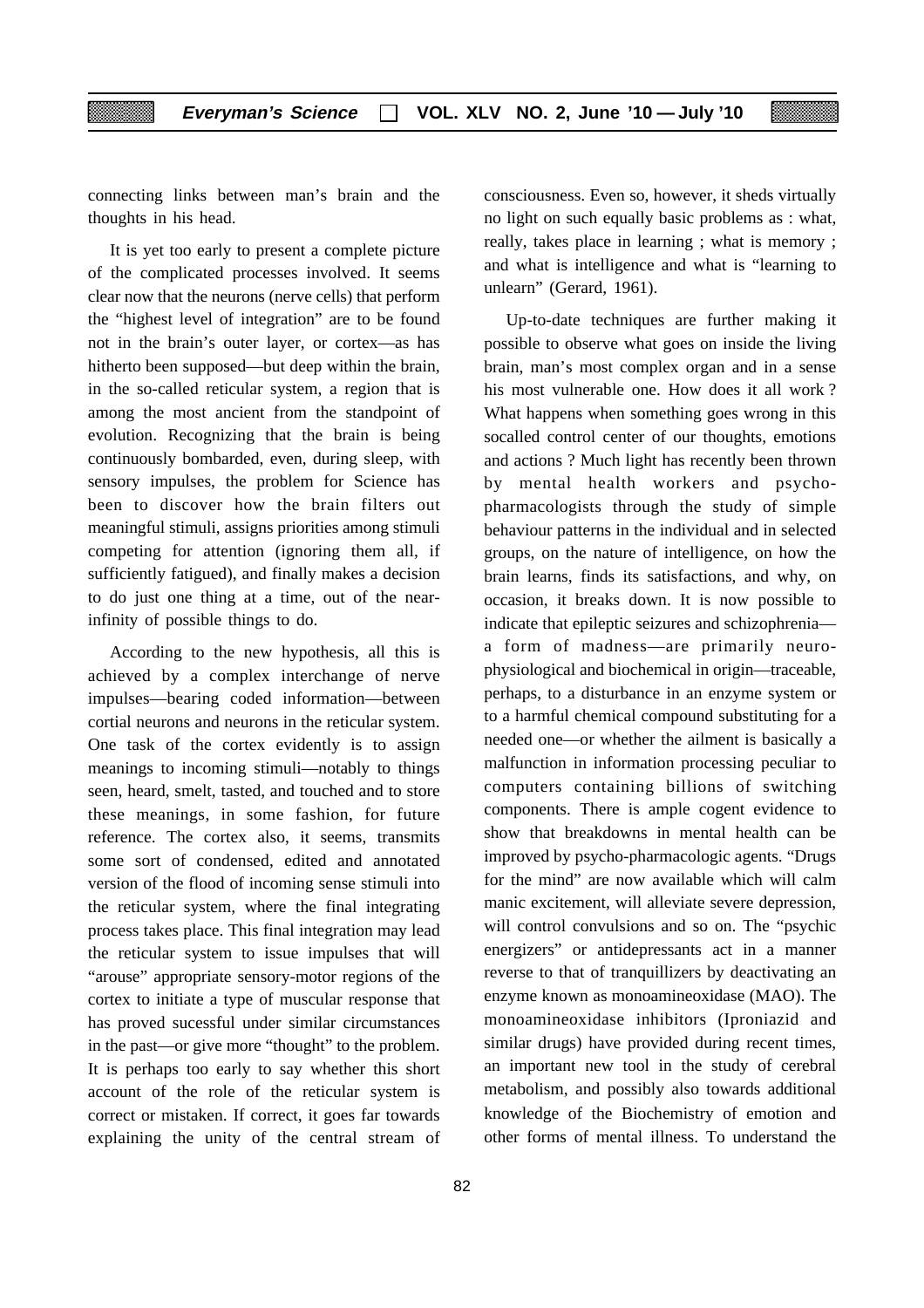brain with its 10 billion nerve cells working at any one instant, it will first be necessary to know more than is now known about neuro-biochemistry and neuro-pharmacology (including the role of hormones), Biophysics, the advanced Mathematics of large random ensembles, and the new science of "information theory".

## **THE SCIENCE OF MAN**

A highly developed organism like the human being is not a mere assembly of discrete cells, tissues, organs and organ systems but an organism capable of manifesting physico-chemical, physiological and psychological activities. Man represents an integrated personality in whom all the individual activities are controlled, integrated, and coordinated by a central guiding principle. When the individual tissue breaks loose from this bond of loyalty to the common good, we have the so-called abnormal manifestation of disease. The human system has often been compared to a machine composed of intricate components. This comparison is useful as an operational concept to analyse certain functions of the body in detachment from the whole, as for example, feeding to fuelling, digestion to combustion, working of the heart to the action of a pump, etc. There the analogy stops and as we move on to organization and coordination of activities, the human system exhibits a level of complexity not attainable by any man-made machine.

The more we study man in his entirety, the more deeply we analyse his structure and physiological functions, the more impressed we are with the ancient Biblical saying that "man is wonderfully made". There is no method capable of apprehending him simultaneously in his entirety, his parts, his relations with the outer world and his reactions thereto. There is intimate coordination between each functioning part and the whole in a manner which beggars description. Even as I am

standing before you delivering my Address, I am energised with electrochemical impulses, most of them quite well mediated and directional leading to some purposeful end result. Proprioceptive impulses are traversing sensory pathways from my muscle and tendons, up and across specific spinal and cerebellar pathways, and after central mediation (with all that it implies), these are modified and coordinated and returned through efferent spinal tracts to effector organs and muscles and other tissues, thus permitting me to remain in some semblance of balance. The effect of space and position upon the semicircular canals of the inner ear, as well as the effects of light upon the rods and cones of the retina with their specific and respective pathways through the eighth and second cranial nerves add to the complicated picture of maintaining this sense of balance. Simultaneously, my autonomic nervous system, controlled by set reflex patterns, is regulating all my vegetative body processes and helping me to maintain homeostasis through the release of autopharmacologic manoamine substances such as adrenaline, noradrenaline, histamine, acetycholine, serotonin, kallikrein and bradykinin. However, the superimposition of the brain with its autonomic capacities, but under potential influence by higher and finely integrated cerebral processes, may affect psychosomatically those end organs under the control of the autonomic nervous system, either for better or for worse. The headache and the neurogenic rise of blood pressure that I am having at the moment are convincing me forcefully that the "psyche" has powerful control over the "soma".

All the activities of our body on ultimate analysis, are the result of the linking, to the triumvirate axis of the pituitary, the adrenals and the gonads, of the electrochemical impulses generated in the central nervous system by the various stimuli on our sensory organs of perception. The manner in which this coordination is effected resulting in such remarkable precision and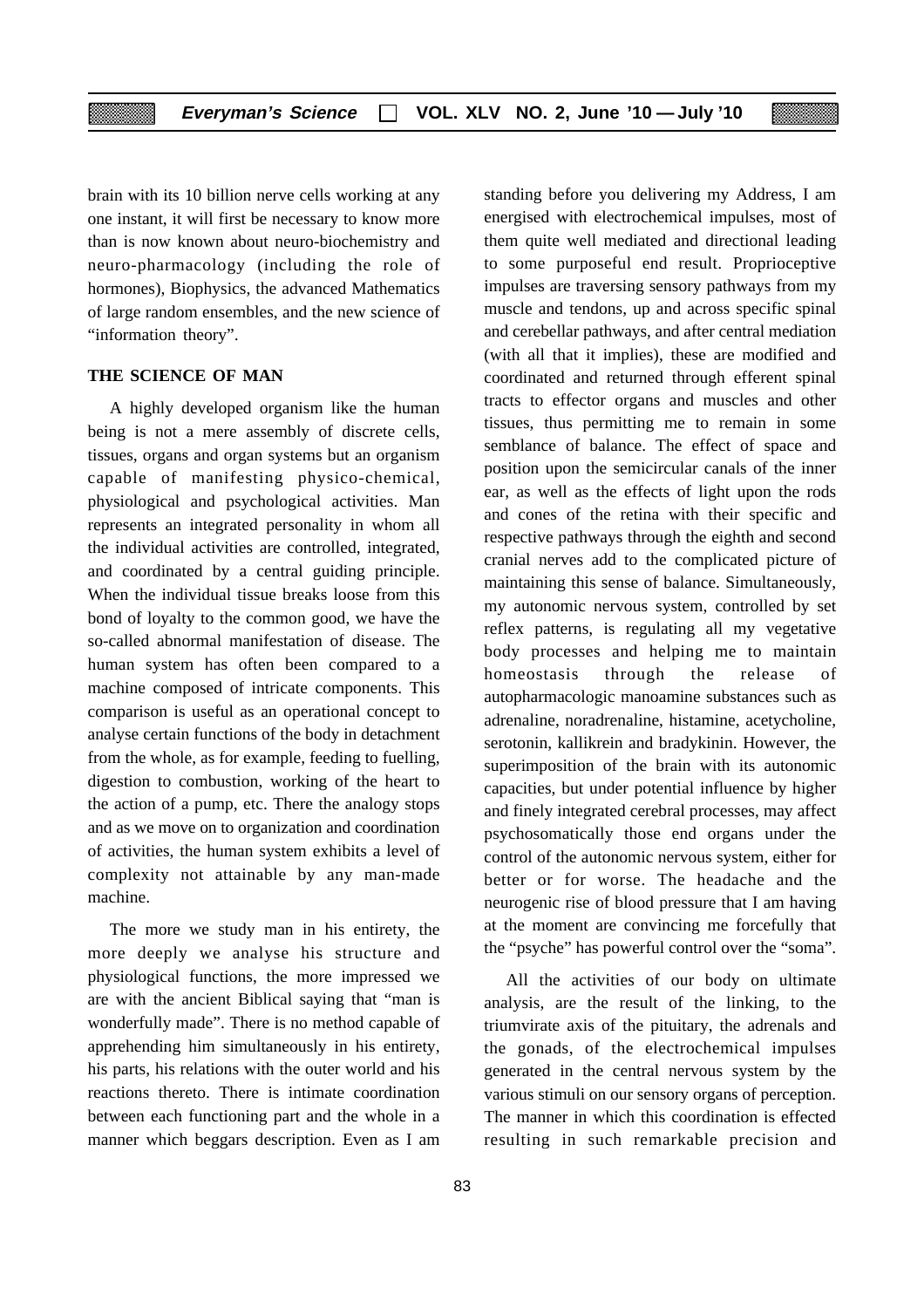integration has hitherto baffled our comprehension. Endocrine Physiology and Biochemistry have opened up vistas of investigation on the action mechanism of the powerful hormones secreted, by these neuro-endocrine glands. From the plethora of experimental evidence available we have just begun to learn that behaviourism, temperamental responses to external stimuli, etc. reflect very closely the interaction of these hormonal activities with the directive function of the nerves.

#### **MAN AND HIS ENVIRONMENT**

Every living thing depends intimately on its surroundings and adapts itself to any modification of these surroundings by an appropriate change. Man is no exception to this general rule but his adaptation mechanism is very much more intricate and comprehensive than is found even in the highest developed animal life.

#### **HYPOTHERMIA**

Man is a warm-blooded animal and is therefore forced to maintain his body temperature under differing climatic conditions of extreme heat and extreme cold. How far the physiological adaptive mechanisms are capable of withstanding extreme degrees of hypothermia of cooling has been recently studied with many startling new results. By 1948 it seemed firmly established that adult non-hibernating mammals would not withstand cooling to internal body temperatures below a level characteristic for each species and between  $25^{\circ}C$  (78°F) in the dog and  $15^{\circ}C$  (59 $^{\circ}F$ ) in the rat. This was because breathing and heart beats ceased and were not resumed when the animals were rewarmed. Observations on cases of accidental exposure and the results of Nazi experiments on prisoners of war in concentration camps suggested that  $25^{\circ}C$  (77 $\circ$ F) was the lethal body temperature in man.

In 1950, Bigelow and his co-workers in Toronto published a series of papers on the oxygen consumption of dogs at reduced body temperatures and on the factors involved in their survival. The brain is particularly sensitive to oxygen lack at normal body temperatures and its circulation cannot be arrested for more than three minutes without irreparable damage due to deprivation of oxygen. At deep body temperatures of  $20^{\circ}$ C, however, the oxygen requirements of the brain and other tissues are greatly reduced and the dog heart can actually be excluded from the circulation for 15 minutes without injury. Bigelow suggested that the use of hypothermia would permit intracardiac operations for otherwise incurable diseases of man and might also extend the scope of surgery on other organs.

#### **WHAT IS DEATH ?**

An even more remarkable observation was recorded in Belgrade in 1951 by Andjus. He found that 20 per cent of intact adult rats could be fully revived after cooling the surface of the body in ice until the internal body temperature reached between 0° and 2°C and until breathing, heart beats and circulation had been arrested for one hour. Golden hamsters would revive after freezing for as long as one hour in baths at  $-5^{\circ}$ C. The skin and subcutaneous tissues reached a temperature of  $-4$ °C and contained much ice. There were also ice crystals in the blood and around and within the vital organs including the heart and brain. The internal body temperature reached  $-1$ <sup> $\mathbb{C}$ </sup> in many hamsters which subsequently recovered completely. The surprising results from these and similar experiments have naturally raised the problem of the diagnosis and definition of "death". We can only say that it is the *condition from which reanimation is not possible by any currently known means*. Prof. Negovski of Moscow has studied the problem of reanimation extensively and suggests a distinction between "clinical death" which is reversible and "biological death" which is irreversible. One of his recent discoveries is that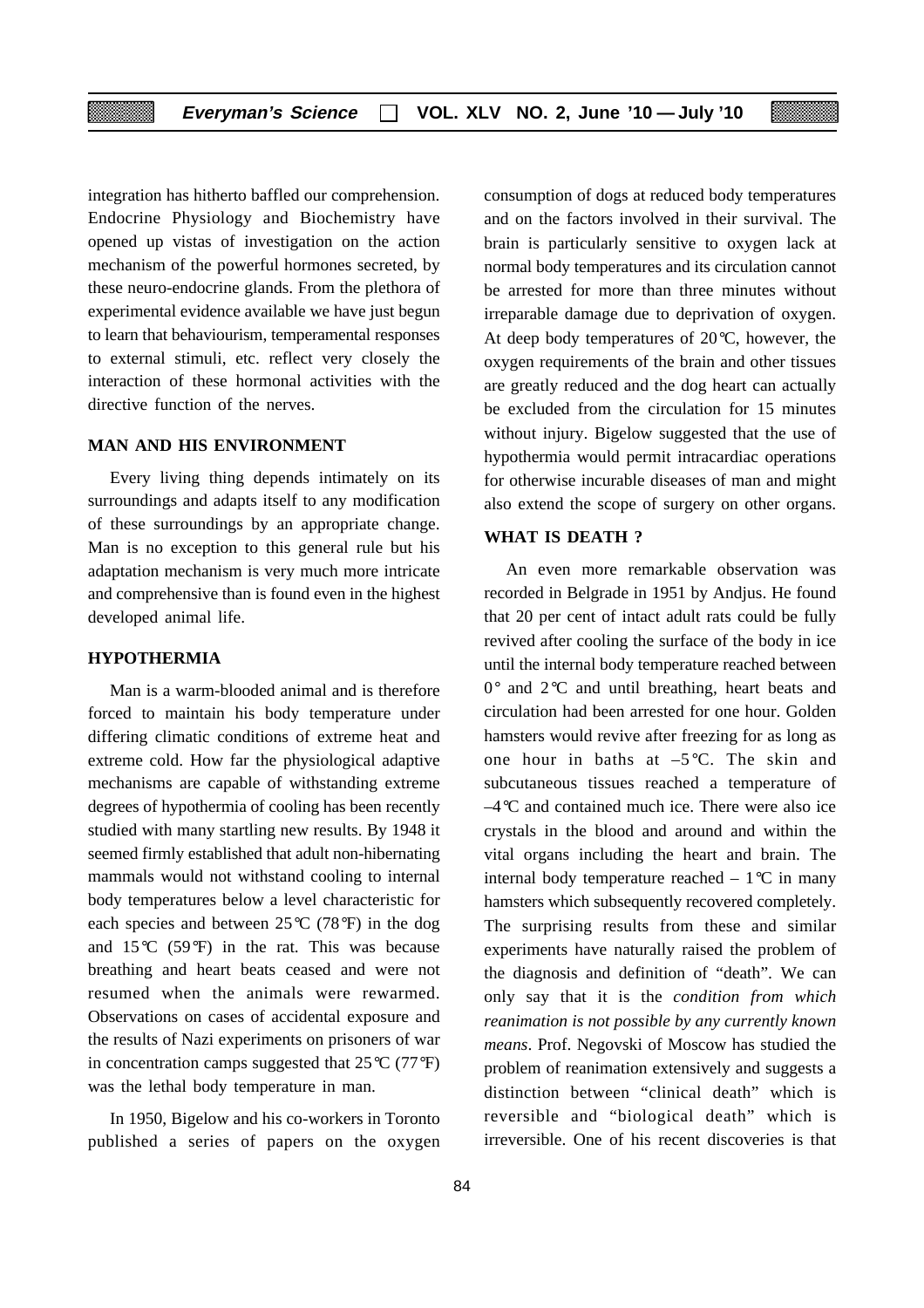death from severe blood loss in dogs, monkeys, and even in man can be averted by reducing the internal temperature of the body to a moderate degree (about  $25^{\circ}$ C in dogs) by cooling the surface of the body. A wide variety of mammalian cells and tissues can now be preserved for periods far exceeding their normal life span in the body by treating them with glycerol or dimethyl sulphoxide or some other protective substance and then storing them either at  $-79^{\circ}\text{C}$  or else in liquid nitrogen at  $-190$ °C. The capacity to enter and remain for long periods in a state of latent life (otherwise known as anabiosis or cryptobiosis) under adverse natural conditions such as severe drought, intense heat and bitter cold may be essential for the survival of many species. This state of anabiosis might not be attainable and might not serve any useful purpose under natural or artificial conditions in man or any of the larger mammals. On the other hand, it is interesting and important to know about its occurrence in the lower animals on earth. A variety of potentially living creatures may be lying dormant on the moon or on other planets and might come to life if they were brought back to earth. Many mysteries about survival of life undoubtedly remain to be solved by those who stay earthbound.

#### **NATURE OF SLEEP**

A recent symposium in London led by Lord Adrian has given a fascinating review of this ageold problem. The current concept is that decreased activity in the reticular formation, resulting in sleep, is the result of inhibitory impulses passing to it from different parts of the brain. This is part of a larger concept, that the normal working of the brain is a balance between inhibitory and excitatory impulses. The former exists in the waking as well as in the sleeping state. (If this were not the case, we should all be epileptics). It is the alterations in this balance with resultant changes in the complex

85

interactions between different parts of the brain, that are responsible for the many differing degrees of wakefulness and sleep. Sleep is a state of unconsciousness into which the messengers of consciousness can penetrate. Thus, there is no evidence to support the suggestion that sleep is due to accumulation in the body of some mysterious "toxin" which acts as a narcotic and so induces sleep. Neither is there any evidence that sleep is due to temporary diminished blood supply to the brain, or a lack of oxygen. In other words, the overall functional activity of the brain, is as high in sleep as in the waking state. "The need for sleep does not exist in the brain, but somewhere else in the body". The brain actually "opens up", so to speak, all of its sensory pathways during sleep.

#### **AGEING PROCESS**

With the advent of modern drugs and public health measures human mortality and morbidity have been reduced to a very large extent. Man today has a longer expectation of life and it is understandable that he would like to gow "old" without being "aged" and senile. Scientific investigations have proceeded in recent times at various levels including individuals and populations, organs and organ systems, tissues, cells and subcellular structures. There is evidence to suggest that body water declines in volume with age and there is a tendency for shrinkage of cell water and for a greater proportion of body water to be located outside the cells. The electrolytes located inside the cells tend to decrease. The hexosamine and collagen ratio of connective tisue is also found to decrease with age. Insoluble solids called "age pigments" have been identified in cells of various tissues of aged people. Examination of the nerve cells of the guinea pig has shown that the neuronal elements of the central nervous system accumulate "lipofuchsin" with advancement of age. Carroll Williams at the Harvard University has reported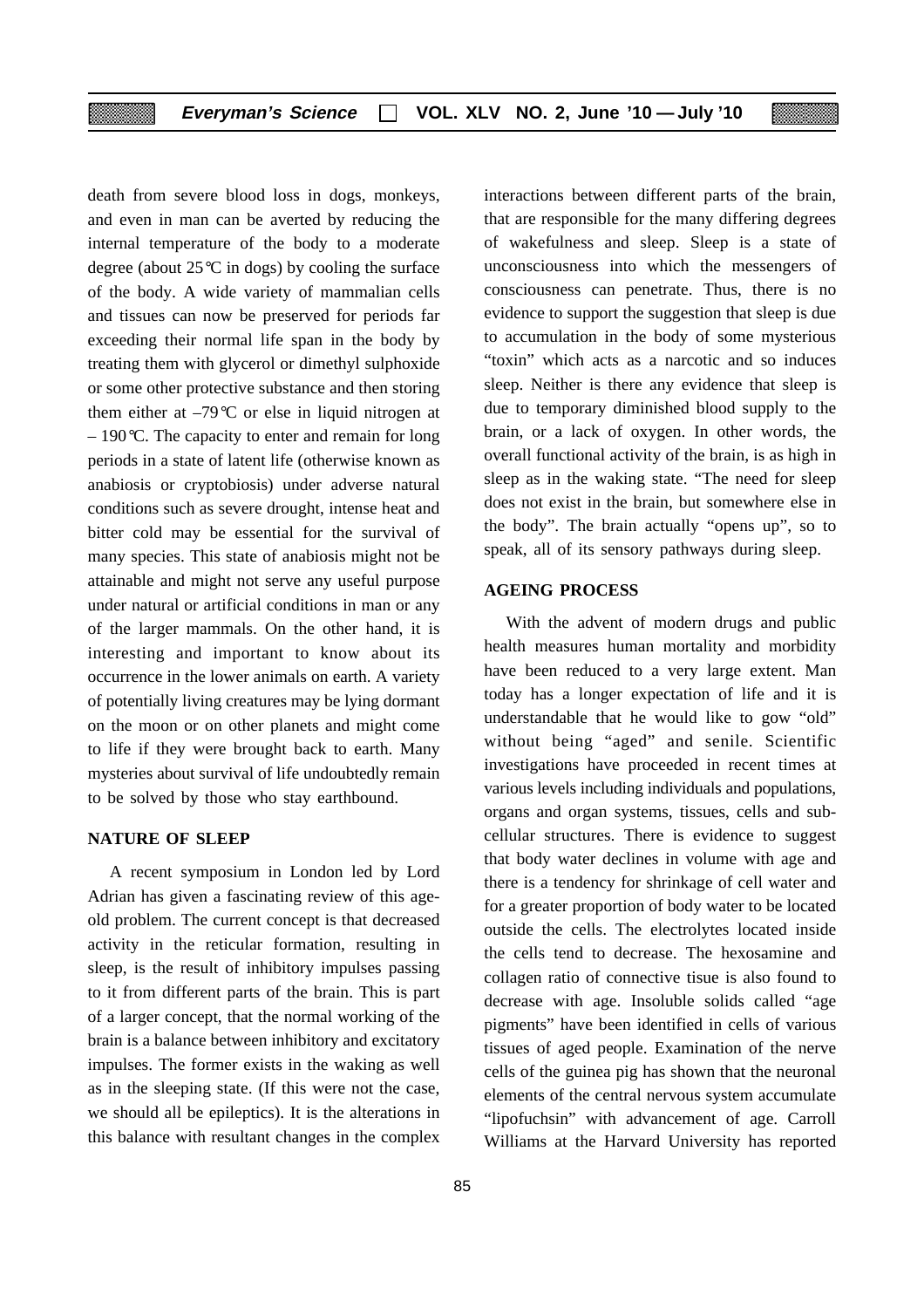isolation of a "hormone" which suppresses metamorphosis and thus postpones maturity in insects. Similar hormone ("juvenile hormone") has been found in mammalian tissues including human placenta.

Despite the availablity of a mass of valuable biological data, the organic problem involved in senility remains obscure and we do not know precisely as to what accumulates, or breaks down or fails to function or goes "seedy" in old age. Probably the psychic component is more important in the ageing process. Gerontologists have shown that in aged people some basic changes in the behaviours and mental capacity occur in the form of low performance on tasks requiring mental manipulation and perceptual searching. This may be related to a condition of senile change of the neurons as pointed out by Soviet physiologists.

#### **SPACE BIOLOGY**

The problems of space flight have given us recently much new knowledge on cellular and organic adaptation of plant and animal life to very different conditions of temperature, pressure, humidity and radioactivity. Already higher forms of animal life, e.g., dogs, chimpanzees, have been sent to the orbit and brought back to earth alive in space capsules fitted with modern physiological and electronic recording devices. Based on such new information, cosmonauts have also been sent to orbit and returned to earth in a healthy condition. The future holds promise of much new and exciting knowledge on physiological adaptation processes under these completely different external environmental conditions for man.

#### **OUTLOOK FOR THE FUTURE**

We have-seen thus far that the tremendous strides made by contemporary research in the Biosciences had enabled us to gain at least a working knowledge of the fundamental mechanisms involved in a number of manifestations in the panorama of life. It is now clear that life has a firm material basis and beginning, and that the process of multiplication and heredity can be explained generally in terms of the macromolecular structures of the nucleic acids and proteins. We are now in a position to look upon living creatures as beings who have evolved from simpler ancestors, who are related to their immediate progenitors and successors by inseverable bonds of heredity and who function by biochemically definable mechanisms in specific internal and external environments.

The progress of biological research on the two fronts of Neurology and Ecology has shown very clearly the closeness of the inter-relation between the neural and the psychical. Some think of mental activity and nervous activity as two inseparable aspects of one reality. A recent significant advance in the field of this inter-connection is the discovery by Penfield and Jasper (1954) that some of the deeper parts of the central nervous system "Centrencephalic system" have a hitherto unrecognized function in "alerting" the brain during waking hours. This central brain stem region together with certain parts of the thalami seem to project impulses upwards through a sponge like net of cells and fibres to the nerve cells of the cerebral cortex or surface of the brain. Similiarly, signals from the cortex return to the brain stem which becomes thus additionally important as a centre controlling the neural network of the cortex.

These discoveries have paralleled our increasing knowledge concerning the action of certain chemical substances and drugs on cerebral activity. So fast has been the progress in this field that a new branch of Neuro-pharmacology with its intimate ally, Neuro-biochemistry, has come to be established as an independent sub-discipline in Life Sciences. We know now that the activity of different groups of nerve cells can be varied in a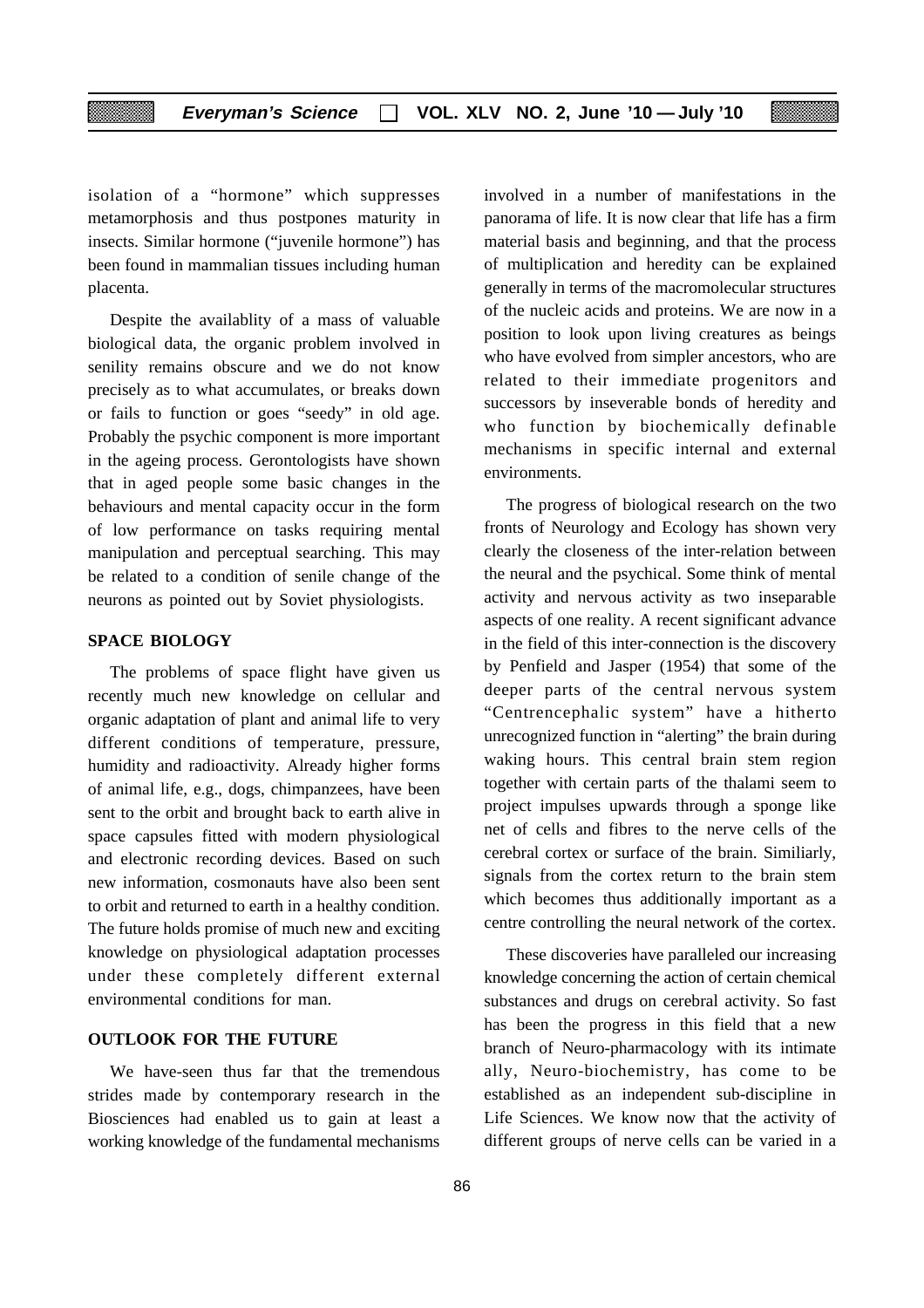specific manner by the "tranquillizers" and the "hallucinogens". The current fashion in the study of brain behaviour is to pursue the subject by analogies to the "information theory" developed in telecommunication research. The prospect of this type of approach coupled with biochemical investigations on the ulterior structure of brain cells can be very exciting for the future of mankind.

Refinement of our understanding of the secretory properties of certain nerve cells of the hypothalamus has shown that the precursors of the hormones of the posterior lobe of the pituitary do not presumably originate in the pituitary gland but are produced by two groups of nerve cells in the hypothalamus, from which they pass to the posterior pituitary through a bundle of nerve cells where they are absorbed into the blood vessel. Alteration in the delicate balance of these powerful hormones is a known feature in disease and it is obvious that their mechanism should be connected intimately with the central nervous system.

Convincing evidence of the power of the central nervous system over the rest of the body can be obtained even from our everyday experience. Most of our emotive response to the environment is the result of this type of imperceptible contact with experience. Thus symbols can be potent sources of stimuli. Hearing words which bring good news or bad, seeing a ghastly or pleasant sight, smelling a good or bad odour can provide appropriate input for a variety of complex effector activity. In fact the entire phenomena of our aesthetic response to beauty whether in words, lines, colour, form, movement or shape represented by the fine arts of poetry, music, dancing, painting, sculpture and architecture is in the ultimate analysis the integration of the highest neural activity. We may also here refer in passing to the fact that some of the great works of art and great advances in thought have been made under the influence of stress factors on the central nervous system of the creators. Reaction

to stress may be measured in terms of achievement or the development of fresh potentials and also in terms of the maintenance or the mental equilibrium. On the contrary it can also result in an upsetting of this equilibrium leading to physical and mental breakdown.

Man, an essentially social being, has to conform to a pattern of behaviour acceptable to his fellow beings. He has to derive spiritual nourishment from his various activities and experiences of his surroundings. He has, apart from his fundamental biological needs, to satisfy in some manner his emotional needs for love and creativity. It is apparent therefore, that threats to his ability to perform his social functions and to enjoy his legitimate share of the fruits of his labour may constitute the stress that lies behind so many states of anxiety, tension, irritability and disease. Not ignoring the genetic and biochemical mechanism and at the same time fully cognizant of other causative factors of maladjustment, we must look more deeply for all the reasons of illness in our attempt to develop a concept of possitive health. Only through a coordinated study in the domains of Life Sciences including plant and animal Biology, Physiology, Pharmacology, Biochemistry, Psychology and Psychiatry can we hope to make worthwhile contributions to Medical Science for the benefit of man.

#### **CONCLUSION**

I have attempted in the course of this address to pick out certain facets of current research in Biosciences which to my mind are going to profoundly affect our outlook on the future. We saw earlier that the influence of organization on function is well-established at the minute level of the fertilized ovum, the phage particle, the microbial cell and the sub-cellular units like the mitochondria obtained from mammalian tissues. From what little is known about the structure and function of the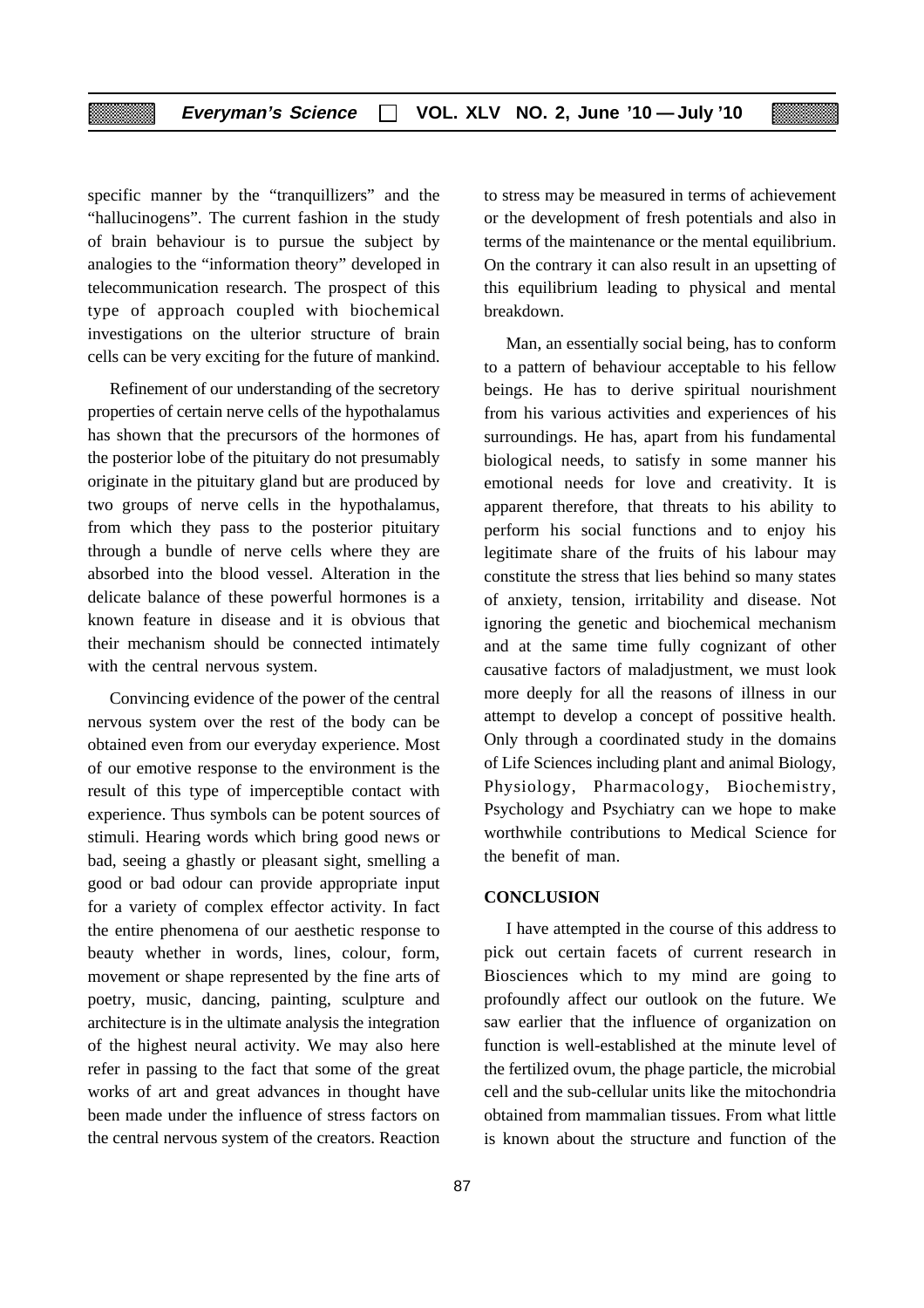human brain, it is apparent that the height of organizational complexity in evolution is reached in this organ. Up to the present time the brain has been considered as a "black box" whose functioning is magical and not reducible to intelligible terms based on physical concepts of matter and energy. Recent advances in biochemical and biophysical techniques have, however, made it abundantly clear that the brain is an electro-chemical organ which, in many respects, behaves like any other organs of the body and yet different from them in some subtle manner.

The vital difference consists in the fact that the brain is the seat of consciousness and of our thoughts and judgments. Consciousness makes it possible for man to be aware of what passes in his own mind, his symbolic abstractions, and more, it allows him to be conscious of his own personal identity ("self-consciousness"). Apparently these unique mental attributes and thought processes are also molecular and sub-molecular in nature and are dependent on minute, immeasurable exchange of energy very much like any other physiological process. By devising model systems and robots (cybernetics) based on electronic computers we have just begun to probe into the material basis of perception. When the mechanism of the human brain is better understood at the molecular level, mankind would assuredly attain a new dimension. The human brain will then be able to master itself and extend its frontiers into the unknown.

Taking it for granted that in the creation of the human brain the acme of organizational perfection has been reached, can we rest content with the belief that in us, the *Homo sapiens*, nature has exhausted her evolutionary run ? We have indeed discovered how to make certain types of acquired characters heritable in lower organisms and also to perceptibly change behaviours in higher organisms by education and instruction. "It seems unlikely", warns Hermann J. Muller, "that in respect to the human faculties of the highest importance—such as the neuronal equipment conducive to integrated understanding, foresight, scrupulousness, humility, regard, for others and self-sacrifice—modern cultural conditions may actually lead to a lower rate of reproduction on the part of their possessors than the rate of those with the opposite attributes".

This is indeed a grim warning. On account of its firm material basis, the human gene is subject to the law of entropy very much like any other form of matter. Destructive mutation leading eventually to self-immolation is its inherent property. Having become painfully conscious of this, it is our bounden duty to do something about it. With the projected plans of building space stations and launching of cosmic bases, the human spirit, tody, is preparing itself for the conquest of eternity as it were. As such, it will be cowardice on our part if we were to escape from the stark reality of our own genetic make-up and its tendency to disintegrate. The urgent need for the moment is to fit into a framework of practical eugenics, all the biological knowledge we have gathered over years of painful labour and to acquire a mastery over our own destiny.

If health and wealth are to be regarded as no more than pre-conditions of man's true progress, which is a balanced all-round movement towards a fuller realisation of the true, the beautiful and the good, the life scientist of today can advance his position and maintain that there are in organic evolution great, trends towards higher values. The seed for optimism in the future of mankind is contained in the fact that the growing emancipation of the human mind is the most significant event of this evolution. In the words of one of the greatest thinkers of modern times, Aurobindo, "if there is an evolution in material nature and if it is an evolution of being with consciousness and life as its two key-terms and powers, this fullness of being, fullness of consciousness, fullness of life must be the goal of development towards which we are tending and which will manifest at an early or later stage of our destiny".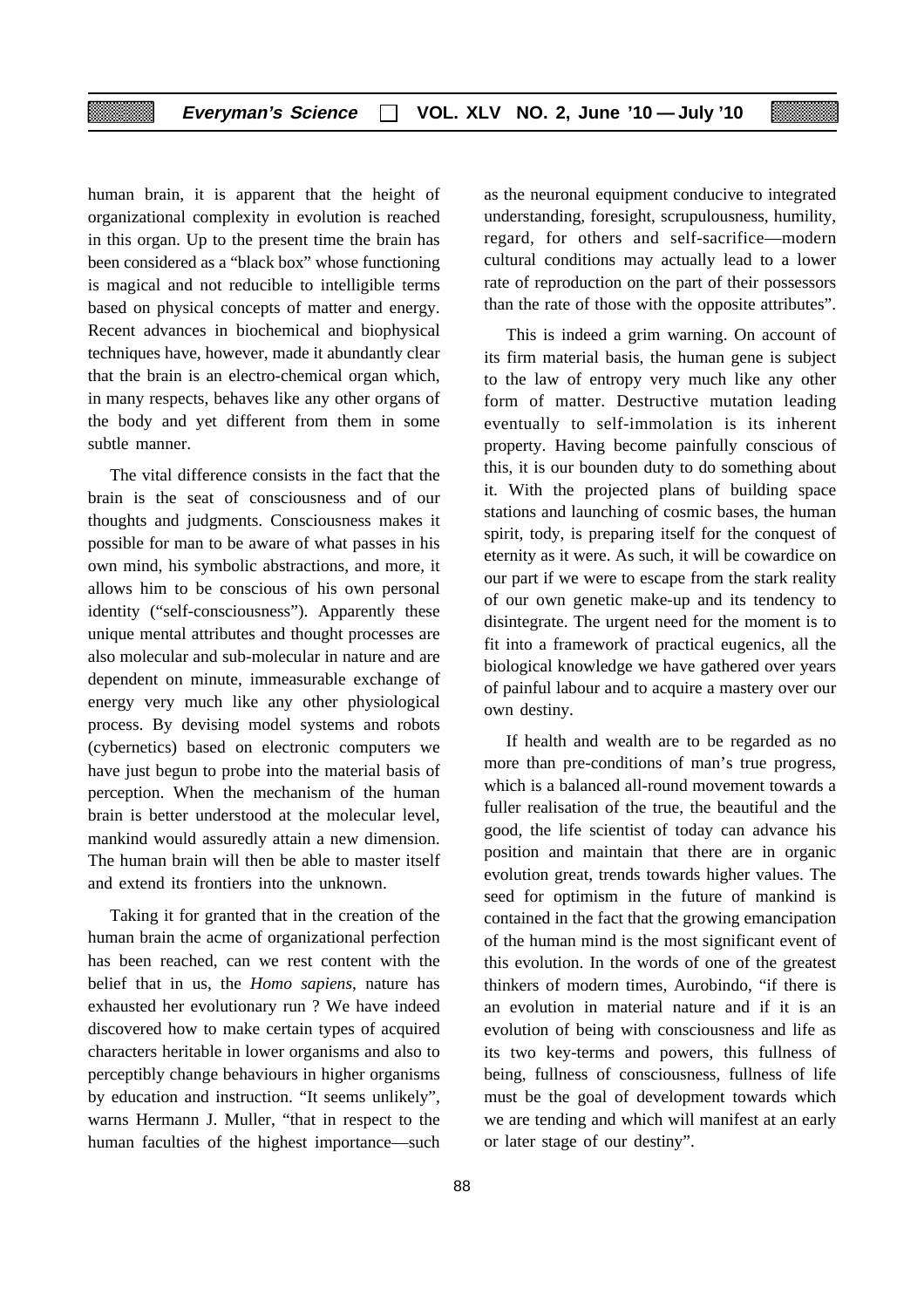#### **REFERENCES**

- 1. Carrel, Alexis, *Man, The Unknown,* Penguin Books Ltd., Gt. Britain, 1948.
- 2. Dixon, M. and Webb, *E. C, The Enzymes,* Longmans Green, London, 1958.
- 3. Gerard, R. W., CIOMS Symposium on Brain Mechanism and Learning, Blackwell Reports, 1961.
- 4. Glass, B., A Summary of the Symposium : "Chemical Basis of Development", Macollum-Pratt Institute, John Hopkins University, Balitimore, 1958.
- 5. Green, D. E., "Mitchondrial Structure and Function", Opening Address to Plenary Session. Fifty Int. Congr. Biochem., Moscow, 1901.
- 6. Kerbs, H. A., *Endeavour*, **16**, 125, 1957.
- 7. Kornberg, A., *Advances in Enzymology*, **18**, 191, **1957**.
- 8. Linderstrom-Lang, K. U. and Schellman, J. P., protein Structure and Enzyme Activity, *"Enzymes",* Vol. III, p.443, Acad, Press, NY., 1959.
- 9. Magoun, W. H., *The Waking Brain,* Thomas, Springfield, III., 1958.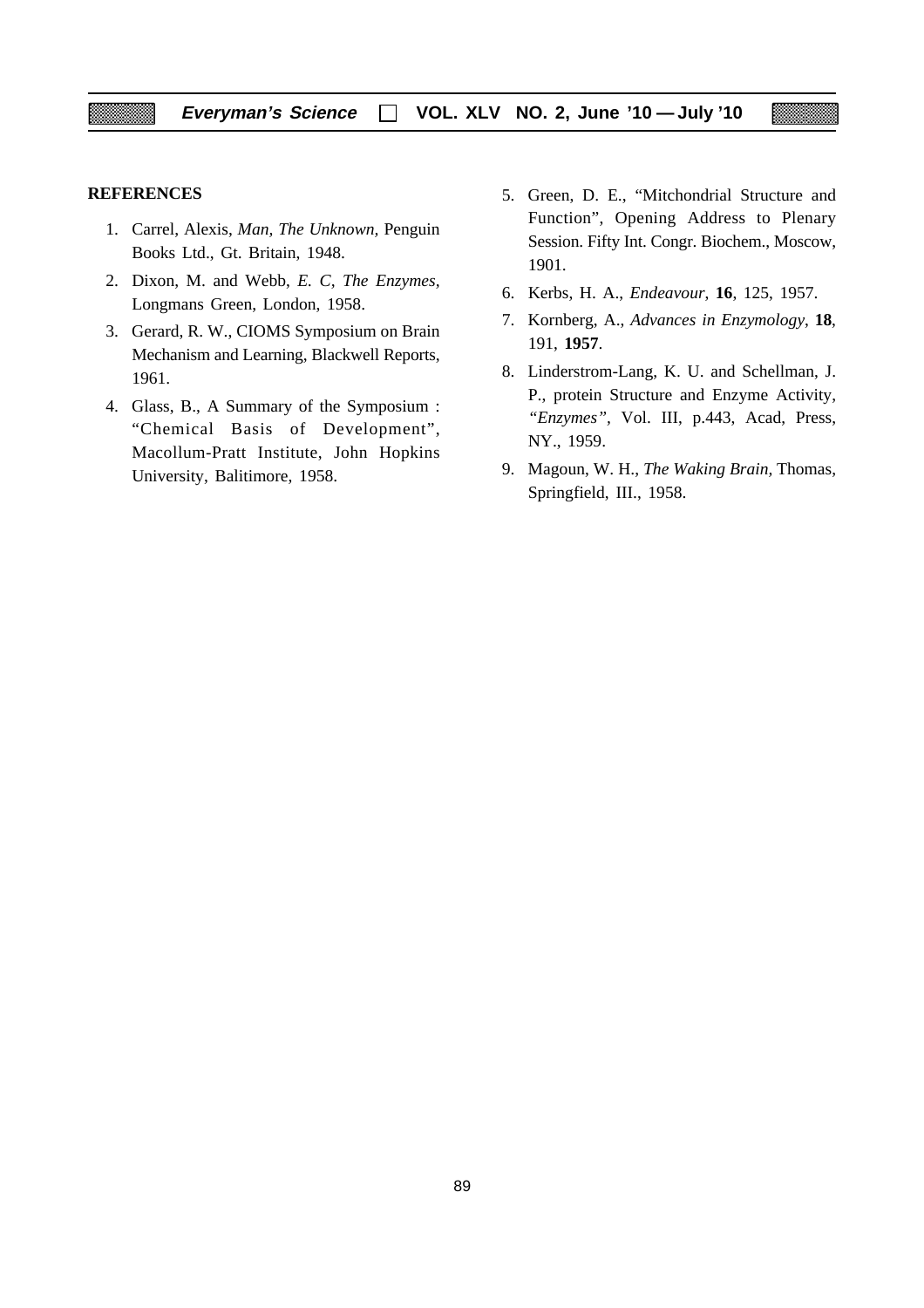# **BIOPLASTIC : A BETTER ALTERNATIVE FOR SUSTAINABLE FUTURE**

Darshan Marjadi\* and Nishith Dharaiya\*\*

**Conventional plastics, formed from fossil fuels, are one of the important materials for the society but they are created with a process which is harmful to the environment. In order to find alternatives, a new material has been developed known as bioplastic. Bioplastis are long chain of monomes joined with each other by ester bonds. These plastics are thus considered as polyesters. Bioplastics are classified into various types. The most common is PHA (Polyhydroxyalkanoate), which remains as a carbon and/or energy storage material in various microorganism under the condition of deficient nutritional elements. There are a variety of bioplastic applications in the society and industries. This review paper is intended to provide information about alternatives to conventional plastics for the betterment of environment.**

#### **INTRODUCTION**

P lastics are consumed in almost every place such as, in routine house hold packaging material, in bottles, cell phones, printers etc. It is also utilized by manufacturing industries ranging from pharmaceutical to automobiles. They are useful as synthetic polymers because, their structures can be chemically manipulated to a variety of strengths and shapes to obtain higher molecular weight, low reactivity and long durability substances. Plastics are important materials for the society not only because of their higher molecular weight and low reactivity but also for their durability and cost efficiency. Unfortunately these petroleum based plastics are not biodegradable. This result in one of the major causes of solid waste pollution through buried in landfills. They are indigestible and in many cases the animals die due to plastic

blockage in the gut. Furthermore ; Plastics are often soiled by food and other biological substances making physical recycling of this material undesirable. Incinerating plastics has been one option but other than being expensive it is also dangerous ; various harmful chemicals like hydrogen chloride and hydrogen cyanide are released during its incineration<sup> $1,3$ </sup>.

In recent years, there has been increasing public concern over the harmful effects of petrochemical derived plastic materials in the environment. Problem of managing plastic waste on the earth is increasing very rapidly now a days, and studies have been intitated to find out suitable eco-friendly materials to minimize environmental problem.

To find alternatives researchers have developed fully biodegradable plastics, which are disposed in environment and can easily degrade through the enzymatic actions of microorganisms. The degradation of biodegradable plastic produces carbon dioxide, methane, water, biomass, humic

<sup>\*</sup> Sheth M. N. Science College, Patan–384265, Gujarat

<sup>\*\*</sup> Department of Life Science, H. N. G. University, Patan-384265, Gujarat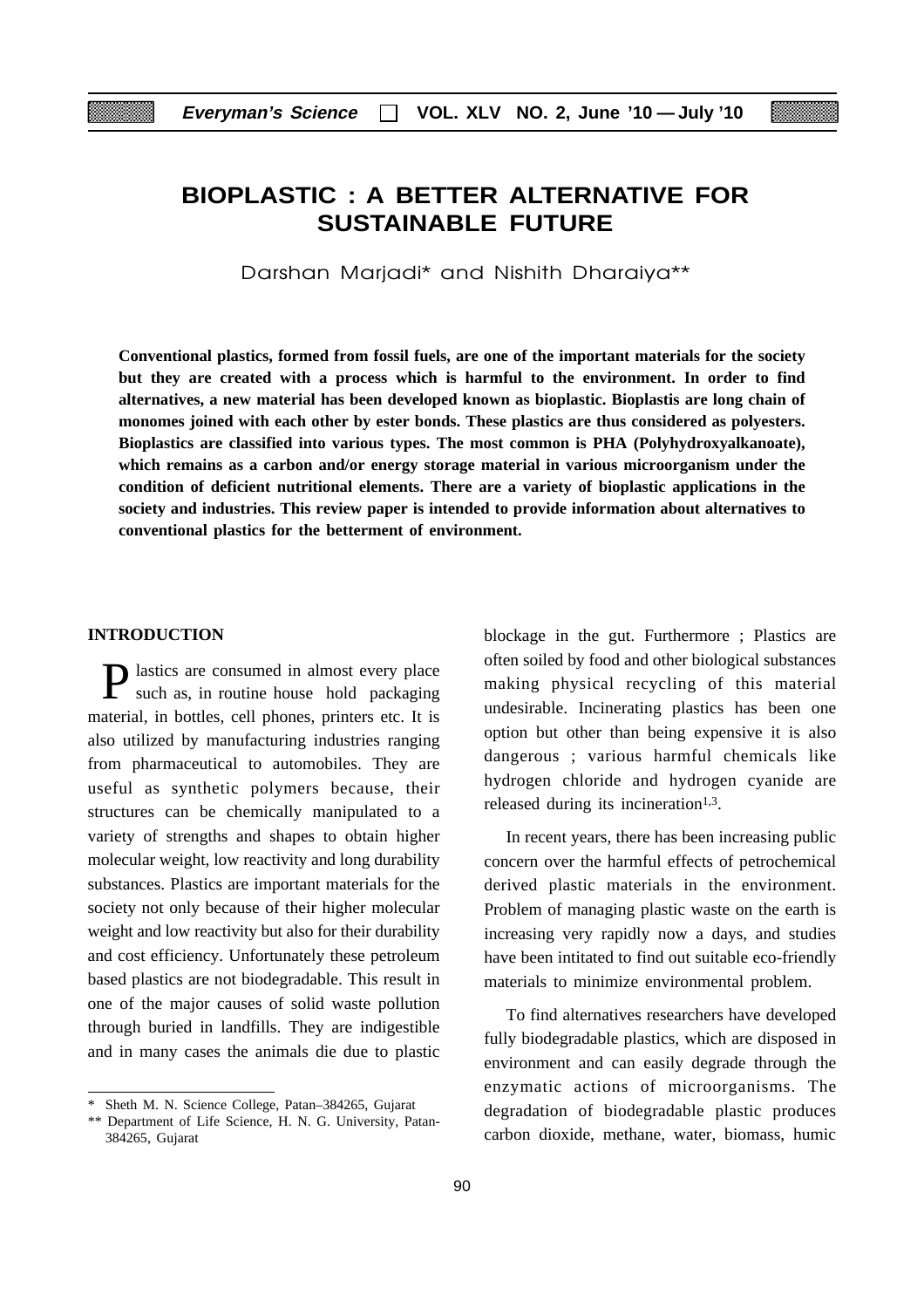matter and various other natural substancs which can be readily eliminated. Due to its ability to degrade in the biotic environment, these types of material are termed as "Bioplastics."

#### **BIOPLASTICS**

Bioplastics are a special type of biological material which is degradable and eco-friendly in their chemical nature. They are polyesters produced by a range of microorganisms ; cultured under different nutrients and environmental conditions.<sup>2</sup> Bioplastics are mainly classified into three types : Photodegradable and Semi-biodegradable plastic. The former have light sensitive groups incorporated directly into the backbone of the polymer as additives. Due to lacking of sunlight in landfill they remain non-degraded and not used widely, while the latter can be degraded by bacteria because they attack starch easily and remaining polymer released can be degraded by other bacteria. Due to presence of starch, bacteria attack and turn off avaliability of polyethylene fragments thereby remain non-degradable.1 The other type of biodegradable plastic is rather new and promising because of its actual production and utilization by bacteria to form biopolymer. These polymers, usually lipid in nature, are accumulated as storage material (in the form of mobile, amorphous, liquid granules) in microbes and allow microbial survival under stress conditions. This storage material is known as polyhydoxyalkanoates (PHAs), which store carbon and energy, when nutrient supplies are imbalanced. These polyesters, known as Bioplastics contain long chains of monomer which join with each other by ester bond. Bioplastics are accumulated when bacterial growth is limited by depletion of nitrogen, phosphorous or oxygen and excess carbon source is provided.

There are a variety of materials which can be utilized as a carbon source for the production of Bioplastic. Table1 summarizes different baceria, various carbon substrate used, types of polymer produces and reference.

| DIOTECNNOIOGICAL PROGUCTION OF PHAS.                                                  |                                              |                       |  |
|---------------------------------------------------------------------------------------|----------------------------------------------|-----------------------|--|
| Carbon source (s)                                                                     | Bacterial strain (s)                         | Polymer<br>produced   |  |
| Glucose, sugarbeet<br>molasses                                                        | <b>Bacillus</b> cereus                       | PHB.<br>terpolymer    |  |
| Glucose, technical<br>oleic acid, waste<br>free fatty acids,<br>waste free frying oil | Pseudomonas<br>aeruginosa                    | mcl-PHAs              |  |
| Glucose, octanoic<br>acid, undecenoic acid                                            | Pseudomonas putida                           | mcl-PHAs              |  |
| Glucose, soybean oil,<br>alcohols, alkanoates                                         | Pseudomonas stutzeri<br>Burkholderia cepacia | mcl-PHAs<br>PHB. PHBV |  |

**Examples of carbon source suitable for biotechnological production of PHAs.**

| Glucose, sugarbeet<br>molasses                                                                                                                           | Bacıllus cereus               | PHB.<br>terpolymer |
|----------------------------------------------------------------------------------------------------------------------------------------------------------|-------------------------------|--------------------|
|                                                                                                                                                          | Pseudomonas                   | mcl-PHAs           |
| Glucose, technical<br>oleic acid, waste<br>free fatty acids,<br>waste free frying oil                                                                    | aeruginosa                    |                    |
| Glucose, octanoic<br>acid, undecenoic acid                                                                                                               | Pseudomonas putida            | mcl-PHAs           |
| Glucose, soybean oil,                                                                                                                                    | Pseudomonas stutzeri          | mcl-PHAs           |
| alcohols, alkanoates<br>Palm olein, palm<br>stearin, crude palm<br>oil, palm kernel oil,<br>oleic acid, xylose,<br>levulinic acid.<br>sugarbeet molasses | Burkholderia cepacia          | PHB, PHBV          |
| Malt, soy waste, milk<br>waste, vinegar waste,<br>oil                                                                                                    | Alcaligenes latus             | <b>PHB</b>         |
| Malt, soy waste, milk<br>waste, vinegar waste,<br>oil                                                                                                    | Staphylococcus<br>epidermidis | <b>PHB</b>         |
| Starch hydolysate,<br>maltose, maltotetraose<br>and maltohexaose                                                                                         | Halomonas boliviensis         | <b>PHB</b>         |

mcl-PHAs : medium-chain-length polyhydroxyalkanoates, PHB : poly (3-hydroxybutyrate),

PHBV : poly(3-hydroxybutyrate-co-valerate)

#### **BIOPLASTIC AND SOCIAL BENFITS**

What makes bioplastic especially important is that petroleum oil price is increasing tremendously and its stock will be end in the near future. It is important for the global community to have an alternative for the product derived from petroleum oil such as plastics. PHAs at least will be a solution for the most of the industries and society, which largely depend on materials made from plastic. No new inventions can escape from the limitations and drawbacks and bioplastics too have some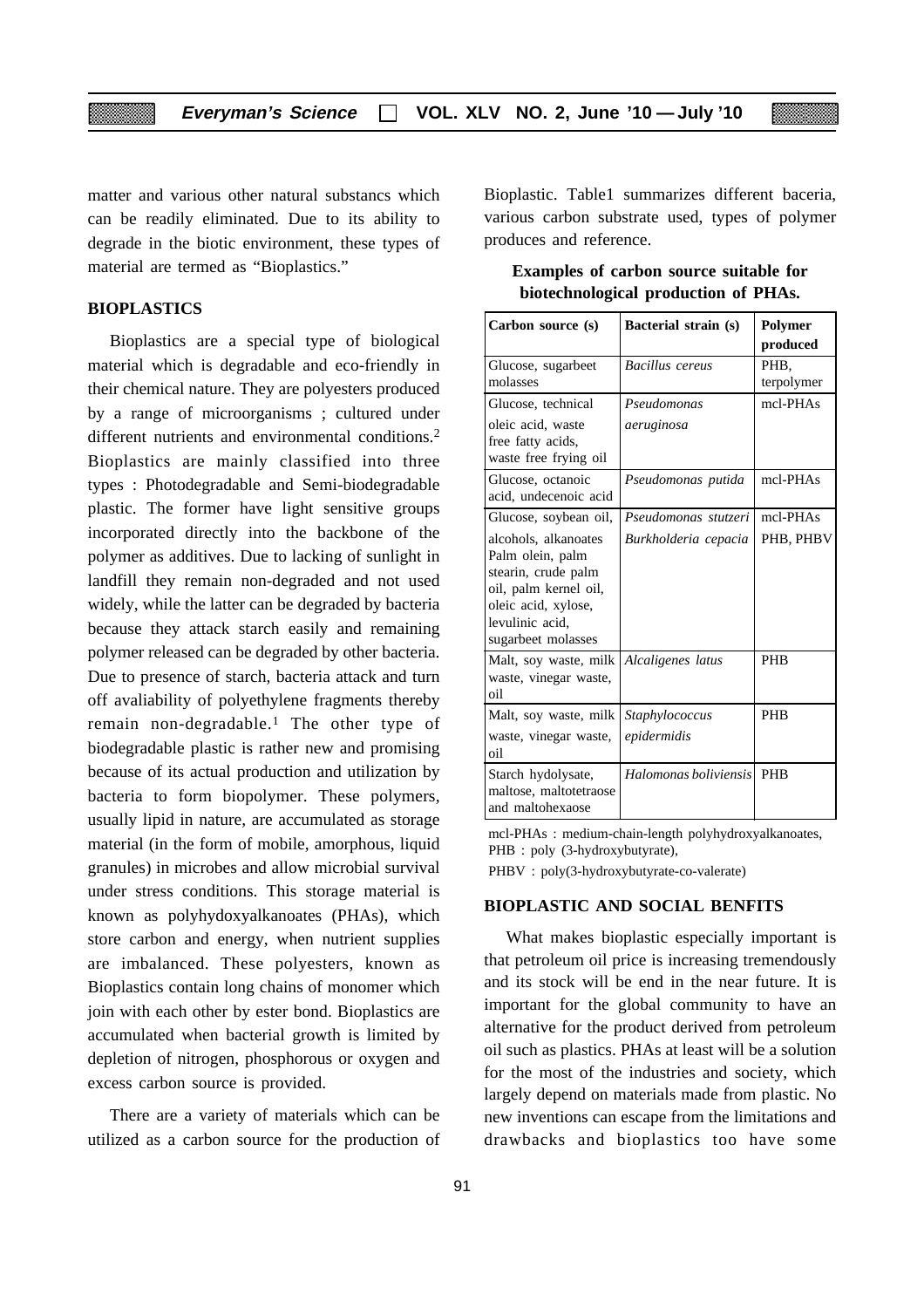# **Everyman's Science VOL. XLV NO. 2, June '10 — July '10**

drawbacks. The most important drawback for PHA production is its production cost, but the good news is that the price of PHA production is decreasing, whereas, petroleum oil price is increasing constantly. As a result, the gap between the petroleum oil and PHA prices are becoming very narrow.

The first potential application of PHA polymers was recognized in the 1960s. PHA patents cover a wide range of PHAs products such as coating and packaging, bottles, cosmetic containers, golf tees, and pens4, 5, 6. PHAs have also been processed into fibers, for a non oven fabrics material<sup>7</sup>. PHAs can be used for all sorts of biodegradable packaging materials, including composting bags, food packaging, sanitary articles like diapers and fishing nets8, biodegradable rubbers9. PHAs are also used to develop scaffold for tissue engineering,10 and also posses numerous application in pharmacy and medical science.

#### **CONCLUSION**

Bioplatics have evolved into an innovative area of research for scientists around the world. This progressive development has been driven by a need for environmentally friendly substitutes for materials dervied from fossil fuel sources. In addition, recent high prices for crude oil, and the potential market for agricultural materials in bioplastics are driving an economic push toward

expanding the bioplastic industry and provide better alternative for sustainable development of the future environment.

#### **REFERENCES**

- 1. B Johnstone, *Far Eastern Econ. Rev.* **6**, 62-63, 1990.
- 2. LL Madison, GW Huisman, *Microbial Mol Biol Rev.* **63**, 21-53, 1000.
- 3. R.M. Atlas, *Microbial ecology : Fundamentals and Applications,* **3**, 39-43, 1993.
- 4. J. N. Baptist January USA. *Patent* **3,** 072,538, 1963a.
- 5. J. N. Baptist October USA. *Patent*, **3,** 107,172, 1963b.
- 6. A. Webb, February, USA. *Patent,* **4,** 900,299, 1990.
- 7. H. Son, G. Park and S. Lee. *Biotechnol. Lett.* **18,** 1229–1234, 1996.
- 8. Javed A & Gruys K J. Biopolymers *Weinheim,* **4,** 53-68, 2002.
- 9. Van der Walle GAM, de Koning G J H, Weusthius R A & Eggnik G, *Adv Biochem Eng Biotechnol,* **71,** 264-291, 2001.
- 10. Simmon F & Martin D P, Welnheim **4**, 91-103, 2002.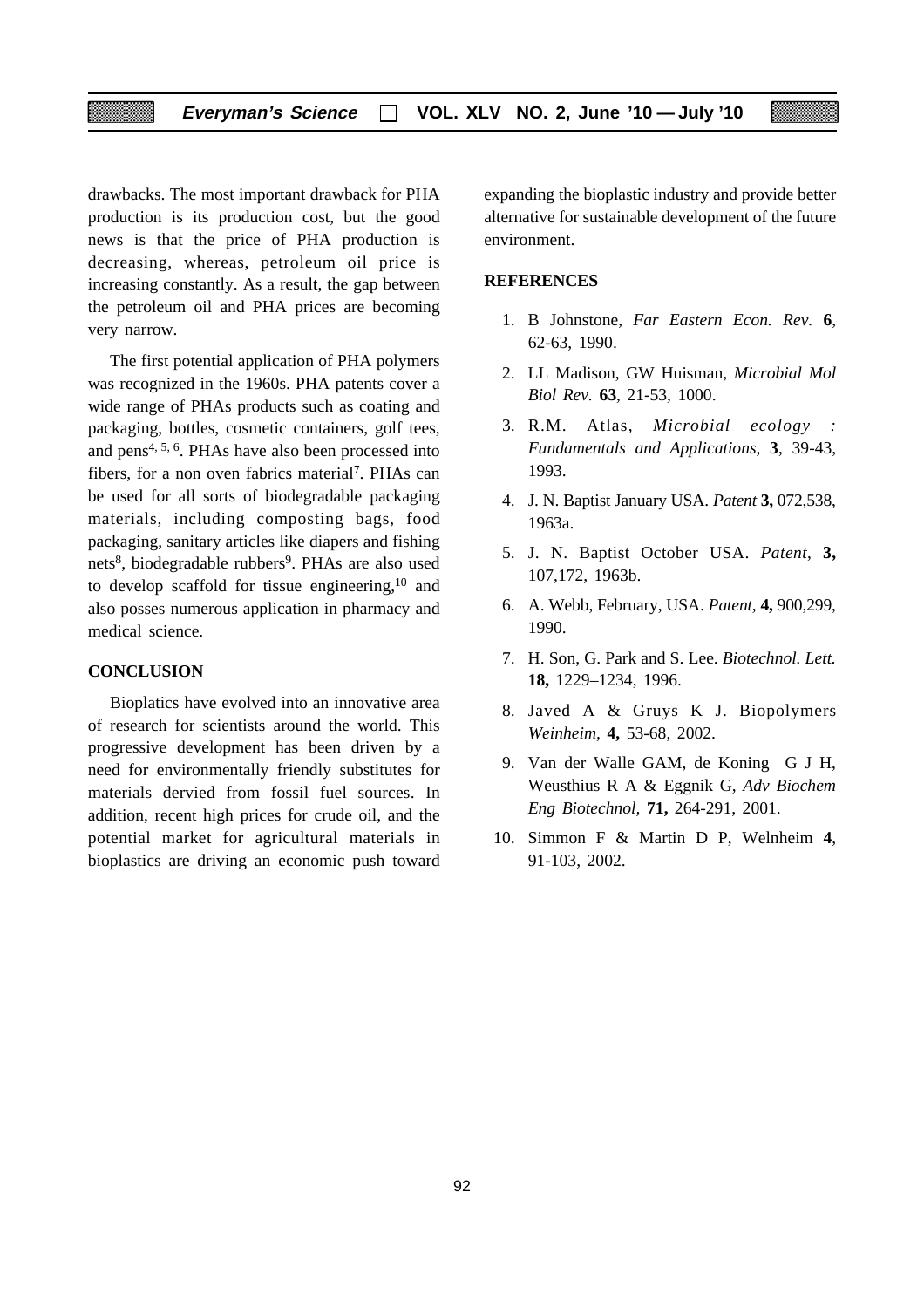# **A GREEN CANOPY NEAR BANGALORE**

Nandini. N., Sucharita Tandon, Abdul Khayum and Durgesh R.\*

**Long spaces play a potential role in servicing the local ecology as they are the natural remedial triospheres that reduce the degree of environmental deterioration of a city. One such lung space has been identified in Bangalore.**

#### **INTRODUCTION**

here is row hue and cry about global climate change and the entire world has come together to discuss about the measures to control climate change. One easy way to save the entire ecology is by creating *lung spaces*. Lung spaces play a potential role in servicing the local ecology as they are the natural remedial biospheres that reduce the degree of environmental deterioration of a city. Moreover, lung spaces are biological elements that act as carbon sinks to vehicular and industrial emissions, harvest rain water before filtering and filling it to the ground, absorb noise levels, act as sanctuary for different plant and animal species and thus play a major role in regulating the temperatures.

Bangalore city in the last two decades has seen the physical change in the surface terrain of the city. While the concrete jungle is expanding exponentially, the water sources are being invaded and destroyed. Lung spaces in the outskirts of the city act as a pace maker for this city which is slowly becoming a pool of pollutants and heat. A team of researchers from the Department of Environmental Science, Bangalore University, under the guidance of Dr. Nandini, took up the task of identifying the benefits of such lung spaces to the ecology and environment of any place.

Annapoorneshwari Research Foundation is one such lung space spread in a 40 acre organic farm land which is owned by Mr. Nagaraj who is an a class builder by profession. The farm, in Kodiyalakarenhalli village, Kanakpura road, Bangalore covers a big forest area in the outskirts of Bangalore. The landscape provides solace to sick and tired minds. The area has a hilly topography, a small water body and rich lush green trees. One can see and experience the totality of life and its resonance in the products of this natural boon.

The biodiversity in the entire landscape can be divided into three aranyas :

- (a) **Shrivan :** This provides prosperity and is a form of tree grove. Plants grown in the farm can be classified into four major groves :
- **Coconut groove :** with about 1000 coconut trees.
- **Mango grove** with about 1000 mango trees.
- **Sapota grove** with 1000 sapota trees.
- Areca nut groves with 3500 trees.
- **Silver oak fencing** with 2500 silver oak tree.

Other than groves there are Neem trees, Custard apple trees, *Albezia lebac, Casurina cunninghamae*,

<sup>\*</sup> Department of Environmental Science, Bangalore University, Bangalore-56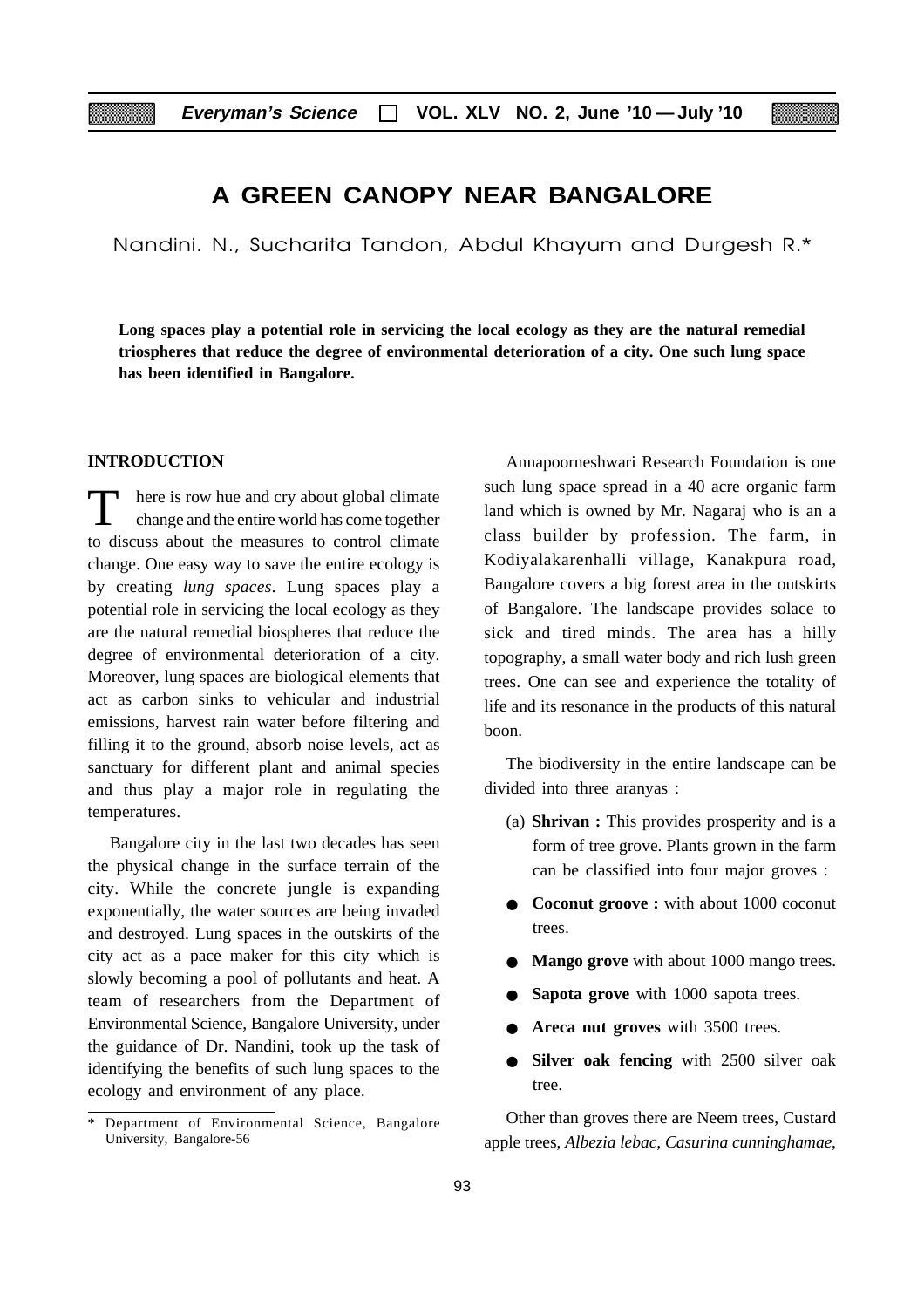Pomogrenate trees and many others. All these plants with good productivity are maintained by organic farming practices. No chemical pesticides have been added. Hortisilvy culture is being followed in the farm area. The farm land is a true picture of sustainable agriculture.

(b) **Tapovan :** It is a place to contemplate and seek truth. The farm area in true sense reflects a tapovan at its full bloom. Rain water is the purest form of water so to utilize it judicially the farm area has more than two dozen rain water harvesting pits. These pits help in recharging ground water.

The farm has beautiful butterflies, unique plant species, ancient and orginal kind of soil. Also, the terrain and soil of the land have not been altered. No chemicals are added to the soil to increase its productivity rather manure is prepared in the back yard by vermi composting method and utilized in the farm area. There are about 20 vermi composting pits which are hygienic and properly covered so as to avoid mosquito breeding.

(c) **Mahavan :** It's a place where all the species of life find shelter. The farm area is a mahavan in reality where numerous microbes, plants and animals can be seen growing in harmony with each other. Farm land is nature's laboratory where so many experiments are being carried out regularly by nature to prove that co-existence between two different plants is possible. *Casurina cunninghamae* survives because of the presence of a species of mycorrhizae called frankia in its roots. The plant cannot take up any nutrient from the soil on its own. It survives in a symbiotic relation laboratory with the mycorrhizaea. Frankia supplies most or all of the host plant nitrogen needs without added nitrogen and thus can establish a nitrogen-fixing symbiosis with host plants

where nitrogen is the limiting factor in the growth of the host. Therefore, actinohizal plants colonize and often prosper in soils that are low in combined nitrogen.

Seeds of custard apple act as insecticide for sapota trees. Also Custard apple and neem trees both growing together are good air purifiers and also enrich the soil.

Rows of Silver oak (*Grevia robusta*) have been planted to cut wind and prevent soil erosion and air pollution.

Following microbes were found in the soil from study area :

- 1. Phosphate solublising bacteria-solubilises phosphorous.
- 2. Gram negative rods and gram positive rods in chains.
- 3. Azotobacter sp.-which fixes nitrogen in soil.
- 4. Frankia- it is non-leguminous symbiotic nitrogen fixer.

Research findings on the farm-Annaporneshwari Research Foundation show that the farm area is like a spiritual landscape which gives relief to aching heart. The area should not be taken up for construction of any concrete jungle as these trees and green areas are the best absorbers of pollutants in the air. Every year Bangalore is witnessing a continuous decrease in rainfall, if such green corridors are reduced we would surely invite drought conditions.

Apart from reducing pollution and bringing rainfall, these trees purify the air by repelling/ killing vaious pathogens. Farm land is continuously improving the soil quality and producing rich mango, coconut, sapota and papya crops which are purely organic. It's a natural laboratory which was started 20 years back. If it is disturbed it will take another lifetime to regain such a self sustainable ecosystem.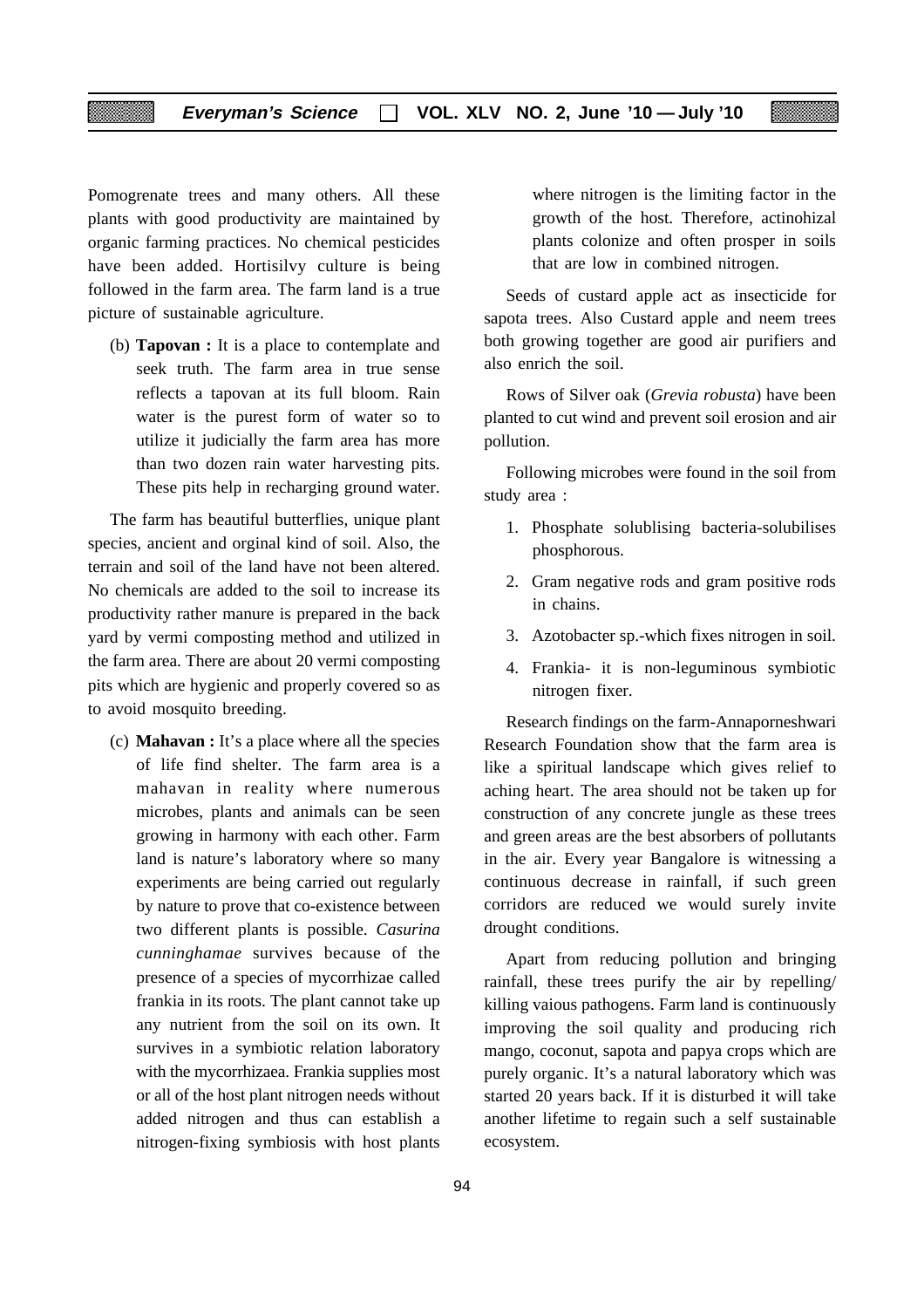Studies carried out show that trees are the epicenter of economical and ecological development as over a 50-years lifetime, a tree generates \$31,250 worth of oxygen, provides \$62,000 worth of air pollution control, recycles \$37,500 worth of water, and controls \$31,250 worth of soil erosion. Thus it can be easily calculated that these trees are beneficially worth many million. The farm is conserving biodiversity of all types. There are many termite hills in the area which the owner is

conserving. Termite hilbs have protozoa (micro organisms) in their intestines that provide enzymes to digest cellulose. Termites and termite hills are helpful in decomposing the dried leaves fast which may otherwise take many years to become soil.

Thus open space with trees are ecological and economical asserts to any nation. We should be proud in maintaining the mother nature's purity, serenity and dignity by nurturing its speechless children and not provoke her to take revenge on us for killing the entire biodiversity.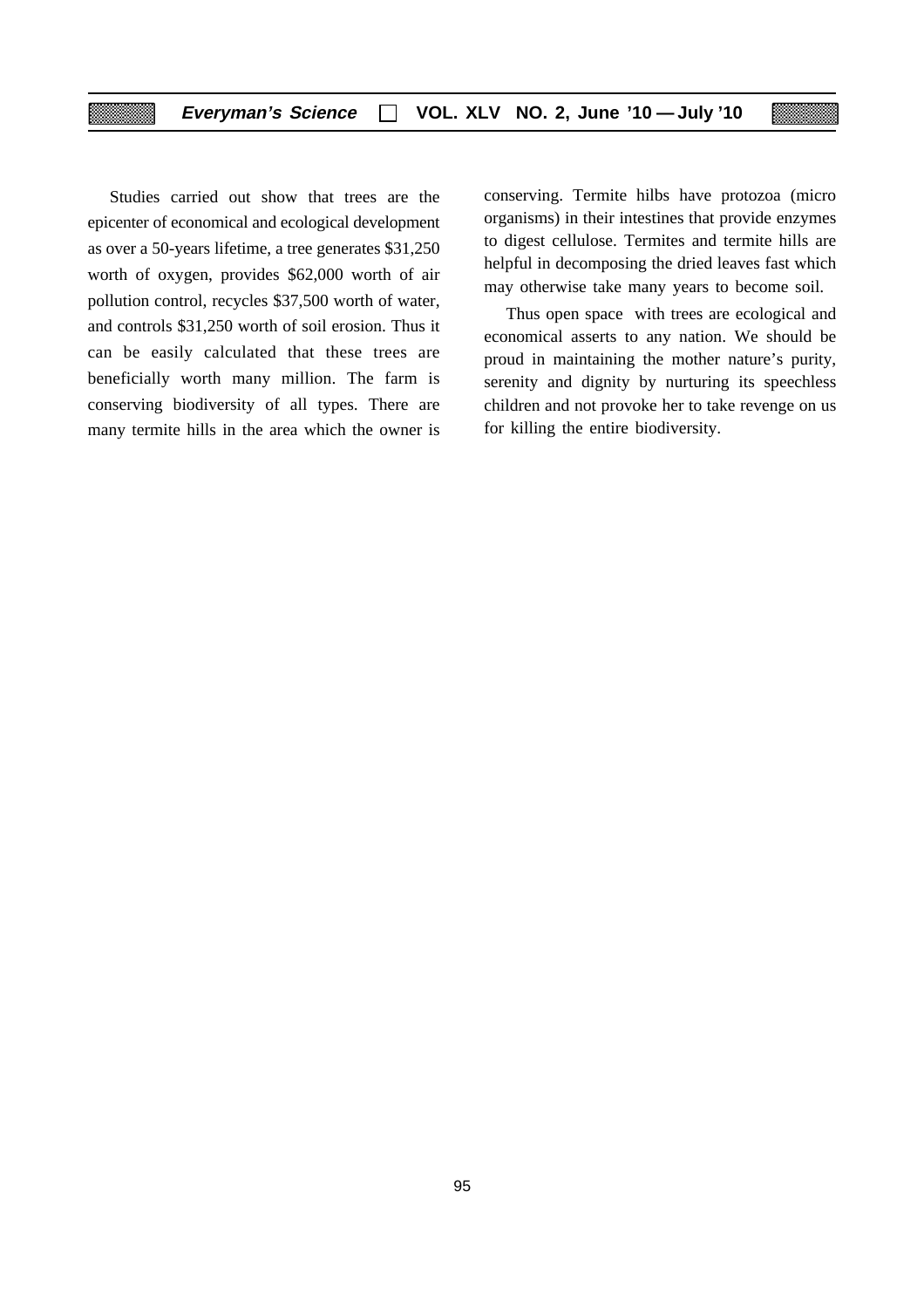# **ENTREPRENEURSHIP AND BUSINESS IN BIOTECHNOLOGY : AN OVERVIEW**

B. D. Bulchandani \*

**Biotechnology has become an incredible technology worldwide and had been made a prime national interest by several developing as well as developed countries. Since its inception it has been projected to bring fantastic advances along with huge economic rewards, in short it promises more for less. Developing countries tend to have growing needs but scarce resources, therefore, such claims naturally appeal to those in power. The practical applications of Biotechnology extend from widely separated fields, creative minds, these ideas need to be researched and developed. Also critical testing and regulatory agency approval must be received prior to commercial production and marketing. The paper presents an illustration about the business potential in biotechnology from incubation of an idea and its transformation into a value aided product or technology through various demanding and formative steps like financing, human resource and marketing.**

#### **INTRODUCTION**

n 1980 a normally reserved microbiologist by the name of Ananad Mohan Chakraborty reportedly shouted at the top of his lungs, 'I won', this out of character demenour was done to the news that the U.S. Supreme court had just upheld a ruling, awarding him a patent for the development of the first oil eating bacterical strain. It did not matter that the strain had already been to be found too fragile for use in the wild. In many ways, this court decision marked the real beginning of the commercialisation of biotechnology<sup>1</sup>.

The message was quick and loud that the future wealth creation will be through the knowledge based industry and this knowledge era will be incomplete without biotechnology that has fascinated the entire world. Because, biotechnology involves the use of living organisms, cells or tissues or materials derived from them, the motion of ownership and exploitation of resources for projects has been and will continue to be of great importance to the development of industry.

With the expansion of biotechnological capabilities, enormous opportunities have opened up for potential commercialization. Once ideas become available, those ideas with best possibility for commercial success must be identified and converted into new or improved product, process and service, which is the essence of innovation. The innovation led growth, innovation led recovery, and innovation led competitiveness are not mere slogans but they are a hard reality of the present and the future. Beyond mere research in laboratories it includes idea incubators; technology parks; a conducive intellectual property right regime; enlightened regulatory systems ; academics who believe in not just "publish or perish" but "publish, patent and prosper"; potent inventor—investor engagement; adventure capital and passionate innovation leaders. This process involves a

Department of Biotechnology Engineering, Sobhasaria Engineering College, Sikar-332001, Rajasthan, email;bd\_bulchandani@yahoo.co.in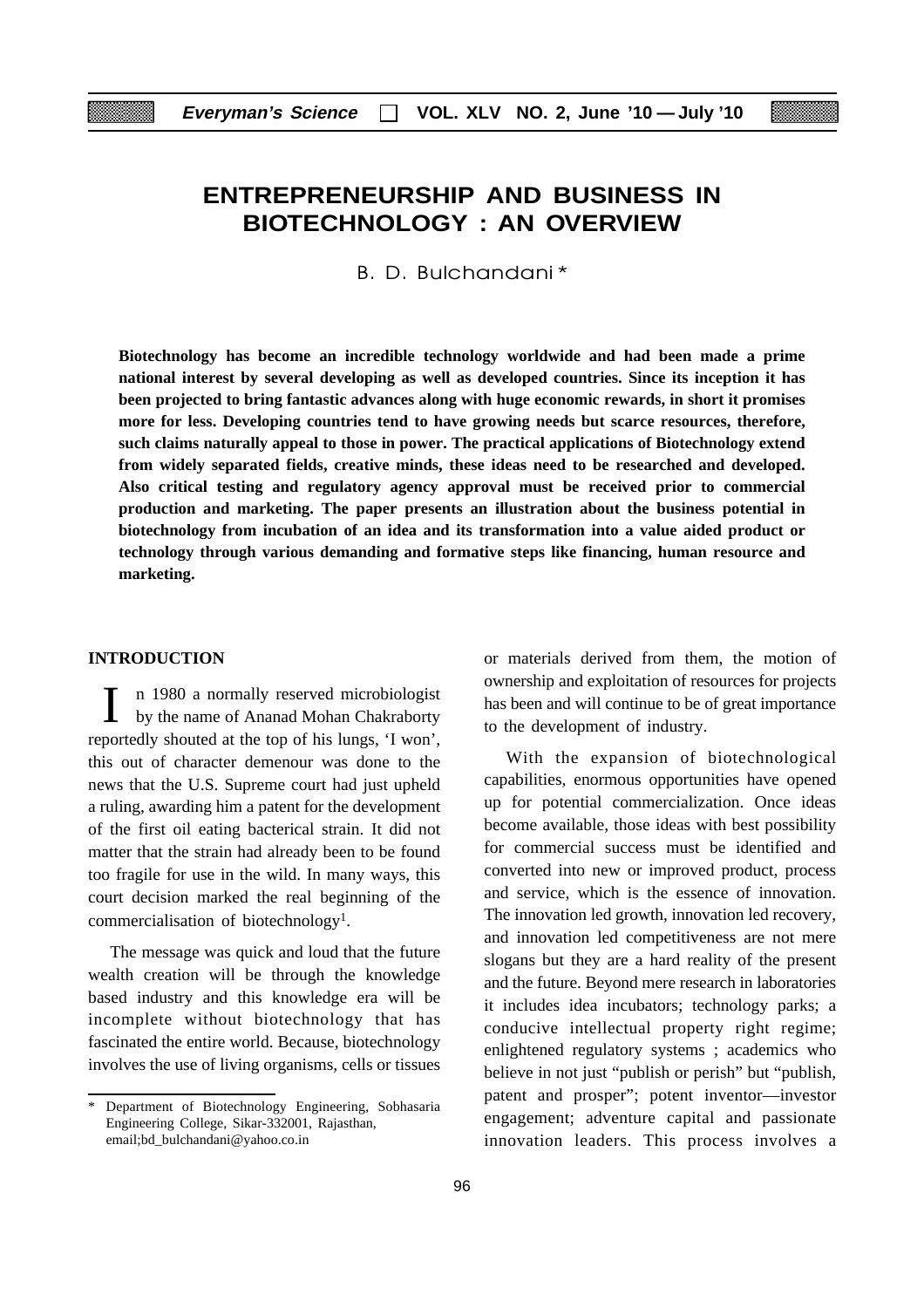combination of scientific research to determine how difficult it may be to engineer the product and thorough market research to establish the likely demand for the product<sup>2</sup>. The business of inventing/ discovering of new products and procedures are time consuming, tiresome and often risky. From very beginning governments world wide have recognized the value of rewarding those who have invested in these daring and adventurous acts and have made technological advancements and discoveries. A patent granted by government protects investors or developers for a certain number of years and provides a legal means to ensure economic reward for creativity, research and development and above all, the perseverance and patience involved. In India, biotechnology sector is on a crossroad where on one hand it must find affordable solutions to the pressing national needs in agriculture, health and energy, and on the other hand it must be competitive enough to take advantage of the lucrative international market.

# **THE COMMERCIALIZATION OF BIOTECHNOLOGY**

Entrepreneurial activities in life sciences started in the late 1970s and some of the notable early players were established in 19803. During that year an estimated \$500 million was invested by venture capitalists into biotech start up companies. In 2000, investment into the biotech industry was estimated at \$ 5 billion. At present there are over 1200 companies in United States alone1. As with all types of business ventures there are certain unique approaches in biotechnology business. The five basic concepts in the establishment of a business venture include idea; scientific development and market research; first production of capabilities; testing, approval and marketing; and finally production.

In order for biotech products to become reality the new ideas and discoveries must be brought out of the laboratory setting into an industrial setup. Many of the outstanding discoveries orginate in public funded academic and research environments which are traditionally not business oriented, therefore, entrepreneurs with business acumen developed the concept of a biotechnology company. Market research or economic forecasting is a tricky process but is a fundamentally important corporate tool. Usually before any business venture is attempted, substantial research is done to access the feasibility of the proposed service or product. Like is there a market? Why produce something that cannot be sold ? It is critical to demonstrate a good understanding of the immediate and the future market for the products or the services to be provided4. Making economic forecasts that address the questions like these is central to business planning. Besides, it is also important to discuss the competition that exists and how competitive the product or service would be. Along with it a market survey must be conducted to know the strengths and weaknesses of the existing competition and in what ways the new product is superior.

The foundation of a successful business lies in a business model but the fact is that there is no universal model instead universal business principles do exists. Further considering the diversity and dynamics of the market place, the business model may have to be appropriately modified to adapt to the prevailing business climate5. A good business model or plan should calculate a return on investment as well as a net present value.

There are two biotechnology business models that characterize biotech companies<sup>1</sup>:

(i) Product development companies.

(ii) Platform technology development companies.

#### **PRODUCT DEVELOPMENT COMPANIES**

These focus on commercializing a product usually an agricultural product (including food) and the products of some therapeutic value. During last twenty five years a number of life sciences companies capitalized on new technologies to mass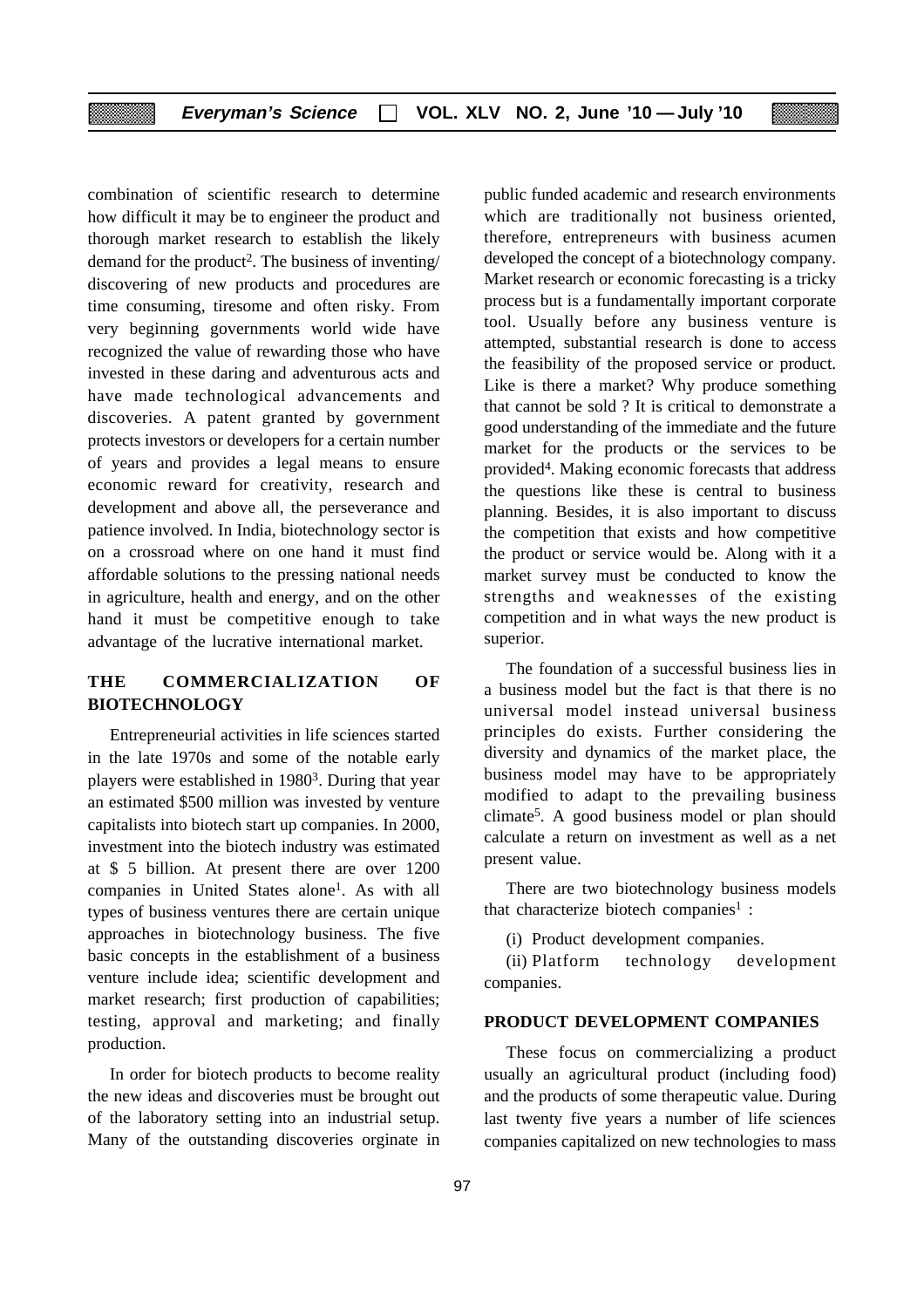produce a number of benefical, small biomolecules that had not been considered by the giant pharmaceutical companies. A sample of such companies and their products is given in Table 1. The product based biotechnology business model has certain advantages. The market for some of the products, especially therapeutic products is large and sustainable for the very fact that diseases are seldom eradicated and thus sickness persists in the population, generating a constant and perpetual need for medicine, Secondly, the business is very profitable the total margines reaching up to the range of 80-90 percent. Further, there is no or if, any, then it is only very little pricing pressure, while the patent for the product remains valid. Besides, it is very difficult for competitors to encroach because of favourable conditions for obtaining a patent for the product, this leads to protecting the huge investment of the creators of products<sup>6</sup>.

The major disadvantage of the product based Biotechnology business model is its huge risk, the reason behind this stipulated risk is the estimation that only one out of ten companies that invest and are evaluated in clinical trials, receive approval for a new drug application. Above all the product development is characteristically of long duration i.e. from 5 to more than 10 years and is very exhaustive along with being expensive.

**Table–1, Some product based companies and some of their specific products1**

| S.No. | Company     | Product              | <b>Use</b>                                                                 |
|-------|-------------|----------------------|----------------------------------------------------------------------------|
|       | <b>Name</b> |                      |                                                                            |
| 1.    | Eli Lilly   | Humulin<br>Humatrope | For treatment of diabetes<br>For treatment of growth<br>hormone deficiency |
| 2.    | Genentech   | Pulmozyme            | For treatment of cystic<br>fibrosis                                        |
| 3.    | Amagen      | Epogen               | For treatment of anemia                                                    |
| 4.    | Centeon     | Helixate             | For treatment of<br>hemophilia                                             |
| 5.    | Centocor    | Retavase             | For treatment of myocardial<br>infraction                                  |

# **PLATFORM TECHNOLOGY DEVELOPMENT COMPANIES**

These focus upon making existing technology (or tools) more efficient i.e. better, faster and cheaper. Earlier, tool companies engaged in activities such as the enhancement of the delivery of existing therapeutics, currently, numerous companies have been formed not only in drug delivery but also in hot areas like gene discovery, gene therapy, proteomics, bioelectronics, and combinational chemistry7. A sample of such companies and their activities are presented in the Table–2. The major advantage of platform technology development companies is that it takes only a very short time for the product to reach the market the reason being that the FDA approval is often not required, since an existing and previously approved product is being improved. Secondly, the technology is not being developed from the beginning so the risk of product failure is lowered. The major disadvantage includes the risk of competition that is almost inevitable, since quality is never ending; it is likely that sooner or later some better cheaper and faster technology will emerge on the market. The adverse effects are more significant when the technology being used to enhance existing ones is not patentable8.

|  |                                              | Table–2, Some platform based companies and |  |
|--|----------------------------------------------|--------------------------------------------|--|
|  | some of their specific products <sup>1</sup> |                                            |  |

| S.No. | <b>Comany Name</b>     | <b>Selected Product or Tool</b> |
|-------|------------------------|---------------------------------|
| 1.    | Rosetta                | <b>DNA</b> Chips                |
| 2.    | Perspective Biosystems | Sequencing Instruments          |
| 3.    | Kiva Genetics          | SNP Genotyping                  |
| 4.    | Aiza                   | Drug Delivery                   |
| 5.    | Millenium              | Gene Discovery                  |
| 6.    | Xyomix                 | Proteomics, Protein chips       |

### **STARTING A BIOTECHNOLOGY BUSINESS**

In order to commercialize an idea, it needs to be nurtured in a business culture. Traditionally, businesses are created to fulfill the needs in a society and in the process financial rewards accure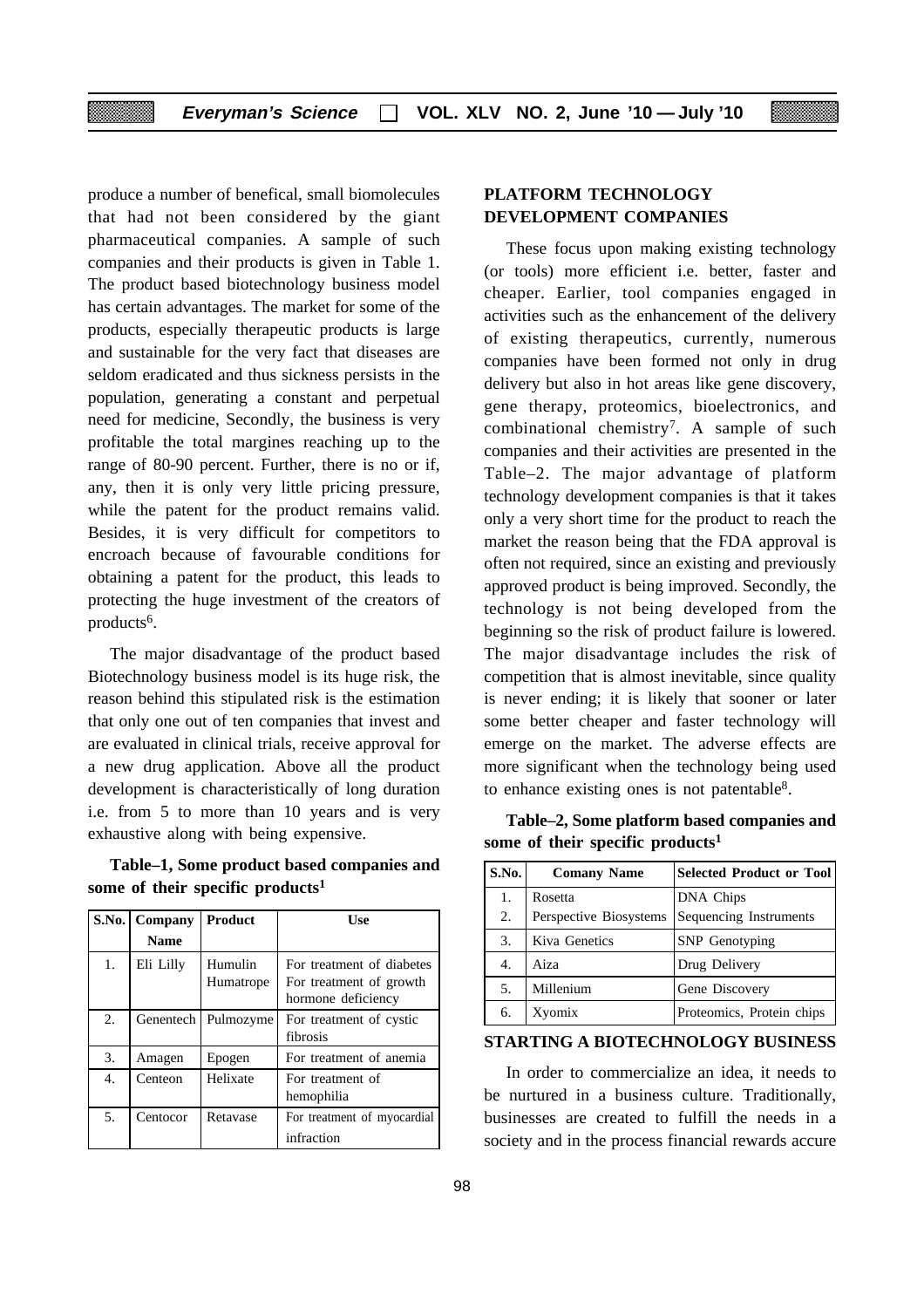to the owner of the business. To fulfill a need a business must either add value to something by making a product or by adding value of someone by providing a service. This suggests that, for many traditional businesses, the needs existed before certain companies fulfilled them. Furthermore, biotechnology is rapidly evolving, posing a significant challenge to business based on it. There are few key aspects involved in creation of a most successful Biotech Company.

#### **FINANCE AND CAPITAL INVESTMENT**

Biotechnology companies can access capital from the same pool that other business do. A business may be financed in one of the two ways : debt financing and equity financing6. In debt financing the company obtain capital by securing it against an asset or group of assets. The company incurs debt through loans, bank overdrafts, and other such transactions. The lender charges interest on any outstanding balance regardless of whether the company makes or loses money. The main source of capital in debt financing is banks and other commercial lenders. Equity financing entails the element of risk, with the investor standing to lose the invested capital, should the company be unprofitable or unsuccessful<sup>9</sup>. Assets that may be placed at risk include plant, machinery, and stocks. The primary sources of equity capital are venture capitalists and the general public. Equity funders receive dividends only when the company has accured distributable profits. Such dividends can change over the life of the investment.

#### **THE TECHNICAL ASPECT**

Irrespective of the business model, the technology involved should be proven to be technically feasible and workable. Investors are not interested in funding scientific ideas or concepts; they will fund only what is realistic and can be commercialized for profitability. The technology may be completely developed or may be in various stages of development; therefore, it is important to disclose the technical status to the potential investors. Another aspect of interest to investors is the range of application of the technology. This will determine whether the market base for the company would be narrow or broad. Further, it is advantageous if the technology has the room for further development and expansion to include new product opportunities<sup>10</sup>. A caution with technology in a fast developing industry like biotechnology is the issue of patents which should be dealt properly to avoid unnecessary and costly litigations at later stages.

#### **THE HUMAN RESOURCE**

A biotechnology company thrives on quality human and nonhuman resources. As biotechnology depends on principles and concepts from several scientific disciplines it should have a compliment of qualified scientists, especially microbiologist, biochemists, geneticists, and chemists $11$ . To attract higher caliber scientists, the management should be prepared to pay competitive salaries and provide other incentives. For example, being from academia, such scientists would like to publish their research in peered journals, on the other hand the company may want to keep certain discoveries secret for at least a period of time. Academics would love to have a good library resources. Some companies may offer stock option to scientists and other key staff.

Apart from scientists, a biotechnology company needs accountants, marketing personnel, public relation personnel, laboratory technicians, administrative staff, and personnel for housekeeping. Top notch personnel can be hired only if the company has adequate financial resources. Biotechnology is a very capital intensive business that depends on investors to start and sustain the operation. It is not uncommon for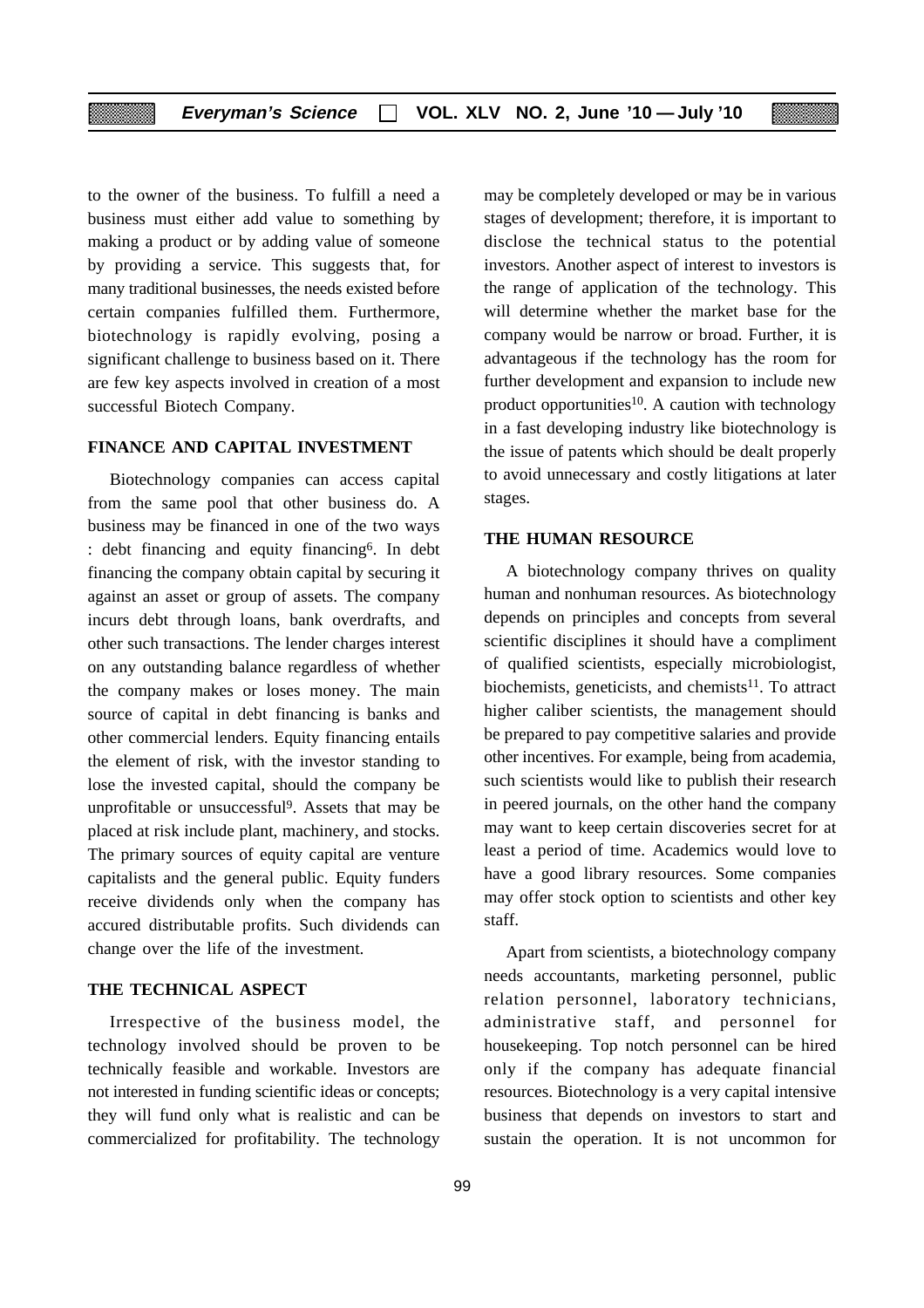biotechnology companies, especially the entrepreneurial ones, to operate in a deficit mode during the early years of existence, because during these years, the company is engaged in the development of their first products.

## **MARKETING STRATEGY**

It is repeatedly said that the three factors to consider in establishing a new business are market, market and market. It is important to conduct market research to determine market outlets for the product, the size of the market, the distribution, the presence of competitive products, stability, profitability, and opportunities for growth $12$ . Once the markets have been firmly decided upon, the company needs to plan on how to actually deliver the goods and services to the customers. This has to do with the mechanics of moving the product. The alternatives are many, but the company needs to identify the most effective and profitable ones. A product is unprofitable unless it is marketed efficiently. As part of the business, a company should try to define and develop a unique identity by which it wishes to be known in the business community. It should be unambiguous and easy for customers to associate with. It is important to be consistent in keeping the standards set in order for a loyal customer base to grow.

#### **CONCLUSIONS**

The Biotechnology has been making good progress commerically for about twenty five years and predicting where it will take us further, is difficult. A cautious examination of current prospects indicates that health care, agriculture (including the food industry) and environmental biotechnology will be the most intensively explored in the near future. The promise of biopharmaceuticals has given patients all over the world new hope to treat the most debilitating

diseases, yet the vaulting cost of  $R \& D$  continues to make those vital drugs prohibitively expensive. With the new millennium the sequencing of the human genome has become a reality and this land mark achievement has elicited world wide interest in Biotechnology and attracted considerable investment into the sector. As at the time of its inception, the business it still risky for those on the cutting edge of research as well as for the investors who provide the financial backing. Business executive generally believe that a successful Biotechnology business model is one that works and it should develop product or services that create increasing market share, a sustainable and increasing profit, in short it should be structured to create value.

#### **REFERENCES**

- 1. D. Baurgaize, R.J. Thomas, and R.G. Buiser. The Business of Bitotechnology in United Sates. In : Biotechnology Demystifying the Concept. Pearson Education, Singapore. 2004.
- 2. J.L. Mark, A revolution in Biotechnology. Cambridge University Press, Cambridge. 1989.
- 3. P.H. Abelson, *Amer. Adv. Sci*. **84**(8) : 516. 1984.
- 4. G. B. Rachmann, Biotechlology Start Ups. In : Biotechnology : The Science and Business Moses, V. and Cape, R.E. (Eds.) Harwood Academic Publisher, London, UK. 1991.
- 5. D.M. Gaythwaite, Intellectual Property and Technical Know How. In: Biotechnology, The Science and Business. Moses, V. and Cape, R.E. (Eds.) Harwood Academic Publisher, London, UK. 1991.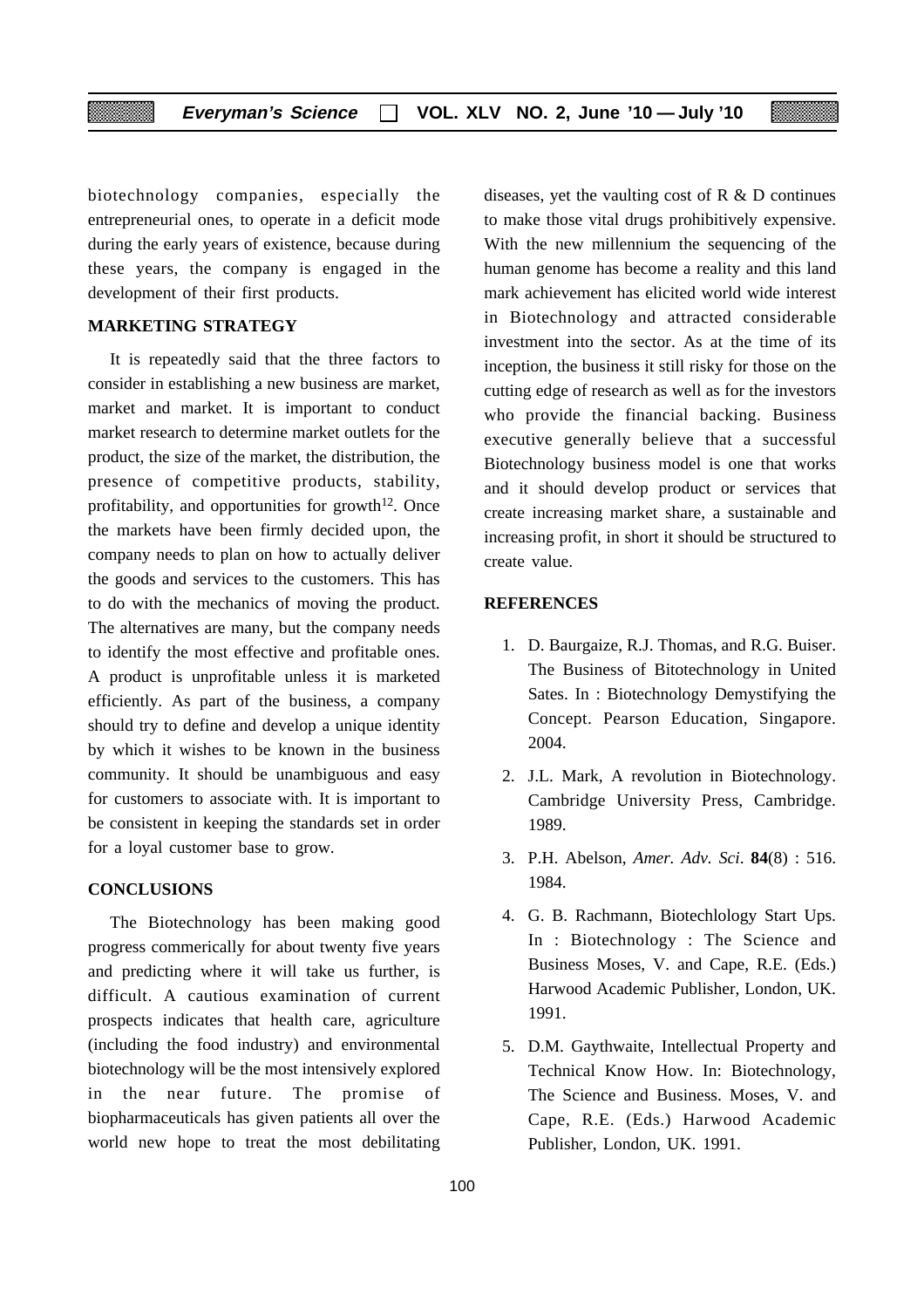- 6. G. Acquaah, Biotechnology as a Business. In: Understanding Biotechnology. Pearson Education, Singapore, 2004.
- 7. F. Sharep, *Science*, **235** : 1329-1332. 1987.
- 8. R.S. Crespi, A Basic Guide to Patenting in Biotechnology. Cambridge University Press, Cambridge. 1988.
- 9. G.T. Tzotzos, and K.G. Skryabin, Biotechnology in the developing world and

countires in economic transitation. CAB International, New York. 2000.

- 10. N. Kalaiztandonakes, and B. Bjornson, *J. Agric. Appl. Econ.* **29**(1): 129-139. 1997.
- 11. S. S. Brown, and M. Rowh., *Biotechnology Careers*. 2000.
- 12. C. E. Party, and K. O. Fugile, The Private sector and international technology transfer. 2000.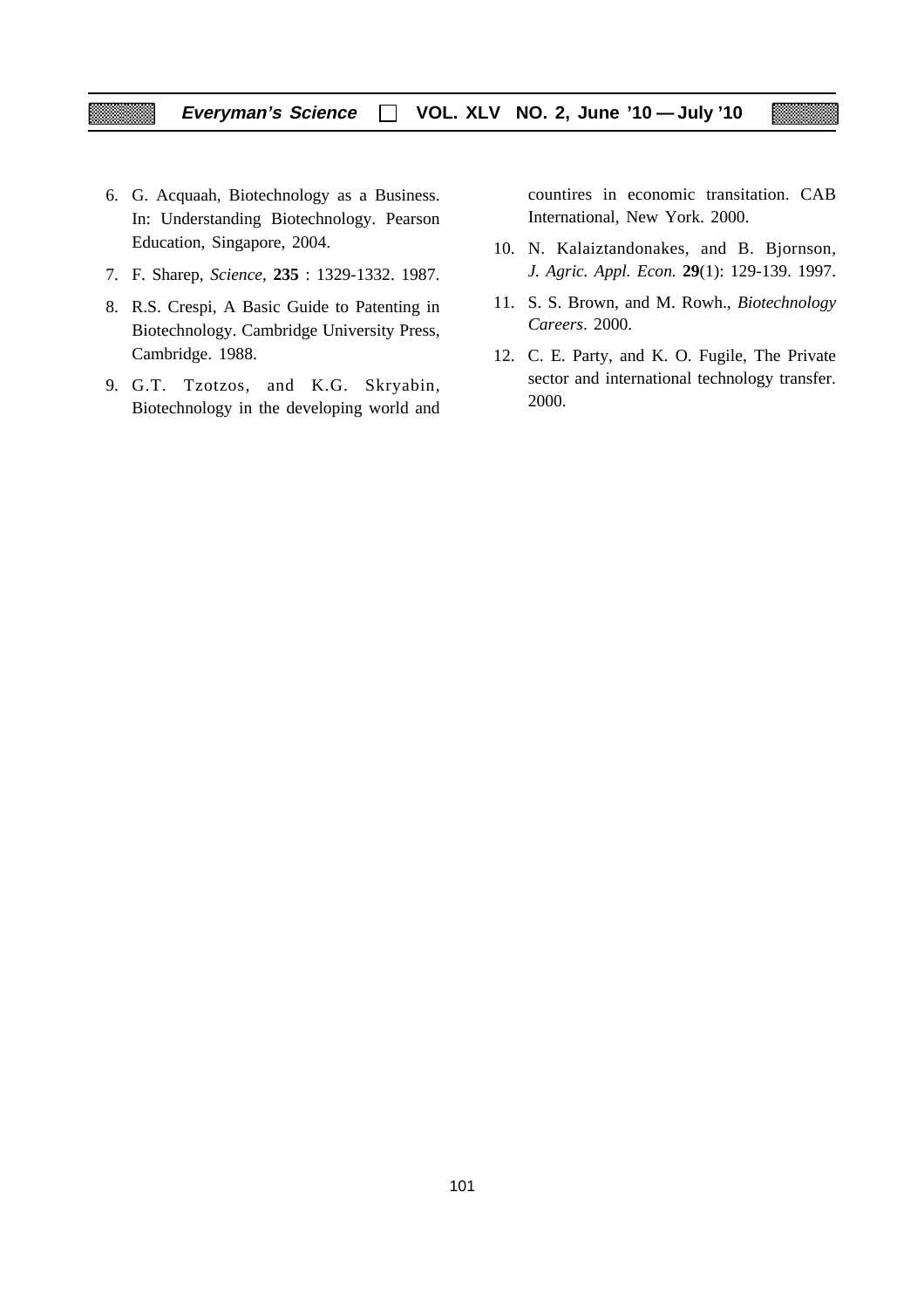# **KIDNEY STONES AND GLOBAL WARMING**

Murugappan, A \*, and Sivaprakasam Subbarayan

**According to many researchers working on 'Climate Change', climate change's impact on public health will be extensive, ruthless and affect all sectors of the public health system. A new affliction that will result from climate change has surfaced : kidney stones. Rising temperatures and increased dehydration linked to global warming will boost kidney stone rates around the world. The objective of this paper is to highlight the link between climate change and the rise in incidence of kidney stones around the world, the causative factors for occurrence of kidney stones, the socioeconomic impacts, research issues and methodology to combat the disease.**

#### **INTRODUCTION**

G lobal warming will stir up the plagues of malaria, dengue fever, hantavirus and kidney stones. It seems an odd melancholy to include kidney stones on the list of climate changerelated health problems which usually run to infectious diseases and shortages of food and water. But researches predict that rising temperatures will make kidney stones more common. The real issue is that climate change cuts across so many different pathway, and kindey stones is one interesting example.

Kidney stones can be extremely painful. They are often caused by dehydration as the body is unable to flush minerals out of the system. Rising temperatures and increased dehydration linked to global warming will boost kidney stone rates around the world.

There is an urgent need to gauge the potential impact of global warming on kidney stone risk. For this, the researchers must analyze and plot prior disease incidence in world geographic regions, along with valid reports assessing global warming patterns. This would help in developing mathematical models to compute all relevant information applicable to the region under consideration.

#### **WHAT ARE KIDNEY STONES ?**

The kidney are two bean-shaped organs that are roughly four inches in length and located towards the back of the abdomen, on either side of the spine. Kidneys work by removing waste products from the blood. The waste products are transferred into the ureter (the tube that attaches each kidney to the bladder) along with excess fluids, and from there they are disposed of as urine. The sterile blood is then transferred back into the body.

There are four main types of kidney stones :

- Calcium stones are made from calcium and phosphate, or calcium and oxalate.
- Struvite stones contain magnesium and ammonia, and are often horn-shaped and quite large.
- Uric acid stones are usually smooth, brown and softer than other forms of kidney stones.

Department of Civil Engineering, Faculty of Engineering and Technology, Annamalai University, Annamalainagar, 608 002, Tamilnadu.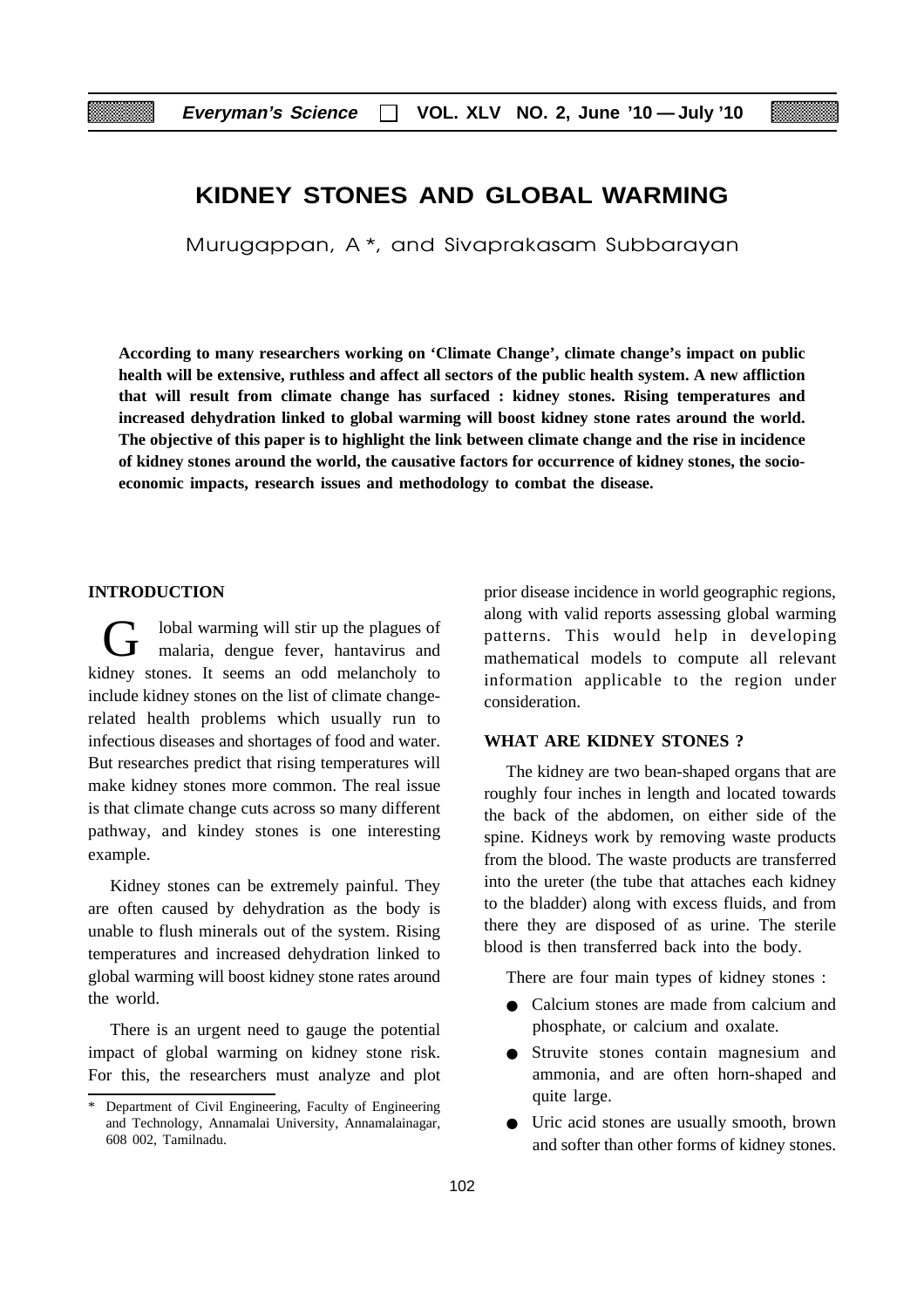● Cystine stones are often yellow and look like crystals rather than stones.

Kindey stones come in a variety of shapes, sizes and colours. Some look like grains of sand while, in rare cases, others can grow to the size of a golf ball.

The waste products are usually dissolved in the fluids that form urine but, occasionally, they can form crystals that collect around the inside of the kidney. The crystals may gather over time to form a hard stone-like lump. This is a kidney stone.

After a kidney stone has formed, it will often pass through the urinary system as it tries to be passed in urine. However, it is fairly regular for a stone to block part of the urinary system, such as the ureter or the urethra (the tube that carries urine from the bladder to the outside of the body). If this happens, you may feel acute pain in your abdomen or groin. An obstruction in the urinary system can also lead of infection, kidney injury or, sometimes, kidney collapse.

Common symptoms of kidney stones include :

- intense pain in the back or side of abdomen, or occasionally in groin,
- nausea
- blood in urine, which is often caused by the stone scratching the ureter
- cloudy or smelly urine
- a burning sensation during urination and
- fever (a temperature of  $38^{\circ}$  C or  $100.4^{\circ}$  F, or higher)

If one had kidney stones, he/she may also feel like he/she needs to urinate more often even if he/ she does not need to.

The exact cause of kidney stones is unknown. They are usually formed following a build up of a substance in the body, such a calcium, ammonia, uric acid or cystine.

Certain medical conditions, such as cancer or kidney disease, can also increase the risk of developing kidney stones. This is usually due to the treatment for these conditions.

One is at a greater risk of developing kidney stones if :

- one is dehydrated or do not drink enough fluids,
- one eats a high-protein, low-fibre diet,
- one is inactive or bed-bound.
- kidney stones run in one's family.
- one has had several kidney or urinary infections,
- one has had a kidney stone previously.
- only one kidney works, and
- if one has had an intestinal bypass or a disease of the small intestine, such as Crohn's disease (inflammation of the gut).

There is also evidence that certain medication, such as aspirin, antacids, calcium and vitamin D supplements, may increase risk of developing a kidney stone.

## **GLOBAL WARMING AND KIDNEY STONE DISEASE**

According to researchers in UT Southwestern Medical centre and UT Dallas, global warming is likely to raise the proportion of the population affected by kidney stones by expanding the higherrisk region known as the "kidney-stone belt" into neighbouring states in United States of America. Kidney-stones are more common in the warmer parts of the U.S. The Southeast is known as the "Kidney-stone belt" because of the high incidence of kidney stones in the population living in Alabama, Arkansas, Florida, Georgia, Louisiana, Mississippi, North Carolina, South Carolina and Tennessee. About 13% of men and 7% of women experience kidney stones during their lives, yet those rates can double in the "kidney stone belt". According to the U.S. National Kidney and Urologic Diseases Information Clearinghouse, about 5 percent of Americans develop kidney stones at some point, with the risk rising as men and women enter their 40s and 50s, respectively.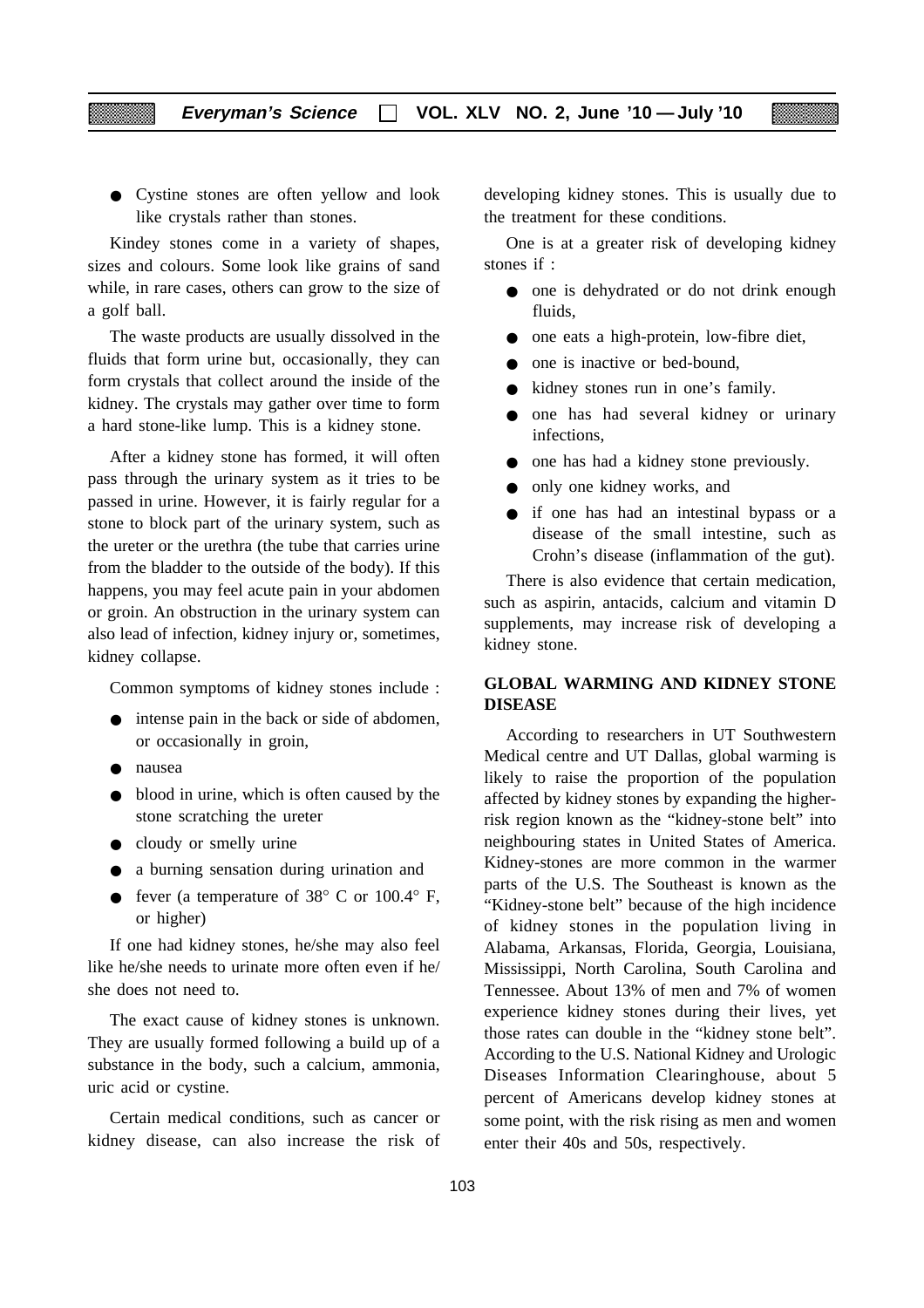Dehydration (lack of fluids) in one of the risk factors linked to kidney-stone disease and global warming will aggravate this effect. It is predicted that by 2050, higher temperatures will cause an additional 1.6 million to 2.2 million kidney-stone cases representing upto a 30 percent growth in some areas of United States of America. The study shows that global warming causes a direct medical consequence on human beings. It is certain that climate change will continue and increase, and it is equally certain that increased temperatures will lead to increased kidney stone formation.

Kidney-stone disease can be caused by both environmental and metabolic problems. Little volume of urine directly enhances stone risk by increasing the concentration of stone-forming salts. They can occur from either taking in too little fluid or losing too much through dehydration.

The climate change was forecast in the study using models of global warming obtained from the Intergovermental Panel on Climate Change's 2007 Fourth Assessment Report, in which predicted temperature increases are based on expectations of future greenhouse gases.

The potential impact of global warming on kidney stone risk was gauged using two studies that reported kidney-stone rates in various geographic regions and associating regional kidneystone rates with local mean annual temperatures, the investigators were able to derive two mathematical models relating temperature to kidney-stone risk. Both models of kidney-stone risk predicted that the current kidney-stone belt prevailing in United States of America will expand wih global warming, although the exact extent and location of the change was different. One model predicted that the increase will be concentrated in the southern half of the country, while the other model pointed to an increase in the upper Midwest. Taking into account the estimated future populations in those areas, increased temperatures were predicted to cause 1 million to 2 million more cases of kidney-stone disease.

According to Kristina Penniston, a registered dietician and associate scientist in the department of urology at the University of Wisconsin School of Medicine the Public Health in Madison, it seems entirely likely that incidence of kidney stones will increase with global warming, primarily because one of the driving forces of incidence is hydration, and with global warming people will tend to be less well hydrated.

#### **SOICO-ECONOMIC IMPACTS**

The study concluded that the increase in kidney stone cases could increase health-care costs by as much as \$1 billion. This problem is not only confined to the U.S. This will also affect southern Europe, southeastern Europe, and Southeast Asia. As the treatment options in Southeast are more limited, countries in that region will certainly experience a much more severe impact on health.

When people relocate from area of moderate temperature to areas with warmer climates, a rapid increase in stone risk has been observed. This has been shown in military deployments to the Middle East for instance.

#### **PREVENTING KIDNEY STONES**

#### **Drinking Plenty of Water**

Kidney stones can be avoided by drinking plenty of water each day and avoiding getting dehydrated. It is very important to keep the urine diluted to avoid waste products forming into kidney stones.

The degree of dilution of urine can be ascertained by looking at the colour of it. The darker it is, the more concentrated it is. Urine is usually a dark yellow colour in the morning because it contains a build up of waste products that the body has produced overnight.

Normally, one should drink at least six to eight glasses (about 1.2 litres) of water each day. However, people who have had a kidney stone before are encouraged to increase their fluid intake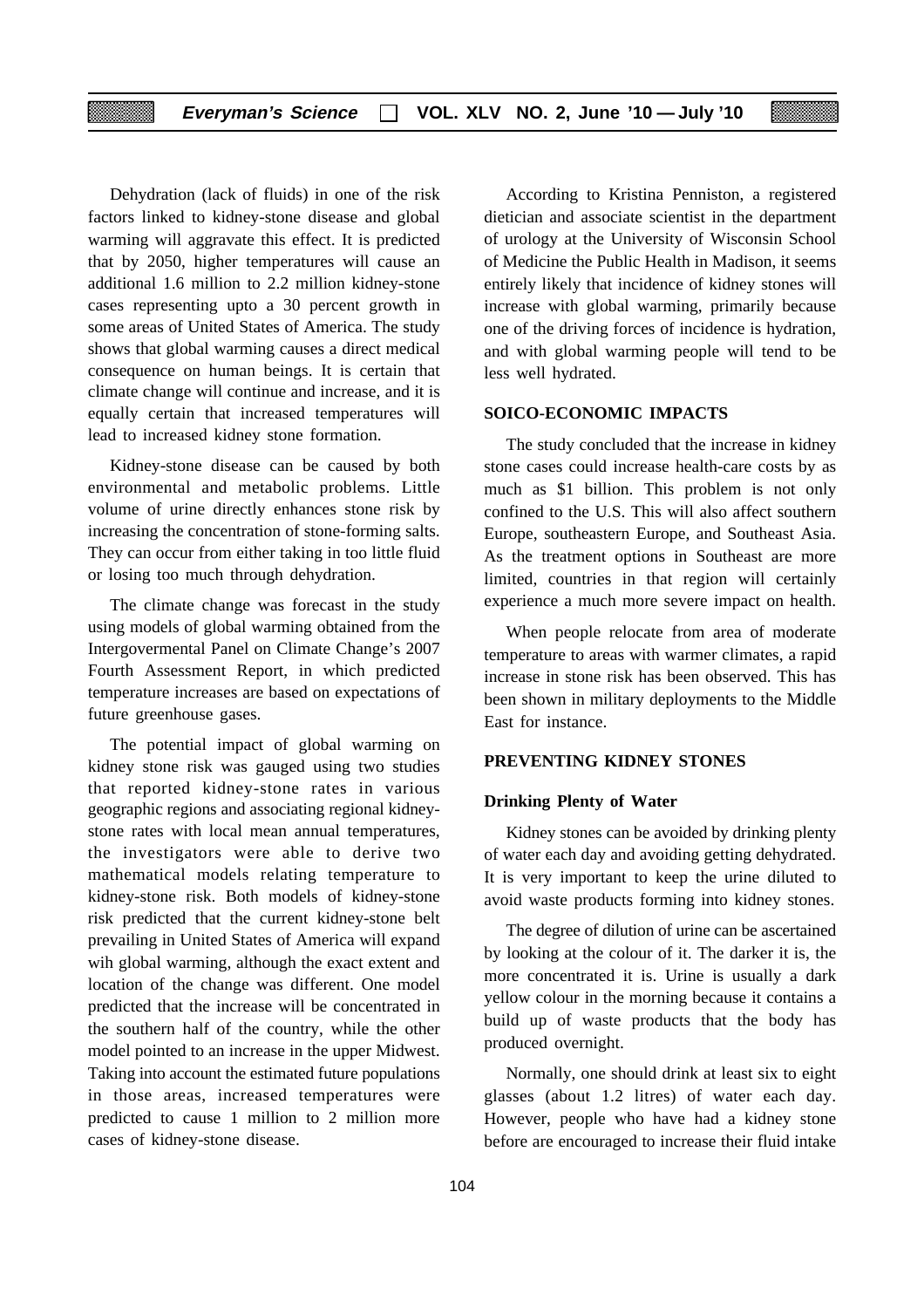to two to three litres each day in order to 'flush out' waste products that can cause stones to develop.

Drinks such as tea, coffee and fruit juice can count towards your fluid intake, but water is the healthiest option and is best for preventing kidney stones. One should also make sure that he/she drinks more than the recommended daily amount when it is hot, or when exercising, in order to replenish fluids that are lost through sweating.

#### **Changing one's diet**

If kidney stone is caused by an excess of calcium, it is advisable to reduce the foods containing oxalates in diet. Oxalates prevent calcium from being absorbed by the body, so it can accumulate in kidney and form a stone. The amount of calcium in diet should not be reduced unless recommended by the medical practitioner.

To prevent developing an uric acid stone, the amount of meat, poultry and fish in diet must be reduced. Medication may also be prescribed to change the levels of acid, or alkaline, in urine.

#### **RESEARCH ISSUES**

The study conducted by the researchers in UT Southwestern Medical Centre and UT Dallas, in fact, is an eye-opener in establishing the exact link between kidney stones and global warming. Such researches have to be carried out extensively in all parts of the world. Many of the states in our country, particularly the states in northern part of our country are subject to climate extremes with cold conditions prevailing in the period November to February and hot conditons prevailing in the period March to June. Because of global warming, the maximum air temperatures at some places may reach extreme values during the hot summers and the risk of kidney-stone disease may increase further and further. In this situation, it becomes imperative to carry out a detailed investigation and derive mathematical models to forecast the risk of kidneystone occurrence in future.

It will be quite interesting to know how global warming will impact the diet of people, because there are also many nutritional factors related to kidney stones. and climate change affects the nutrient composition of the plants that we grow and the animals that we eat. For example, fruits and vegetables are inhibitors of stones. So the question then is, will people be eating less of that as temperatures rise because these things don't grow as abundantly ? And will that then alter people's risk for stones? These are some of the important issues to be investigated.

#### **CONCLUSION**

Considering these aspects/issues, the need of the hour is to carry out interdisciplinary research involving researchers in the fields of medicine, climatology, water supply and sanitation, sociology and economics. This research must be carried out simultaneously (during the same period of time) by different groups involving different regions of the country. The findings of the studies must be debated on a common platform for exchange of views and concluding recommendations. The recommendations must be put-forth before the Ministry of Environment and Forests (MoEF) at the national level for enabling the government to take policy decisions and device strategies to combat the risk of escalation in kidney stone disease due to global warming.

#### **REFERENCES**

- 1. Tom H. Brikowski, Yair Lotan and Margaret S. Pearle, *Proceedings of the National Academy of Science,* USA, 2008.
- 2. United Nations Intergovernmental Panel on Climate Change (IPCC), Fourth Assessment Report on Climate Change, 2007
- 3. Alam Mozes, "Global Warming Linked to Heightened Kidney Stone Risk" *Health Day News, MSN Health and Fitness—Pain Management.htm,* 2008.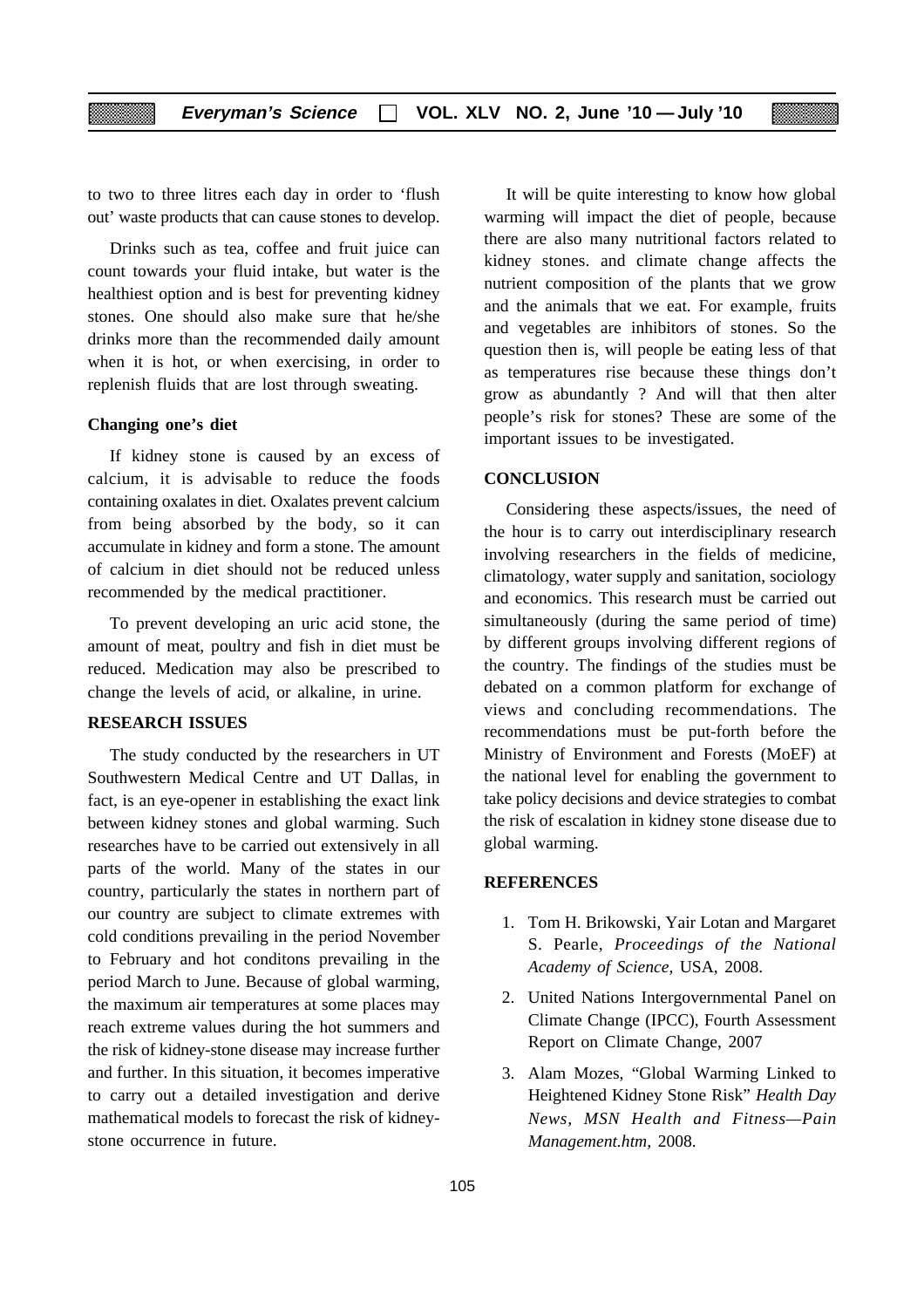## **APPLICATIONS OF NANOTECHNOLOGY IN ANIMAL DISEASE DIAGNOSIS, TREATMENT AND PREVENTION**

S. Parthiban\*, S Raja\*\* and H. K. Mukhopadhyay\*\*\*

**This article deals with different types of application of Nanotechnology in the area of disease, diagnosis & treatment.**

#### **INTRODUCTION**

High-tech medical devices are creating new and excellent grounds of diagnosis, treatment and management of diseases or in a better way, of a living body, which are equally meeting with a whole new emerging range of challenges. We are moving forward day by day towards a dream world, where we want better technology for challenging dreadful diseases and appropriate therapy for human welfare. Nanobiotechnologists are working on biology's molecular toolbox in the hope of revolutionizing equipments/devices that would in turn change the whole scenario of biology fusion of useful biomolecules to chemically synthesized nanoclusters in arrangements that do everything from emitting light to storing tiny bits of magnetic data. The results in a merger that attempts to blend biology's ability to assemble complex structures with nanoscientists capacity to build useful devices for diagnosis, treatment and prevention of various diseases.

10/442, First cross, Thulukathamman Nagar, Murungapakkam post, Puducherry-605 004 E-mail : parthis17@gmail.com.parthis17@yahoo.co.in

\*\* Dept of Veterinary Clinical Medicine Ethics and Jurisprudence Teaching Complex, Mettupalayam, Ragacovas, Puducherry-605 009

\*\*\* Department of Veterinary Microbiology Ragacovas, Puducherry-605 009 E-mail : mhirak@rediffmail.com

## **NANOTECHNOLOGY AND NANOBIOTECHNOLOGY**

Nanotechnology involves tinkering at atomic levels, tweaking and controlling substances 1,00,000 times smaller than a strand of human hair, to make useful materials and devices. It involves technology at the scale of one-billionth of a meter. The term 'NANO' is derived from Greek word "Dwarf". The most widely used definition of nanotechnology is provided by the U.S. Government National Nanotechnology Research Association. According to them, Nanotechnology is defined as "Research and Technology development at the atomic, molecular levels at the scale approximately 1 to 100 nm range, to provide a fundamental understanding of phenomenon and functions at nanoscale and to create and use structures, devices and systems that have novel properties and functions because of intermediate size".

Now a look towards Biology-Billions of years of evolution have outfitted organisms of all stripes with a wealth of nanomachines, from the information storage medium of DNA to the proteins that capture sunlight and copy DNA during cell division. Merging nanotechnology with biology is known as Nanobiotechnology. Thus when both offer a helping hand to one another the outcome would surely be mind-boggling.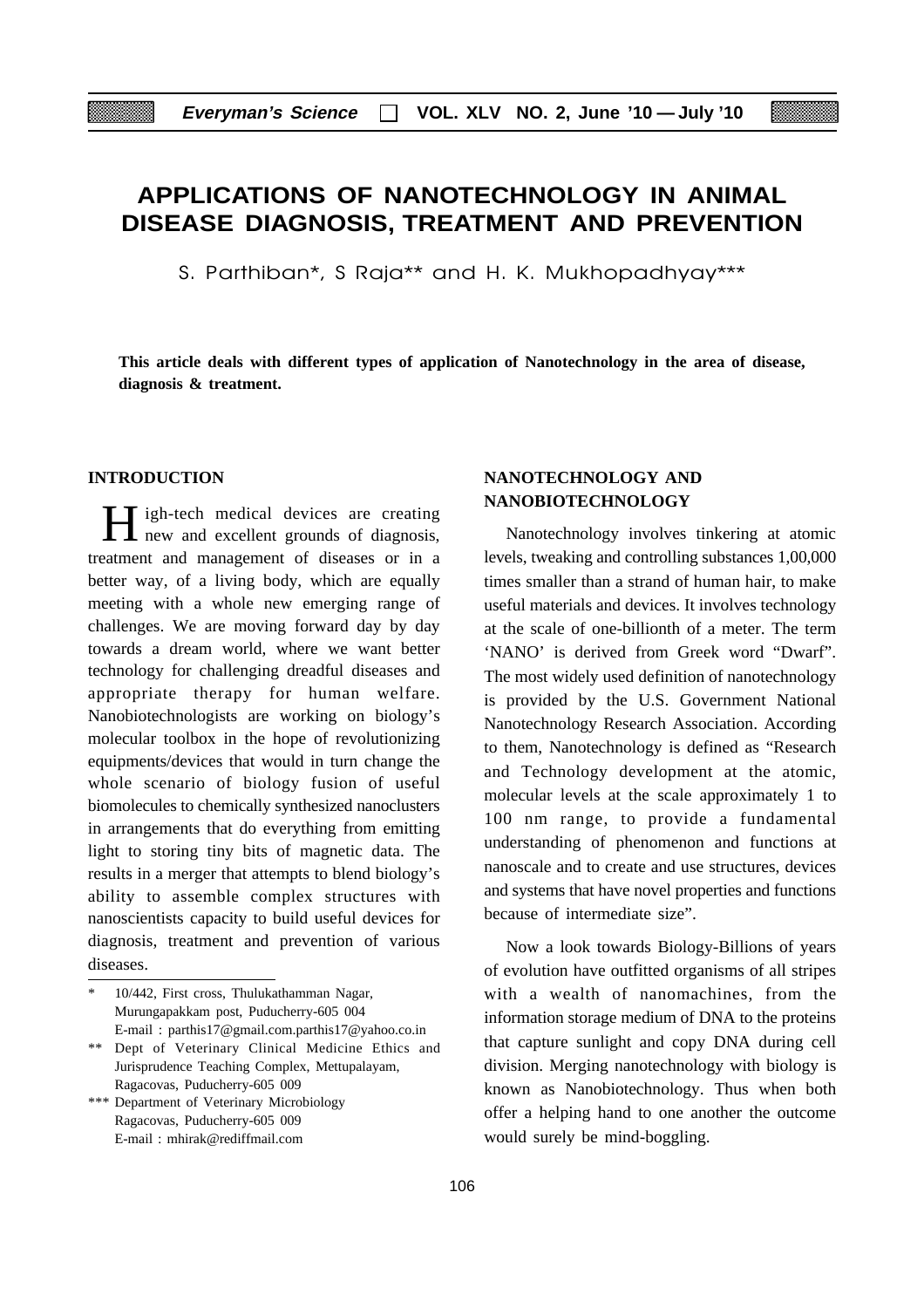In the field of nanobiotechnology rather than building tiny devices atom by atom, nanobiotechnologists are working on biology's molecular toolbox in hopes of revolutionizing equipments/devices that would in turn change the whole scenario of biology. Fusion of useful biomolecules to chemically synthesized nanoclusters in arrangements that do everything from emitting light to storing tiny bits of magnetic data. The result is a merger that attempts to blend biology's ability to assemble complex structures with nanoscientists capacity to build useful devices.

#### **PROPERTIES OF NANOMATERIALS**

To visualize analytically the level, at which nanomaterial manipulation is done, we have provided some examples of biological materials in nanoscale (Fig 1).

| Height of typical human - 1.7 billion nm |                         |
|------------------------------------------|-------------------------|
| Diameter of human RBC - 800 nm           |                         |
| Leucocytes                               | $-10,000$ nm            |
| <b>Bacteria</b>                          | $-1,000$ to $10,000$ nm |
| Virus                                    | $-75$ to 100 nm         |
| DNA (width)                              | $-2$ nm                 |
| ∖t∩m                                     | $-0.1$ nm               |



#### **Fig. 1**

Nanomaterials can have very different properties than materials at the macro level. They can be stronger, lighter, less corrosive, more porous and electrically more conductive than the bulk materials.

Nanomaterials range from 1-100 nm in size, such as fullerenes, nanotubes, bucky balls, quantum dots, dendrimers etc.

- Fullerene is pure carbon molecules composed of atleast 60 atoms of carbon. Because a fullerence takes the shape of soccer ball and its inventor of a geodesic dome, which have resemblance with fullerenes, it is also referred as bucky ball.
- Nanotubes are a sequence of nanoscale C-60 atoms arranged in a long thin cylindrical structure. They are related to carbon Crystal forms-graphite and diamond. They are also called as bucky tubes.
- Quantum dots are a nanoscale crystalline structure made from cadmium selenide that absorb white light and re-emit it a couple of nanoseconds later in a specific colour.
- Dendrimers are synthetic three dimensional macromolecules formed using a nanoscale fabrication process. It is technically a polymer with a tree like structure.
- Nanoshells are atomic spheres and nanoparticles are made up of dielectric (gold sulfide or silica) core and a metal (gold) shell. They combine infrared optical activity with uniquely biocompatible properties of gold colloid. They are like spherical glass particles with an outer shell of gold with a size of about 100 nm diameter.

#### **APPLICATIONS IN DISEASE DIAGNOSIS**

#### **1. Gold Nanoparticles**

Tiny gold particles linked to DNA could detect free-floating target DNA. When the target strands bind to the gold bound complementary strands, they pack the gold particles close together that change the colour of the particle, creating a simple colour based detector for specific DNA sequences.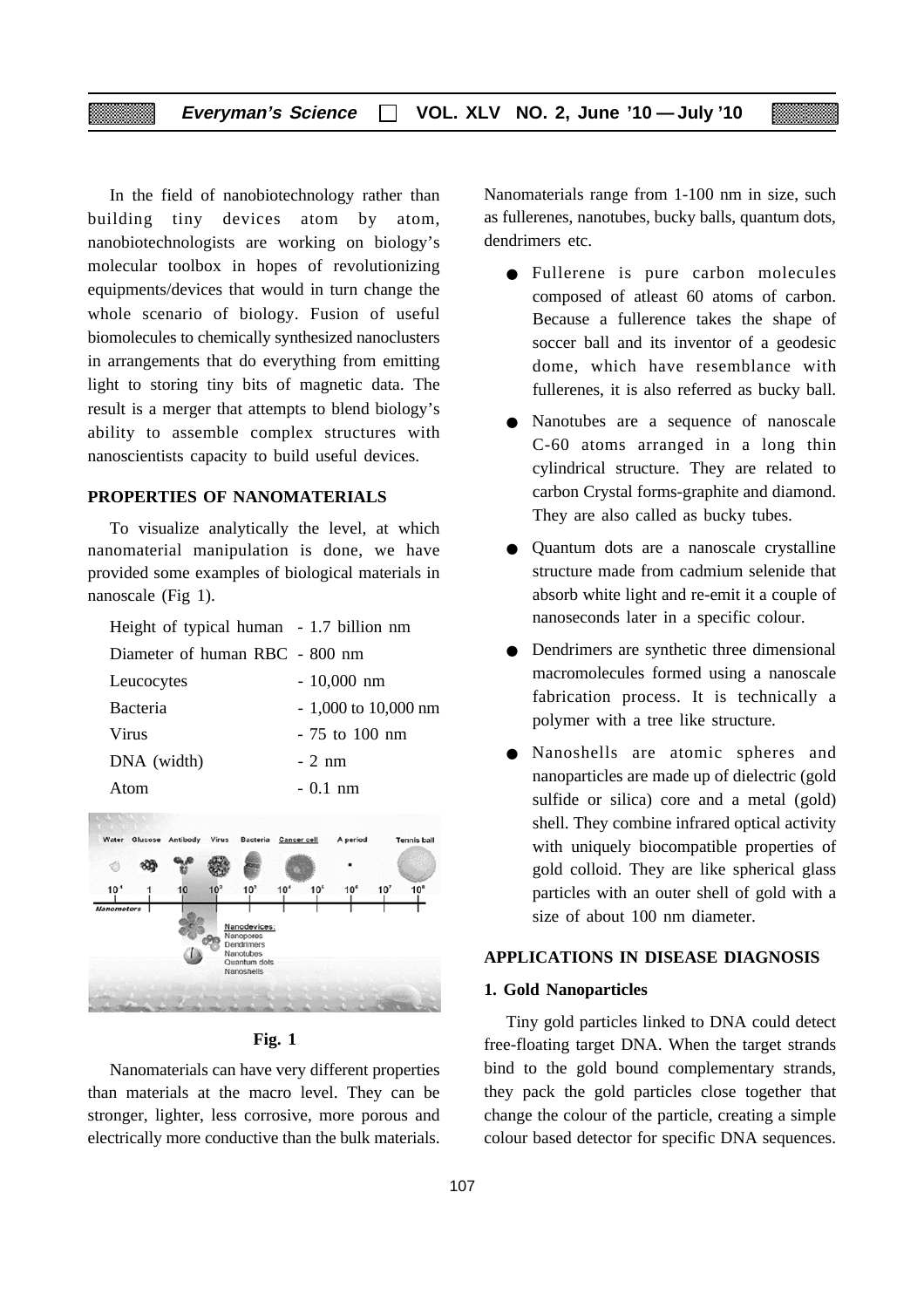It could aid for rapid diagnosis of infections diseases and detection of tiny genetic mutations called single nucleotide polymorphism.

#### **2. SERS (Surface Enhanced Raman Spectroscopy)**

- Discovered by Raman in 1928 and modified by Tripp
- Works by measuring the change in frequency (Raman shift) of a near-infrared laser as it scatters off viral DNA or RNA
- Raman dye coated gold nanoparticles adsorbed with specific Abs are used in diagnosis of various infections diseases from clinical samples.

#### **3. Atomic Force Microscopy**

- Discovered by Binning in 1986, useful in identification of causative agents and lesions in the host system.
- High resolution images of virus-host events with minimal sample processing.
- Produce images in three different formats Height, Phase and Amplitude.

#### **4. Gene Chip**

- Gene chip probe are prepared and spotted on specially treated glass slides.
- RNA from sample is reverse transcripted and labelled cDNA is subjected to specific hybridization with the prepared gene chip probe.
- Results can be detected with scanning.

#### **5. Nanofilter**

- Argonide Corporation, Sanford, Florida invented a revolutionary microbial filter, capable of retaining bacterial and virus from various samples.
- Nano Ceram8 is effective for retaining endotoxins, bacteria and virus from samples.

● These filters are useful for screening the water reservoir, and other field samples for Microorganisms.

### **APPLICATIONS IN DISEASE TREATMENT**

#### **Carbon Nanotubes**

In the field of pharmacy smart drugs can be prepared by placing the drug or DNA within the nanoparticles like tiny fat bubbles. This enhances their therapeutic efficacy. This could have importance in target drug delivery, gene therapy, treatment and eradication of tumors.

#### **Nanoviricides**

Nanoviricide is a flexible nano-scale material approximately a few billionths of meter in size, chemically programmed to specifically target and attach a particular virus. This is designed to specifically seek and attach to a virus particle, engulfing the virus particle in the process, thereby theoretically rendering it incapable of infecting new cells. This is only the suggested or "designgoal" mechanism of action. They are designed to act as programmed chemical robots that finish their task of destroying the virus particle on their own independent of immune response.

Some Nano Vircides are being manufactured :

- $\bullet$  AviFluCide-I<sup>TM</sup>-for Avain influenza
- $\bullet$  HepaCide-I<sup>TM</sup>-for Hepatitis B
- RabiCide-I<sup>TM</sup>-for Rabies
- $\bullet$  HIVCide-I<sup>TM</sup>-for AIDS

#### **VLP (Virus like Particles)**

Viruses have been used as nano containers for specific targeting applications. A subset of viruses with natural affinity have been used for receptors on tumor cell. Canine Parvo Virus (CPV) has affinity to transferrin rceptors (TfRs) for binding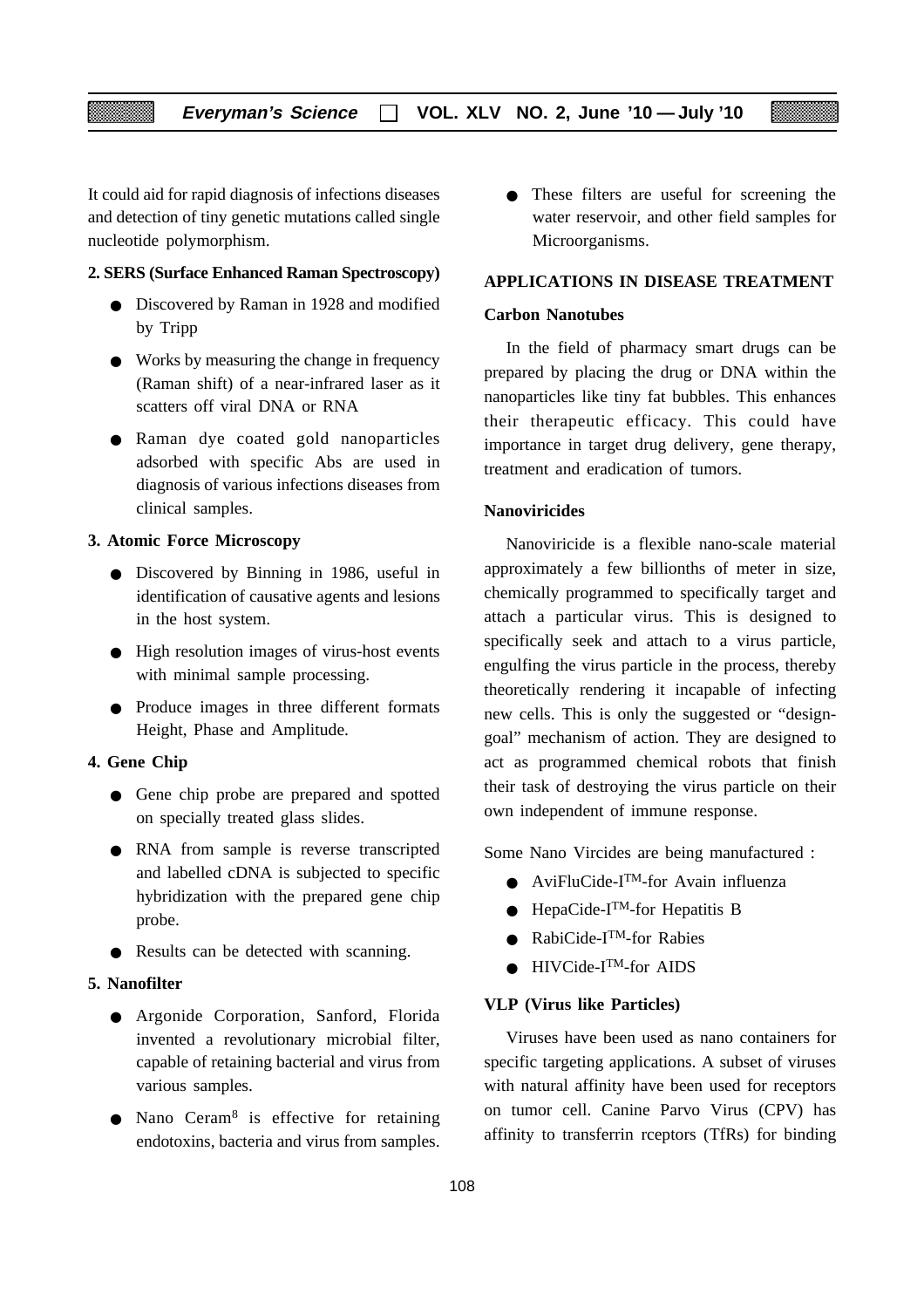and cell entry into canine as well as human cells. TfRs are over expressed by a variety of tumor cells and are widely being investigated for tumor targeted drug delivery. The natural tropism of CPV and TfRs could be harnessed for targetting tumor cells. CPV–VLPs are produced by expression of the CPV-VP2 capsid protein in a baculovirus expression system and examined for attachment of small molecules and delivery to tumor cells.

## **APPLICATIONS IN DISEASE PREVENTION**

The important tool for disease prevention is vaccine. Nanotechnology offers a helping hand here by formation of biodegradable nanospheres that are found to give a better immune response as compared to vaccines produced by conventional methods.

#### **Carbon Nanotubes**

In the field of pharmacy smart durgs can be prepared by placing the drug or DNA within the nanoparticles like tiny fat bubbles. This enhances their therapeutic efficacy. This may have importance in target drug delivery, gene therapy, treatment and eradication of tumors. Carbon nanotubes consist of graphite sheets rolled up into tubular form.

- Single walled nanotubes : Diameter 0.5-3.0 nm Length 20-1000 nm
- Multi-walled nanotubes : Diameter 1.5–100 nm Length 1-50 um
- Made water soluble for effective use.
- Cross cell membrane gets as "nanoneedle".

#### **ISCOMs**

- Immunostimulatory complexes
- Diameter 30-40 nm
- Act as adjuvant
- Effective inducers of long lasting CMI and MI
- Activites  $CD4 + and CD8 + simultaneously$
- Intra-nasal and Oral administration
- Equine Influenza and BHV-1

#### **Liposomes**

- Bilayered vesicles composed of phospholipids and other sterols
- Small unilameral vesicles
- $\bullet$  Size : 25-100 nm
- Act as a Adjuvant
- Used along with BHV-1 vaccine

#### **Gold Nanoparticles**

Gold nanoparticles coated with DNA (Gene gun)

- Propelled through skin and enter directly into the cell cytoplasm and nucleus
- Delivery of DNA plasmid vaccines though gene gun is much more efficient than through needle 100-fold less DNA required to achieve equivalent immunological response.
- Efficient transformation of Langerhans cells and dentdritic cells

#### **Polymeric Nanoparticles**

PLGA (Poly-lactide-glycolide) and PMMA (Polymethylmethacrylate)

- Sustained release of antigen, with consequent prolonged stimulation of the respiratory immune system. PLGA produces higher level of virus specific antibodies than PMMA or soluble viral protein alone. Example ; BPI-3 (Bovine para influenza type 3 virus)
- Single walled nanotubes : Diameter 0.5-3.0 nm Length 20-100 nm
- Multi-walled nanotubes : Diameter 1.5-100 nm Length 1-50 nm
- Can be made water soluble
- Can cross cell membrane as nanoneedle.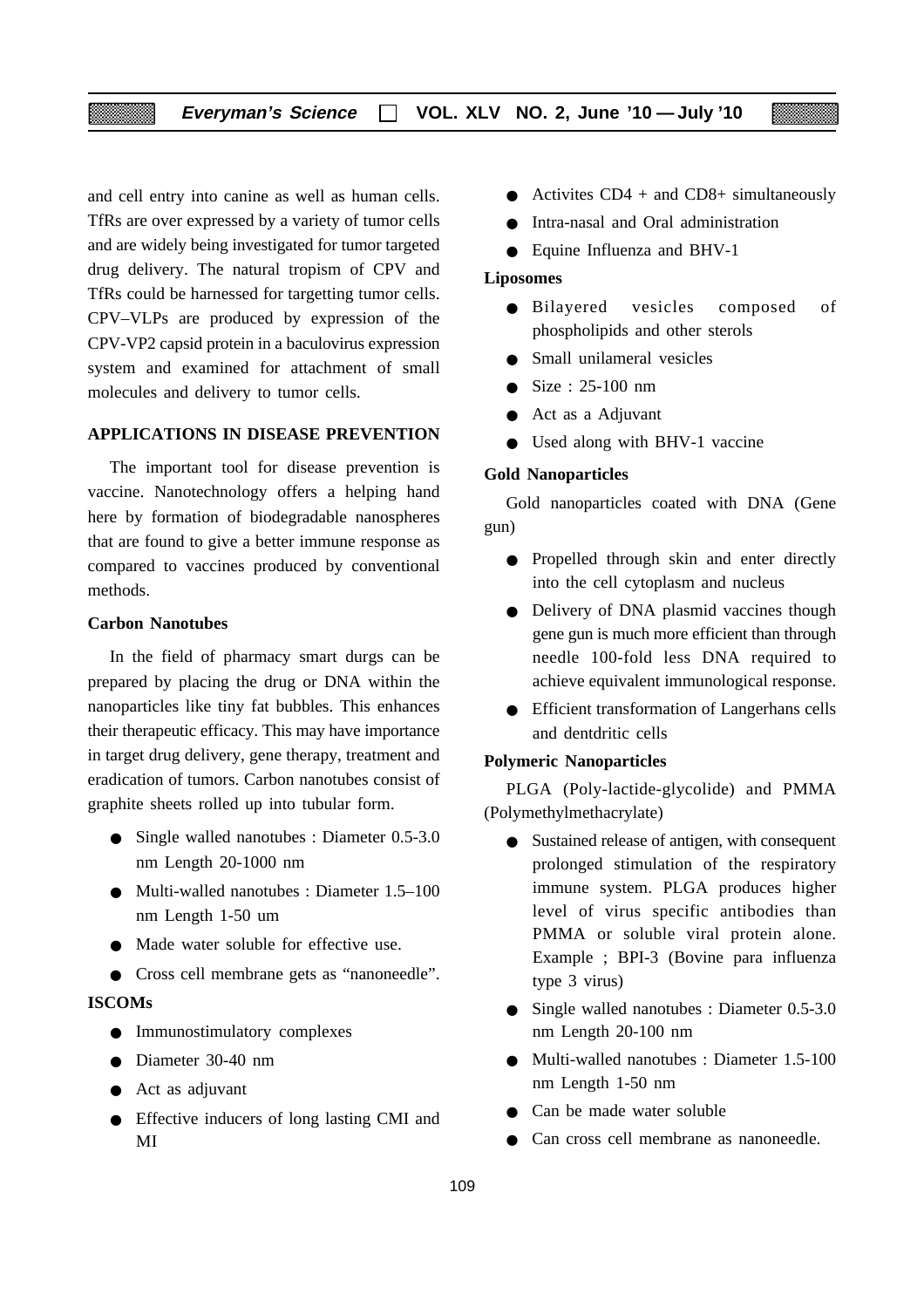#### **CONCLUSION**

- Nanotechnology is a description of activities at the level of atoms and molecules that have applications in the real world.
- Use of this technology is veterinary field has created a new horizon in disease diagnosis, treatment and prevention giving more precised results.
- Use of nanoparticles in therapy can be made by specific site directed drug delivery.

● More research in the field of nanotechnology is necessary in biological sciences.

## **REFERENCES**

- 1. J. Feneque, *Science Reporter*. 10-14, 2003.
- 2. J. M. Nam, *Science*, **301**, 1884-1008, 2003.
- 3. News Focus : *Science* **298**, 2222-2223, 2002.
- 4. A. Rustom, *Science*, **303**, 1007-1009, 2004.
- 5. I. Wilner, *Science*, **298**, 2407-2408, 2002.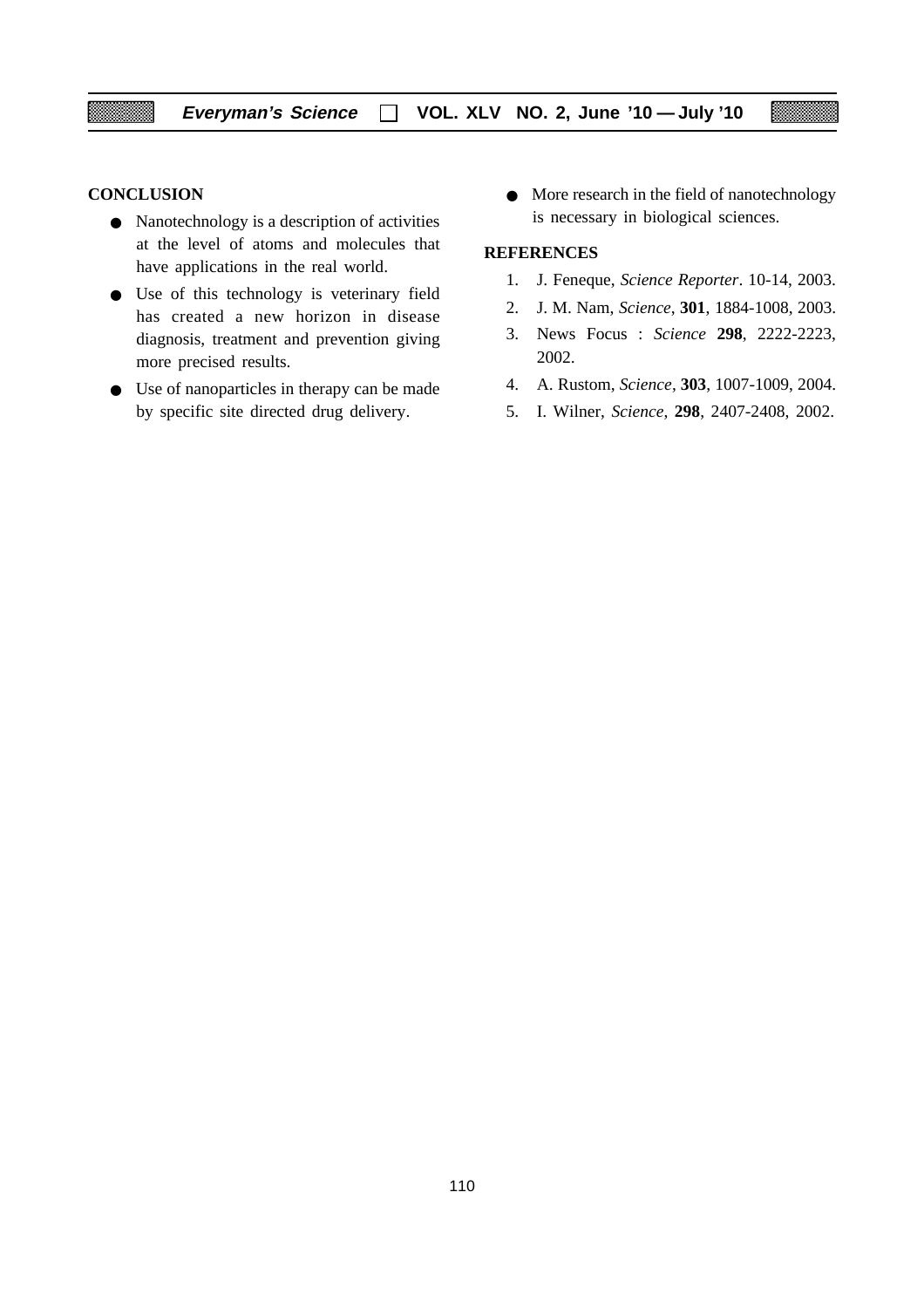## **SHORT COMMUNICATION**

## **MOREL TRADE IN JAMMU AND KASHMIR-NEED FOR ORGANIZED COMMERCIALISATION**

Sanjeev Kumar\* and Y.P. Sharma\*\*

**As more and more mushrooms are being investigated for their role as nutritional food, morels (Morchella spp.) still occupies the pinnacle position among them.**

#### **INTRODUCTION**

The morels (*Morchella* spp.) belong to the class Ascomycetes of division Amastigomycota of Kingdom Myceteae. They occur in variety of habitats and their fruiting bodies are fragile to brittle, cup to saucer shaped and sessile, or stipitate having predominantly brown, yellow, cream, grey and black colour. They are well represented in India in various regions of Jammu and Kashmir, Himachal Pradesh and in Shivalik, Kumaon and Hairshi hills of Uttar Pradesh<sup>1-2</sup>. World over 215 taxa belong to the genus *Morchella* have been reported (Index Fungorum, 2008). In India, ten species viz. *Morechella esculenta, M. conica, M. deliciosa, M.angusticipes, M. crassipes, M. vulgaris, M. rotunda M. hybrida* (*M. semilibera*) and *M. gigaspora*, are known to exist<sup>3</sup>. While in Jammu and Kashmir six species of this genus have been recorded4. They are highly prized edible mushrooms which have been used traditionally for centuries<sup>5</sup>.

As more and more mushrooms are being investigated for their role as nutritional foods, morels (*Morchella* spp.) still occupies the pinnacle position amongst them. Morels have a long-standing history in Indian cuisines and culture and their collection from the wild dates back centuries. Morels have been, and are now more then ever, one of the most important sources of income for rural folks and some tribal, who are involved in the collections of this commodity of commerce from the wild.

## **SCENARIO OF MORELS OF JAMMU AND KASHMIR**

In Jammu and Kashmir, of all the edible mushrooms collected from the wild, morels (commonly called as 'Guchchi') are prime edibles with immense commercial importance and their strong demand makes them an important Non-Timber Forest Produce (NTFP). The scale of morels provides substantial monetary benefits to rural livelihoods and local traders. Morel collection, in this northern state of India, is undertaken twice in a year between March-May and August-September. Due to lucrative returns, in many villages, almost all the families are actively involved in morel collection. On an average, each individual is able to collect about 1-3 kg of fresh morels in a day and sell them in fresh or dried form to the local shopkeepers or middlemen. Incidentally, middlemen usually buy morels directly from the villagers at very low prices (Rs. 2000-3000 per kg) and further sell them to the whole sellers and customers at an exorbitant price (Rs. 5000-7000 per kg). This indicates that consumers eventually pay 2-3 times more price than the initial price at the collectors' level.

On the other hand, the official scenario of moral production is rather dismal. As per the data

Department of Botany, University of Jammu, Jammu (J&K), 180006, E-mail. sanjeevkoul222@gamil.com. yashdbum3@yahoo.co.in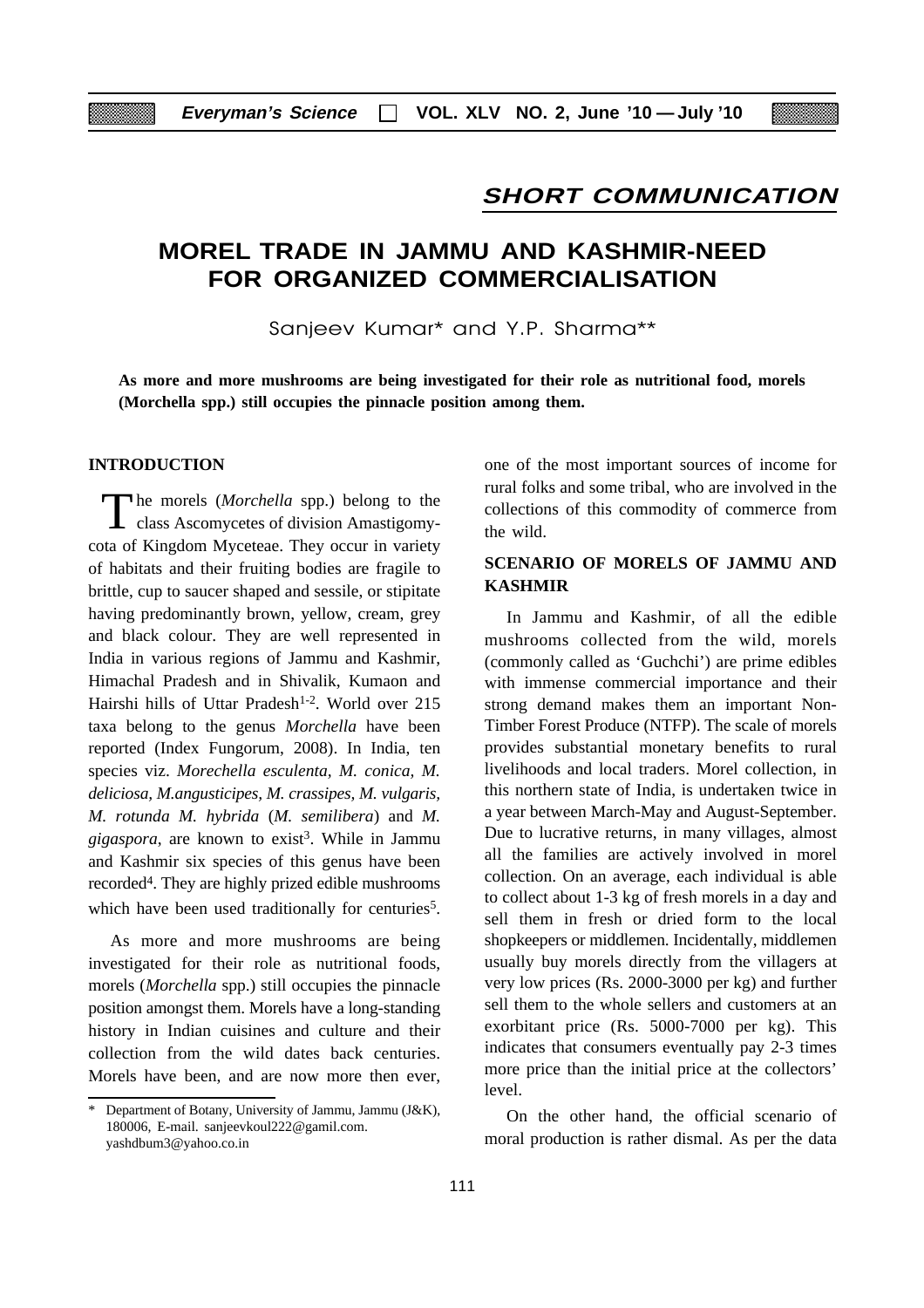gathered from various forest divisions of the Jammu province, it is observed that moral output is not uniform in the region. In Kishtwar Forest Division, out-turn of morels production during 2003-04, 2004- 05 and 2005-06 was reported to be 46.50, 35.58 and 54.21 quintals, respectively, while in Marwah Forest Division this figure stood at 10.27, 19.96 quintals during 2004-05 and 2005-06, respectively. Likewise, in Bhadarwah area, 35.00, 35.00 and 45.00 quintals of morels were extracted from the wild during 2005-06, 2006-07 and 2007-08, respectively (DFO, Kishtwar, Marwah, Bhadarwah, personal communication). However, market sale price of dried morels averages 5000-7000 per kg. this may vary enormously from time to time. The actual morel collection is expected to be far greater than that depicted by the forest department since there is visibly no control over their collection and sale. Therefore, unorganized, rampant and unscrupulous trade of this valuable commodity cannot be ruled out in the region. Although the forests are occasionally leased out on contract basis by the State forest department for morel collection and the morel gathering by others is prohibited, yet the forests are freely accessible to the local inhabitants dwelling near the forest areas for morel collection thus inflicting a huge loss to the state exchequer every year.

### **MORELS : THE CULINARY HERITAGE OF JAMMU AND KASHMIR**

Dried morels are exported every year from India to the international markets and the State of Jammu and Kashmir ranks second in the morel trade after Himachal Pradesh with Uttar Pradesh as the third largest producer of morels in India6. Morels of the state have far more cachet in Indian and foreign markets due to their extraordinary flavour and taste. Widespread references and publicity of morels through scholarly articles such as 'The wedding in the family'7 in 'The Indian Express' and 'Sarees and spice and all things nice'8 published in 'New Strait Times' (A

Malaysian newspaper) provides national and international repute to this important non-timber forest produce. Therefore, owing to the global significance and extraordinary taste and flavour of morels, it is strongly recommended that they be regarded as 'The Culinary Heritage' of Jammu and Kashmir. In addition, this NTFP can be labeled as 'Product of Jammu and Kashmir' for future trade as has been done for many other edible commodities such as fresh, dry and dried horticultural products.

#### **CONCLUSION**

In view of the data presented in this article one can conclude that there is an ardent need for revamping and re-evaluating the morel trade in the State of Jammu and Kashmir. Opening of the morel cooperatives and nationalization of morel collection by declaring a support price to the morel produce is called for. All these regulatory measures by the State forest divisions would pave way for improving the socioeconomic status of the local populace, on one hand and state earnings on account of the morel trade, on the other.

#### **REFERENCES**

- 1. K.S. Waraitch, *Kavaka* **4** : 69-76, 1976.
- 2. T.N. Kaul, Recent developments in Morel Biology. In *Advances in Mushroom Biology and Production*, (eds. Rai, R.D., Dhar B.L. and Verma R.N.) Mushroom Society of India, Solan pp. 59-78, 1997.
- 3. Jamaluddin, M.G. Goswami and B.M. Ojha, *Fungi of India*. Scientific Publishers, India (1989-2001), pp. 326.
- 4. S.P. Abraham, *Indian Mushroom Floristic Studies*, 13-24, 1991
- 5. N. Pegler, *Mycologist* **17**, 174, 2003
- 6. O.S. Shad and T.N. Lakhanpal, *Indian Mushroom Floristic Studies*, pp. 1-3, 1991
- 7. M. Kapoor, A wedding in the family, *The Indian Express*, April 13. 2000.
- 8. M. Menon and A.A. Razak, *New Strait Times* (Malaysia), May 18, 2001.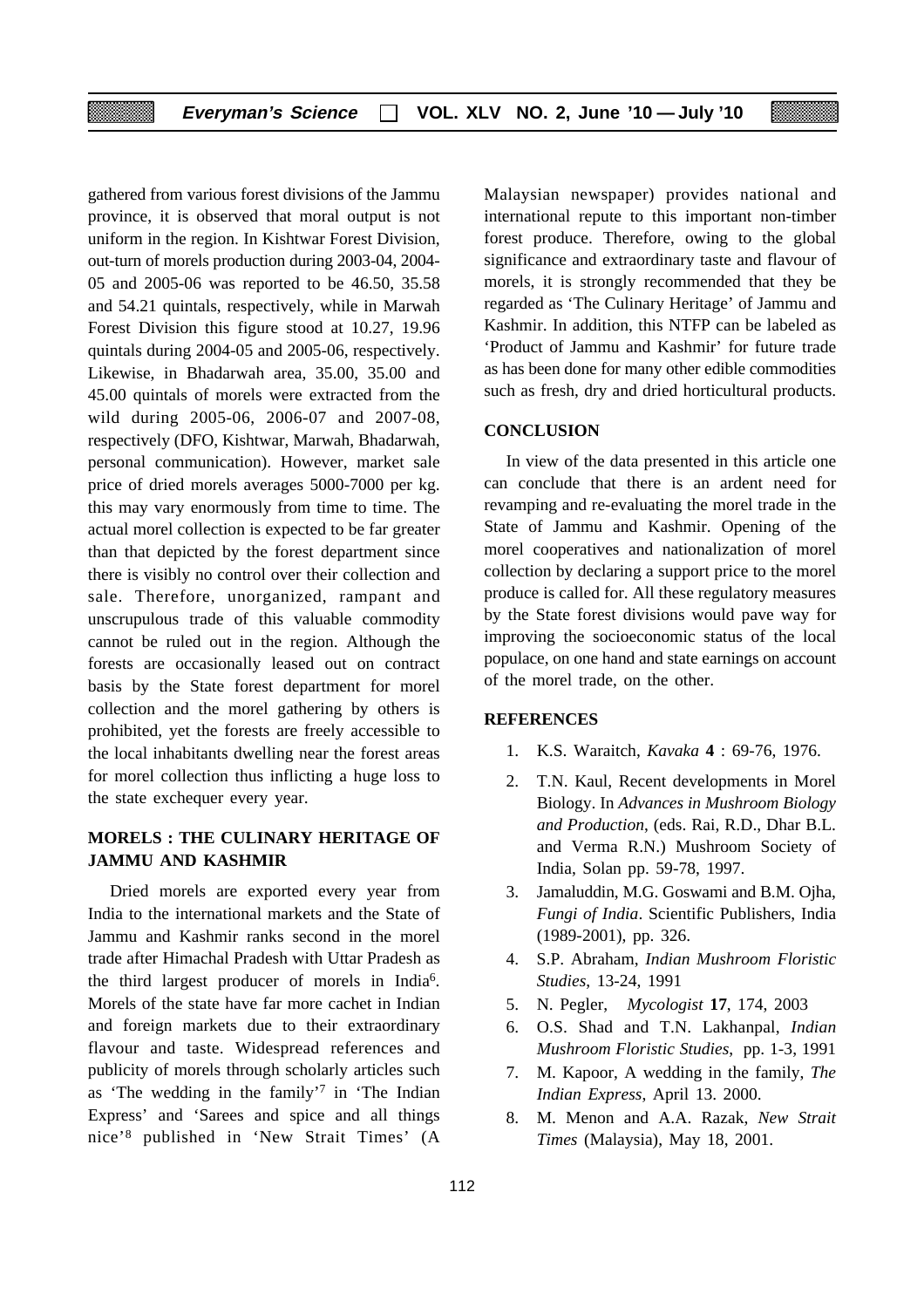## KNOW THY INSTITUTIONS



#### **INSTITUTE OF GENOMICS AND INTEGRATIVE BIOLOGY, DELHI**

Institute of Genomics & Integrative Biology (IGIB) is a premier Institute of Council of Scientific and Industrial Research (CSIR), engaged in research of national importance in the areas of genomics, molecular medicine, bioinformatics, proteomics and environmental biotechnology.

#### **IGIB's strengths are :**

- A young and enthusiastic talent pool
- An active network with medical Institutes for clinical studies
- International and National funding support
- State-of-the-art Infrastructure

#### **RESEARCH AREAS**

#### **I. Genomcis and Molecular Medicine**

Genomics and Molecular Medicine is the major

research focus of IGIB. From large collaborative projects like the Indian Genome Variation Consortium project to exploring genetics of complex disorders using a candidate gene approach several groups at IGIB are involved in studying the molecular basis of human diseases.

They focus on :

- Neuropsychiatric disorders like Schizophrenia
- Cardiovascular disease
- Diabetes and other complex disorders

#### **II. Respiratory Disease Biology**

A significant number of IGIB scientists focus on respiratory diseases using clinical, genetic, molecular and drug development approaches to tackle this challenging area.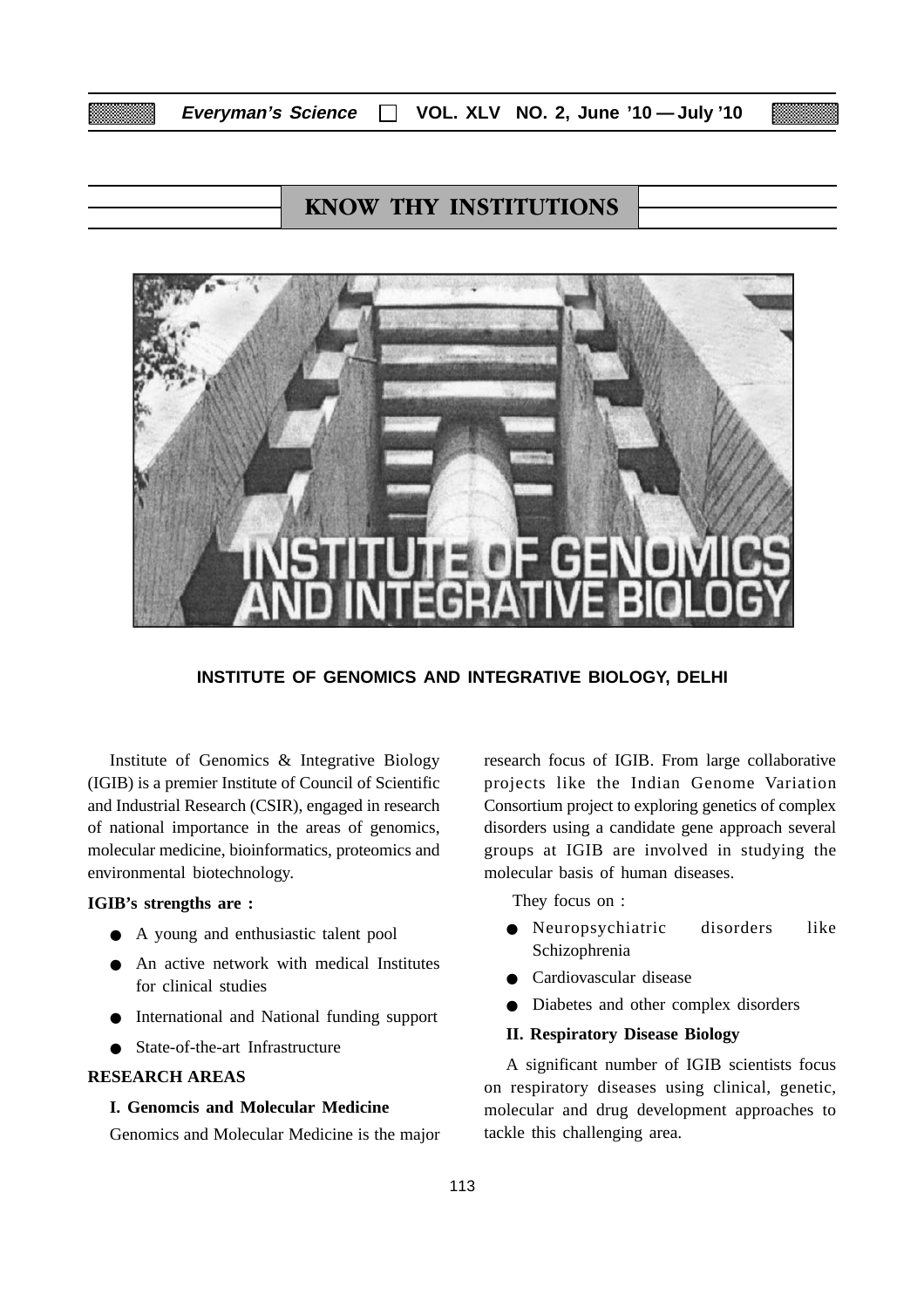The diseases of interest here are :

- Tuberculosis
- Asthma and Allergy
- Chronic Obstructive Pulmonary Disorder (COPD)

## **III. Genome Informatics and Structural Biology**

IGIB has over the years built up expertise in high-throughput data analysis and genome annotation. It is participating in international efforts like the Gen2Phen Consortium for unifying genetic variation databases. Genome Informatics also forms an integral part of most other research areas at IGIB and contributes to development of tools and hypotheses. The areas where informatics has contributed to genome analysis include :

- Indian Genome Variation : analysis of genome variation data
- Next-gene sequencing, assembly and annotation
- Unfolded proteins and adhesins
- Prediction of micro RNA-target interaction
- Structural regulatory motifs in the genome

#### **IV. Energy and Environmental Biotechnology**

Scientists at IGIB are exploring the rich microbial diversity of India and developing biotechnological applications using this resource to address issues pertaining to the environment and energy crisis. Different areas that are being pursued are :

● Microbial diversity and its exploration

- Hydrogen and bio-plastic from waste
- Waste water treatment using microbes

#### **V. Chemical & System Biology**

Chemical approaches are essential in the understanding of many biological phenomena. Several research groups at IGIB have come together to utilize their varied expertise in different disciplines of chemistry and biology to address contemporary research problems that require interdisciplinary cross-talk. Research carried out at IGIB in this area involves :

- Chemical, biological and systems biology of *M. tuberculosis* and skin pigmentation
- Chemical modified oligonucleotides for biological applications
- Nanobiotechnology
- Novel immunoassay procedures
- New molecules
- Linkers for biochip development
- Peptide scaffolds and peptidomimetics
- Quadruplex—stabilizing ligands

## **Contact :**

The Director Institute of Genomics and Integrative Biology Near Jubilee Hall, Mall Road, Delhi-110 007 Phone No. 91-011-27666156/157 27667602, 27667439 Fax : 91-011-27667471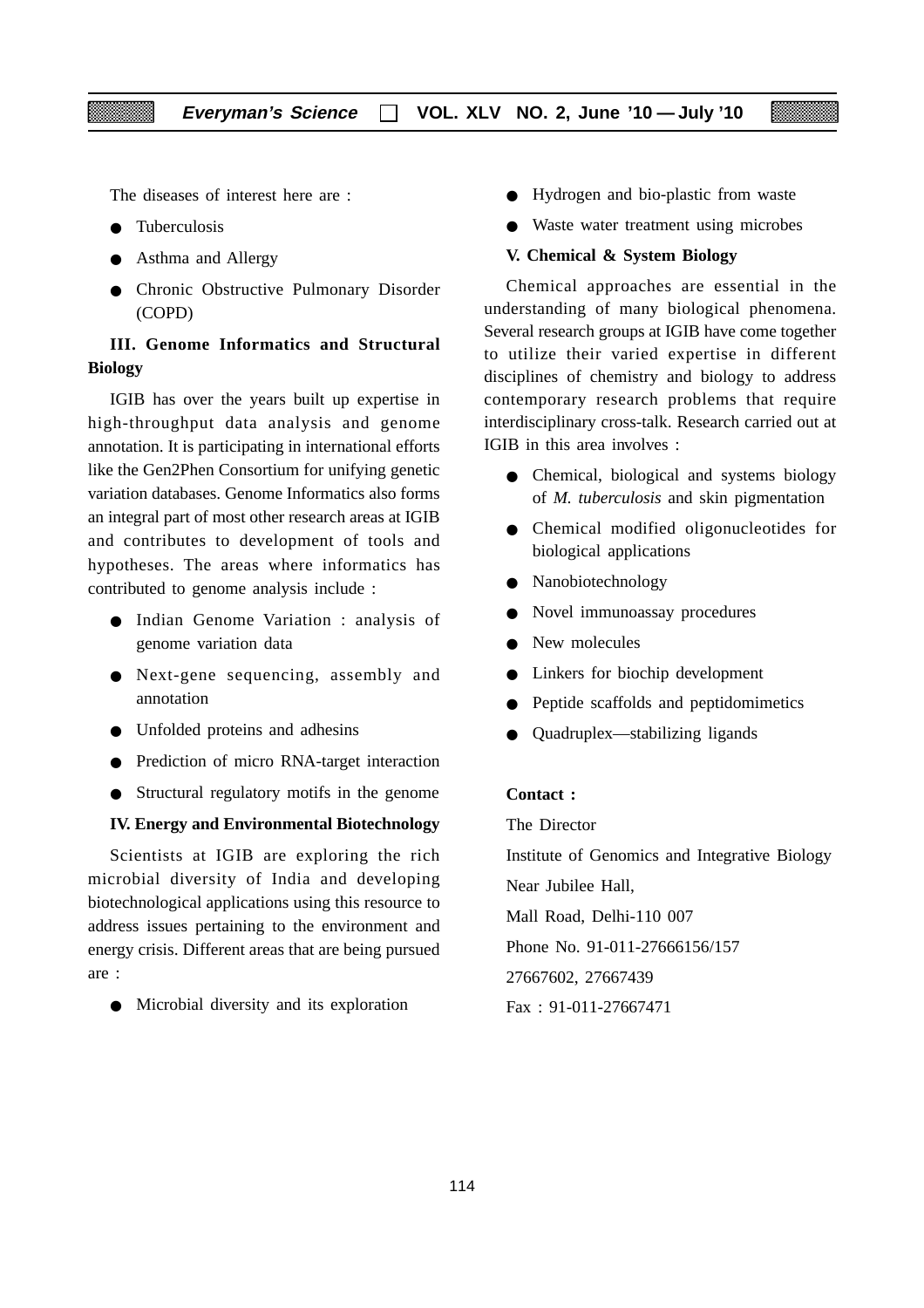## **LIFE SKETCHES OF OFFICE BEARERS AND SECTIONAL PRESIDENTS OF THE INDIAN SCIENCE CONGRESS ASSOCIATION, 2010-2011**



**PROF. K. C. PANDEY General President**

Prof. K. C. Pandey, former Vice-Chancellor of Chaudhary Charan Singh University, Meerut, is an eminent helminthologist of the country. Born on 5th July 1943, in village Reoti, district Ballia, U. P., Prof. Pandey completed graduation from Banaras Hindu University (1959) and M. Sc. from Agra University (1961). He was awarded degree of Doctor of Philosophy (Ph. D.), and Doctor of Science (D. Sc.) by Lucknow University in 1967 and 1976, respectively.

Prof. Pandey started his academic career as a Lecturer in the Department of Zoology, University of Lucknow in 1966 and was appointed Reader (1978). He became Professor (1981) at the University of Meerut and later at Lucknow University (1991). In 1995, he joined as Vice-Chancellor of Chaudhary Charan Singh University, Meerut.

As a researcher, he worked on Fish and the taxonomy, systematics, and life cycle of Helmith parasites. His contribution to the studies of larval Helminths is a landmark in the field of fishparasitology. He has a large number of publications in reputed journals both from India and abroad. He has published more than 175 papers and articles and authored/edited 8 books/volumes/monographs on Zoology and related subjects and supervised 36 Ph. D. students on various aspects of helminthology and fish.

Prof. Pandey has made scientific and educational trips to USA, Australia, China, Czechoslovakia, France, Germany, Japan, Malta, Thailand and South Africa. He is an active member and fellow of scientific bodies and in recognition of his contributions to Zoology in general and Helminthology in particular, Prof. Pandey has received medals like B. S. Chauhan Gold Medal, Bhalerao Gold Medal, Society of life Sciences Gold Medal, Society of Biosciences Gold Medal, and Dorab Jee Tata Gold Medal.

Besides his academic achievements, he has been an able administrator. As a Head of the Department and Dean, faculty of Science, in the University of Meerut and Lucknow he has been instrumental in introduction of several new courses and development of curriculum that is relevant to the present day need of the students. As a Vice Chancellor, Prof. Pandey took a keen interest in the development of education and in particular, gave a new dimension to the vocational and technical education in Chaudhary Charan Singh University, Meerut.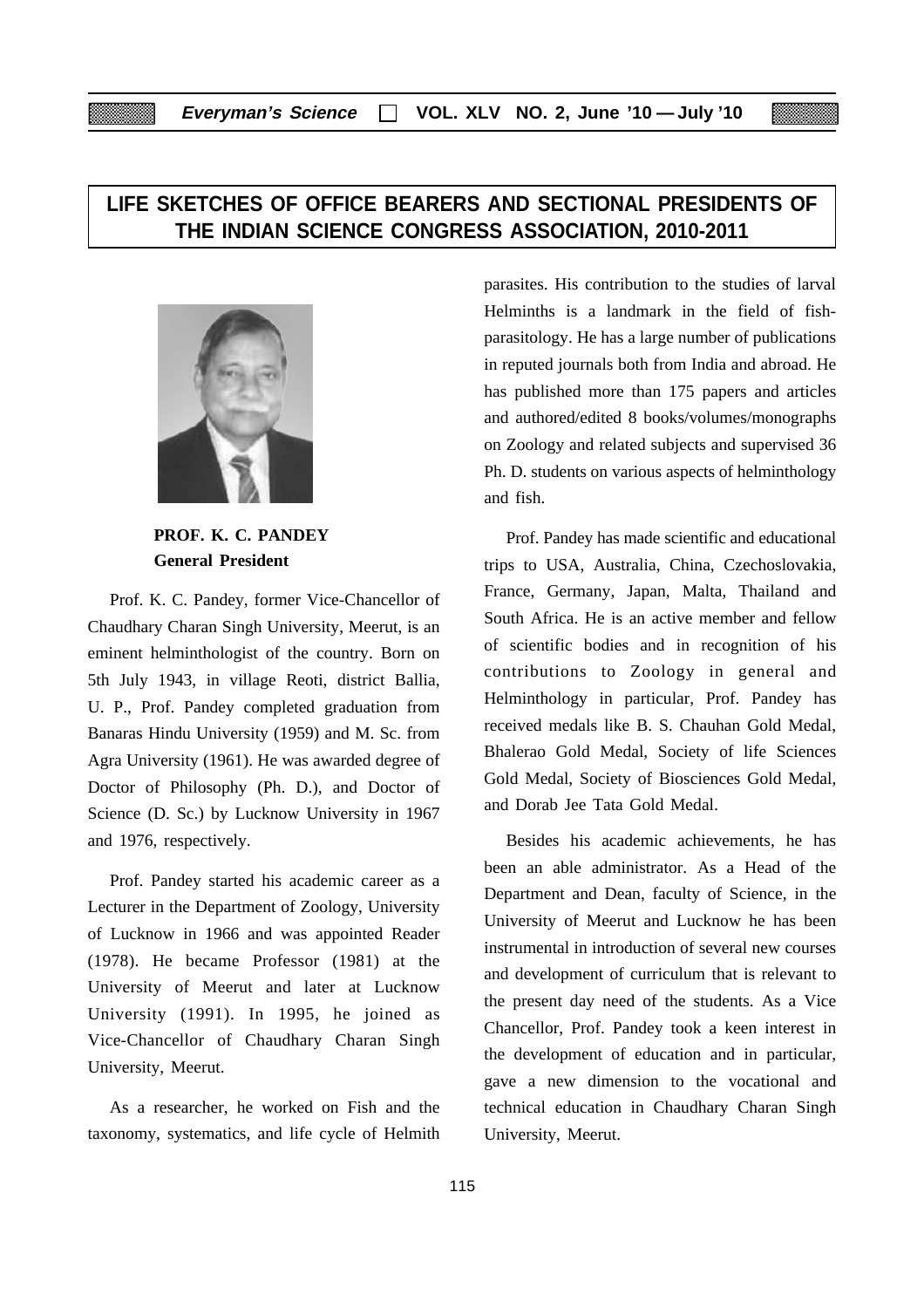

## **DR. MANOJ KUMAR CHAKRABARTI General Secretary (Membership Affairs)**

Dr. Manoj Kumar Chakrabarti is the Deputy Director (Senior Grade) of the National Institute of Cholera and Enteric Diseases, Kolkata. He did his M.Sc. from University of Calcutta and in 1982 received his Ph.D. degree from the same University. He did postdoctoral research on the mechanism of action of *E.coli* heat-stable enterotoxin at the Department of Microbiology, University of Kansas, USA. He also worked at the Department of Bacteriology of Nagasaki University, Japan.

Dr. Chakrabarti has contributed in the understanding of pathogenesis of different diarrhoeagenic bacteria, development of vaccine, Super ORS and use of proper antibiotics against diarrhoea. His current research interest is investigation of receptor specificity and signal transduction of different bacterial toxins. He is also working towards the development of a candidate vaccine against shigellosis. He has been working on different projects some of which are as follows: One of his studies reveal that oral immunization of rabbits by heat killed *Shigella flexneri* 2a can give 100% protection against shigellosis. 34kDa outer membrane protein (OMP) has been identified as a protective antigen. Recombinant 34 kDa protein has been found to be cross-reactive, surface exposed and induces protective immune responses, which are the criteria of an optimal vaccine antigen. This

study may lead to develop a simple, practical and effective vaccine against shigellosis. Furthermore, it has been shown that the protein is antigenically conserved among *Shigella* spp., and hence can be used to develop a diagnostic kit. In another study the intracellular signal transduction pathway involved in the induction of intestinal secretion by *E.coli* heat-stable toxin (STa) has been evaluated. It has been shown that besides cyclic Guanosine - 3', 5'- mono phosphate *E.coli* STa also involves phosphatidyl-inositol specific phospholipase C, inositol trisphosphate, diacylglycerol, calcium and protein kinase  $C-\alpha$  in its mechanism of action in a human colonic carcinoma cell line COLO-205. Recently, it has been found that actin cytoskeleton network plays a crucial role in the activation and translocation of PKC-α. Recently, it has also been shown that *E.coli* STa downregulates the cell proliferation through Protein Kinase G-Mitogen Activated Protein Kinase pathway and has been considered as a potent anti-angiogenic and antimetastatic molecule.

Apart from this, he is also involved in teaching and other academic activities of different Universities and professional societies in India. A large number of students have been trained by him for their Ph.D. / M.Sc. / M.Tech. program. Several collaborative projects are also going on with many National and International Scientists of different Organizations and Institutes and published several papers in National and International Journals of repute.

He has participated as WHO sponsored intercountry course facilitator and guest lecturer on various pathophysiological aspects of diarrhoea. Dr. Chakrabarti acted as a resource person on various orientation/refresher programmes of Academic Staff College of different Universities. He has been invited to deliver talks and to chair Sessions in Microbiology and Immunology in different National and International Conferences and has been serving as a member of the Editorial Board of the three Indian Journals and reviewer of different International Journals.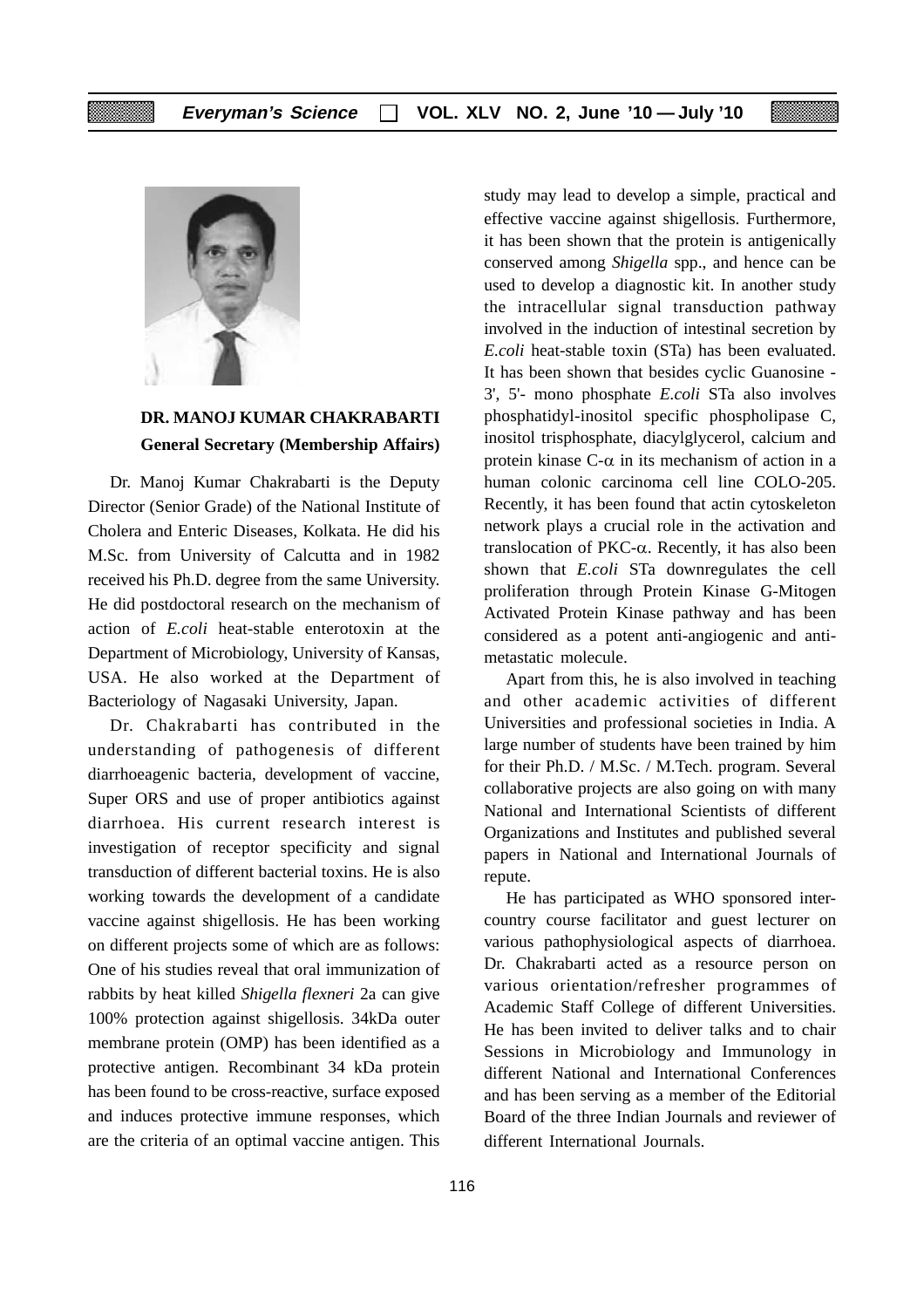Dr. Chakrabarti is serving as Vice-President of the Physiological Society of India. He was the president of the Section of Physiology (presently Medical Sciences including Physiology) during 89th Session of Indian Science Congress, 2001-2002. He has been elected as Fellow of West Bengal Academy of Science and Technology in 2001 for his contribution in research on pathogenesis of diarrheal diseases. Presently, Dr. Chakrabarti is the convener of Medical and Veterinary Sciences section of the Academy. He was awarded Ramendra Sundar Sinha Memorial oration of 1999 by the PSI, Platinum Jubilee oration of 2007 by Indian Science Congress and Prof. A.K. Mukherjee Memorial award in 2007. He was the Convener of ISCA Kolkata Chapter for the last three years.



## **DR. (MRS) VIJAY LAXMI SAXENA General Secretary (Scientific Activities)**

Dr. Vijay Laxmi Saxena is at present Head of the Department of Zoology, D. G. College, C.S.J.M. University, Kanpur. She was appointed as Lecturer in Zoology Women's College B.H.U. Varanasi, worked in P.P.N. College, Kanpur for 3 sessions, worked as a lecturer in A.N.D. College, Kanpur and joined Dept. of Zoology, D.G. College, Kanpur in 1983 and working there till to date.

Dr. Saxena had held different posts in different organizations like General Secretary-Indian Society of Life Sciences from 2008-2010, Convener, Kanpur Chapter, ISCA from 2007-2010, Elected Executive Committee Member of ISCA from 2006-2009, Elected Council Member of ISCA from 2005-2006, Elected Recorder of the Section of Zoology, Entomology & Fisheries of ISCA in 1996-1998, Elected Member of the Section of Zoology, Entomology & Fisheries of ISCA in 1994-1996.

Dr. Saxena has received several Awards/Prizes like Women Scientist Award for the year 2009- 2010, Certificate of Award for outstanding contribution for advancement of Science and Welfare, Certificate of Honour from Society of Pest Management & Environment Protection, Winner of Gold Medal award of Indian Society of Life Sciences, etc.

Dr. Saxena has research experience of 35 years and teaching experience of 28 years. Twenty six students have obtained Ph. D under her guidance. She has fifty three papers in journals of National and International repute and edited twenty books. She is a member of several professional bodies and have participated and presented papers in several National and International Symposia/Seminar and also gave Invited talks in South Korea. She has travelled worldwide i.e. Italy, Paris, Germany, Innsbruck, Malaysia, Austria, Singapore, South Korea and America, Chaired several Sessions and also as a Resource person conducted many research projects funded by U.G.C, D.S.T. and J.S.P.S. (Japanese Society for Promotion of Science). She was Coordinator N.S.S., C.S.J.M. Univ., Kanpur, organized National Integration Camp, C.S.J.M. Univ., Kanpur, participated as Contingent Leader in All India N.S.S. Republic Day Parade and Camp, New Delhi, Organized Aids Symposium sponsored by N.S.S. Regional Centre, Lucknow, organized Life Style Education Centre Workshop, organized Aids Rally and Poster Competition sponsored by U.T.A., N.S.S. Regional Centre, Lucknow, and Member of University Advisory Committee (N.S.S.) of C.S.J.M. Univ., Kanpur.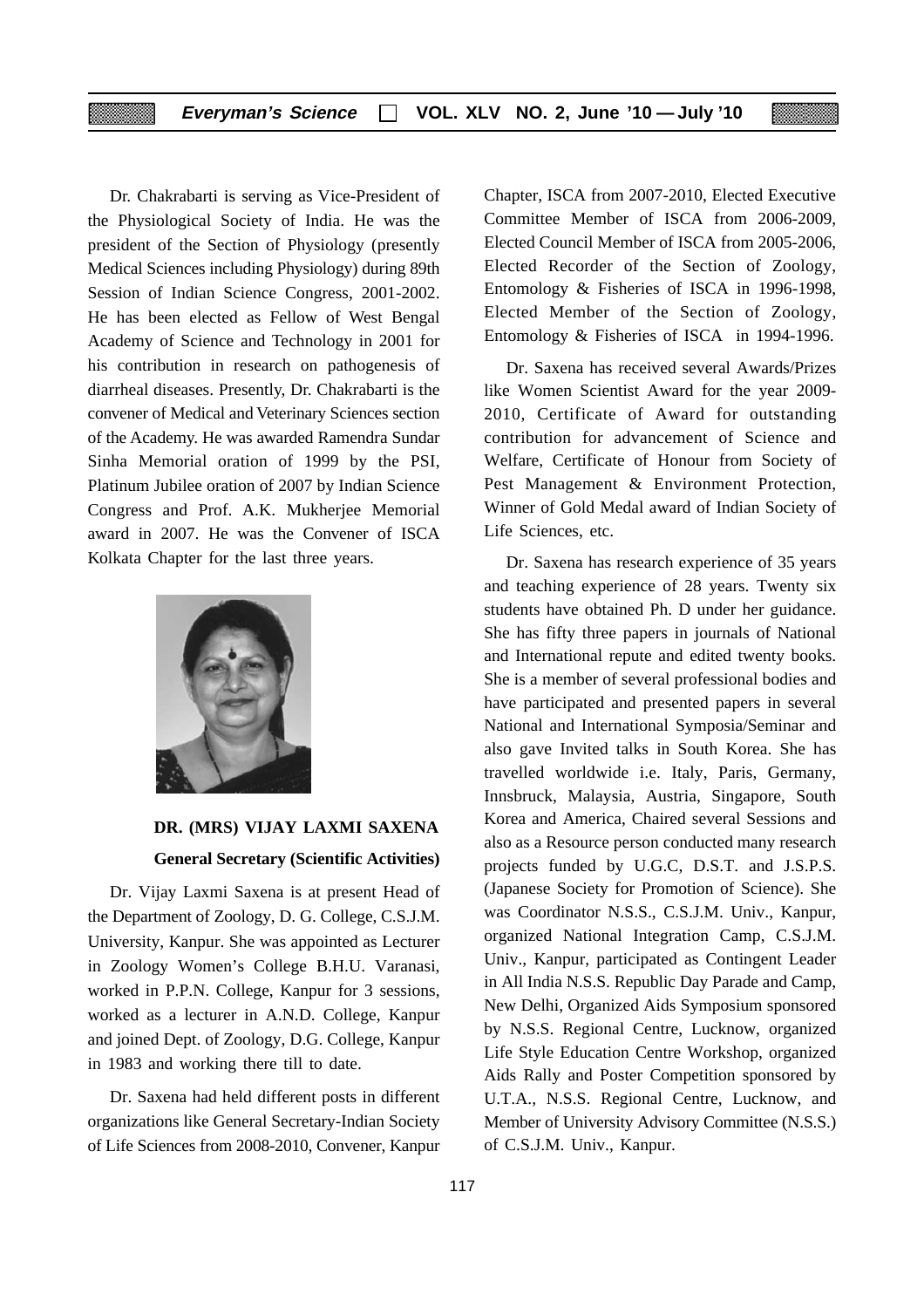

## **SRI NILANGSHU BHUSAN BASU Treasurer**

Born on 14th day of July, 1956, Sri Nilangshu Bhusan Basu graduated in Civil Engineering from Bengal Engineering College in the year 1977 with distinction. He completed Master's degree in Structural Engineering from Jadavpur University in the year 1983 with distinction and successfully undergone training in River Basin Management at Thames Water Authority, U. K. in the year 1989 with Commonwealth Scholarship. He is serving as Chairman of Architectural Engg. Division of Institute of Engineers, West Bengal Chapter. He is also adorning the honoured post of the Vice President at the Institute of Public Health Engineers. Presently, he is working at The Kolkata Municipal Corporation in the capacity of the Principal Chief Engineer (civil). Under the supervision of his Engineering skills a good number of infrastructure projects for the city of Kolkata have been completed successfully. 40 MGD water treatment plant at Palta, 100 MGD pressure station for clear water at Palta 100 MGD intake jetty with intake station of Palta, Networking for water mains, Booster pumping stations at Parkcircus, Bagmari, Ranikuthi, Kalighat Drainage pumping station of Southern Avenue, Automated computerized car parking system at Roudan street (over ground) at Lindsay street (underground) etc. are only a few among the large number of successful projects that he has so far undertaken. All the JNNURM projects of KMC worth Rs. 1000 crores have also formulated and is being executed in his leadership.These prestigious projects include 132 year old U.G. sewer rehabilitation of Kolkata also.



**DR. TAPAN KUMAR ADHYA**

#### **President**

#### **Section of Agriculture and Forestry Sciences**

Born in Kolkata on 4th September 1949, Dr. Adhya passed his B. Sc (Hons.) in Botany from Midnapore College, Midnapore and M. Sc. and Ph. D degree from University of Calcutta. He did his post-doctoral research at Bhabha Atomic Research Centre, Trombay, Mumbai. Dr. Adhya joined Central Rice Research Institute, Cuttack (Orissa) as Scientist (Microbiology) in 1977 where he is currently the Director from 2008. His research interest covers environmental microbiology with emphasis on greenhouse gas emission, pesticide biodegradation, and microbial diversity analysis with flooded rice soil as the model ecosystem. He has served as the Principal Investigator and/or Associate Investigator for several research projects. He also participated in the National Communication in Greenhouse Gas Inventory Analysis—2004 (NATCOM-2004) of the UNEP. Dr. Adhya has published more than 100 original research publication in leading national and international journals and authored more than 22 chapters in books. Dr. Adhya has guided 18 students of different universities for their M. Sc. degree and 10 students for their Ph. D. degree.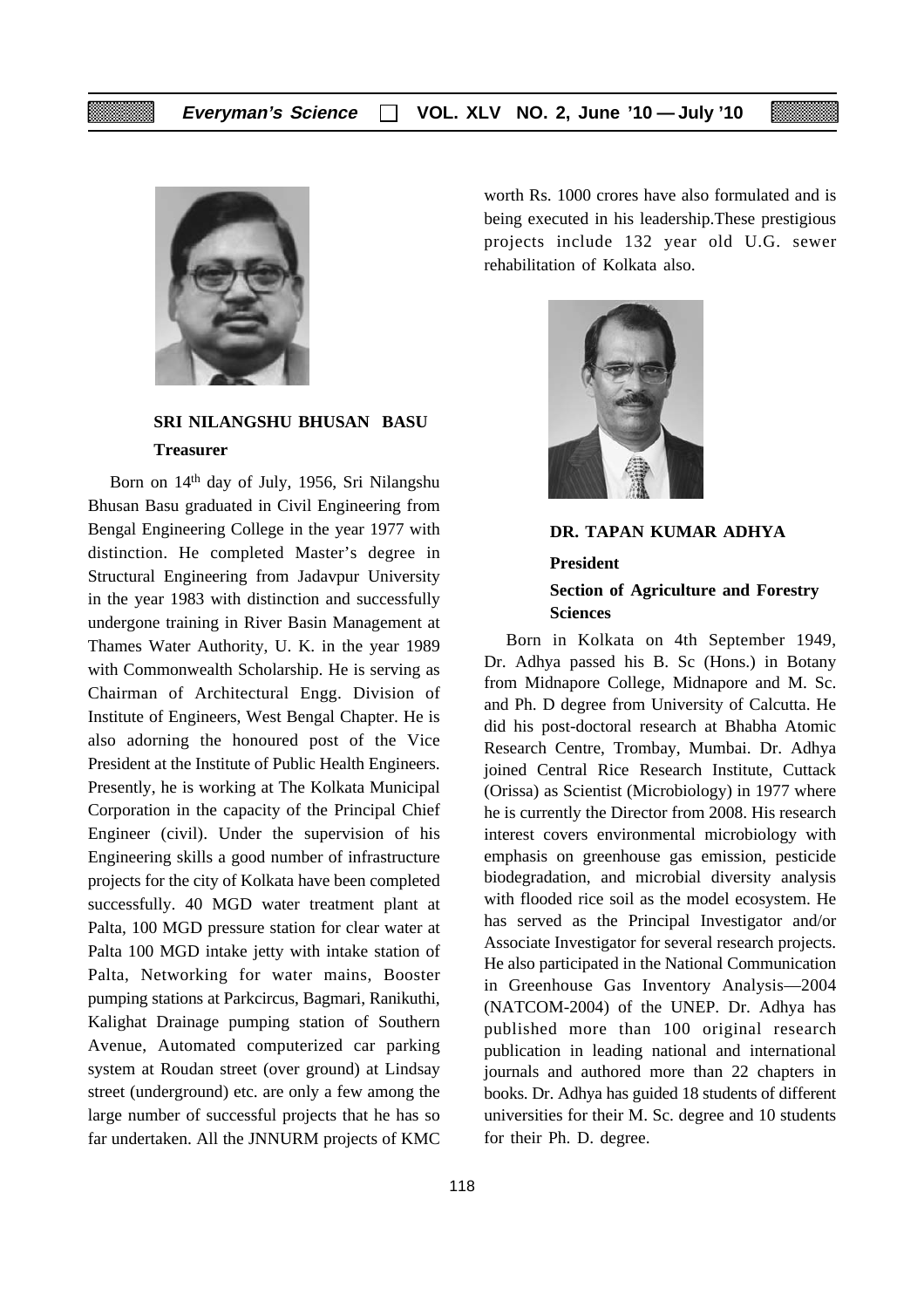Dr. Adhya is member of several committees at national and international level including member of the Elite Panel of reviewers of WMO/UNEP for Expert Review of the Draft of the 2006 IPCC Inventory guidelines. He is associated with many professional societies and is a Fellow of the National Academy of Agricultural Sciences, New Delhi and Indian National Science Academy, New Delhi. He is the member secretary of the National Committee of the International Union of Microbiological Sciences (IUMS). He is a fellow of the Association of Microbiologist of India, New Delhi. Apart from being a reviewer of several international journals Dr. Adhya is an associate editor of the Indian Journal of Microbiology published by Springer-Verlag. He is decorated with several awards including the prestigious 'Samanta Chandrasekhar Award' (2008) by the Orissa Bigyan Academy under the aegis of the Department of Science and Technology, Govt. of Orissa and the 'Prof. G. Ramgaswami memorial award in Agricultural Microbiology' (2009) by the Assocation of Microbiologists of India.



**PROF. U. C. SRIVASTAVA President**

**Section of Animal, Veterinary and Fishery Sciences**

Prof. Umesh Chandra Srivastava, a senior Professor in the Department of Zoology, University

of Allahabad, Allahabad, has made outsanding research contributions in the field of Neurobiology, Neuroanatomy and Neurophsiology. During 36 years of his research career he has published a book and more than fifty research papers in the journals of International and National repute.

Prof. U. C. Srivastava has worked in laboratory of Neurophysiology of University of Pisa, Italy and was awarded the post doctoral degree of Doctor of Neurophysiology. The most representative investigations of Prof. Srivastava include electrophysiological investigations of the responses of reticulospinal neurons to sinusoidal tilt in the animals and also neck rotation in decerebrate cats. Convergence and interaction of labyrinth and neck inputs as well as relation between cell size and response characteristics of different size reticulospinal neurons to labyrinth and neck stimulation has been carried out. He has also traced spinal projections from mesencephalon, rhombencephalon to spinal cord by using sensitive retrograde and anterograde transport of HRP in amphibians. Prof. Srivastava has been also involved in tracing evolution of cerebral hemisphere by studying different neuronal classes in reptiles, birds and mammals. He was awarded D. Phil. degree from University of Allahabad in 1976 after completing M. Sc. (Cell Biology). He is also the Hony. Scientific Adviser of the Institute of Applied Sciences, Allahabad. He has also worked as external collaborator in the University of Pisa for 4 weeks in 1985.

So far, nine D. Phil. students have received their degrees and 8 students are working under his supervision, including a student from Libya in exchange programme. He is an elected fellow of the National Academy of Sciences India and Indian Academy of Neuroscience. He has delivered more than 50 extension lectures in last five years and coordinated seven refresher courses jointly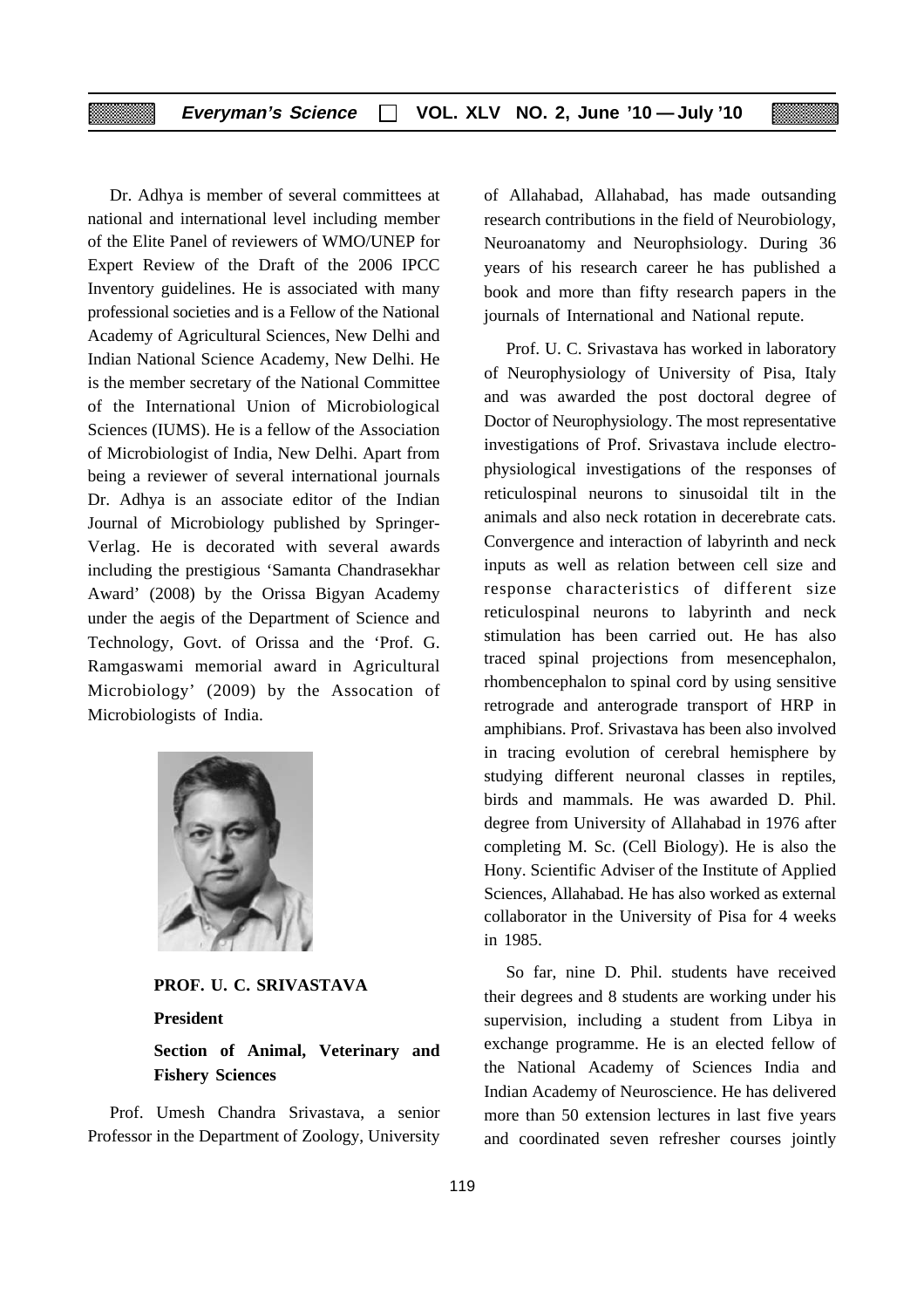sponsored by the three Science Academies ; INSA, IAS and NASI. He was selected for the post of lecturer in the Department of Zoology, Cambridge University U. K. He has worked as Officer-on-Special Duty in an Honorary capacity in the National Academy of Sciences, India (1993-2008) ; and then elected as a Member of the Council of the Academy. Presently, he is an Hony. Treasurer of NASI. He is the Life Member of Several other prestigious scientific bodies and also the member of advisory boards of many reputed National and International Journals.



#### **PROF. K. SARATCHANDRA SINGH**

**President**

**Anthropological and Behavioural Sciences (including Archaeology and Psychology & Educational Sciences and Military Sciences)**

Dr. K. Saratchandra Singh was born on 1st March 1944, at Chingkham Lamphei, Imphal, Manipur. After graduating in Science with Anthropology as an elective subject in 1966 from D. M. College, Imphal, which was then under the Gauhati University, he passed M. Sc. in General Anthropology in 1969 from Poona University. He also obtained Ph. D. degree in Physical Anthropology from the same University.

He started his service career by joining his Alma Mater in 1970 as a Research Assistant in Anthropology, and then also as a temporary Lecturer. In 1976, he joined Government D. M. College of Science, Imphal, as Lecturer in Anthropology. Later on, he joined Manipur University as Fellow/Associate Professor of Physical Anthropology in 1984, in Department of Anthropology.

Dr. Singh is the life member of various professional organizations. Besides teaching and research, Dr. Singh also served in many other extension activities. He worked as the Co-ordinator for Monitoring Cell for the Creches of Manipur, which was sponsored by the HRD, Delhi. Worked as Secretary General (Founder) for the Manipuri Language Development Society ; as Chief of the Manipur University Employment Information and Guidance Bureau ; as member of the State Planning Board, Government of Manipur. Dr. Singh as a member of the High power Committee of the College Development Council, Manipur University. He was a member of the Tribal Cell of the Manipur University. He also worked as the President of the Medico–Legal Society of Manipur. Dr. Singh has been a member of the Executive Committee and of the Editorial Board of the Journal of Human Ecology, Delhi. He is at present one of the Council members of INCAA. Dr. Singh worked for the All Manipur Polo Association as its President and still continued to render his services as an advisor. He served as a member of the Committee for the development of the historic pologround–the Mapal Kangjeibung at Imphal city, under the chairmanship of His Excellency–the Governor of Manipur. Dr. Singh at the invitation of the Royal Queen and the Duke of Edinburgh attended the celebration function of the Public works of His Royal Highness Prince Charles, the Prince of Wales, the then Royal Patron of the All Manipur Polo Association, Imphal, on the occasion of HRH's 50th Birth Day at Buckingham Palace, London.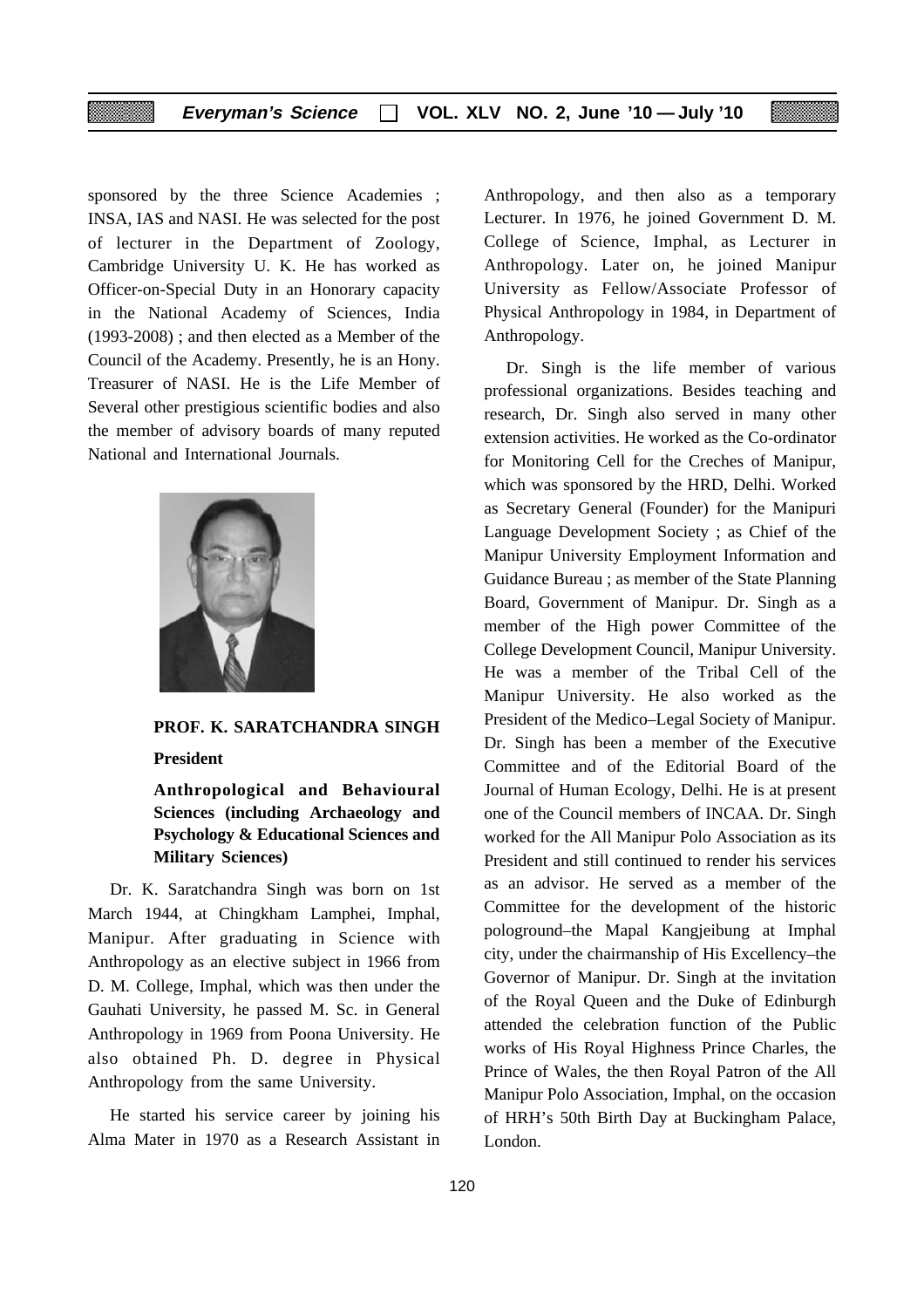He has published a number of Research papers in the professional National and International journals and has also edited one book. He has supervised a number of Ph. D. Scholars.

Dr. Singh worked as a Recorder of the Anthropology and Archaeology Section of the 78th (1991) and 79th (1992) Sessions of the Indian Science Congress. At present, he is one of the members of the National Advisory Committee for the Anthropological Survey of India, Ministry of Culture, Government of India.



**PROF. VINOD K SINGH President Section of Chemical Sciences**

Dr. Vinod Singh was born on September 9, 1959 at Anantpur, a village Azamgarh of eastern U.P. He had his early education from his native place High schools and intermediate from the Wesley Inter College and B.Sc. from D.A.V. College, both in Azargarh. He did M.Sc. (1980) from B.H.U. and Ph.D. (1996) from M.S. University. Professor Singh, worked as a research fellow at University of Calgary and University of British Columbia. He later moved to Harvard University as a post-doctoral fellow during 1987- 1990. After a brief stint as a senior scientist at Neurogen Corporation, USA, Professor Singh joined IIT Kanpur as an Assistant Professor in the Department of Chemistry, on December 26, 1990. He was promoted to an Associate Professor in May

1997 and to a full Professor in September 2001. For his outstanding contribution to research, IIT Kanpur recognized him with Umang Gupta Chair professorship (2007-2010).

Since June 12, 2008, Professor Singh is on deputation to work as the Founder Director of Indian Institute of Science Education and Research (IISER) Bhopal. He held an additional charge for Director, School of Planning and Architecture (SPA) Bhopal for 9-10 months. He also held a position of Chairman, BoG, National Institute of Techincal Teachers Training and Research (NITTTR) Bhopal. He is a member of Scientific Advisory Council to the Prime Minister (SAC-PM).

Dr. Singh's research interest is in the area of synthetic organic chemistry with a special emphasis on asymmetric synthesis. He has visited and given lectures in several countries. He has produced 22 Ph.D students and published more than papers in international journals. He has received various awards and honors and to name a few, Swatnajayanti fellowship award (1998), Shanti Swarup Bhatnagar Prize (2004), and J.C. Bose Fellowship (2009), etc.



**PROF. ARUN KUMAR President Section of Earth System Sciences**

Prof Arun Kumar was born at Lucknow, Uttar Pradesh in 1958. He obtained his B.Sc. in 1977 and M. Tech. (Applied Geology) in 1981 from Sir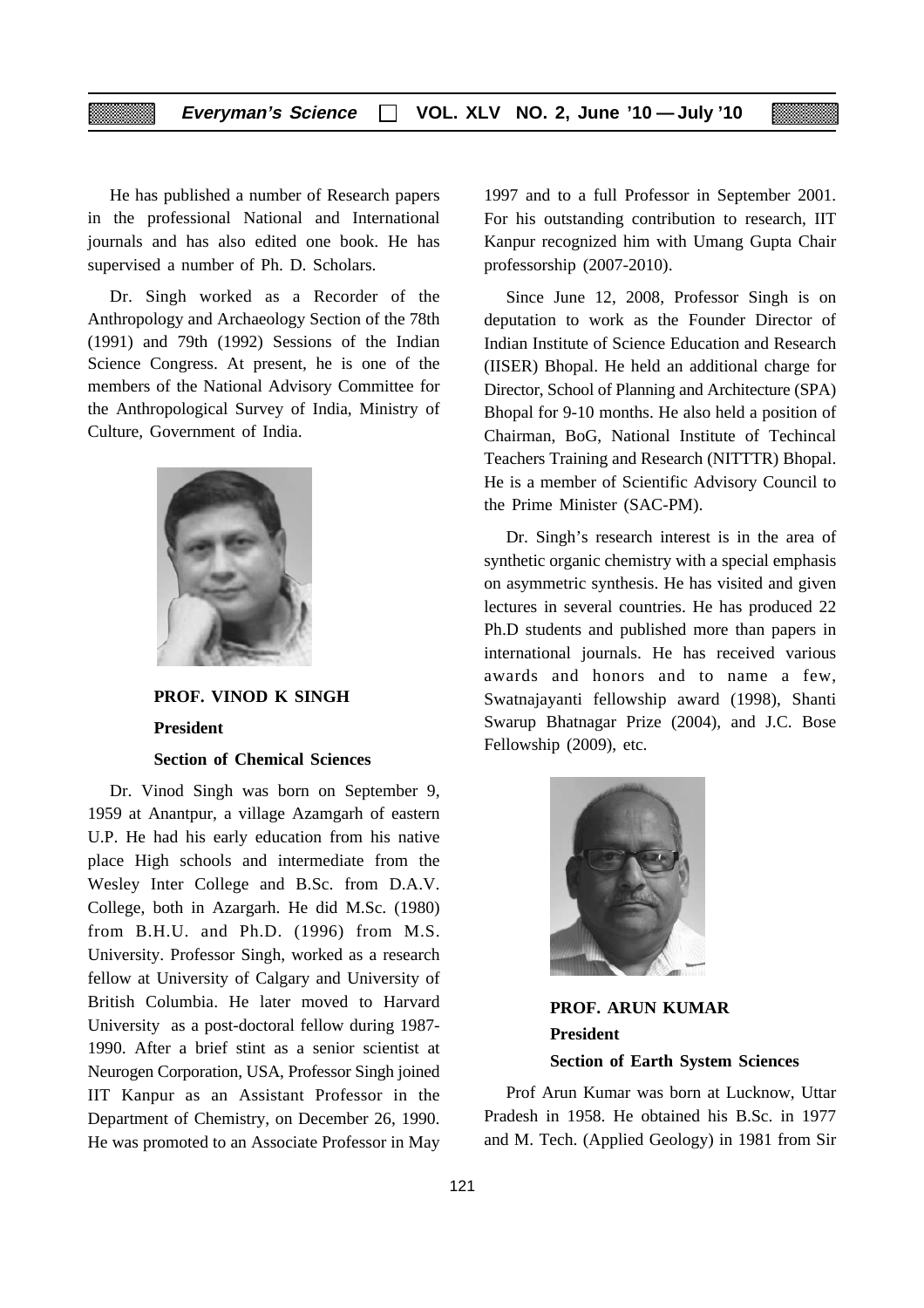HS University Sagar. He later joined as Research student at Department of Geology University of Delhi and obtained his Ph. D. degree in 1986. Prof Kumar joined as Assistant Professor in Department of Earth Sciences Manipur University in 1987 and was promoted to Professor in 2006. He has established GIS and Digital Image Processing lab in the department in 1995. He was one of the member of the ILTP (Indo Russian Long term Programme) and was invited from Russian Academy of Science Moscow for Seimological research. He has established many seismological stations in Manipur as well as in NE India under the Himalayan school Earthquake Laboratory Programme (HIMSELP) and North Eastern School Earthquake Laboratory Programme (NESELP) for seismic awareness among the + 10 students in schools since 2005. He joined the Indian Arctic Programme in 2009-2010 for crustal deformations measurements and its implication in isostatic rebound due to ice melting in polar region. He regularily attends number of International workshops/conferences. He is currently a member of Expert Committee constituted by Ministry of Earth Sciences Government of India (2010-12).

Research interest of Professor Kumar includes Hydrology, Seismo-tectonics, Crustal deformations, evaluation and monitoring of Natural Hazards (Earthquake and Landslides) in Manipur as well as in NE India. He has instrumented two small watersheds in Manipur for Hydro-meteorological data acquisition and their modeling, water balance estimation, drainage characteristics by GIS & Remote sensing techniques in developing grospatial database. He is involved in monitoring of earthquakes in Manipur Seismic Array. He also started the Earthquake Awarness Programme at + 10 schools level in NE India. As a part of precursory studies in a highly seismically active region in NE India, he has successfully installed 3 D fault Deformeter in a bore hole for the first time in the country in 2007 along as seismically active and creeping strike slip fault. He established one Permanent GPS stations in Imphal (IMR) and Mishmi Block of Arunachal Pradesh for geodynamic constraints for ongoing seismic phenomenon in the region. He is involved in campaign mode GPS measurements along Indo Myanmar Arc from last several years for Crustal Deformation measurements, He has produced an Atlas on Landslide Hazards and Remedial Measures of the NE India with the collaborative studies along with Defence Terrain Research Lab, Ministry of Defense for Border Road Organization.



**DR. VIPIN K TYAGI President Section of Engineering Sciences**

Born in Kharkhauda town of District Meerut in UP, Dr. Vipin Tyagi passed his intermediate from Janta Inter College, Kharkhauda, and graduation, post graduation and Ph. D. from D. N. College, Meerut.

Dr. Tyagi started his professional life as Computer Instructor in I. G. M. Industrial Training Institute, Hapur (Ghaziabad) in 1989. Later he shifted to D. N. College, Meerut. In 1999 he joined Computer Engineering department of Mody Institute of Technology and Science, Lashmangarh, Sikar (Rajsthan). He was a member of senate and Board of studies at Mody Institute of Technology and Science. Dr. Tyagi shifted to Jaypee Institute of Engineering and Technology, Raghogarh, Guna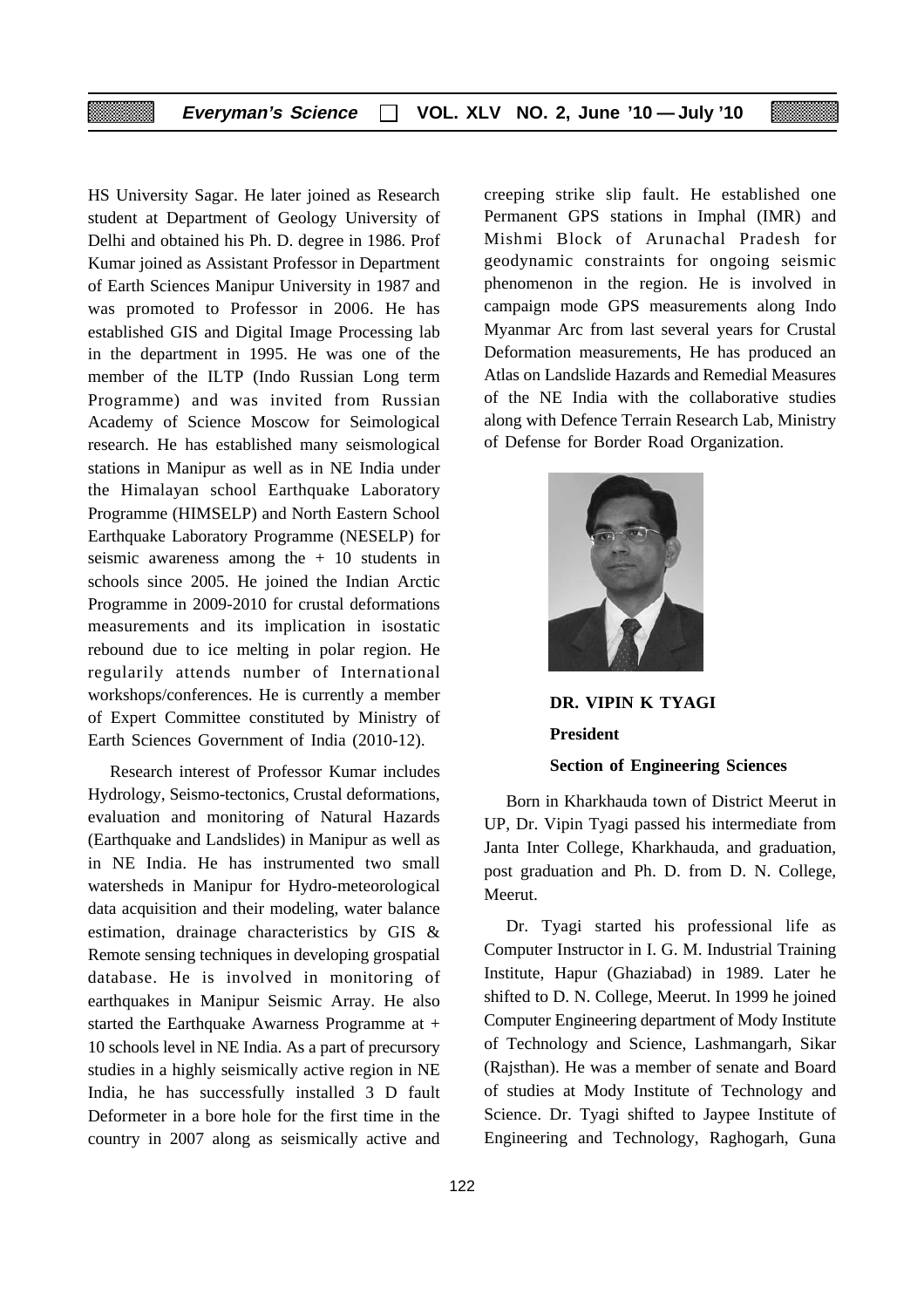(MP) in 2005. At present he is serving as Associate Professor in Computer Science and Engineering Department of Jaypee University of Engineering and Technology, Raghogarh, Guna (MP).

His research interests include Image Processing, Pattern Recognition and Digital Forensics. Dr. Vipin Tyagi is a recognized guide for Ph. D. He has guided a number of students for their B. Tech., M. Tech. and Ph. D. He has published a number of papers in national and international journals. He has attended many conferences and also organized conferences. He has delivered invited talks in various conferences. He is reviewer of national and international journals. He has edited a book of McMillan Advanced Research Series. He has been principal investigator of the projects sponsored by CSI, DRDO, MPCST.

Dr. Tyagi was Recorder of Engineering Sciences Section of ISCA for two years [2008-2010]. He is elected as Executive Committee member of Bhopal Chapter of Computer Society of India and IETE. He is nominated as State student coordinator of MP State of Computer Society of India. He is a Fellow of Institution of Electronics and Telecommunication Engineers and life member of quite a number of professional bodies & Societies.



**DR. G. BAGYANARAYANA President Section of Environmental Sciences**

Dr. G. Bagyanarayana is Professor, Chairman,

Board of Studies Co-Ordinator, UGC SAP-III, Dept. of Botany, Osmania University and Former Head, Dept. of Botany, Osmania University (2006-2008). His area of research includes Biodiversity, Taxonomy and Systematics of Rust fungi, Powdery Mildews and Cercosporaceous Fungi. He has made a World Monograph on the genus *Melamspora* ; Biological control of phytopathogenic fungi employing antagonistic micro-organisms and botanicals (plant extracts) ; Integrated Pest Management, Biological control of weeds. Other areas of interest includes biodiversity of medicinal & aromatic plants and taxonomy, effect of Plant growth promoting rhizobacteria and phosphate solubilizing fungi on medicinal, aromatic and some important crop plants.

Dr. G. Bagyanarayana has 36 years of research and 30 years of teaching and has guided 9 students for Ph. D. degree, published 81 research papers in National and International Journals of repute, organized five National conferences and two International conferences and has participated/ presented papers in 11 International Conferences & 72 National conferences. He has authored and edited 11 books. He has been conferred with Prof. M. J. Narasimhan award and Gold Medal and Prof. B. B. Mundkur Memorial Award by Indian Phytopathological Society, Dr. Shome Memorial Award by Indian Mycological Society and Prof. Kajale Memorial Award by Indian Botanical Society.

Dr. G. Bagyanarayana is Fellow of Indian Botanical Society, Indian Phytopathological society, A. P. Academy of Sciences, Member, International Commission on Taxonomy of Fungi, H. Q. Canada, Former Vice President, Indian Society of Mycology and Plant Pathology, President, Indian Phytopathological Society, Central Zone, for two terms i.e. 1998 & 2004, Life member of National Academy of Sciences, Allahabad and several other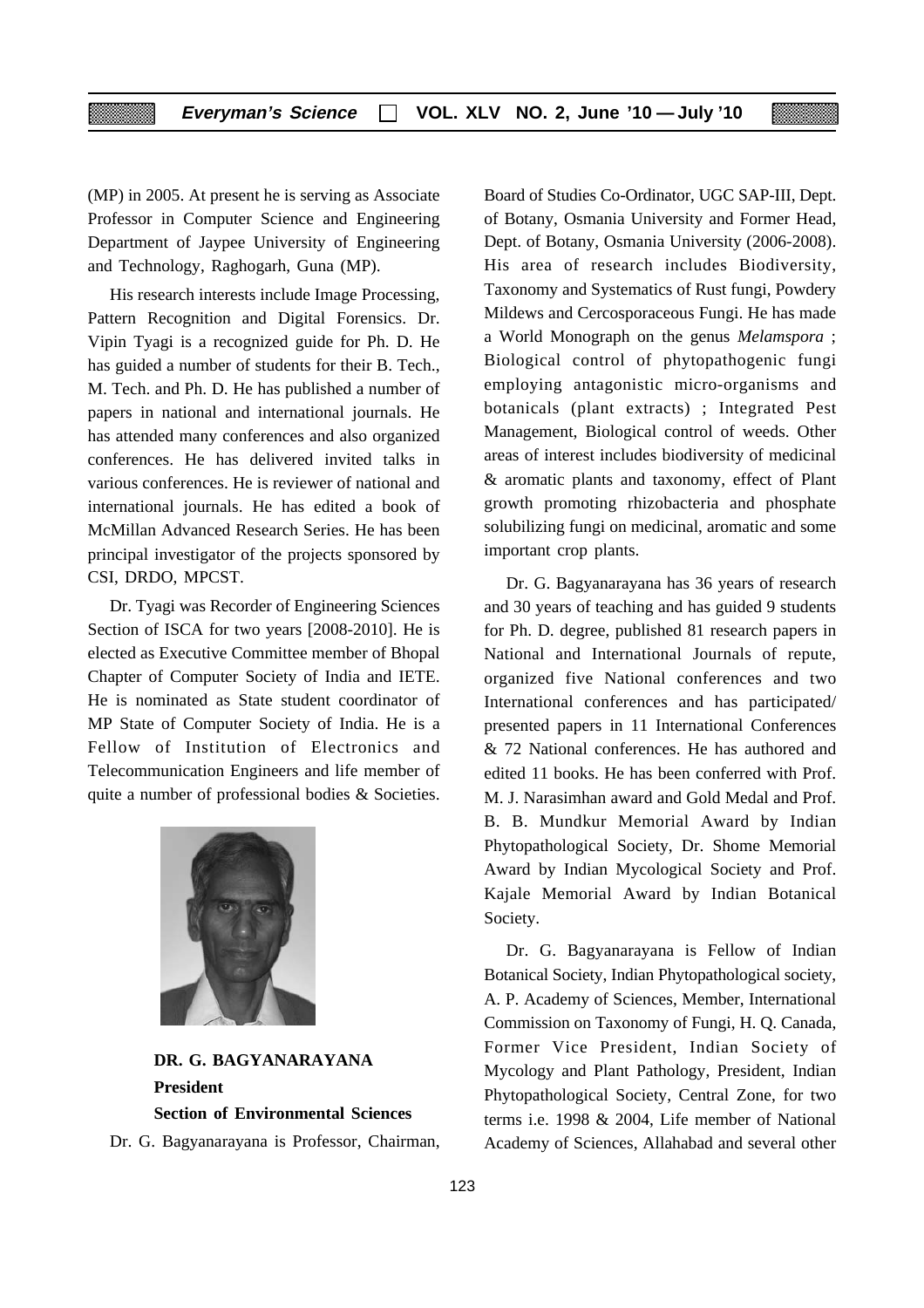professional bodies. He is Editorial Committee Member and reviewer of several international and national journals.



**MR. VINEET KUMAR President Section of Information and Communication Science and Technology (including Computer Sciences)**

Mr. Vineet Kumar is IEEE Computer Society Technical Committee Member (TC-PLC) and currently engaged with largest public sector enterprise "Crompton Greaves Limited", where he works on technology understanding & solution building. He has extensive experience and knowledge of Communication technology, Protection, Control & Automation technology deliverables and has pioneered severed application engineering innovation.

He is a specialist in communication networks for Smart Grid, AMI and distribution automation applications.

Mr. Vineet was Founder Secretary of Society of Amateur Radio & Past Recorder for the Section of Information and Communication Science & Technology (including Computer Science), ISCA.

Mr. Vineet conducted series of studies/ orientations programme exploring the best ways of using communication & computing to enhance the

capabilities, understanding technology innovation reaching to mass for building academic & researcher's understandings. He does technical research in the area of application engineering for diverse solutions & also work in the areas of ethnography, sociology, political science, and economics, all of which help understand the social context of the technology, both in rural and urban environments. During his 16 years of work experience, he has managed various design implementations with remote management capabilities and also strengthening linkages with various national and international organisations.

As a researcher in the area of technology innovation for the emerging third world, he has undertaken both technical and social research. He does study & support technology innovation in application engineering for diverse solutions that are designed for emerging information and communication technology (ICT) for socio economic development, as well as for whom, access to technologies remain largely out of reach.



**PROF. SAMIT K RAY President Section of Materials Sciences**

Prof. Samit K. Ray received his Ph.D. from Indian Institute of Technology, Kharagpur in 1990. Earlier he obtained his M.Sc. (Physics) and M.Tech. (Materials Science) degrees from IIT Kharagpur in 1982 and 1984, respectively. Prof. Ray worked as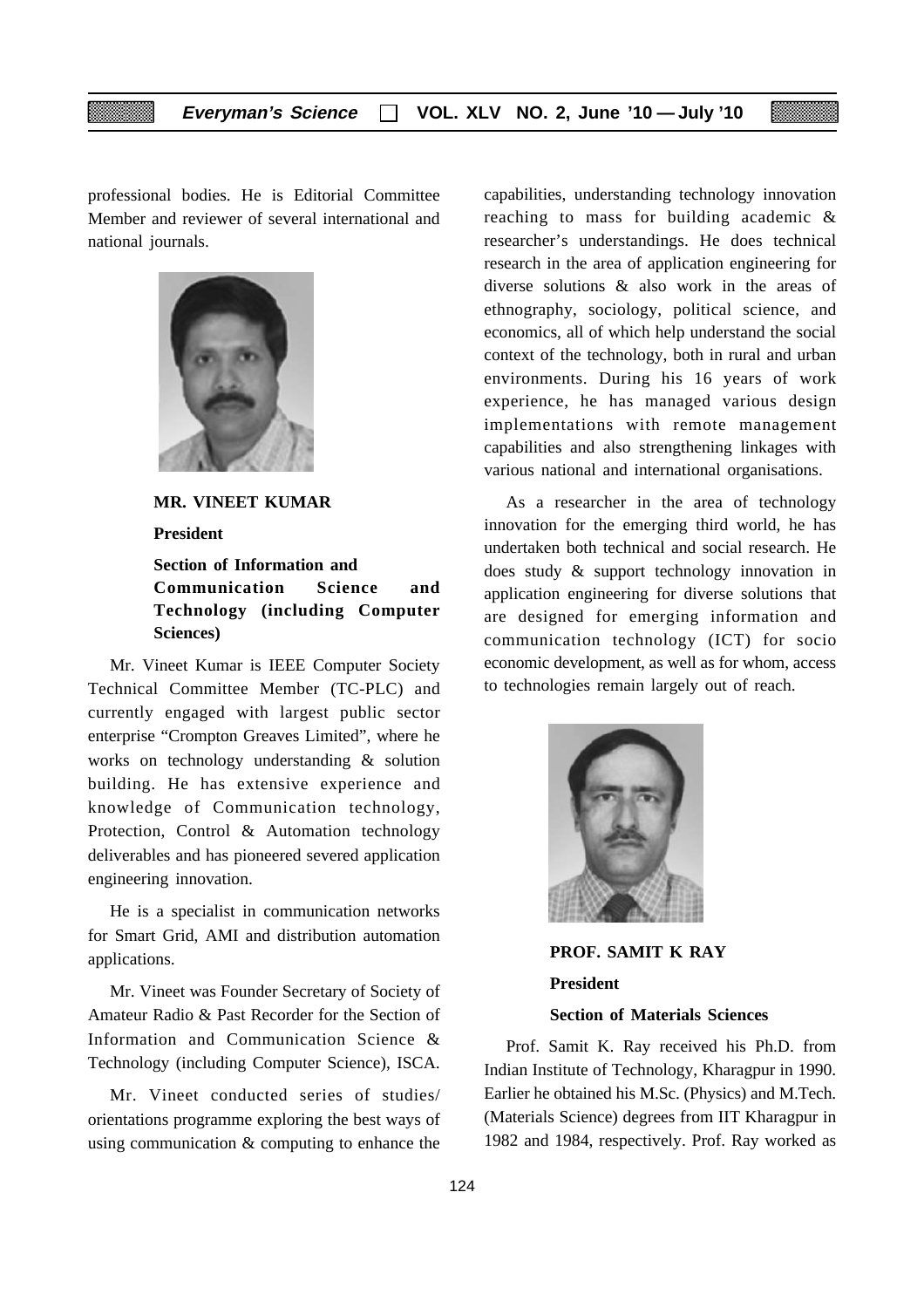a Scientist-B in Solid State Laboratory, Delhi for one year (1984-85) towards the technology development for charge coupled devices (CCDs). Since 1985, he has been at the IIT Kharagpur as a Scientific Officer (1885-1991), Lecturer (1991- 1994), Assistant Professor (1994-1999), Associate Professor (1999-2004), and a Full Professor (2003 present). In between, he worked as visiting Scientist/ Professor in different renowned Institutions and Universities abroad. Prof Ray teaches various under graduate and post-graduate courses. His research interests are in the area of semiconductor nanostructures, quantum dost, photovoltaic materials, nanodevices, electronic materials, strained layer heterostructures, ultrathin and high-k dielectric films for scaled Si devices, ferroelectric thin films and plasma and ion beam processing.

At the Microelectronics Centre of Department of Electronics & ECE, Prof Ray took a key role in development of a modern microelectronic laboratory and a bipolar IC process vehicle. The developed process was used to fabricate several integrated circuit chips, e.g. Telecard chip, IIL circuits and VCO chip at IIT Kharagpur. Prof. Ray has made significant contribution in the field of silicon heterostructures and semiconductor nanotechnology useful for the next generation electronic devices, and high speed computers and communications. His work in SiGe heterostructures has run ghe gamut from very practical fields such as ULSI Si technology, to nanotechnology and Terahertz devices. He demonstrated ternary SiGeC alloy and vertical SiGe PMOSFETs for the first time using the concept of strain and bandgap engineering. These seminal work have led to a lot of subsequent research in many laboratories around the world. His current research interest is in the area of nanoelectronics and nanodevices based on Ge quantum dost/nanocrystals, quantum wells, nanocrystal memory with ultra-fast access time and high retention characteristics. He has demonstrated quantum cascade Terahertz sources

and detectors based on intersubband transition in quantum wells with potential applications in imaging cancerous tissues and detecting biological warfares.

Prof. Ray is a fellow of the Indian National Academy of Engineering (INAE) and is the recipient of INSA Young Scientist Award, UGC Homi Bhabha Award, Materials Research Society of India Medal, DST BOYSCAST fellowship and CDIL gold medal of IETE. He has published more than 350 research papers in peer reviewed journals and conferences, six book chapters and co-authored a book.



## **PROF. SATYA DEO President Section of Mathematics (including Statistics)**

Professor Satya Deo, a former Vice Chancellor of Awadhesh Pratap Singh University, Rewa (M. P.) and also of Rani Durgawati University, Jabalpur (M. P.) is currently a Senior Visting Professor at the Harish-Chandra Research Institute, Allahabad.

He got his B. Sc and M. Sc degrees from the University of Allagabad and Ph. D. in Mathematics from the University of Arkansas, USA in 1974 as a Fullbright Scholar. Starting his professional career as a lecturer in the University of Allahabad, he was appointed Professor and Head, Department of Mathematics, University of Jammu in 1986. He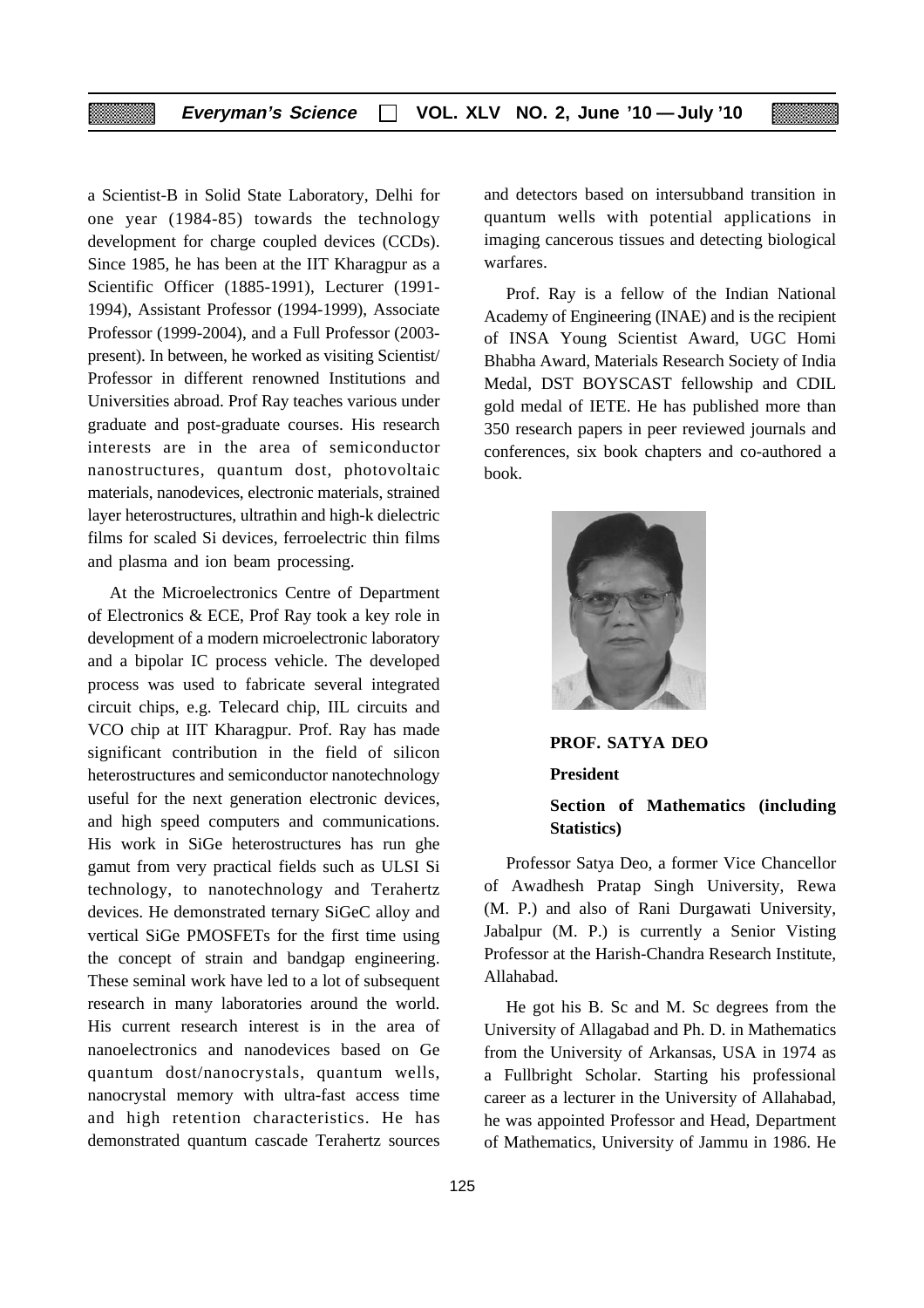also served University of Delhi as a Reader in Mathematics and then as Professor and Head of the Deptt of Mathematics at Rani Durgawati University, Jabalpur from 1989 onwards.

Professor Satya Deo has visited as Visiting Professors in prestigious universities. He has given several invited talks and has published more than 50 research papers in reputed journals of Mathematics. He has also published a book and has guided 16 ph.D/D.Sc research scholars.

Prof. Satya Deo was elected Fellow of the National Academy of Sciences, India (FNASc) in 1991 and was elected President of the Indian Mathematical Society in the year 2000. He was honoured by the "Distinguished Service Award" during the year 2006 by the Mathematical Association of India for his contributions to the cause of Mathematics Education and Research. He has been a member of the National Board for Higher Mathematics (NBHM) and member, Editorial Board of some Journals in Mathematics in India and abroad. He was awarded the "M. K. Singal" award by the Indian Science Congress during its 97th session at Trivandrum. He is also the Academic Secretary of Indian Mathematical Society (IMS).



**PROF. AMAR K CHANDRA President Section of Medical Sciences (including Physiology)**

Amar K Chandra earned B. Sc. (Hons.) in 1972

from Presidency College, Kolkata and obtained M. Sc. degree in 1974 from the University of Calcutta with a subject background of Physiology and specialization in Endocrinology and Reproductive Physiology. He did his Ph. D in Physiology from the same University.

He started his career as Assistant Professor in Physiology under Tripura Govt. Education Service followed by Reader in the Department of Life Science, Tripura University. He joined as Reader in Physiology of the University of Calcutta and became Professor and Head in the year 2003.

During his tenure in Tripura, he initiated epidemiological studies on the state of iodine nutrition of the people of north-east India considering its ecological/geomorphologic nature of the region. Further he continued his studied in the foot-hills of the Himalayas in Tarai-flat lands of eastern Uttar Pradesh, Sundarban Delta–an unique ecological zone of the country, in the riverine flood-prone Gangetic West Bengal and the in the Metropolitan city Kolkata. His significant contribution is that region–specific environmental factor(s) other than iodine deficiency present in food and water responsible for the persistence of endemic goiter and associated iodine deficiency disorders (IDD) inspite of supplementation of iodine through edible salt. To substantiate his findings he analyzed the suspected food and water for goitrogenic/antithyroid constituent in his laboratory followed by *in vivo* and *in vitro* experimentations with those dietary constituents with and without iodine supplementation in laboratory animals and human thyroid tissues.

Considering the exposure of environmental pollutants on health Dr. Chandra initiated studies on male gonadal disruption under the influence of heavy metals and their possible prevention by exogenous hormone therapy and antioxidant supplementation. He has also investigated goitrogenic/antithyroid and antigonadal activity of black and green tea.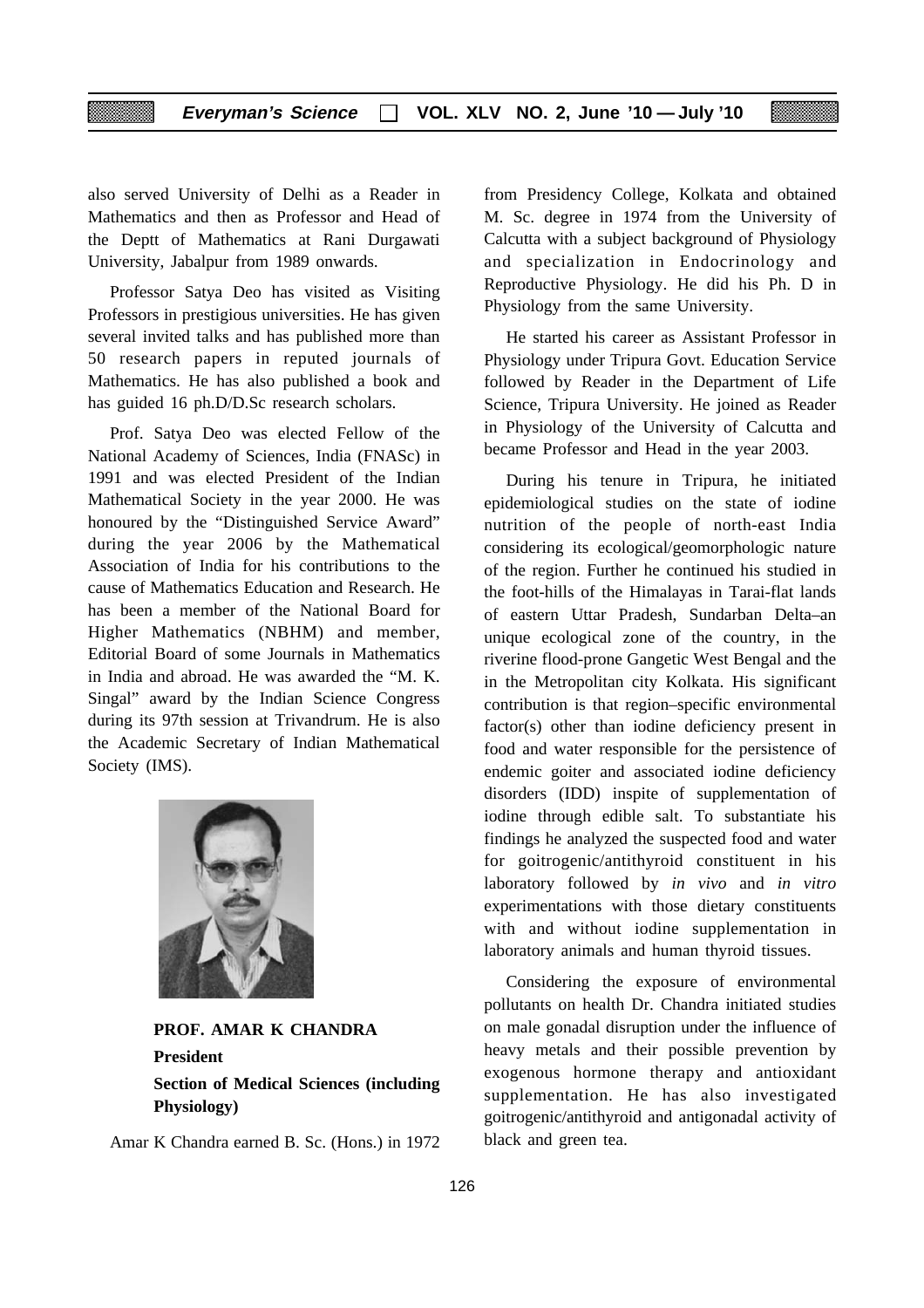The scientific contribution of Dr. Chandra were published in peer reviewed international and national journals, in Elsevier books (Academic Press) and in his edited books. He is the regular reviewer of many esteemed international and national journals and scientific periodicals. He successfully guided 12 Ph.d students under Calcutta, Jadavpur and Tripura Universities. He is the mentor of about 70 post graduate dissertation papers till date.

Prof. Chandra is the member of various academic committees of different state and central University and learned international and national scientific organisations. He is also the expert member of various committees including the project review committees. He has delivered many Memorial Oration Lectures and Invited Lectures as Guest Speaker. He is a member of the Sentate of the University of Calcutta. He is the Honorary General Secretary of the Physiological Society of India, and founder member and Vice-President of the South Asian Association of the Physiologists. Moreover, he is associated with many Physiological Societies in India and abroad.



**DR. HASI R. DAS President**

## **Section of New Biology (including Biochemistry, Biophysics, Molecular Biology and Biotechnology)**

Dr. Hasi Das was born on 8th August, 1950. She graduated from Presidency College, Calcutta with honours in Chemistry in 1969. She did her M. Sc. in Biochemistry from Calcutta University. After completing her Ph. D. joined Harvard University, USA for postdoctoral research in 1977 and unveiled the role of glycan in masking cell surface antigen in malignant cells. She joined as a faculty in 1983 in the Institute of Genomics & Integrative Biology (formerly Center for Biochemical Technology) in Delhi. Presently she is a Director Grade Scientist in the same institute. She has been serving as an expert in various government and private funded projects, recruitment and assessment committees. She is the member of many professional societies and serving as the editor and reviewer of national and international journals.

Dr. Das is a leading glycobiologist in India. Her work in the Institute of Genomics & Integrative Biology revealed the pivotal role of lipopolysaccharides (LPS) in lectin mediated host-*Rhizobium* interactions that lead to infection for nodulation and developed agronomically beneficial cross infective rhizobial mutants.

During past ten years she has done pioneering work on rheumatoid arthritis (RA). Her observations on TNF microsatellites association with RA are very promising. Polymorphism in 54 codon of mannose binding lectin (MBL) gene in Indian population was shown to be protective while the same polymorphism was reported to be associated with pathogenesis of RA in other population. Her group has developed a serum-based detection kit for RA of which national and international patents have been taken. Her contribution towards searching for alternatives to modern medicines for the treatment of RA is very encouraging in bringing some new therapeutics for rheumatoid arthritis (patent pending). She published more than 60 papers in ISI journals besides couple of reviews, monographs and popular articles.

Dr. Das is the recipient of P. A. Kurup Award from the Society of Biological Chemist (India) in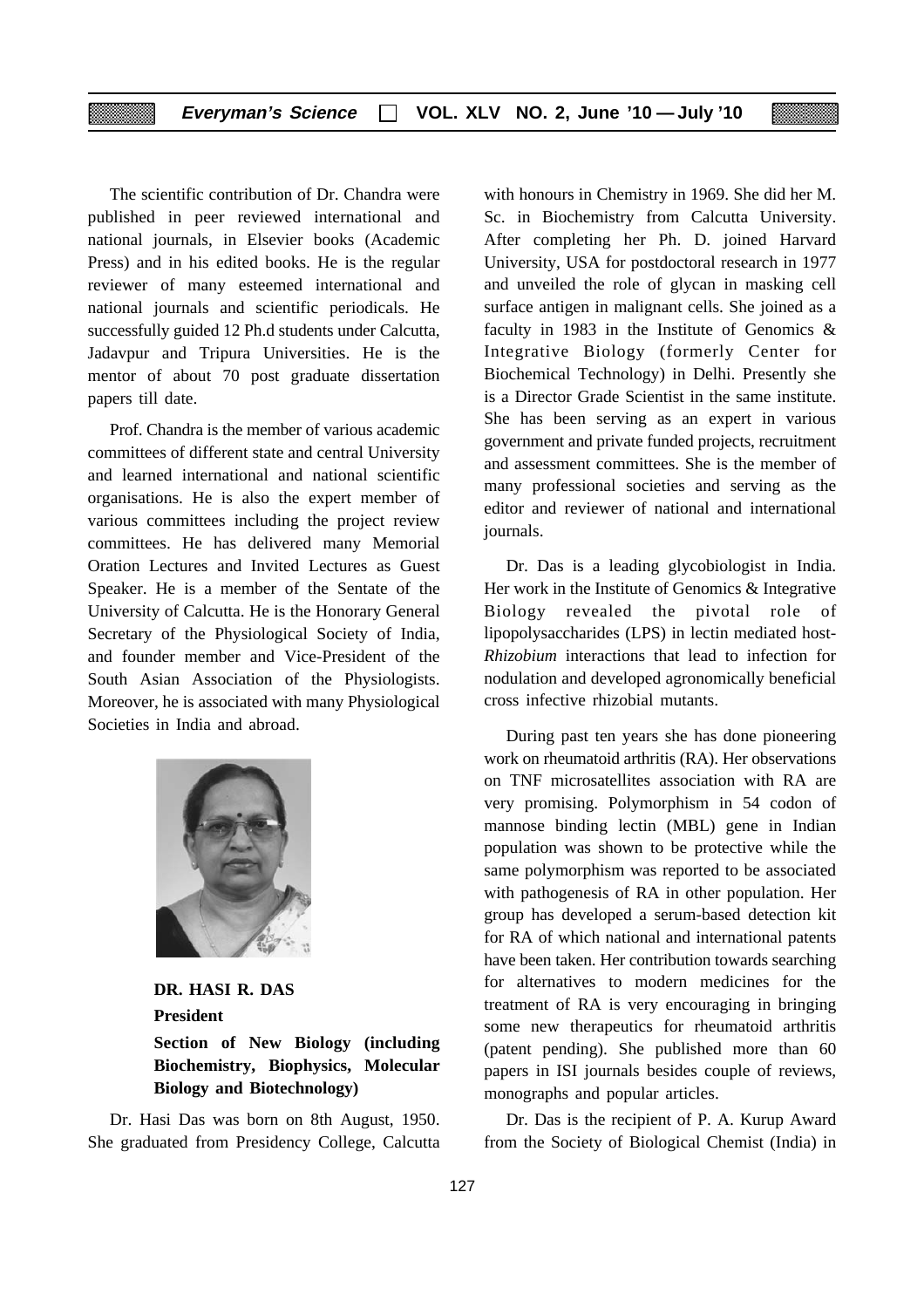2007. She was awarded by Lucid Colloids Ltd, Mumbai for Carbohydrate research in India in 2008 and honoured with Life time achievment award by the Association of Carbohydrate Chemists and Technologists in 2009 for her outstanding contribution in glycobiology and rheumatology.



**PROF. VINOD RASTOGI President Section of Physical Sciences**

Vinod Rastogi was born on 15th of July, 1949 at Hasanpur, (Moradabad) in U.P. He studied in Meerut College, obtaining B.Sc and M. Sc in Physics, both in first class. He did his M. Sc (Maths) in the first division in the year 1974 from Meerut University. He also obtained his Ph.D (1984) in Physics from Meerut University.

Dr Rastogi started his career from Meerut College as Lecturer in 1969 and then shifted to Lajpat Rai College Sahibabad (CCS University, Meerut) in July 1970, where he worked for a long time as Lecturer and Reader.

Dr Rastogi's was appointed to the position of Professor in CCS University Campus. He is also Member of Selection Committee of several universities/Colleges and Member of several Committees of UGC. Prof Rastogi has established cordial contacts with scientists of different Countires which paved the way for his international visits to various Countries.

Professor Rastogi made valuable contributions in the field of vibrational spectra of potential Anticancerous Ligands and Spectra-Structure relationship, which have heen published in rupted international journals and quoted. He has to his credit more than 100 research papers, 15 Ph Ds, 12 M Phils and 3 edited books. At present a number of students are working with him for their Ph D degree.

Prof Rastogi has attended, chaired and organized several national and international conferences. He is Editor-in-Chief of International Journal : Asian Journal of Physics and Editor of Asian Chemistry Letters. He is member of Advisory Board of Journal of Chemistry in Asia. Professor Rastogi is referee of all most all Journals of Vibrational Spectroscopy.

Professor Rastogi is Fellow of Institution of Chemists (India), and Indian Council of Chemists (Agra), Life Member of various bodies. He was elected Member of Sectional Committee of Physical Sciences several times. He was also elected Recorder (2008-2010) in the Section of Physical Sciences, ISCA. He has a very active interest in popularizing Science and written many scientific books in Hindi for school level students.



**PROF. T. N. LAKHANPAL President Section of Plant Sciences**

T. N. Lakhanpal was born on October 1st, 1944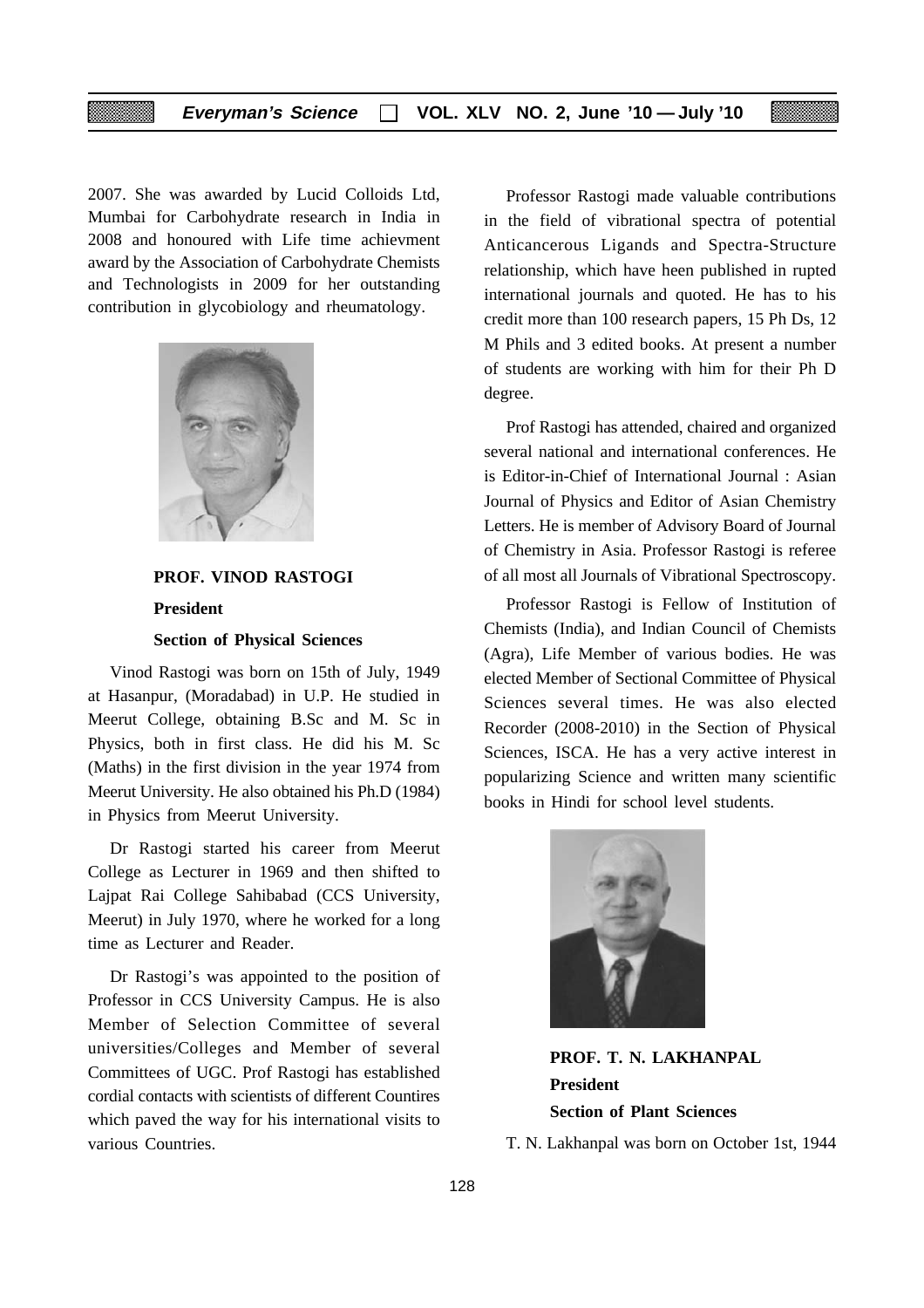in a remote village Haretta, in Hamirpur Distt. of Himachal Pradesh. He received his B.Sc. Hons and M.Sc. Hons degrees in Botany from Punjab University Chandigarh in 1965 and 1967 and Ph.D. Degree from the University of Delhi in 1975, on the pionerring work on cultivation of Myxomycetes and on the study of their life cycle.

He started his carrier as Lecturer in Botany at Govt. College Mandi, H.P. and moved to Hans Raj College, Delhi University in 1969. He joined the department of Bio-sciences. H.P. University Shimla in 1976 and was elected to Associate Professor and then Professor in 1982 and 1989 respectively, the position which he held till retirement in 2005. He served the university in various capacities and was Chairman of the Department and also Dean Faculty of Life Sciences. He also served as the Director, Institute of Integrated Himalayan Studies. After retirement, he was awarded Professor Emeritusship by the UGC for two years. He also served briefly as Visiting Professor in the department of Forest Science, Oregon State University, USA and Mizoram University, Mizoram. He is also visiting Professor in the department of Bio-sciences, Sri Sathya Sai University, Prasanthi Nilayam (AP).

Dr. Lakhanpal has been a pioneer in research on Cellular Slime Moulds, Mushrooms and Mycorrhiza. He has extensively explored the biodiversity of various groups of fungi from N.W. Himalaya : systematics, ecology, physiology, microbiology, cultivation and mycorrhizal relationship. His group recorded many hitherto unknown species, studied their ecological distribution in selected forests, as also mycorrhizal relationship with all predominant conifers of Himachal Pradesh. The major emphasis has been on wild edible mushrooms, their ethno-mycology, and on those that enter into mycorrhizal association with different tree species. This technology has

been utilized for tailoring seedlings of conifers and also of apple saplings for improved quality, quantity and establishment at degraded sites. The mushroom biodiversity is being processed into workable of monograph, three of which are already published.

▩

Besides this, monumental work has been carried out on biology of Indian Morels (Morchella). Studies have been conducted right from traditional systematics to molecular characterization of the species of morels in North West Himalayas alongside other aspects of morel biology. Most of the edible wild mushrooms have also been analyzed for their nutritional components and nutraceutical potential of some important ones has also been investigated. Technology was also developed by his group for the cultivation of Shiitake (*Lentinus edodes*) and Milky mushroom (*Calocybe indica*).

Dr. Lakhanpal has served as President of Mycological Society of India, and Indian Mushroom Growers Association. He served as a member of QRT on mushrooms, Biodiversity Authority of India, Biodiversity Board of Himachal Pradesh. He was also Chairman RAC, Directorate of Mushorooms, Solan. He was Chief Editor of the Indian Journal of Mushrooms and was also on the editorial board of many Indian journals. He also served as recorder of Plant Sciences Section of ISCA.

Dr. Lakhanpal is fellow of Indian Phytopathological society and Society for Mycology and Plant Pathology. He was honored with Best Teacher Award by H.P. University, Shimla and Saraswati Award of Delhi University. Dr. Lakhanpal has to his credit over 175 research papers, five monographs, eight books and two edited books. He has trained a large number of M.Sc. & M.Phi students and 30 students have received Ph.D. under his supervision.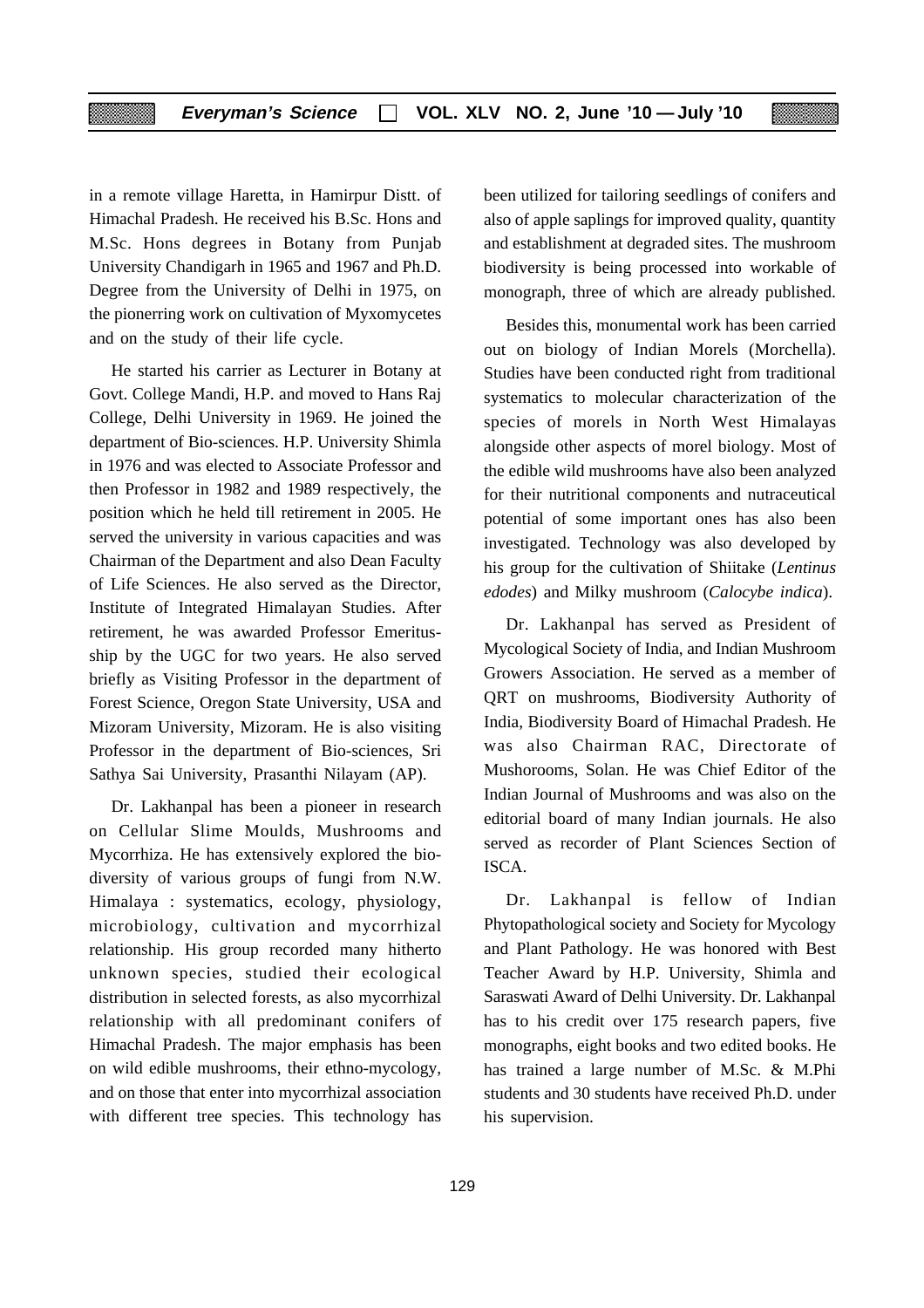# **Conferences / Meetings / Symposia / Seminars**

## **National Symposium on "Recent Developments in Diagnostics and Therapeutics Including Applications of Nanotechnology in Veterinary Medicine", 17 to 19 February 2011, Mumbai.**

**The symposium would include following sessions :**

- Veterinary Medicine and Nanotechnology.
- Infectious and noninfectious diseases of large ruminants including Herd Medicine.
- Infectious and noninfectious diseases of small ruminants
- Companion animal Medicine including exotic pets
- Avian Medicine
- Wildlife Medicine
- Equine and Pack animal Medicine
- Ethno-veterinary and alternative Medicine
- Veterinary Nuclear Medicine/Novel drug delivery system/Laboratory Animal Medicine

Abstracts not exceeding 200 words (Times New Roman, front size-12) single spaced should be submitted online at *isvmbvc2010@gmail.com* on or **before 31st December 2010.**

**Conference Secretariat and Contact person :** Dr. D. V. Keskar (Organizing Secretary) Head, Department of Medicine and Pharmacology, Mumbai Veterinary College (MAFSU), Mumbai-India, Phone : 022-24131180, 24137030 Ext. 143, Fax : 022-24172301, Mobile : 09821601606 ; Email : vetkeskar@yahoo.co.in

## **18th Young Scientists' Conference on Astronomy and Space Physics, May 2–7, 2011, Kyiv, Ukraine**

#### **Fields :**

- atomospheric studies and space geophysics
- solar physics and heliosphere
- solar System & extrasolar planets
- stellar astrophysics
- interstellar and intergalactic medium
- extragalactic astrophysics and cosmology
- high-energy astrophysics and astroparticle physics
- postitional astronomy and astronomical equipment
- computers in astronomy

#### *Deadine for registraion–***March 10, 2011**

**Contact e-mail :** ysc.kyiv@gmail.com, website : http://ysc.kiev.ua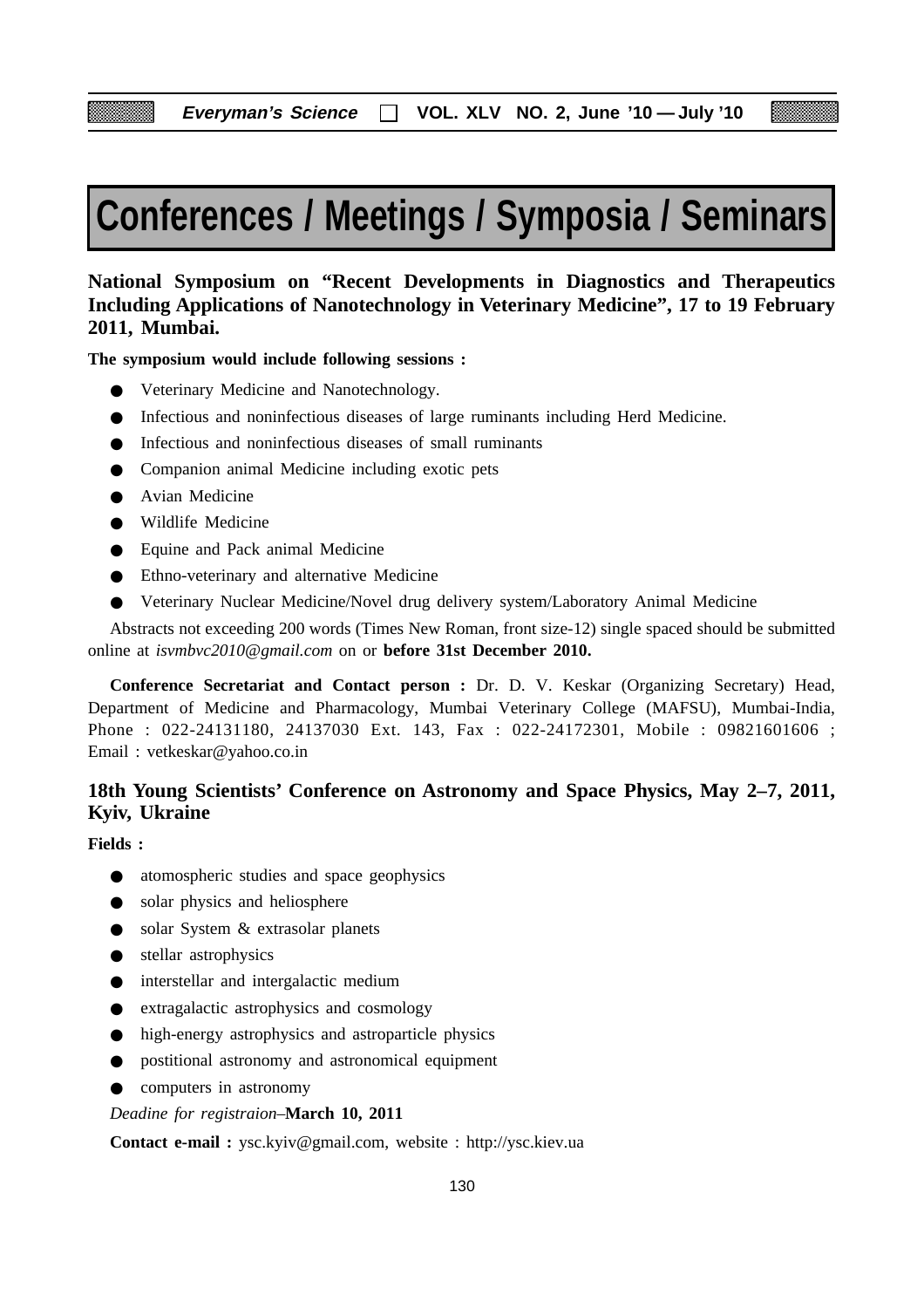|                                                                                                                                              |  | FORM IV                                                                                                                    |  |  |  |
|----------------------------------------------------------------------------------------------------------------------------------------------|--|----------------------------------------------------------------------------------------------------------------------------|--|--|--|
| Rule 8                                                                                                                                       |  |                                                                                                                            |  |  |  |
| Place of Publication<br>$\mathbf{1}_{\cdot}$                                                                                                 |  | The Indian Science Congress Association<br>14, Dr. Biresh Guha Street,<br>Kolkata 700 017                                  |  |  |  |
| Periodicity of Publication<br>2.                                                                                                             |  | Bi-monthly (Published every two months)                                                                                    |  |  |  |
| 3.<br>Printer's Name<br>Nationality<br><b>Address</b>                                                                                        |  | Shri Partha Pratim Hazra<br>Indian<br>M/S Seva Mudran,<br>43, Kailash Bose Street,<br>Kolkata 700 006                      |  |  |  |
| Publisher's Name<br>4.<br>Nationality<br><b>Address</b>                                                                                      |  | Prof. S. S. Katiyar<br>Indian<br>The Indian Science Congress Association<br>14, Dr. Biresh Guha Street,<br>Kolkata 700 017 |  |  |  |
| Editor in Chief's Name<br>5.<br>Nationality<br><b>Address</b>                                                                                |  | Prof. S. S. Katiyar<br>Indian<br>7/111-E Swaroop Nagar<br>Kanpur - 208002<br><b>Uttar Pradesh</b>                          |  |  |  |
| Name and Address of individuals<br>б.<br>who own the newspaper and<br>partners of Shareholders holding<br>more than one percent of the total |  | The Indian Science Congress Association<br>14, Dr. Biresh Guha Street,<br>Kolkata-700 017                                  |  |  |  |

I, S. S. Katiyar, hereby declare that the particulars given above are true to the best of my knowledge and belief.

▩

Publisher Everyman's Science

Date : 30 July 2010 S. S. Katiyar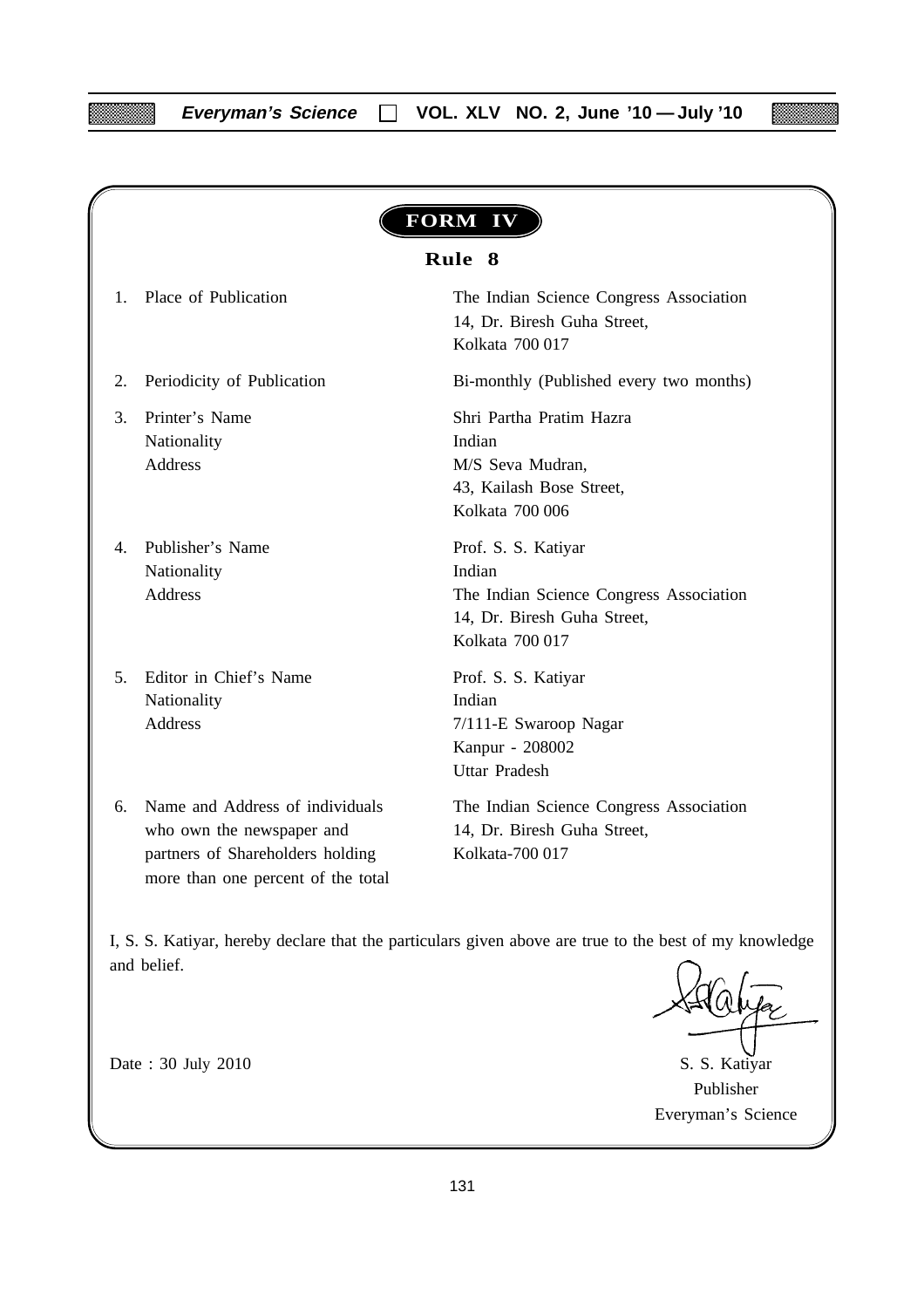## **S & T ACROSS THE WORLD**

### **2010 NOBEL IN CHEMISTRY**

Organic chemistry has developed into an art from where scientists produce marvelous chemical creations in their test tubes. Mankind benefits from this in the form of medicines, ever-more precise electronics and advanced technological materials. The Nobel Prize in Chemistry 2010 awards one of the most sophisticated tools available to chemists today. This year's Nobel Prize in Chemistry is awarded to Richard F. Heck, Eiichi Negishi and Akira Suzuki, for the development of palladiumcatalyzed cross coupling. This chemical tool has vastly improved the possibilities for chemists to create sophisticated chemicals, for example carbonbased molecules as complex as those created by nature itself.

Carbon-based (organic) chemistry is the basis of life and is responsible for numerous fascinating natural phenomena: colour in flowers, snake poison and bacteria killing substances such as penicillin. Organic chemistry has allowed man to build on nature's chemistry; making use of carbon's ability to provide a stable skeleton for functional molecules. This has given mankind new medicines and revolutionary materials such as plastics. In order to create these complex chemicals, chemists need to be able to join carbon atoms together. However, carbon is stable and carbon atoms do not easily react with one another. The first method used by chemists to bind carbon atoms together were therefore based upon various techniques for rendering carbon more reactive. Such methods worked when creating simple molecules, but when synthesizing more complex molecules chemists ended up with too many unwanted by-products in their test tubes.

Palladium-catalyzed cross coupling solved that problem and provided chemists with a more precise and efficient tool to work with. In the Heck reaction, Negishi reaction and Suzuki reaction, carbon atoms meet on a palladium atom, whereupon their proximity to one another kick-starts the chemical reaction. Palladium-catalyzed cross coupling is used in research worldwide, as well as in the commercial production of pharmaceuticals and molecules used in the electronics industry.

Heck, is an honorary professor at the University of Delaware, who now lives in the Philippines. Negishi, a chemistry professor at Purdue University in West Lafayette, Indiana, and Suzuki is a retired professor from Hokkaido University in Sapporo, Japan.

#### **2010 NOBEL IN PHYSIOLOGY/MEDICINE**

Robert Edwards is awarded the 2010 Nobel Prize for the development of human *in vitro* fertilization (IVF) therapy. His achievements have made it possible to treat infertility, a medical condition afflicting a large proportion of humanity including more than 10% of all couples worldwide.

Robert Edwards, Professor emeritus at the University of Cambridge began his fundamental research on the biology of fertilization in the 1950s. He soon realized that fertilization outside the body could represent a possible treatment of infertility. Other scientists had shown that egg cells from rabbits could be fertilized in test tubes when sperm was added, giving rise to offspring. Edwards decided to investigate if similar methods could be used to fertilize human egg cells.

It turned out that human eggs have an entirely different life cycle than those of rabbits. In a series of experimental studies conducted together with several different co-workers, Edwards made a number of fundamental discoveries. He clarified how human eggs mature, how different hormones regulate their maturation, and at which time point the eggs are susceptible to the fertilizing sperm. He also determined the conditions under which sperm is activated and has the capacity to fertilize the egg. In 1969, his efforts met with success when, for the first time, a human egg was fertilized in a test tube.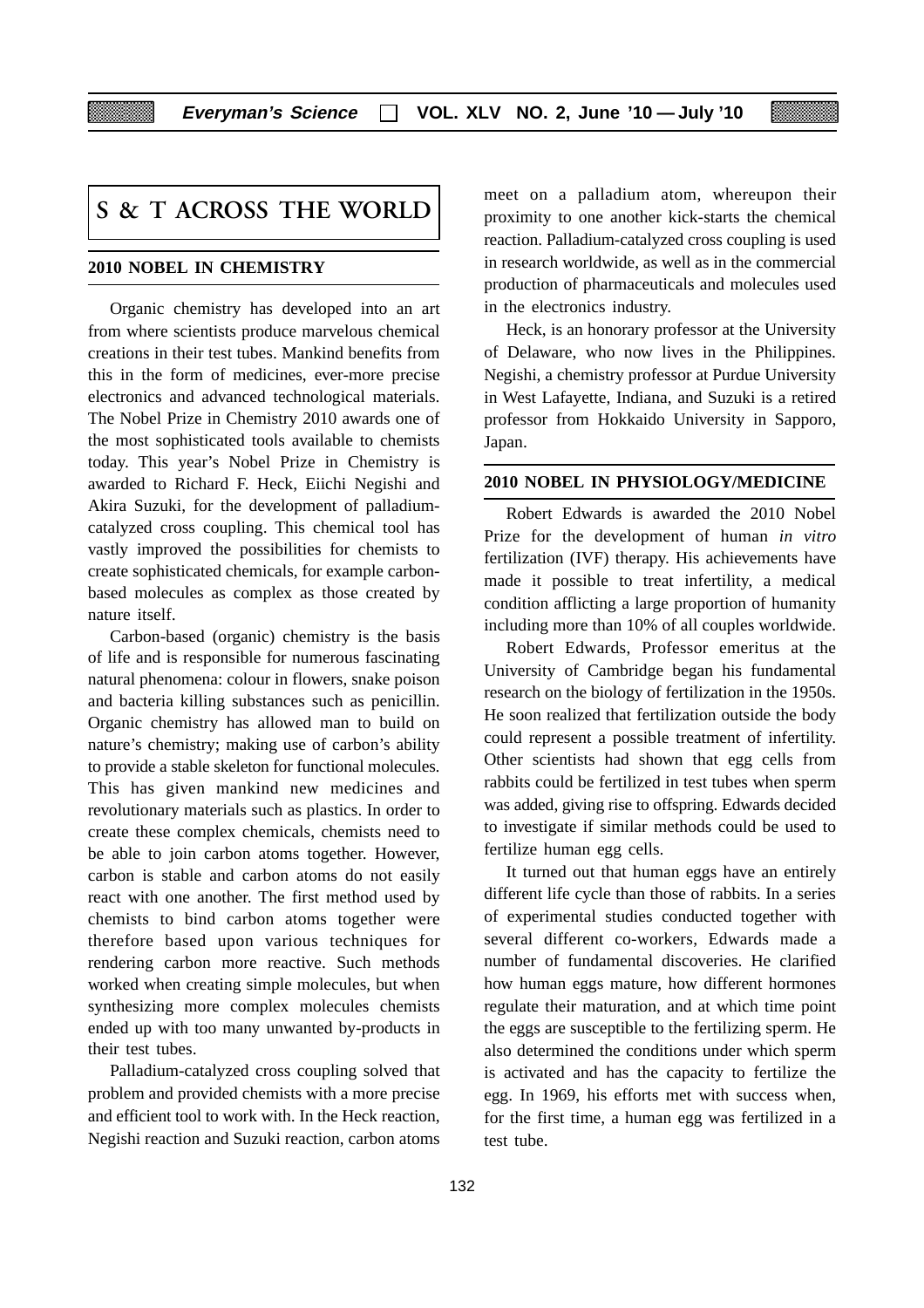In spite of this success, a major problem remained. The fertilized egg did not develop beyond a single cell division. Edwards suspected that eggs that had matured in the ovaries before they were removed for IVF would function better, and looked for possible ways to obtain such eggs in a safe way.

Edwards contacted the gynecologist Patrick Steptoe. He became the clinician who, together with Edwards, developed IVF from experiment to practical medicine. Steptoe was one of the pioneers in laparoscopy, a technique that was new and controversial at the time. It allows inspection of the ovaries through an optical instrument. Steptoe used the laparoscope to remove eggs from the ovaries and Edwards put the eggs in cell culture and added sperm. The fertilized egg cells now divided several times and formed early embryos, 8 cells in size.

Edwards and Steptoe could continue their research thanks to the new donation. By analyzing the patients' hormone levels, they could determine the best time point for fertilization and maximize the chances for success. In 1978, Lesley and John Brown came to the clinic after nine years of failed attempts to have a child. IVF treatment was carried out, and when the fertilized egg had developed into an embryo with 8 cells, it was returned to Mrs. Brown. A healthy baby, Louise Brown, was born through Caesarian section after a full-term pregnancy, on 25 July, 1978. IVF had moved from vision to reality and a new era in medicine had begun.

Today, IVF is an established therapy throughout the world. It has undergone several important improvements. For example, single sperm can be microinjected directly into the egg cell in the culture dish. This method has improved the treatment of male infertility by IVF. Furthermore, mature eggs suitable for IVF can be identified by ultrasound and removed with a fine syringe rather than through the laparoscope.

Approximately four million individuals have so far been born following IVF. A new field of medicine has emerged, with Robert Edwards leading the process all the way from the fundamental discoveries to the current, successful IVF therapy. His contributions represent a milestone in the development of modern medicine.

#### **2010 NOBEL IN PHYSICS**

Graphene is a form of carbon. As a material it is completely new - not only the thinnest ever but also the strongest. As a conductor of electricity it performs as well as copper. As a conductor of heat it outperforms all other known materials. It is almost completely transparent, yet so dense that not even helium, the smallest gas atom, can pass through it. Carbon, the basis of all known life on earth, has surprised us once again.

This year's Nobel Prize in Physics awardee Andre Geim and Konstantin Novoselov, both professors at the University of Manchester, extracted the graphene from a piece of graphite such as is found in ordinary pencils. Using regular adhesive tape they managed to obtain a flake of carbon with a thickness of just one atom. This at a time when many believed it was impossible for such thin crystalline materials to be stable.

However, with graphene, physicists can now study a new class of two-dimensional materials with unique properties. Graphene makes experiments possible that give new twists to the phenomena in quantum physics. Also a vast variety of practical applications now appear possible including the creation of new materials and the manufacture of innovative electronics. Graphene transistors are predicted to be substantially faster than today's silicon transistors and result in more efficient computers.

Since it is practically transparent and a good conductor, graphene is suitable for producing transparent touch screens, light panels, and may be even solar cells.

When mixed into plastics, graphene can turn them into conductors of electricity while making them more heat resistant and mechanically robust. This resilience can be utilised in new super strong materials, which are also thin, elastic and lightweight. In the future, satellites, airplanes, and cars could be manufactured out of the new composite materials.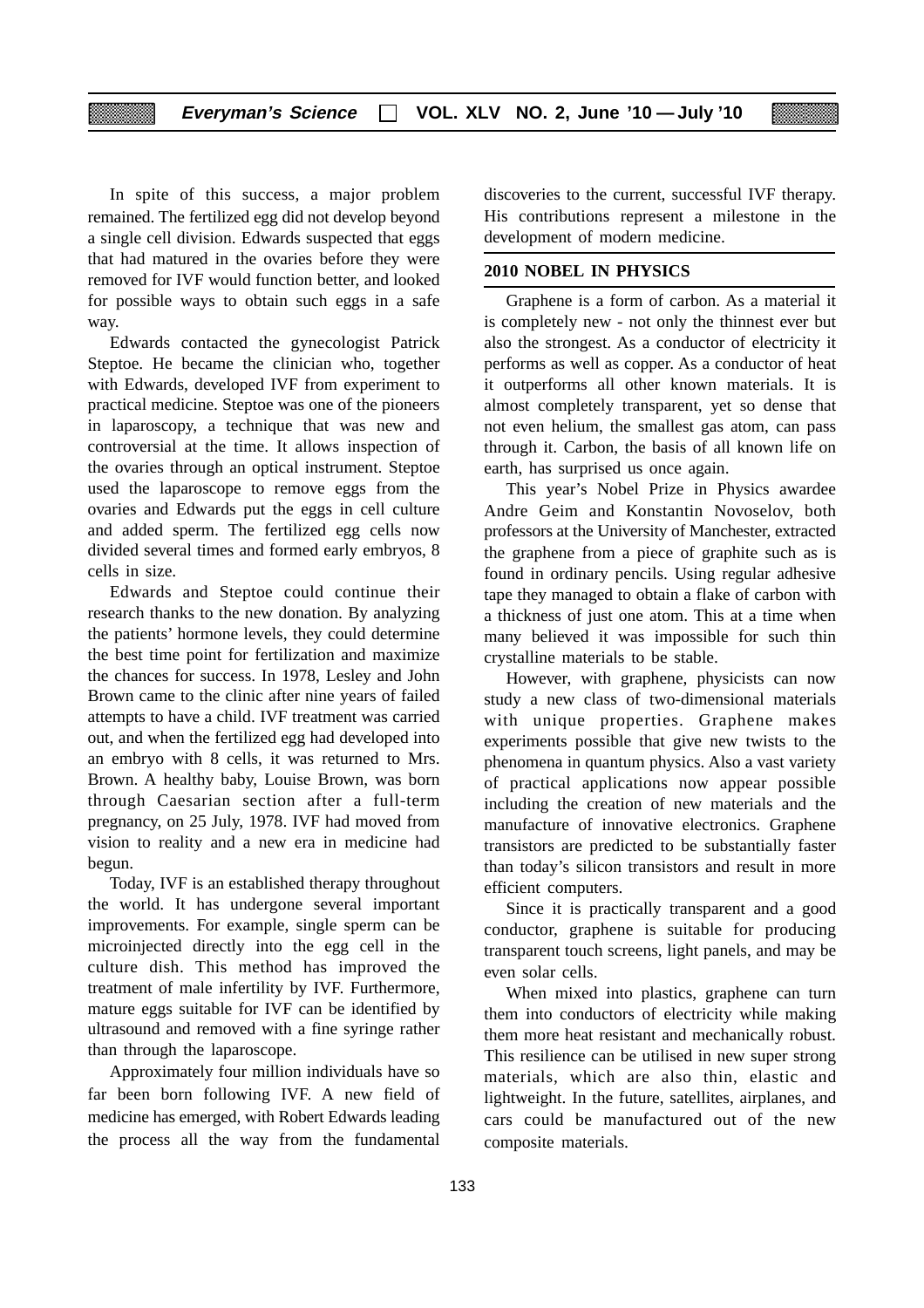

# भारतीय विज्ञान कांग्रेस संस्था

14. डॉ॰ बिरेश गुहा स्ट्रीट, कोलकाता - 700 017, भारत

THE INDIAN SCIENCE CONGRESS ASSOCIATION

14, Dr. Biresh Guha Street, Kolkata-700 017, INDIA

| तार/Telegram | : SCICONG : CALCUTTA                                |  | फैक्स/Fax : 91-33-2287-2551     |
|--------------|-----------------------------------------------------|--|---------------------------------|
|              | दूरभाष/Telephone: (033) 2287-4530, 2281-5323        |  | ई-मेल/E-mail : iscacal@vsnl.net |
|              | वेबसाइट/Website : http://www.sciencecongress.nic.in |  | iscacal_2004@yahoo.com          |

## सदस्यता की शर्तें और सदस्यों की विशेषाधिकार/Terms of Membership and Privileges of Members :

संस्था की सदस्यता उन सभी लोगों के लिए खुले हैं जो स्नातक या उसके समान स्तर पर शैक्षणिक योग्यता अर्जन कर चुके हैं और जिन्हें भारत कि विज्ञान के तरक्की में रूचि हैं।

Membership of the Association is open to person with Graduate or equivalent academic qualification and interested in the advancement of science in India.

<u>1. <mark>वार्षिक सदस्य</mark>ः जो व्यक्ति नये रूप से वार्षिक सदस्यता ग्रहण करना चाहता है उसे वार्षिक सदस्यता शल्क</u> रू 200/- के साथ भर्ती शुल्क रू 50/-\* (विदेशियों के लिए\*\* U.S.\$ 70) मात्र देने पडेंगे। वार्षिक सदस्यता शूल्क प्रत्येक वर्ष के 01 अप्रैल को देय हो जाएगा। जो भी 15 जूलाई के भीतर अपनी सदस्यता शूल्क नहीं अदा कर पाएगा वह उस साल के लिए अपनी वोट देने की क्षमता से वंचित हो जाएगा और/या वह उस वर्ष के लिए संस्था के कार्यालय को भी नियंत्रण नहीं कर पाएगा। एक सदस्य जो वार्षिक सदस्य शुल्क अगले साल के मार्च के अंत तक नहीं दे पाएगा उसकी सदस्यता समाप्त हो जाएगी।

सदस्यगण अपना पेपर कांग्रेस सत्र के समय पेश कर सकते हैं। उन्हें वार्षिक विज्ञान कांग्रेस सत्र की कार्यविवरण की एक प्रति बिनामृत्य में प्राप्त हो सकती है। इसके साथ वे संस्था के रोजनामचा ''एवरीमैनस साइंस'' भी बिनामुल्य उपलब्ध कर सकते हैं।

1. **Annual Member**: A person willing to be enrolled as new Annual Member has to pay an annual subscription of Rs. 200/- along with an admission fee of Rs. 50/-\* (for foreign\*\* U.S.\$ 70) only. The annual subscription of a Member shall become due on the 1st April of each year. Anyone who fails to pay the subcription on or before the 15th July in any year shall lose the right of voting and/ or holding any office of the Association for that year. A member failing to pay the annual subscription by the end of March of the following year shall cease to be a Member.

Members may contribute papers for presentation at the Science Congress. They will receive, free of cost, reprints of the Proceedings of the Session of any one section of their interest and also the bi-monthly journal of the Association "Everyman's Science".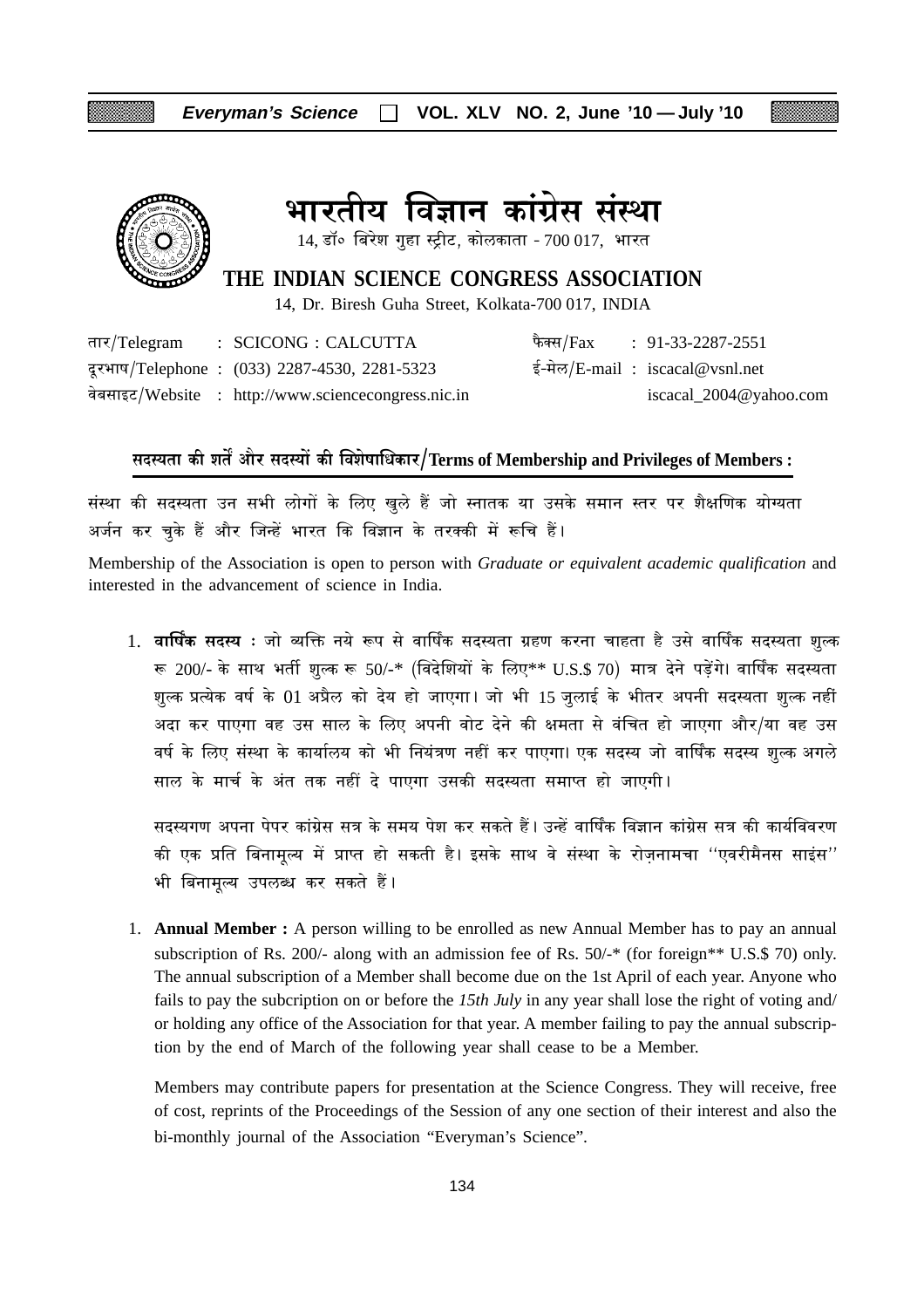#### VOL. XLV NO. 2. June '10 - July '10 **Everyman's Science**  $\Box$

- 2. सत्र सदस्य : यदि कुछ कारणों से वार्षिक सदस्य अपनी सदस्यता उस वर्ष के 15 जुलाई के अंदर दोहराना भुल जाएँ तो उनकी सदस्यता सत्र सदस्यता के रूप में बिना वोट डालने की क्षमता में सीमित कर दिया जाएगा। वार्षिक सदस्य अपनी सदस्यता दोबारा अगले साल बिना भर्ती शुल्क दिए अपनी सदस्यता शुल्क को ठीक समय पर देके पून: प्राप्त कर सकता है।
- 2. Sessional Member : If for some reasons, Annual Members fail to renew their Membership by remitting subscription prior to 15th July each year, their Membership for the year would be restricted to Sessional Membership without voting right. Annual members can renew their Membership without paying the admission fee in the next year by remitting subscriptions in time.
- 3. छात्र सदस्य : जो व्यक्ति स्नातक स्तर के नीचे पढ़ाई कर रहा है वह वार्षिक सदस्यता शुल्क रू 100/- मात्र देने पडेंगे। अपना नाम छात्र सदस्य के रूप में लिखवा सकता है बशर्ते उसके आवेदन पत्र पर उसके प्राचार्य/ विभागाध्यक्ष/संस्थान के प्रधान के हस्ताक्षर हों। एक छात्र सदस्य को यह अधिकार दिया जाएगा कि वह अपना पेपर कांग्रेस सत्र के समय पेश कर सकें बशर्ते वह पेपर वह किसी वार्षिक सदस्य या संस्था के कोई अवैतनिक सदस्य के साथ पेश करें। उसे वोट करने का या कार्यालय को नियंत्रण करने का अधिकार प्राप्त नहीं होगा। छात्र सदस्य को विभागों के व्यवसाय बैठकों और साधारण बैठकों में भाग लेने की योग्यता प्राप्त नहीं है।
- 3. Student Member : A person studying at the under-graduate level may be enrolled as a Student Member by paying an annual subscription of Rs. 100/- only provided his/her application duly certified by the Principal/Head of the Institution/Department. A student member shall have the right to submit papers for presentation at the Session of the Congress of which he/she is a member, provided such papers be communicated through a Member, or an Honorary Member of the Association. He/she shall not have the right to vote or to hold any office. A student member shall not be eligible to participate in the Business meetings of the Sections and the General Body.
- 4. आजीवन सदस्य : एक सदस्य अपने भविष्य की सारी बार्षिक सदस्यता शुल्क एक बार में रूप 2000/- (विदेशियों के लिए U.S.\$ 500) मात्र अदा करके पा सकता है। एक व्यक्ति जो 10 साल या उससे अधिक नियमित रूप से सदस्यता प्राप्त कर चुका है, उसे उसकी संयुक्त सदस्यता शूल्क के उपर प्रतिवर्ष रू 50/- की छूट दी जाएगी. बशर्ते कि उसकी संयुक्त शुल्क रू 1.200/- से नीचे न हों (विदेशियों के लिए U.S.\$ 12.50 और U.S.\$ 300 क्रमशः)। एक आजीवन सदस्य को उसके पुरे जीवन काल में सदस्यता की सारी विशेषाधिकार प्राप्त होंगे।
- 4. Life Member : A Member may compound all future annual subscriptions by paying a single sum of Rs. 2000/- (for foreign\*\* U.S.\$ 500) only. Any person who has been continuously a member for 10 years or more, shall be allowed a reduction in the compounding fee of Rs. 50/- for every year of such membership, provided that the compounding fee shall not be less than Rs. 1,200/- (for foreign\*\* U.S.\$ 12.50 and U.S.\$. 300 respectively). A life Member shall have all the privileges of a member during his/her lifetime.

 $*$  भर्ती शुल्क रू 50/- सिर्फ एक नये वार्षिक सदस्य के लिए जरूरी है। यह सत्र सदस्य/आजीवन सदस्य/ संस्थान सदस्य/छात्र सदस्य/दाता के लिए जरूरी नहीं है।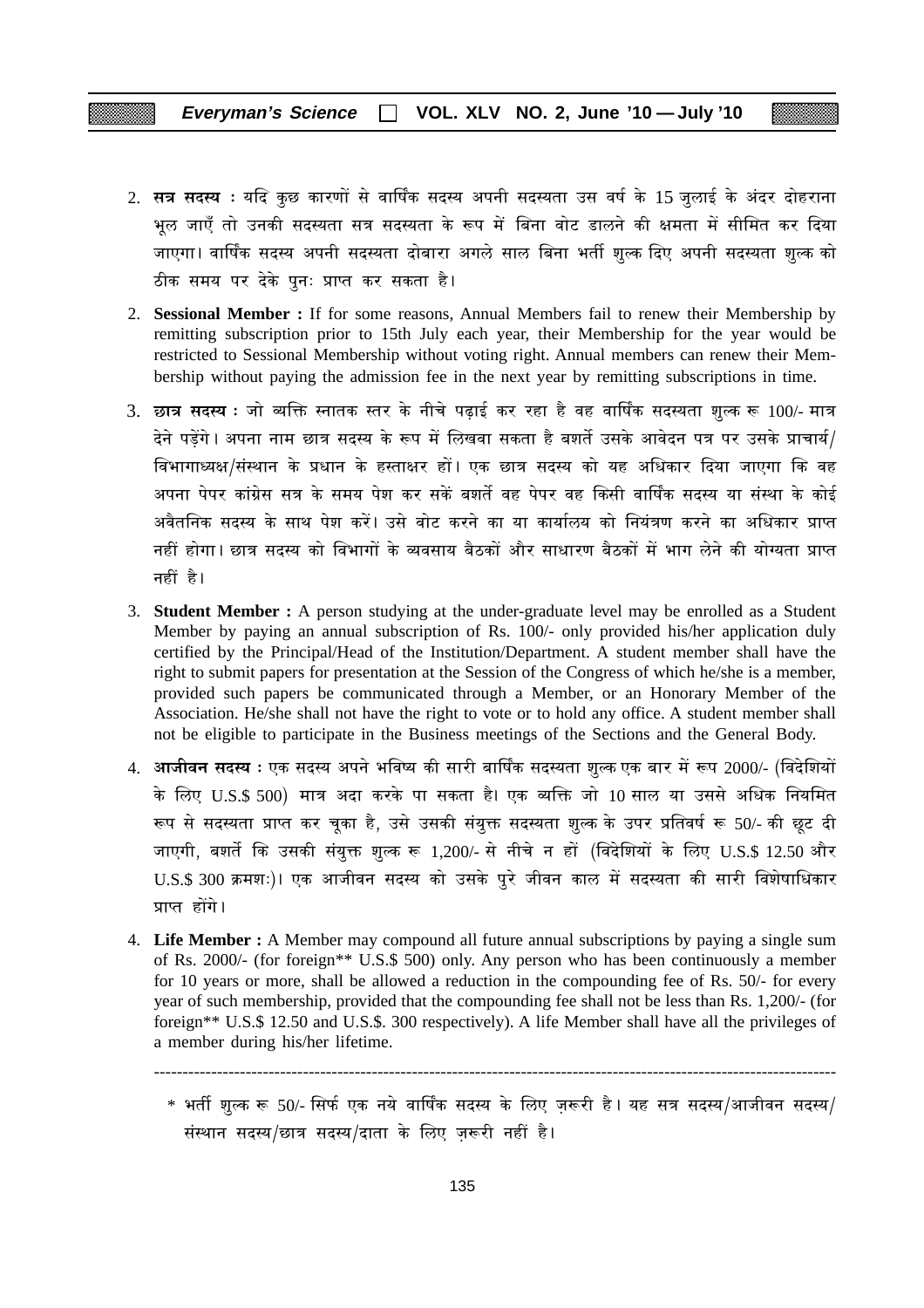- \* Admission fee of Rs. 50/- is needed only for becoming a new Annual Member and not for Sessional Member/Life Member/Institutional Member/Student Member/Donor.
- \*\* (एक विदेशी सदस्य का अर्थ है जो भारतवर्ष के बाहर का नागरिक हो)।
- \*\* (A Foreign Member means one who is normally resident outside India).
- 5. संस्थान सदस्य : एक संस्थान जो रू 5,000/- सदस्यता शुल्क के रूप में दे वही संस्था के संस्थान सदस्य बन सकता है (विदेशियों के लिए U.S.\$ 2.500)। इसमें वह बिज्ञान कांग्रेस के वार्षिक सत्र में अपने एक व्यक्ति का नाम नामांकित कर सकता है जो उनका प्रतिनिधि हों। एक संस्थान सदस्य को वार्षिक विज्ञान कांग्रेस सत्र की कार्यविवरण की एक पूर्ण प्रति बिनामृत्य में प्राप्त हो सकती है। इसके साथ वे संस्था के रोजनामचा ''एवरीमैनस साइंस'' भी बिनामुल्य उपलब्ध कर सकते हैं ।
- 5. Institutional Member : An Institution paying a subscription of Rs. 5,000/- (for foreign\*\* U.S.\$2,500) only, can become an Institutional Member of the Association. It shall be eligible to nominate one person as its representative to attend Annual Session of the Science Congress. An Institutional Member shall be eligible to receive, free of cost, a copy of the complete set of Proceedings of the Annual Science Congress Session as also a copy each of the Association's journal "Everyman's Science".
- 6. दाता : कोई भी व्यक्ति जो एकसाथ रू 10,000/- (विदेशियों के लिए U.S.\$ 5000) मात्र दें वह संस्था के दाता बन सकते हैं। एक व्यक्तिगत दाता को वह सारी अधिकारें और विशेषाधिकार मिलेंगे जो एक सदस्य को उसके पूर्ण जीवन काल में प्राप्त होते हैं। एक संस्थान जो एकसाथ रू 50,000/- (विदेशियों के लिए U.S.\$ 25,000) मात्र दें वह संस्था के संस्थान दाता बन सकता है. जिसे एक व्यक्ति को नामांकित करके उसे अपने संस्थान के प्रतिनिधि के रूप में विज्ञान कांग्रेस के वार्षिक सत्र में भेज सकते हैं। एक संस्थान/व्यक्तिगत दाता वार्षिक विज्ञान कांग्रेस के कार्यविवरण और संस्था के रोजनामचा ''एवरीमैनस साइंस'' भी बिनामूल्य उपलब्ध कर सकते हैं।
- 6. Donor: Any person paying a lump sum of Rs. 10,000/- (for foreign \*\*U.S. \$5000) only, can become a Donor of the Association. An **INDIVIDUAL DONOR** shall have all the rights and privileges of a member during his/her lifetime. An Institution paying a lump of Rs. 50,000/- (for foreign U.S. \$25,000) only, can become an *INSTITUTIONAL DONOR* of the Association, which shall have the right to nominate one person as its representative to attend Annual Session of the Science Congress. An Institutional/Individual Donor shall be eligible to receive, free of cost, a copy of the complete set of Proceedings of the Annual Science Congress Session as also the Association's journal "Everyman's Science".
	- (अ) **पेपर पेश करना :** एक पर्ण पेपर की प्रति उसके साथ तीन सारांश की प्रति जो 100 शब्दों से ज्यादा न हों और जिसमें कोई आरेख या फर्मूला न हों, वह प्रत्येक वर्ष 15 सितम्बर के अंदर महासचिव (मुख्यालय) तक पहँच जाना चाहिए।
	- (A) Presentation of Papers : A copy of complete paper accompanied by an abstract in triplicate not exceeding one hundred words and not containing any diagram or formula, must reach the General Secretary (Hqrs) latest by September 15, each year.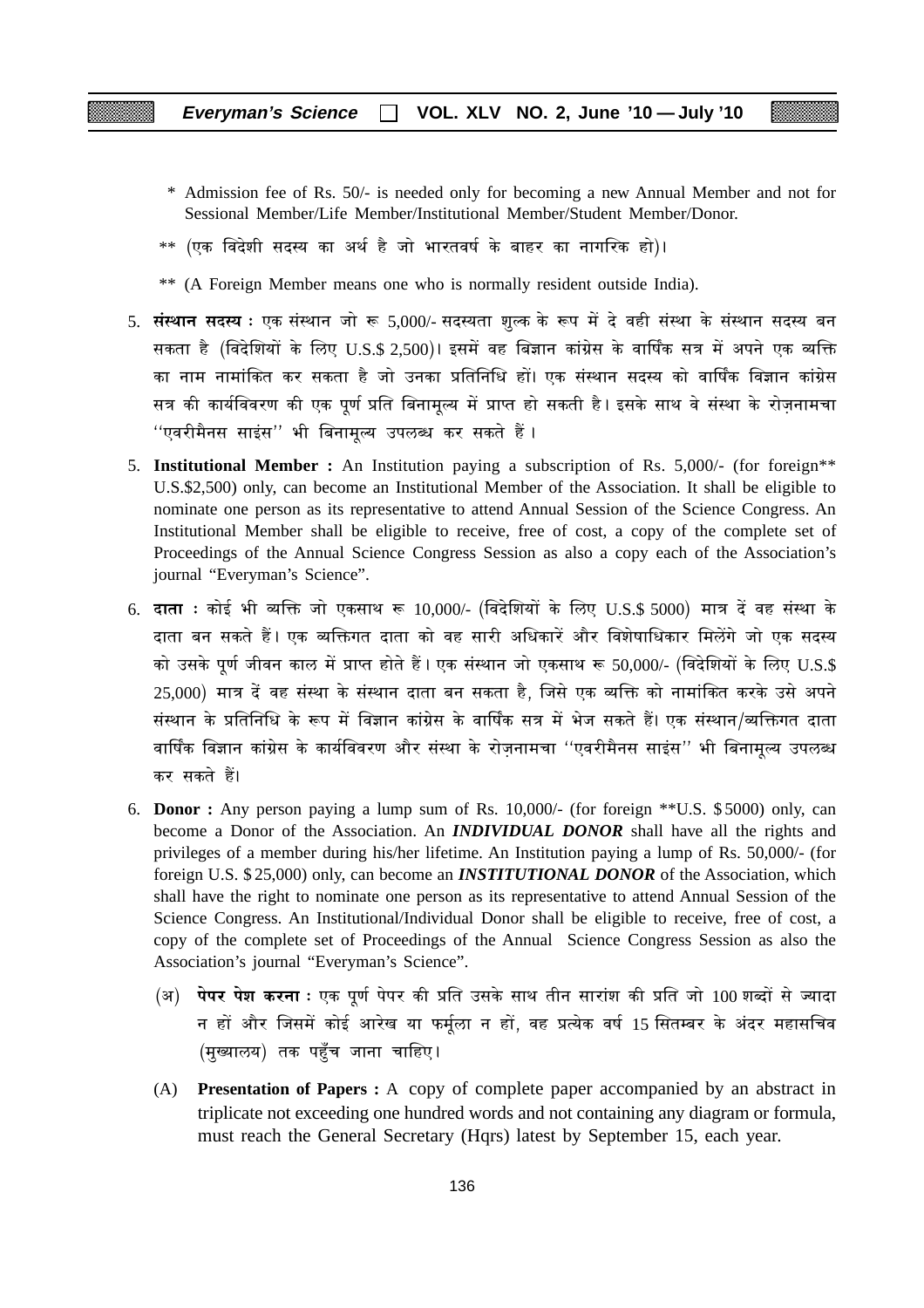- (ब) सभी वर्गों के सदस्य जो विज्ञान कांग्रेस सत्र में भाग लेने के पश्चात लौटते समय के टिकट में रियाअत प्राप्त कर सकता है बशर्ते कि उनकी यात्रा के खर्च का थोडा भी भाग सरकार (केंद्रीय या राज्य). कोई काननी सत्ता या कोई विश्वविद्यालय या कोई नगरपालिका न उठाएँ।
- Members of all categories are entitled to railway Concession of return ticket by the same (B) route with such conditions as may be laid down by the Railway Board for travel to attend the Science Congress Session provided that their travelling expenses are not borne, even partly, by the Government (Central or State), Statutory Authority or an University or a City Corporation.
- (स) संस्था के पस्तकालय में सभी वर्गों के सदस्य को पढने की सविधा सबह 10.00 बजे से शाम को 5.30 बजे तक सभी काम के दिनों में (शनिवार और रविवार) को छोडकर प्राप्त होगी।
- (C) Members of all categories are entitled to reading facilities between 10.00 a.m. to 5.30 p.m. on all weekdays (except Saturdays & Sundays) in the library of the Association.
- समय समय पर संस्था द्वारा तय की गई मूल्य पर विश्रामगृह, सभागार आदि सुविधाओं की प्राप्ति (ड) भी सभी वर्गों के सदस्य पा सकते हैं।
- $(D)$ Members of all categories may use Guest House facilities, Lecture Hall hiring at the rates fixed by the Association from time to time.
- भविष्य में भारतीय विज्ञान कांग्रेस संस्था द्वारा आयोजित परिसंवाद, सम्मेलन और वार्षिक कांग्रेस में  $(\xi)$ सभी वर्गों के सदस्यों द्वारा भाग लेने के लिए अपनी-अपनी सदस्यता पत्र को लाना जरूरी है।
- $(E)$ Members of all categories should bring the Membership Card always for attending any Seminar, Conference and Annual Congress organized by ISCA in future.

ध्यान दें : सभी बैंक ड्राफ्ट "Treasurer, The Indian Science Congress Association" के नाम से ही लिखा जाएँ और कोलकाता के किसी भी शाखा में देय हों। सदस्यों से यह निवेदन किया जा रहा हे कि वे अपनी सदस्यता संख्या का उल्लेख भारतीय विज्ञान कांग्रेस संस्था के कार्यालय के साथ पत्राचार के व्यक्त अवश्य करें।

Note: All Bank Drafts should be drawn in favour of "Treasurer, The Indian Science Congress Association" Payable at any branch in Kolkata. Members are requested to mention their Membership No. while making any correspondence to ISCA office.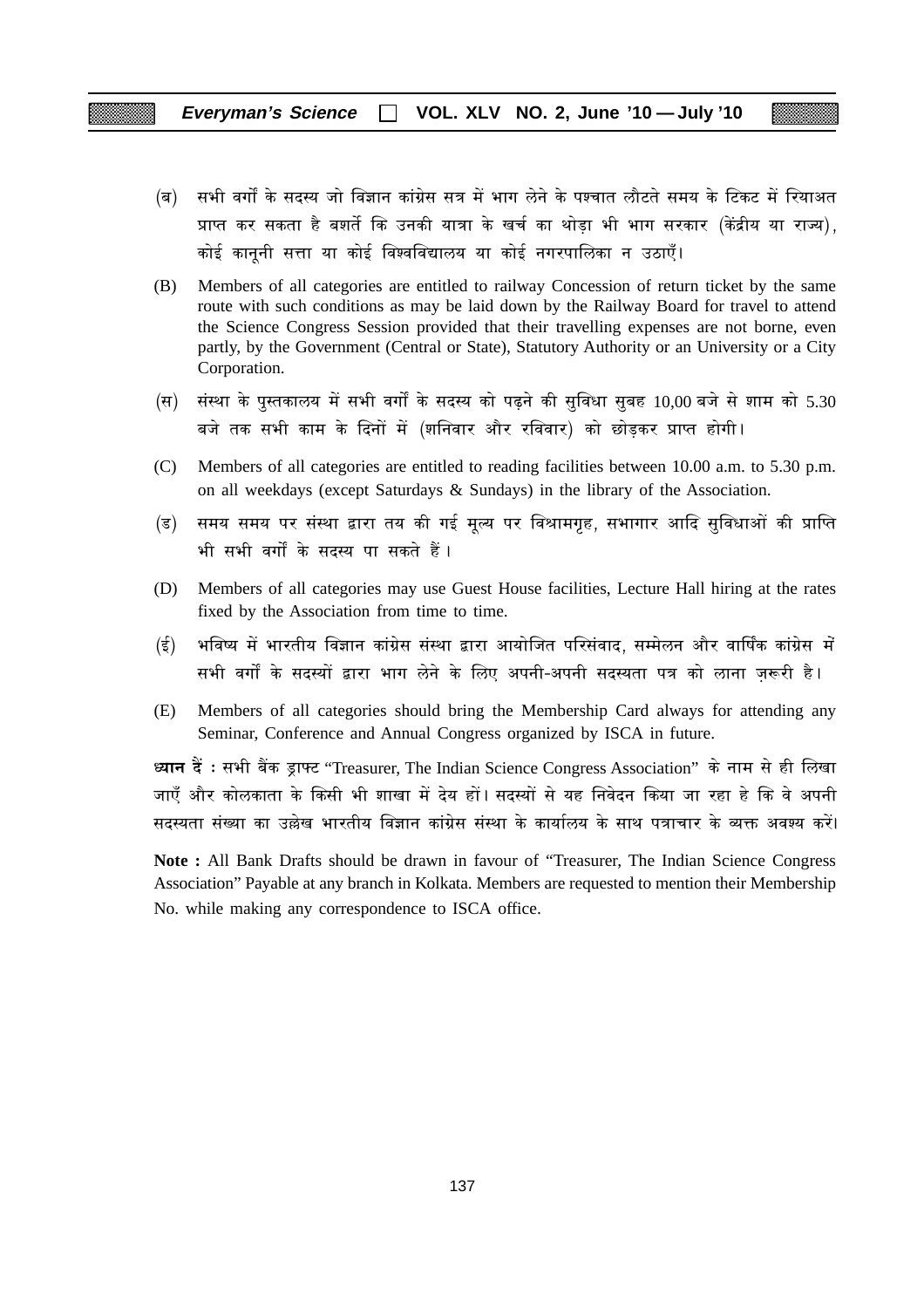

## भारतीय विज्ञान कांग्रेस संस्था

14, डॉ॰ बिरेश गृहा स्ट्रीट, कोलकाता - 700 017, भारत

## THE INDIAN SCIENCE CONGRESS ASSOCIATION

14, Dr. Biresh Guha Street, Kolkata-700 017, INDIA

| तार/Telegram | : SCICONG : CALCUTTA                            | फै |
|--------------|-------------------------------------------------|----|
|              | दूरभाष/Telephone: (033) 2287-4530, 2281-5323    | ई- |
|              | वेबसाइट/Website : http://sciencecongress.nic.in |    |

क्स/ $\boldsymbol{\mathsf{F}}$ ax  $: 91-33-2287-2551$ -मेल/E-mail : iscacal@vsnl.net iscacal\_2004@yahoo.com

## सदस्यता के लिए आवेदन - पत्र / Application Form For Membership :

सेवा में/To

महासचिव (मुख्यालय)/ The General Secretary भारतीय विज्ञान कांग्रेस संस्था/The Indian Science Congress Association 14, डॉ॰ बिरेश गुहा स्ट्रीट/14, Dr. Biresh Guha Street, कोलकाता - 700 017/Kolkata - 700 017

महोदय/Dear Sir.

मैं भारतीय विज्ञान कांग्रेस संस्था का आजीवन सदस्य/वार्षिक सदस्य/सत्र सदस्य/छात्र सदस्य/संस्थान सदस्य/ दाता/ अपना नाम लिखवाना चाहता / चाहता हूँ।

I like to be enrolled as a Life Member/Annual Member/Sessional Member/Student Member/Institutional Member/Donor/of The Indian Science Congress Association.

मैं इसके साथ रू ------- सदस्यता शुल्क के रूप मे नकद/बैंक ड्राफ्ट संख्या ---------- दिनांकित \_\_\_\_\_\_\_\_\_ प्रचालक बैंक \_\_\_\_\_\_\_\_\_\_\_ 01 अप्रैल \_\_\_\_ से 31 मार्च \_\_\_\_ तक भेज रहा/रही हूँ।

I am sending herewith an amount of Rs. - in payment of my subscription by Cash/Bank 

मैं निम्नलिखित विभाग में रूचि रखता/रखती हूँ (किसी एक में कृपया निशान लगाएं)/ I am interested in the following section (Please tick any one).

## विभाग/Section

- 1. कृषि और वनविद्या विज्ञान/Agriculture and Forestry Sciences
- 2. पशु, पशुचिकित्सा और मत्स्य विज्ञान/Animal, Veterinary and Fishery Sciences
- 3. मानवशास्त्रीय और आचरण विज्ञान (जिसमें सम्मिलित हैं पूरातत्व-विज्ञान और मनोविज्ञान और शैक्षिक विज्ञान और सेना विज्ञान/Anthropological and Behavioural Sciences (including Archaeology and Psychology & Educational Sciences & Military Science)
- 4. रसायन विज्ञान/Chemical Sciences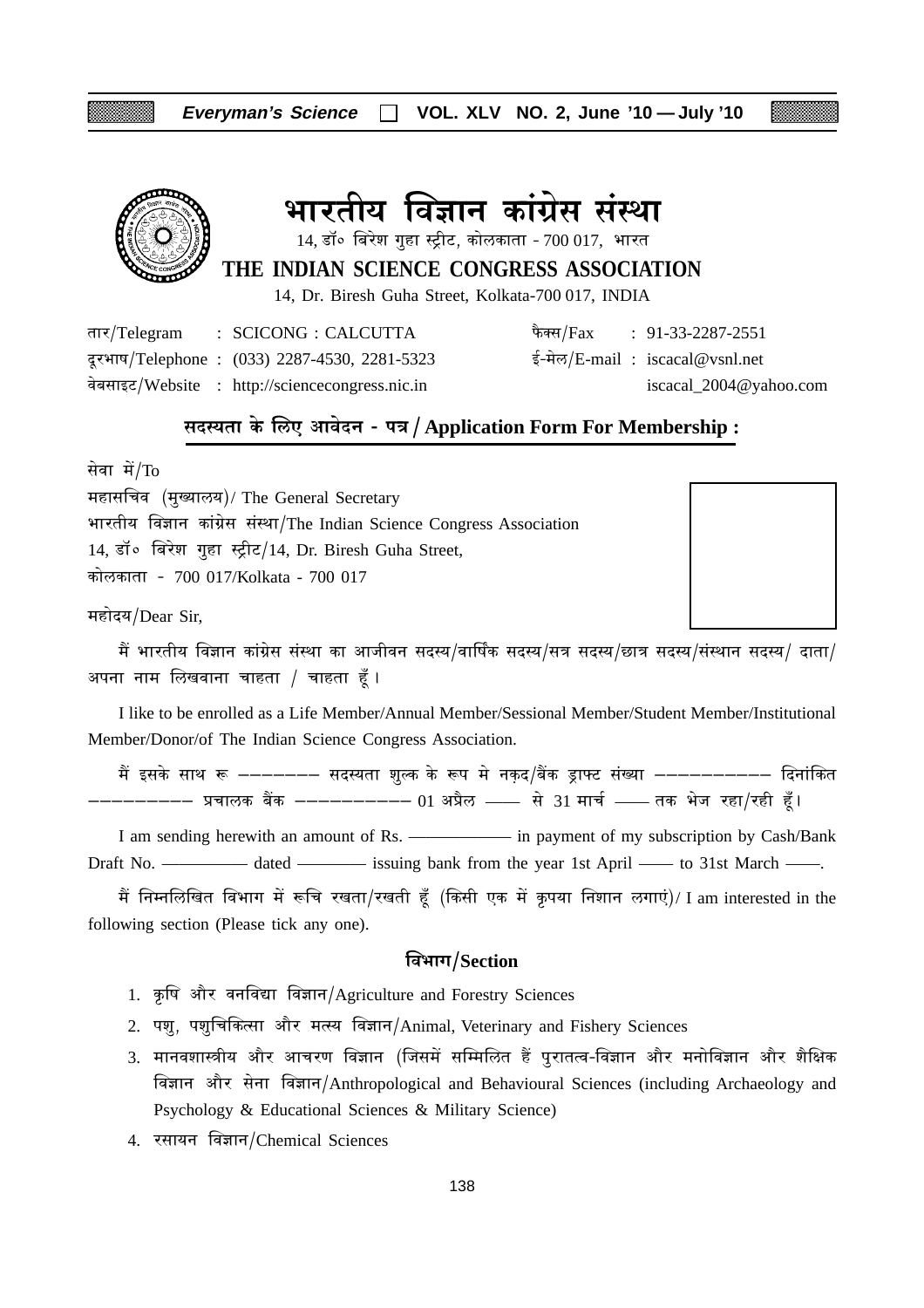- 5. भू-पद्धति विज्ञान/Earth System Sciences
- 6. अभियन्ता विज्ञान/Engineering Sciences
- 7. वातावरण विज्ञान/Environmental Sciences
- 8. सूचना और संचारण विज्ञान और प्रौद्योगिकी (कंम्पूटर विज्ञान सम्मिलित)/Information and Communication Science & Technology (including Computer Sciences)
- 9. भौतिक विज्ञान/Materials Science
- 10. गणित विज्ञान (सांख्यिकीय सम्मिलित)/Mathematical Science (including Statistics)
- 11. चिकित्सा शास्त्र (शरीर विज्ञान सम्मिलित)/Medical Sciences (including Physiology)
- $12$ . नया जीवविज्ञान (जीव रसायन, जीव भौतिकी और आणविक जीवविज्ञान और जीव-प्रौद्योगिकी सम्मिलित)/ New Biology (including Bio-Chemistry, Biophysics & Molecular Biology and Biotechnology)
- 13. भौतिकीय विज्ञान/Physical Sciences

14. वनस्पति विज्ञान/Plant Sciences

(कृपया टंकित करें या ब्लॉक अक्षरों मे भरें/Please type or fill up in Block Letters)

| नाम/Name (ब्लॉक अक्षरों में/in block letters) :                                                                         | कुलनाम/Surname       | प्रथम नाम/First Name   |
|-------------------------------------------------------------------------------------------------------------------------|----------------------|------------------------|
|                                                                                                                         |                      |                        |
|                                                                                                                         | मध्य नाम/Middle Name |                        |
| शौक्षणिक योग्यता/Academic Qualifications:<br>(प्रमाण जमा करना है/Evidence to be submitted)                              |                      |                        |
| पदनाम/Designation :                                                                                                     |                      |                        |
| सम्पर्क का पता/Address of communication:<br>(राज्य, शहर/नगर और पिन कोड सहित/including<br>state, city/town and pin code) |                      |                        |
| दूरभाष संख्या और ई-मेल/Phone No. & E-mail:<br>(अगर कोई/if any)                                                          |                      |                        |
| स्थायी पता/Permanent Address:                                                                                           |                      |                        |
| टिप्पणी (अगर कोई)/Comments (if any)                                                                                     |                      | भवदीय/Yours Faithfully |
| दिनाक/Date :                                                                                                            |                      | हस्ताक्षर/Signature    |